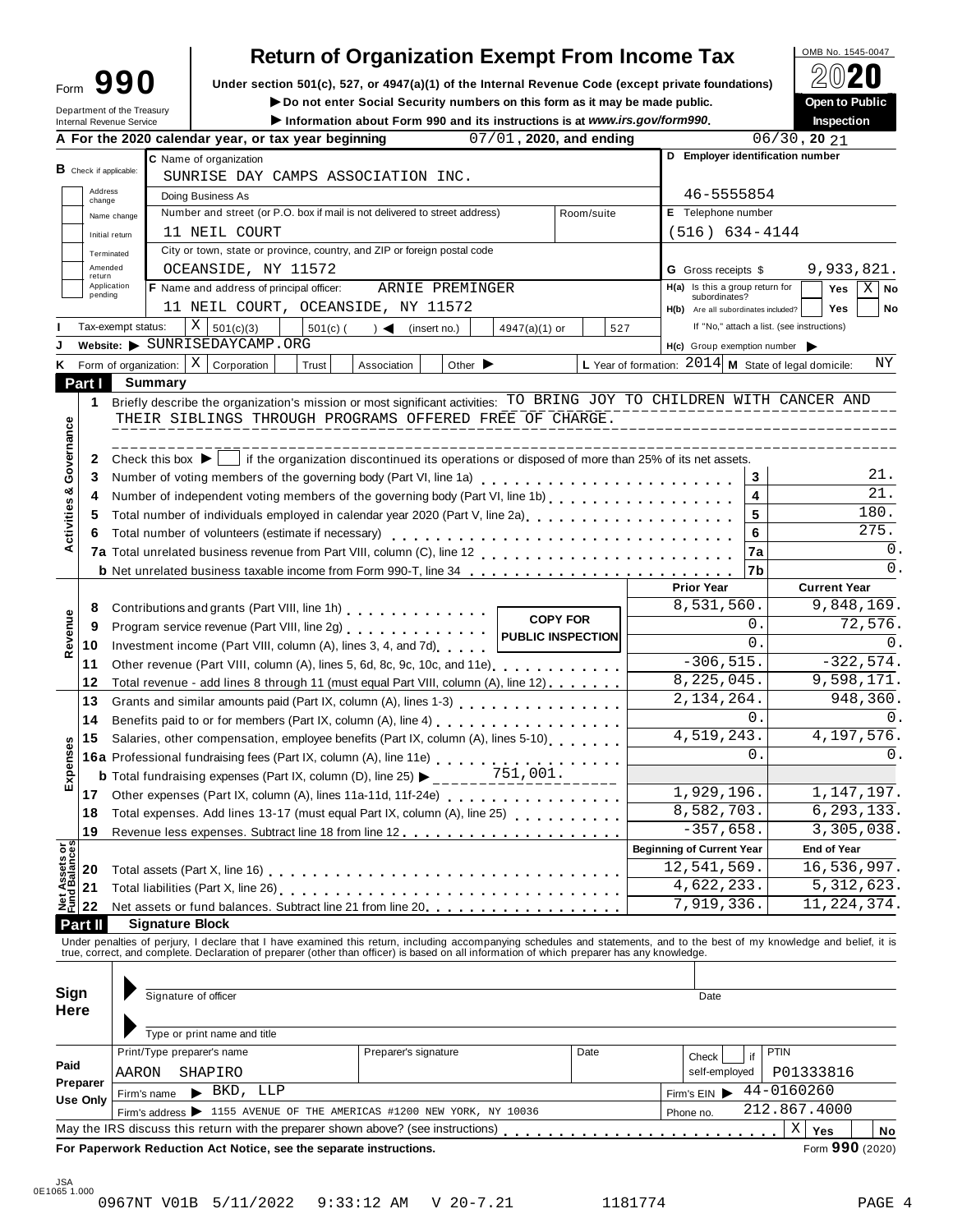|  | SUNRISE DAY CAMPS ASSOCIATION INC. |  |
|--|------------------------------------|--|
|  |                                    |  |

|            | Form 990 (2020)                                                                                                                                                                                                                                                                                                                                 | Page 2                    |
|------------|-------------------------------------------------------------------------------------------------------------------------------------------------------------------------------------------------------------------------------------------------------------------------------------------------------------------------------------------------|---------------------------|
|            | Part III<br><b>Statement of Program Service Accomplishments</b>                                                                                                                                                                                                                                                                                 |                           |
| 1          | Briefly describe the organization's mission:                                                                                                                                                                                                                                                                                                    | $\mathbf{X}$              |
|            | ATTACHMENT 1                                                                                                                                                                                                                                                                                                                                    |                           |
|            |                                                                                                                                                                                                                                                                                                                                                 |                           |
|            |                                                                                                                                                                                                                                                                                                                                                 |                           |
|            | 2 Did the organization undertake any significant program services during the year which were not listed on the                                                                                                                                                                                                                                  |                           |
|            | Yes<br>If "Yes," describe these new services on Schedule O.                                                                                                                                                                                                                                                                                     | $X \mid No$               |
|            | 3 Did the organization cease conducting, or make significant changes in how it conducts, any program                                                                                                                                                                                                                                            | $X \mid No$               |
|            | Yes<br>If "Yes," describe these changes on Schedule O.                                                                                                                                                                                                                                                                                          |                           |
| 4          | Describe the organization's program service accomplishments for each of its three largest program services, as measured by<br>expenses. Section $501(c)(3)$ and $501(c)(4)$ organizations are required to report the amount of grants and allocations to others,<br>the total expenses, and revenue, if any, for each program service reported. |                           |
|            | ) (Expenses $$4,728,224$ . including grants of $$$<br>4a (Code:<br>$\frac{1}{2}$ 948,360. ) (Revenue \$                                                                                                                                                                                                                                         |                           |
|            | CHILDREN WITH CANCER ARE OFTEN ISOLATED FROM THE NORMAL ACTIVITIES                                                                                                                                                                                                                                                                              |                           |
|            | OF CHILDHOOD AND RARELY HAVE A CHANCE TO SEE BEYOND THE CLOSED                                                                                                                                                                                                                                                                                  |                           |
|            | WORLDS OF HOME, HOSPITAL AND DOCTORS OFFICES. SUNRISE DAY CAMPS                                                                                                                                                                                                                                                                                 |                           |
|            | CHANGES THAT BY MAKING IT POSSIBLE FOR CHILDREN TO ENJOY A SUMMER                                                                                                                                                                                                                                                                               |                           |
|            | FILLED WITH EXCITING DAILY ACTIVITIES, ENDURING FRIENDSHIPS AND                                                                                                                                                                                                                                                                                 |                           |
|            | LAUGHTER, WHILE PAYING CAREFUL ATTENTION TO THEIR SPECIAL MEDICAL                                                                                                                                                                                                                                                                               |                           |
|            | AND EMOTIONAL NEEDS. SUNRISE ALSO OPERATES YEAR-ROUND PROGRAMS,                                                                                                                                                                                                                                                                                 |                           |
|            | WHICH BRINGS CAMP-LIKE ACTIVITIES TO CHILDREN BOTH IN AND OUT OF                                                                                                                                                                                                                                                                                |                           |
|            | THE HOSPITALS THROUGH THEIR SUNRISE ON WHEELS AND SUNRISE FUNDAYS                                                                                                                                                                                                                                                                               |                           |
|            | PROGRAMS. ALL PROGRAMS AND ACTIVITIES ARE OFFERED FREE OF CHARGE.                                                                                                                                                                                                                                                                               |                           |
|            |                                                                                                                                                                                                                                                                                                                                                 |                           |
|            | 4b (Code: ) (Expenses \$ including grants of \$ ) (Revenue \$                                                                                                                                                                                                                                                                                   |                           |
|            |                                                                                                                                                                                                                                                                                                                                                 |                           |
|            |                                                                                                                                                                                                                                                                                                                                                 |                           |
|            |                                                                                                                                                                                                                                                                                                                                                 |                           |
|            |                                                                                                                                                                                                                                                                                                                                                 |                           |
|            |                                                                                                                                                                                                                                                                                                                                                 |                           |
|            | 4c (Code: ) (Expenses \$ including grants of \$ ) (Revenue \$                                                                                                                                                                                                                                                                                   |                           |
|            |                                                                                                                                                                                                                                                                                                                                                 |                           |
|            |                                                                                                                                                                                                                                                                                                                                                 |                           |
|            |                                                                                                                                                                                                                                                                                                                                                 |                           |
|            |                                                                                                                                                                                                                                                                                                                                                 |                           |
|            |                                                                                                                                                                                                                                                                                                                                                 |                           |
|            | 4d Other program services (Describe on Schedule O.)<br>(Expenses \$<br>including grants of \$<br>) (Revenue \$                                                                                                                                                                                                                                  |                           |
| <b>JSA</b> | 4.728,224.                                                                                                                                                                                                                                                                                                                                      |                           |
|            | 0E1020 1.000<br>0967NT V01B 5/11/2022 9:33:12 AM V 20-7.21<br>1181774                                                                                                                                                                                                                                                                           | Form 990 (2020)<br>PAGE 5 |
|            |                                                                                                                                                                                                                                                                                                                                                 |                           |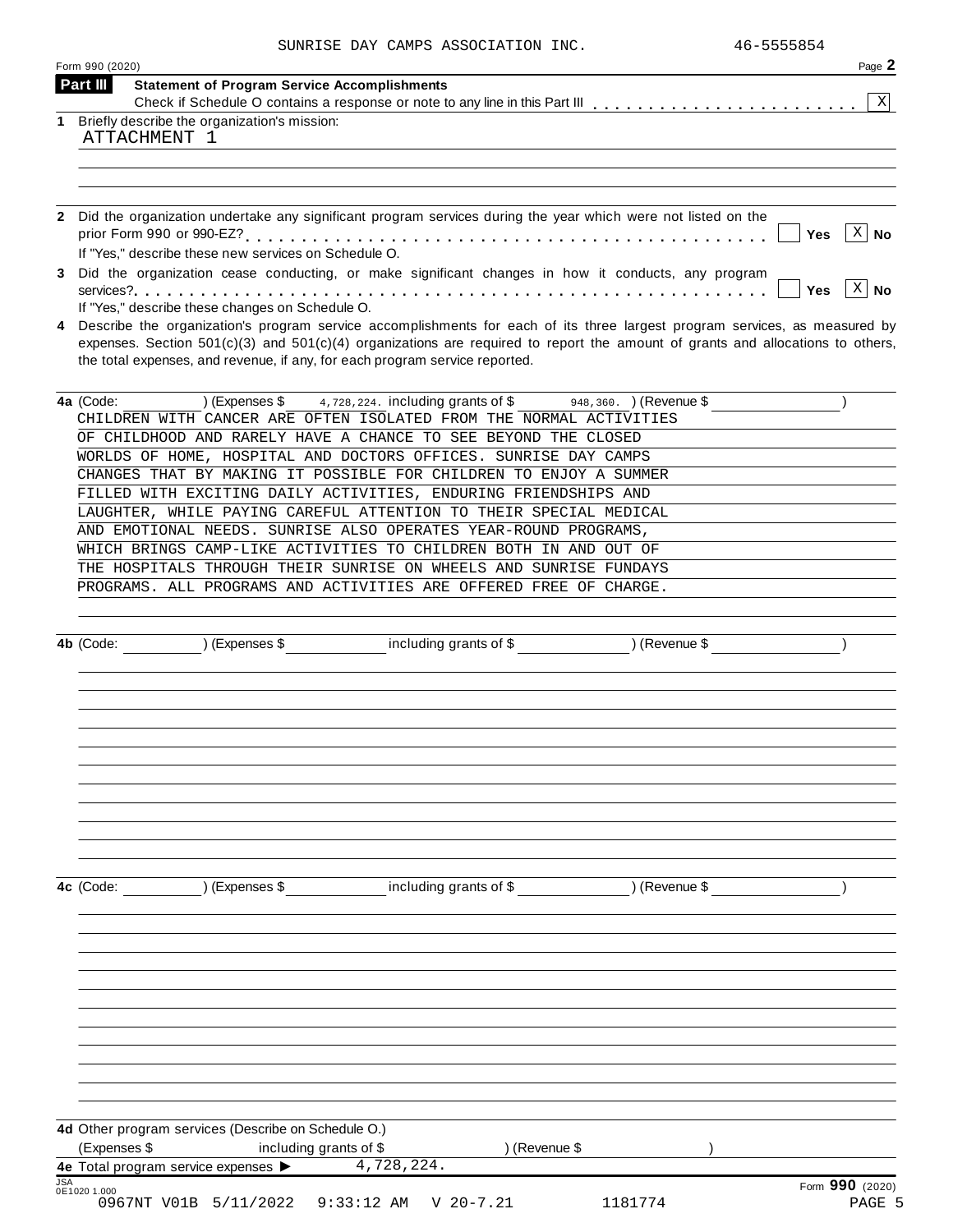| Part IV      | <b>Checklist of Required Schedules</b>                                                                                  |                 |             |    |
|--------------|-------------------------------------------------------------------------------------------------------------------------|-----------------|-------------|----|
|              |                                                                                                                         |                 | Yes         | No |
| 1            | Is the organization described in section $501(c)(3)$ or $4947(a)(1)$ (other than a private foundation)? If "Yes,"       |                 |             |    |
|              |                                                                                                                         | 1               | Χ           |    |
| $\mathbf{2}$ | Is the organization required to complete Schedule B, Schedule of Contributors See instructions?                         | $\mathbf{2}$    | $\mathbf X$ |    |
| 3            | Did the organization engage in direct or indirect political campaign activities on behalf of or in opposition to        |                 |             |    |
|              | candidates for public office? If "Yes," complete Schedule C, Part I.                                                    | 3               |             | Χ  |
| 4            | Section 501(c)(3) organizations. Did the organization engage in lobbying activities, or have a section 501(h)           |                 |             |    |
|              |                                                                                                                         | 4               |             | X  |
| 5            | Is the organization a section $501(c)(4)$ , $501(c)(5)$ , or $501(c)(6)$ organization that receives membership dues,    |                 |             | Χ  |
|              | assessments, or similar amounts as defined in Revenue Procedure 98-19? If "Yes," complete Schedule C, Part III          | 5               |             |    |
| 6            | Did the organization maintain any donor advised funds or any similar funds or accounts for which donors                 |                 |             |    |
|              | have the right to provide advice on the distribution or investment of amounts in such funds or accounts? If             |                 |             | X  |
|              |                                                                                                                         | 6               |             |    |
| 7            | Did the organization receive or hold a conservation easement, including easements to preserve open space,               |                 |             | Χ  |
|              | the environment, historic land areas, or historic structures? If "Yes," complete Schedule D, Part II.                   | $\overline{7}$  |             |    |
| 8            | Did the organization maintain collections of works of art, historical treasures, or other similar assets? If "Yes,"     |                 |             | Χ  |
|              | Did the organization report an amount in Part X, line 21, for escrow or custodial account liability, serve as a         | 8               |             |    |
| 9            |                                                                                                                         |                 |             |    |
|              | custodian for amounts not listed in Part X; or provide credit counseling, debt management, credit repair, or            | 9               |             | X  |
| 10           | Did the organization, directly or through a related organization, hold assets in donor-restricted endowments            |                 |             |    |
|              |                                                                                                                         | 10              |             | Χ  |
| 11           | If the organization's answer to any of the following questions is "Yes," then complete Schedule D, Parts VI,            |                 |             |    |
|              | VII, VIII, IX, or X as applicable.                                                                                      |                 |             |    |
|              | a Did the organization report an amount for land, buildings, and equipment in Part X, line 10? If "Yes,"                |                 |             |    |
|              |                                                                                                                         | 11a             | Χ           |    |
|              | <b>b</b> Did the organization report an amount for investments-other securities in Part X, line 12, that is 5% or more  |                 |             |    |
|              | of its total assets reported in Part X, line 16? If "Yes," complete Schedule D, Part VII                                | 11 <sub>b</sub> |             | Χ  |
|              | c Did the organization report an amount for investments-program related in Part X, line 13, that is 5% or more          |                 |             |    |
|              | of its total assets reported in Part X, line 16? If "Yes," complete Schedule D, Part VIII                               | 11c             |             | Χ  |
|              | d Did the organization report an amount for other assets in Part X, line 15, that is 5% or more of its total assets     |                 |             |    |
|              | reported in Part X, line 16? If "Yes," complete Schedule D, Part IX.                                                    | 11d             |             | Χ  |
|              | e Did the organization report an amount for other liabilities in Part X, line 25? If "Yes," complete Schedule D, Part X | 11e             | $\mathbf X$ |    |
| f            | Did the organization's separate or consolidated financial statements for the tax year include a footnote that addresses |                 |             |    |
|              | the organization's liability for uncertain tax positions under FIN 48 (ASC 740)? If "Yes," complete Schedule D, Part X  | 11f             |             | Χ  |
|              | 12a Did the organization obtain separate, independent audited financial statements for the tax year? If "Yes," complete |                 |             |    |
|              |                                                                                                                         | 12a             | Χ           |    |
|              | <b>b</b> Was the organization included in consolidated, independent audited financial statements for the tax year? If   |                 |             |    |
|              | "Yes," and if the organization answered "No" to line 12a, then completing Schedule D, Parts XI and XII is optional      | 12 <sub>b</sub> | Χ           |    |
| 13           | Is the organization a school described in section $170(b)(1)(A)(ii)$ ? If "Yes," complete Schedule E.                   | 13              |             | X  |
|              | 14a Did the organization maintain an office, employees, or agents outside of the United States?.                        | 14a             |             | X  |
|              | <b>b</b> Did the organization have aggregate revenues or expenses of more than \$10,000 from grantmaking,               |                 |             |    |
|              | fundraising, business, investment, and program service activities outside the United States, or aggregate               |                 |             |    |
|              | foreign investments valued at \$100,000 or more? If "Yes," complete Schedule F, Parts I and IV                          | 14b             | Χ           |    |
| 15           | Did the organization report on Part IX, column (A), line 3, more than \$5,000 of grants or other assistance to or       |                 |             |    |
|              |                                                                                                                         | 15              | Χ           |    |
| 16           | Did the organization report on Part IX, column (A), line 3, more than \$5,000 of aggregate grants or other              |                 |             |    |
|              | assistance to or for foreign individuals? If "Yes," complete Schedule F, Parts III and IV                               | 16              |             | Χ  |
| 17           | Did the organization report a total of more than \$15,000 of expenses for professional fundraising services on          |                 |             |    |
|              | Part IX, column (A), lines 6 and 11e? If "Yes," complete Schedule G, Part I See instructions                            | 17              |             | Χ  |
| 18           | Did the organization report more than \$15,000 total of fundraising event gross income and contributions on             |                 |             |    |
|              |                                                                                                                         | 18              | Χ           |    |
| 19           | Did the organization report more than \$15,000 of gross income from gaming activities on Part VIII, line 9a?            |                 |             |    |
|              |                                                                                                                         | 19              |             | Χ  |
|              | 20a Did the organization operate one or more hospital facilities? If "Yes," complete Schedule H                         | 20a             |             | Χ  |
|              | <b>b</b> If "Yes" to line 20a, did the organization attach a copy of its audited financial statements to this return?   | 20 <sub>b</sub> |             |    |
|              |                                                                                                                         |                 |             |    |
| 21           | Did the organization report more than \$5,000 of grants or other assistance to any domestic organization or             |                 |             |    |

0967NT V01B 5/11/2022 9:33:12 AM V 20-7.21 1181774 PAGE 6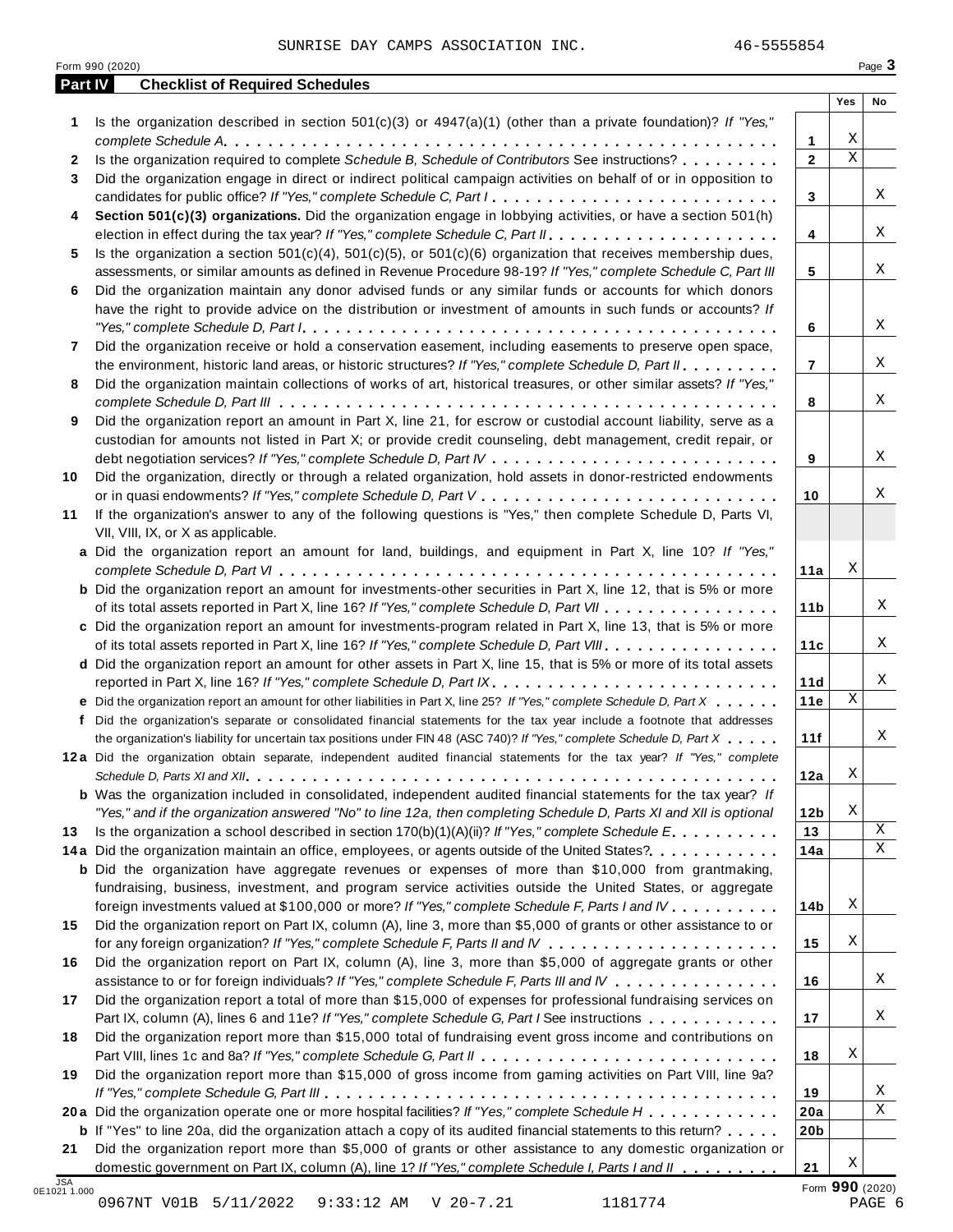| Did the organization report more than \$5,000 of grants or other assistance to or for domestic individuals on<br>Part IX, column (A), line 2? If "Yes," complete Schedule I, Parts I and III<br>22<br>Did the organization answer "Yes" to Part VII, Section A, line 3, 4, or 5 about compensation of the<br>organization's current and former officers, directors, trustees, key employees, and highest compensated<br>Χ<br>23<br>24a Did the organization have a tax-exempt bond issue with an outstanding principal amount of more than<br>\$100,000 as of the last day of the year, that was issued after December 31, 2002? If "Yes," answer lines 24b<br>through 24d and complete Schedule K. If "No," go to line 25a<br>24a<br><b>b</b> Did the organization invest any proceeds of tax-exempt bonds beyond a temporary period exception?<br>24 <sub>b</sub><br>c Did the organization maintain an escrow account other than a refunding escrow at any time during the year<br>24c<br><b>d</b> Did the organization act as an "on behalf of" issuer for bonds outstanding at any time during the year?<br>24d<br>25a Section 501(c)(3), 501(c)(4), and 501(c)(29) organizations. Did the organization engage in an excess benefit<br>transaction with a disqualified person during the year? If "Yes," complete Schedule L, Part I.<br>25a<br><b>b</b> Is the organization aware that it engaged in an excess benefit transaction with a disqualified person in a prior<br>year, and that the transaction has not been reported on any of the organization's prior Forms 990 or 990-EZ?<br>25 <sub>b</sub><br>Did the organization report any amount on Part X, line 5 or 22, for receivables from or payables to any current<br>or former officer, director, trustee, key employee, creator or founder, substantial contributor, or 35%<br>controlled entity or family member of any of these persons? If "Yes," complete Schedule L, Part II.<br>26<br>Did the organization provide a grant or other assistance to any current or former officer, director, trustee, key<br>employee, creator or founder, substantial contributor or employee thereof, a grant selection committee<br>member, or to a 35% controlled entity (including an employee thereof) or family member of any of these<br>27<br>Was the organization a party to a business transaction with one of the following parties (see Schedule L,<br>Part IV instructions, for applicable filing thresholds, conditions, and exceptions):<br>a A current or former officer, director, trustee, key employee, creator or founder, or substantial contributor? If<br>28a<br>Χ<br><b>b</b> A family member of any individual described in line 28a? If "Yes," complete Schedule L, Part IV.<br>28 <sub>b</sub><br>c A 35% controlled entity of one or more individuals and/or organizations described in lines 28a or 28b? If<br>28c<br>Did the organization receive more than \$25,000 in non-cash contributions? If "Yes," complete Schedule M<br>29<br>Did the organization receive contributions of art, historical treasures, or other similar assets, or qualified<br>30<br>Did the organization liquidate, terminate, or dissolve and cease operations? If "Yes," complete Schedule N, Part I<br>31<br>Did the organization sell, exchange, dispose of, or transfer more than 25% of its net assets? If "Yes,"<br>32<br>Did the organization own 100% of an entity disregarded as separate from the organization under Regulations<br>sections 301.7701-2 and 301.7701-3? If "Yes," complete Schedule R, Part /<br>33<br>Was the organization related to any tax-exempt or taxable entity? If "Yes," complete Schedule R, Part II, III,<br>Χ<br>34<br>35a Did the organization have a controlled entity within the meaning of section 512(b)(13)?<br>35a<br><b>b</b> If "Yes" to line 35a, did the organization receive any payment from or engage in any transaction with a<br>controlled entity within the meaning of section 512(b)(13)? If "Yes," complete Schedule R, Part V, line 2<br>35 <sub>b</sub><br>Section 501(c)(3) organizations. Did the organization make any transfers to an exempt non-charitable<br>related organization? If "Yes," complete Schedule R, Part V, line 2.<br>36<br>Did the organization conduct more than 5% of its activities through an entity that is not a related organization<br>and that is treated as a partnership for federal income tax purposes? If "Yes," complete Schedule R, Part VI<br>37<br>Did the organization complete Schedule O and provide explanations in Schedule O for Part VI, lines 11b and<br>19? Note: All Form 990 filers are required to complete Schedule O.<br>Χ<br>38<br><b>Statements Regarding Other IRS Filings and Tax Compliance</b><br><b>Part V</b><br>Check if Schedule O contains a response or note to any line in this Part V<br>Yes<br>1<br>1a Enter the number reported in Box 3 of Form 1096. Enter -0- if not applicable   1a<br>0.<br><b>b</b> Enter the number of Forms W-2G included in line 1a. Enter -0- if not applicable $\ldots \ldots$ ,<br>c Did the organization comply with backup withholding rules for reportable payments to vendors and<br>1c<br>Form 990 (2020)<br>0E1030 1.000<br>PAGE 7 | Part IV    | <b>Checklist of Required Schedules (continued)</b>              | Yes | No |
|----------------------------------------------------------------------------------------------------------------------------------------------------------------------------------------------------------------------------------------------------------------------------------------------------------------------------------------------------------------------------------------------------------------------------------------------------------------------------------------------------------------------------------------------------------------------------------------------------------------------------------------------------------------------------------------------------------------------------------------------------------------------------------------------------------------------------------------------------------------------------------------------------------------------------------------------------------------------------------------------------------------------------------------------------------------------------------------------------------------------------------------------------------------------------------------------------------------------------------------------------------------------------------------------------------------------------------------------------------------------------------------------------------------------------------------------------------------------------------------------------------------------------------------------------------------------------------------------------------------------------------------------------------------------------------------------------------------------------------------------------------------------------------------------------------------------------------------------------------------------------------------------------------------------------------------------------------------------------------------------------------------------------------------------------------------------------------------------------------------------------------------------------------------------------------------------------------------------------------------------------------------------------------------------------------------------------------------------------------------------------------------------------------------------------------------------------------------------------------------------------------------------------------------------------------------------------------------------------------------------------------------------------------------------------------------------------------------------------------------------------------------------------------------------------------------------------------------------------------------------------------------------------------------------------------------------------------------------------------------------------------------------------------------------------------------------------------------------------------------------------------------------------------------------------------------------------------------------------------------------------------------------------------------------------------------------------------------------------------------------------------------------------------------------------------------------------------------------------------------------------------------------------------------------------------------------------------------------------------------------------------------------------------------------------------------------------------------------------------------------------------------------------------------------------------------------------------------------------------------------------------------------------------------------------------------------------------------------------------------------------------------------------------------------------------------------------------------------------------------------------------------------------------------------------------------------------------------------------------------------------------------------------------------------------------------------------------------------------------------------------------------------------------------------------------------------------------------------------------------------------------------------------------------------------------------------------------------------------------------------------------------------------------------------------------------------------------------------------------------------------------------------------------------------------------------------------------------------------------------------------------------------------------------------------------------------------------------------------------------------------------------------------------------------------------------------------------------------------------------------------------------------------------------------------------------------------------------------------------------------------------------------------|------------|-----------------------------------------------------------------|-----|----|
|                                                                                                                                                                                                                                                                                                                                                                                                                                                                                                                                                                                                                                                                                                                                                                                                                                                                                                                                                                                                                                                                                                                                                                                                                                                                                                                                                                                                                                                                                                                                                                                                                                                                                                                                                                                                                                                                                                                                                                                                                                                                                                                                                                                                                                                                                                                                                                                                                                                                                                                                                                                                                                                                                                                                                                                                                                                                                                                                                                                                                                                                                                                                                                                                                                                                                                                                                                                                                                                                                                                                                                                                                                                                                                                                                                                                                                                                                                                                                                                                                                                                                                                                                                                                                                                                                                                                                                                                                                                                                                                                                                                                                                                                                                                                                                                                                                                                                                                                                                                                                                                                                                                                                                                                                                                                            | 22         |                                                                 |     |    |
|                                                                                                                                                                                                                                                                                                                                                                                                                                                                                                                                                                                                                                                                                                                                                                                                                                                                                                                                                                                                                                                                                                                                                                                                                                                                                                                                                                                                                                                                                                                                                                                                                                                                                                                                                                                                                                                                                                                                                                                                                                                                                                                                                                                                                                                                                                                                                                                                                                                                                                                                                                                                                                                                                                                                                                                                                                                                                                                                                                                                                                                                                                                                                                                                                                                                                                                                                                                                                                                                                                                                                                                                                                                                                                                                                                                                                                                                                                                                                                                                                                                                                                                                                                                                                                                                                                                                                                                                                                                                                                                                                                                                                                                                                                                                                                                                                                                                                                                                                                                                                                                                                                                                                                                                                                                                            |            |                                                                 |     | Χ  |
|                                                                                                                                                                                                                                                                                                                                                                                                                                                                                                                                                                                                                                                                                                                                                                                                                                                                                                                                                                                                                                                                                                                                                                                                                                                                                                                                                                                                                                                                                                                                                                                                                                                                                                                                                                                                                                                                                                                                                                                                                                                                                                                                                                                                                                                                                                                                                                                                                                                                                                                                                                                                                                                                                                                                                                                                                                                                                                                                                                                                                                                                                                                                                                                                                                                                                                                                                                                                                                                                                                                                                                                                                                                                                                                                                                                                                                                                                                                                                                                                                                                                                                                                                                                                                                                                                                                                                                                                                                                                                                                                                                                                                                                                                                                                                                                                                                                                                                                                                                                                                                                                                                                                                                                                                                                                            | 23         |                                                                 |     |    |
|                                                                                                                                                                                                                                                                                                                                                                                                                                                                                                                                                                                                                                                                                                                                                                                                                                                                                                                                                                                                                                                                                                                                                                                                                                                                                                                                                                                                                                                                                                                                                                                                                                                                                                                                                                                                                                                                                                                                                                                                                                                                                                                                                                                                                                                                                                                                                                                                                                                                                                                                                                                                                                                                                                                                                                                                                                                                                                                                                                                                                                                                                                                                                                                                                                                                                                                                                                                                                                                                                                                                                                                                                                                                                                                                                                                                                                                                                                                                                                                                                                                                                                                                                                                                                                                                                                                                                                                                                                                                                                                                                                                                                                                                                                                                                                                                                                                                                                                                                                                                                                                                                                                                                                                                                                                                            |            |                                                                 |     |    |
|                                                                                                                                                                                                                                                                                                                                                                                                                                                                                                                                                                                                                                                                                                                                                                                                                                                                                                                                                                                                                                                                                                                                                                                                                                                                                                                                                                                                                                                                                                                                                                                                                                                                                                                                                                                                                                                                                                                                                                                                                                                                                                                                                                                                                                                                                                                                                                                                                                                                                                                                                                                                                                                                                                                                                                                                                                                                                                                                                                                                                                                                                                                                                                                                                                                                                                                                                                                                                                                                                                                                                                                                                                                                                                                                                                                                                                                                                                                                                                                                                                                                                                                                                                                                                                                                                                                                                                                                                                                                                                                                                                                                                                                                                                                                                                                                                                                                                                                                                                                                                                                                                                                                                                                                                                                                            |            |                                                                 |     |    |
|                                                                                                                                                                                                                                                                                                                                                                                                                                                                                                                                                                                                                                                                                                                                                                                                                                                                                                                                                                                                                                                                                                                                                                                                                                                                                                                                                                                                                                                                                                                                                                                                                                                                                                                                                                                                                                                                                                                                                                                                                                                                                                                                                                                                                                                                                                                                                                                                                                                                                                                                                                                                                                                                                                                                                                                                                                                                                                                                                                                                                                                                                                                                                                                                                                                                                                                                                                                                                                                                                                                                                                                                                                                                                                                                                                                                                                                                                                                                                                                                                                                                                                                                                                                                                                                                                                                                                                                                                                                                                                                                                                                                                                                                                                                                                                                                                                                                                                                                                                                                                                                                                                                                                                                                                                                                            |            |                                                                 |     |    |
|                                                                                                                                                                                                                                                                                                                                                                                                                                                                                                                                                                                                                                                                                                                                                                                                                                                                                                                                                                                                                                                                                                                                                                                                                                                                                                                                                                                                                                                                                                                                                                                                                                                                                                                                                                                                                                                                                                                                                                                                                                                                                                                                                                                                                                                                                                                                                                                                                                                                                                                                                                                                                                                                                                                                                                                                                                                                                                                                                                                                                                                                                                                                                                                                                                                                                                                                                                                                                                                                                                                                                                                                                                                                                                                                                                                                                                                                                                                                                                                                                                                                                                                                                                                                                                                                                                                                                                                                                                                                                                                                                                                                                                                                                                                                                                                                                                                                                                                                                                                                                                                                                                                                                                                                                                                                            |            |                                                                 |     |    |
|                                                                                                                                                                                                                                                                                                                                                                                                                                                                                                                                                                                                                                                                                                                                                                                                                                                                                                                                                                                                                                                                                                                                                                                                                                                                                                                                                                                                                                                                                                                                                                                                                                                                                                                                                                                                                                                                                                                                                                                                                                                                                                                                                                                                                                                                                                                                                                                                                                                                                                                                                                                                                                                                                                                                                                                                                                                                                                                                                                                                                                                                                                                                                                                                                                                                                                                                                                                                                                                                                                                                                                                                                                                                                                                                                                                                                                                                                                                                                                                                                                                                                                                                                                                                                                                                                                                                                                                                                                                                                                                                                                                                                                                                                                                                                                                                                                                                                                                                                                                                                                                                                                                                                                                                                                                                            |            |                                                                 |     | Χ  |
|                                                                                                                                                                                                                                                                                                                                                                                                                                                                                                                                                                                                                                                                                                                                                                                                                                                                                                                                                                                                                                                                                                                                                                                                                                                                                                                                                                                                                                                                                                                                                                                                                                                                                                                                                                                                                                                                                                                                                                                                                                                                                                                                                                                                                                                                                                                                                                                                                                                                                                                                                                                                                                                                                                                                                                                                                                                                                                                                                                                                                                                                                                                                                                                                                                                                                                                                                                                                                                                                                                                                                                                                                                                                                                                                                                                                                                                                                                                                                                                                                                                                                                                                                                                                                                                                                                                                                                                                                                                                                                                                                                                                                                                                                                                                                                                                                                                                                                                                                                                                                                                                                                                                                                                                                                                                            |            |                                                                 |     |    |
|                                                                                                                                                                                                                                                                                                                                                                                                                                                                                                                                                                                                                                                                                                                                                                                                                                                                                                                                                                                                                                                                                                                                                                                                                                                                                                                                                                                                                                                                                                                                                                                                                                                                                                                                                                                                                                                                                                                                                                                                                                                                                                                                                                                                                                                                                                                                                                                                                                                                                                                                                                                                                                                                                                                                                                                                                                                                                                                                                                                                                                                                                                                                                                                                                                                                                                                                                                                                                                                                                                                                                                                                                                                                                                                                                                                                                                                                                                                                                                                                                                                                                                                                                                                                                                                                                                                                                                                                                                                                                                                                                                                                                                                                                                                                                                                                                                                                                                                                                                                                                                                                                                                                                                                                                                                                            |            |                                                                 |     |    |
|                                                                                                                                                                                                                                                                                                                                                                                                                                                                                                                                                                                                                                                                                                                                                                                                                                                                                                                                                                                                                                                                                                                                                                                                                                                                                                                                                                                                                                                                                                                                                                                                                                                                                                                                                                                                                                                                                                                                                                                                                                                                                                                                                                                                                                                                                                                                                                                                                                                                                                                                                                                                                                                                                                                                                                                                                                                                                                                                                                                                                                                                                                                                                                                                                                                                                                                                                                                                                                                                                                                                                                                                                                                                                                                                                                                                                                                                                                                                                                                                                                                                                                                                                                                                                                                                                                                                                                                                                                                                                                                                                                                                                                                                                                                                                                                                                                                                                                                                                                                                                                                                                                                                                                                                                                                                            |            |                                                                 |     |    |
|                                                                                                                                                                                                                                                                                                                                                                                                                                                                                                                                                                                                                                                                                                                                                                                                                                                                                                                                                                                                                                                                                                                                                                                                                                                                                                                                                                                                                                                                                                                                                                                                                                                                                                                                                                                                                                                                                                                                                                                                                                                                                                                                                                                                                                                                                                                                                                                                                                                                                                                                                                                                                                                                                                                                                                                                                                                                                                                                                                                                                                                                                                                                                                                                                                                                                                                                                                                                                                                                                                                                                                                                                                                                                                                                                                                                                                                                                                                                                                                                                                                                                                                                                                                                                                                                                                                                                                                                                                                                                                                                                                                                                                                                                                                                                                                                                                                                                                                                                                                                                                                                                                                                                                                                                                                                            |            |                                                                 |     |    |
|                                                                                                                                                                                                                                                                                                                                                                                                                                                                                                                                                                                                                                                                                                                                                                                                                                                                                                                                                                                                                                                                                                                                                                                                                                                                                                                                                                                                                                                                                                                                                                                                                                                                                                                                                                                                                                                                                                                                                                                                                                                                                                                                                                                                                                                                                                                                                                                                                                                                                                                                                                                                                                                                                                                                                                                                                                                                                                                                                                                                                                                                                                                                                                                                                                                                                                                                                                                                                                                                                                                                                                                                                                                                                                                                                                                                                                                                                                                                                                                                                                                                                                                                                                                                                                                                                                                                                                                                                                                                                                                                                                                                                                                                                                                                                                                                                                                                                                                                                                                                                                                                                                                                                                                                                                                                            |            |                                                                 |     |    |
|                                                                                                                                                                                                                                                                                                                                                                                                                                                                                                                                                                                                                                                                                                                                                                                                                                                                                                                                                                                                                                                                                                                                                                                                                                                                                                                                                                                                                                                                                                                                                                                                                                                                                                                                                                                                                                                                                                                                                                                                                                                                                                                                                                                                                                                                                                                                                                                                                                                                                                                                                                                                                                                                                                                                                                                                                                                                                                                                                                                                                                                                                                                                                                                                                                                                                                                                                                                                                                                                                                                                                                                                                                                                                                                                                                                                                                                                                                                                                                                                                                                                                                                                                                                                                                                                                                                                                                                                                                                                                                                                                                                                                                                                                                                                                                                                                                                                                                                                                                                                                                                                                                                                                                                                                                                                            |            |                                                                 |     | X  |
|                                                                                                                                                                                                                                                                                                                                                                                                                                                                                                                                                                                                                                                                                                                                                                                                                                                                                                                                                                                                                                                                                                                                                                                                                                                                                                                                                                                                                                                                                                                                                                                                                                                                                                                                                                                                                                                                                                                                                                                                                                                                                                                                                                                                                                                                                                                                                                                                                                                                                                                                                                                                                                                                                                                                                                                                                                                                                                                                                                                                                                                                                                                                                                                                                                                                                                                                                                                                                                                                                                                                                                                                                                                                                                                                                                                                                                                                                                                                                                                                                                                                                                                                                                                                                                                                                                                                                                                                                                                                                                                                                                                                                                                                                                                                                                                                                                                                                                                                                                                                                                                                                                                                                                                                                                                                            |            |                                                                 |     |    |
|                                                                                                                                                                                                                                                                                                                                                                                                                                                                                                                                                                                                                                                                                                                                                                                                                                                                                                                                                                                                                                                                                                                                                                                                                                                                                                                                                                                                                                                                                                                                                                                                                                                                                                                                                                                                                                                                                                                                                                                                                                                                                                                                                                                                                                                                                                                                                                                                                                                                                                                                                                                                                                                                                                                                                                                                                                                                                                                                                                                                                                                                                                                                                                                                                                                                                                                                                                                                                                                                                                                                                                                                                                                                                                                                                                                                                                                                                                                                                                                                                                                                                                                                                                                                                                                                                                                                                                                                                                                                                                                                                                                                                                                                                                                                                                                                                                                                                                                                                                                                                                                                                                                                                                                                                                                                            |            |                                                                 |     |    |
|                                                                                                                                                                                                                                                                                                                                                                                                                                                                                                                                                                                                                                                                                                                                                                                                                                                                                                                                                                                                                                                                                                                                                                                                                                                                                                                                                                                                                                                                                                                                                                                                                                                                                                                                                                                                                                                                                                                                                                                                                                                                                                                                                                                                                                                                                                                                                                                                                                                                                                                                                                                                                                                                                                                                                                                                                                                                                                                                                                                                                                                                                                                                                                                                                                                                                                                                                                                                                                                                                                                                                                                                                                                                                                                                                                                                                                                                                                                                                                                                                                                                                                                                                                                                                                                                                                                                                                                                                                                                                                                                                                                                                                                                                                                                                                                                                                                                                                                                                                                                                                                                                                                                                                                                                                                                            |            |                                                                 |     | X  |
|                                                                                                                                                                                                                                                                                                                                                                                                                                                                                                                                                                                                                                                                                                                                                                                                                                                                                                                                                                                                                                                                                                                                                                                                                                                                                                                                                                                                                                                                                                                                                                                                                                                                                                                                                                                                                                                                                                                                                                                                                                                                                                                                                                                                                                                                                                                                                                                                                                                                                                                                                                                                                                                                                                                                                                                                                                                                                                                                                                                                                                                                                                                                                                                                                                                                                                                                                                                                                                                                                                                                                                                                                                                                                                                                                                                                                                                                                                                                                                                                                                                                                                                                                                                                                                                                                                                                                                                                                                                                                                                                                                                                                                                                                                                                                                                                                                                                                                                                                                                                                                                                                                                                                                                                                                                                            | 26         |                                                                 |     |    |
|                                                                                                                                                                                                                                                                                                                                                                                                                                                                                                                                                                                                                                                                                                                                                                                                                                                                                                                                                                                                                                                                                                                                                                                                                                                                                                                                                                                                                                                                                                                                                                                                                                                                                                                                                                                                                                                                                                                                                                                                                                                                                                                                                                                                                                                                                                                                                                                                                                                                                                                                                                                                                                                                                                                                                                                                                                                                                                                                                                                                                                                                                                                                                                                                                                                                                                                                                                                                                                                                                                                                                                                                                                                                                                                                                                                                                                                                                                                                                                                                                                                                                                                                                                                                                                                                                                                                                                                                                                                                                                                                                                                                                                                                                                                                                                                                                                                                                                                                                                                                                                                                                                                                                                                                                                                                            |            |                                                                 |     |    |
|                                                                                                                                                                                                                                                                                                                                                                                                                                                                                                                                                                                                                                                                                                                                                                                                                                                                                                                                                                                                                                                                                                                                                                                                                                                                                                                                                                                                                                                                                                                                                                                                                                                                                                                                                                                                                                                                                                                                                                                                                                                                                                                                                                                                                                                                                                                                                                                                                                                                                                                                                                                                                                                                                                                                                                                                                                                                                                                                                                                                                                                                                                                                                                                                                                                                                                                                                                                                                                                                                                                                                                                                                                                                                                                                                                                                                                                                                                                                                                                                                                                                                                                                                                                                                                                                                                                                                                                                                                                                                                                                                                                                                                                                                                                                                                                                                                                                                                                                                                                                                                                                                                                                                                                                                                                                            |            |                                                                 |     | X  |
|                                                                                                                                                                                                                                                                                                                                                                                                                                                                                                                                                                                                                                                                                                                                                                                                                                                                                                                                                                                                                                                                                                                                                                                                                                                                                                                                                                                                                                                                                                                                                                                                                                                                                                                                                                                                                                                                                                                                                                                                                                                                                                                                                                                                                                                                                                                                                                                                                                                                                                                                                                                                                                                                                                                                                                                                                                                                                                                                                                                                                                                                                                                                                                                                                                                                                                                                                                                                                                                                                                                                                                                                                                                                                                                                                                                                                                                                                                                                                                                                                                                                                                                                                                                                                                                                                                                                                                                                                                                                                                                                                                                                                                                                                                                                                                                                                                                                                                                                                                                                                                                                                                                                                                                                                                                                            | 27         |                                                                 |     |    |
|                                                                                                                                                                                                                                                                                                                                                                                                                                                                                                                                                                                                                                                                                                                                                                                                                                                                                                                                                                                                                                                                                                                                                                                                                                                                                                                                                                                                                                                                                                                                                                                                                                                                                                                                                                                                                                                                                                                                                                                                                                                                                                                                                                                                                                                                                                                                                                                                                                                                                                                                                                                                                                                                                                                                                                                                                                                                                                                                                                                                                                                                                                                                                                                                                                                                                                                                                                                                                                                                                                                                                                                                                                                                                                                                                                                                                                                                                                                                                                                                                                                                                                                                                                                                                                                                                                                                                                                                                                                                                                                                                                                                                                                                                                                                                                                                                                                                                                                                                                                                                                                                                                                                                                                                                                                                            |            |                                                                 |     |    |
|                                                                                                                                                                                                                                                                                                                                                                                                                                                                                                                                                                                                                                                                                                                                                                                                                                                                                                                                                                                                                                                                                                                                                                                                                                                                                                                                                                                                                                                                                                                                                                                                                                                                                                                                                                                                                                                                                                                                                                                                                                                                                                                                                                                                                                                                                                                                                                                                                                                                                                                                                                                                                                                                                                                                                                                                                                                                                                                                                                                                                                                                                                                                                                                                                                                                                                                                                                                                                                                                                                                                                                                                                                                                                                                                                                                                                                                                                                                                                                                                                                                                                                                                                                                                                                                                                                                                                                                                                                                                                                                                                                                                                                                                                                                                                                                                                                                                                                                                                                                                                                                                                                                                                                                                                                                                            |            |                                                                 |     |    |
|                                                                                                                                                                                                                                                                                                                                                                                                                                                                                                                                                                                                                                                                                                                                                                                                                                                                                                                                                                                                                                                                                                                                                                                                                                                                                                                                                                                                                                                                                                                                                                                                                                                                                                                                                                                                                                                                                                                                                                                                                                                                                                                                                                                                                                                                                                                                                                                                                                                                                                                                                                                                                                                                                                                                                                                                                                                                                                                                                                                                                                                                                                                                                                                                                                                                                                                                                                                                                                                                                                                                                                                                                                                                                                                                                                                                                                                                                                                                                                                                                                                                                                                                                                                                                                                                                                                                                                                                                                                                                                                                                                                                                                                                                                                                                                                                                                                                                                                                                                                                                                                                                                                                                                                                                                                                            |            |                                                                 |     | Χ  |
|                                                                                                                                                                                                                                                                                                                                                                                                                                                                                                                                                                                                                                                                                                                                                                                                                                                                                                                                                                                                                                                                                                                                                                                                                                                                                                                                                                                                                                                                                                                                                                                                                                                                                                                                                                                                                                                                                                                                                                                                                                                                                                                                                                                                                                                                                                                                                                                                                                                                                                                                                                                                                                                                                                                                                                                                                                                                                                                                                                                                                                                                                                                                                                                                                                                                                                                                                                                                                                                                                                                                                                                                                                                                                                                                                                                                                                                                                                                                                                                                                                                                                                                                                                                                                                                                                                                                                                                                                                                                                                                                                                                                                                                                                                                                                                                                                                                                                                                                                                                                                                                                                                                                                                                                                                                                            | 28         |                                                                 |     |    |
|                                                                                                                                                                                                                                                                                                                                                                                                                                                                                                                                                                                                                                                                                                                                                                                                                                                                                                                                                                                                                                                                                                                                                                                                                                                                                                                                                                                                                                                                                                                                                                                                                                                                                                                                                                                                                                                                                                                                                                                                                                                                                                                                                                                                                                                                                                                                                                                                                                                                                                                                                                                                                                                                                                                                                                                                                                                                                                                                                                                                                                                                                                                                                                                                                                                                                                                                                                                                                                                                                                                                                                                                                                                                                                                                                                                                                                                                                                                                                                                                                                                                                                                                                                                                                                                                                                                                                                                                                                                                                                                                                                                                                                                                                                                                                                                                                                                                                                                                                                                                                                                                                                                                                                                                                                                                            |            |                                                                 |     |    |
|                                                                                                                                                                                                                                                                                                                                                                                                                                                                                                                                                                                                                                                                                                                                                                                                                                                                                                                                                                                                                                                                                                                                                                                                                                                                                                                                                                                                                                                                                                                                                                                                                                                                                                                                                                                                                                                                                                                                                                                                                                                                                                                                                                                                                                                                                                                                                                                                                                                                                                                                                                                                                                                                                                                                                                                                                                                                                                                                                                                                                                                                                                                                                                                                                                                                                                                                                                                                                                                                                                                                                                                                                                                                                                                                                                                                                                                                                                                                                                                                                                                                                                                                                                                                                                                                                                                                                                                                                                                                                                                                                                                                                                                                                                                                                                                                                                                                                                                                                                                                                                                                                                                                                                                                                                                                            |            |                                                                 |     |    |
|                                                                                                                                                                                                                                                                                                                                                                                                                                                                                                                                                                                                                                                                                                                                                                                                                                                                                                                                                                                                                                                                                                                                                                                                                                                                                                                                                                                                                                                                                                                                                                                                                                                                                                                                                                                                                                                                                                                                                                                                                                                                                                                                                                                                                                                                                                                                                                                                                                                                                                                                                                                                                                                                                                                                                                                                                                                                                                                                                                                                                                                                                                                                                                                                                                                                                                                                                                                                                                                                                                                                                                                                                                                                                                                                                                                                                                                                                                                                                                                                                                                                                                                                                                                                                                                                                                                                                                                                                                                                                                                                                                                                                                                                                                                                                                                                                                                                                                                                                                                                                                                                                                                                                                                                                                                                            |            |                                                                 |     | X  |
|                                                                                                                                                                                                                                                                                                                                                                                                                                                                                                                                                                                                                                                                                                                                                                                                                                                                                                                                                                                                                                                                                                                                                                                                                                                                                                                                                                                                                                                                                                                                                                                                                                                                                                                                                                                                                                                                                                                                                                                                                                                                                                                                                                                                                                                                                                                                                                                                                                                                                                                                                                                                                                                                                                                                                                                                                                                                                                                                                                                                                                                                                                                                                                                                                                                                                                                                                                                                                                                                                                                                                                                                                                                                                                                                                                                                                                                                                                                                                                                                                                                                                                                                                                                                                                                                                                                                                                                                                                                                                                                                                                                                                                                                                                                                                                                                                                                                                                                                                                                                                                                                                                                                                                                                                                                                            |            |                                                                 |     |    |
|                                                                                                                                                                                                                                                                                                                                                                                                                                                                                                                                                                                                                                                                                                                                                                                                                                                                                                                                                                                                                                                                                                                                                                                                                                                                                                                                                                                                                                                                                                                                                                                                                                                                                                                                                                                                                                                                                                                                                                                                                                                                                                                                                                                                                                                                                                                                                                                                                                                                                                                                                                                                                                                                                                                                                                                                                                                                                                                                                                                                                                                                                                                                                                                                                                                                                                                                                                                                                                                                                                                                                                                                                                                                                                                                                                                                                                                                                                                                                                                                                                                                                                                                                                                                                                                                                                                                                                                                                                                                                                                                                                                                                                                                                                                                                                                                                                                                                                                                                                                                                                                                                                                                                                                                                                                                            |            |                                                                 |     |    |
|                                                                                                                                                                                                                                                                                                                                                                                                                                                                                                                                                                                                                                                                                                                                                                                                                                                                                                                                                                                                                                                                                                                                                                                                                                                                                                                                                                                                                                                                                                                                                                                                                                                                                                                                                                                                                                                                                                                                                                                                                                                                                                                                                                                                                                                                                                                                                                                                                                                                                                                                                                                                                                                                                                                                                                                                                                                                                                                                                                                                                                                                                                                                                                                                                                                                                                                                                                                                                                                                                                                                                                                                                                                                                                                                                                                                                                                                                                                                                                                                                                                                                                                                                                                                                                                                                                                                                                                                                                                                                                                                                                                                                                                                                                                                                                                                                                                                                                                                                                                                                                                                                                                                                                                                                                                                            |            |                                                                 |     | Χ  |
|                                                                                                                                                                                                                                                                                                                                                                                                                                                                                                                                                                                                                                                                                                                                                                                                                                                                                                                                                                                                                                                                                                                                                                                                                                                                                                                                                                                                                                                                                                                                                                                                                                                                                                                                                                                                                                                                                                                                                                                                                                                                                                                                                                                                                                                                                                                                                                                                                                                                                                                                                                                                                                                                                                                                                                                                                                                                                                                                                                                                                                                                                                                                                                                                                                                                                                                                                                                                                                                                                                                                                                                                                                                                                                                                                                                                                                                                                                                                                                                                                                                                                                                                                                                                                                                                                                                                                                                                                                                                                                                                                                                                                                                                                                                                                                                                                                                                                                                                                                                                                                                                                                                                                                                                                                                                            | 29         |                                                                 |     | Χ  |
|                                                                                                                                                                                                                                                                                                                                                                                                                                                                                                                                                                                                                                                                                                                                                                                                                                                                                                                                                                                                                                                                                                                                                                                                                                                                                                                                                                                                                                                                                                                                                                                                                                                                                                                                                                                                                                                                                                                                                                                                                                                                                                                                                                                                                                                                                                                                                                                                                                                                                                                                                                                                                                                                                                                                                                                                                                                                                                                                                                                                                                                                                                                                                                                                                                                                                                                                                                                                                                                                                                                                                                                                                                                                                                                                                                                                                                                                                                                                                                                                                                                                                                                                                                                                                                                                                                                                                                                                                                                                                                                                                                                                                                                                                                                                                                                                                                                                                                                                                                                                                                                                                                                                                                                                                                                                            | 30         |                                                                 |     |    |
|                                                                                                                                                                                                                                                                                                                                                                                                                                                                                                                                                                                                                                                                                                                                                                                                                                                                                                                                                                                                                                                                                                                                                                                                                                                                                                                                                                                                                                                                                                                                                                                                                                                                                                                                                                                                                                                                                                                                                                                                                                                                                                                                                                                                                                                                                                                                                                                                                                                                                                                                                                                                                                                                                                                                                                                                                                                                                                                                                                                                                                                                                                                                                                                                                                                                                                                                                                                                                                                                                                                                                                                                                                                                                                                                                                                                                                                                                                                                                                                                                                                                                                                                                                                                                                                                                                                                                                                                                                                                                                                                                                                                                                                                                                                                                                                                                                                                                                                                                                                                                                                                                                                                                                                                                                                                            |            |                                                                 |     | Χ  |
|                                                                                                                                                                                                                                                                                                                                                                                                                                                                                                                                                                                                                                                                                                                                                                                                                                                                                                                                                                                                                                                                                                                                                                                                                                                                                                                                                                                                                                                                                                                                                                                                                                                                                                                                                                                                                                                                                                                                                                                                                                                                                                                                                                                                                                                                                                                                                                                                                                                                                                                                                                                                                                                                                                                                                                                                                                                                                                                                                                                                                                                                                                                                                                                                                                                                                                                                                                                                                                                                                                                                                                                                                                                                                                                                                                                                                                                                                                                                                                                                                                                                                                                                                                                                                                                                                                                                                                                                                                                                                                                                                                                                                                                                                                                                                                                                                                                                                                                                                                                                                                                                                                                                                                                                                                                                            | 31         |                                                                 |     | X  |
|                                                                                                                                                                                                                                                                                                                                                                                                                                                                                                                                                                                                                                                                                                                                                                                                                                                                                                                                                                                                                                                                                                                                                                                                                                                                                                                                                                                                                                                                                                                                                                                                                                                                                                                                                                                                                                                                                                                                                                                                                                                                                                                                                                                                                                                                                                                                                                                                                                                                                                                                                                                                                                                                                                                                                                                                                                                                                                                                                                                                                                                                                                                                                                                                                                                                                                                                                                                                                                                                                                                                                                                                                                                                                                                                                                                                                                                                                                                                                                                                                                                                                                                                                                                                                                                                                                                                                                                                                                                                                                                                                                                                                                                                                                                                                                                                                                                                                                                                                                                                                                                                                                                                                                                                                                                                            | 32         |                                                                 |     |    |
|                                                                                                                                                                                                                                                                                                                                                                                                                                                                                                                                                                                                                                                                                                                                                                                                                                                                                                                                                                                                                                                                                                                                                                                                                                                                                                                                                                                                                                                                                                                                                                                                                                                                                                                                                                                                                                                                                                                                                                                                                                                                                                                                                                                                                                                                                                                                                                                                                                                                                                                                                                                                                                                                                                                                                                                                                                                                                                                                                                                                                                                                                                                                                                                                                                                                                                                                                                                                                                                                                                                                                                                                                                                                                                                                                                                                                                                                                                                                                                                                                                                                                                                                                                                                                                                                                                                                                                                                                                                                                                                                                                                                                                                                                                                                                                                                                                                                                                                                                                                                                                                                                                                                                                                                                                                                            |            |                                                                 |     | Χ  |
|                                                                                                                                                                                                                                                                                                                                                                                                                                                                                                                                                                                                                                                                                                                                                                                                                                                                                                                                                                                                                                                                                                                                                                                                                                                                                                                                                                                                                                                                                                                                                                                                                                                                                                                                                                                                                                                                                                                                                                                                                                                                                                                                                                                                                                                                                                                                                                                                                                                                                                                                                                                                                                                                                                                                                                                                                                                                                                                                                                                                                                                                                                                                                                                                                                                                                                                                                                                                                                                                                                                                                                                                                                                                                                                                                                                                                                                                                                                                                                                                                                                                                                                                                                                                                                                                                                                                                                                                                                                                                                                                                                                                                                                                                                                                                                                                                                                                                                                                                                                                                                                                                                                                                                                                                                                                            | 33         |                                                                 |     |    |
|                                                                                                                                                                                                                                                                                                                                                                                                                                                                                                                                                                                                                                                                                                                                                                                                                                                                                                                                                                                                                                                                                                                                                                                                                                                                                                                                                                                                                                                                                                                                                                                                                                                                                                                                                                                                                                                                                                                                                                                                                                                                                                                                                                                                                                                                                                                                                                                                                                                                                                                                                                                                                                                                                                                                                                                                                                                                                                                                                                                                                                                                                                                                                                                                                                                                                                                                                                                                                                                                                                                                                                                                                                                                                                                                                                                                                                                                                                                                                                                                                                                                                                                                                                                                                                                                                                                                                                                                                                                                                                                                                                                                                                                                                                                                                                                                                                                                                                                                                                                                                                                                                                                                                                                                                                                                            |            |                                                                 |     | Χ  |
|                                                                                                                                                                                                                                                                                                                                                                                                                                                                                                                                                                                                                                                                                                                                                                                                                                                                                                                                                                                                                                                                                                                                                                                                                                                                                                                                                                                                                                                                                                                                                                                                                                                                                                                                                                                                                                                                                                                                                                                                                                                                                                                                                                                                                                                                                                                                                                                                                                                                                                                                                                                                                                                                                                                                                                                                                                                                                                                                                                                                                                                                                                                                                                                                                                                                                                                                                                                                                                                                                                                                                                                                                                                                                                                                                                                                                                                                                                                                                                                                                                                                                                                                                                                                                                                                                                                                                                                                                                                                                                                                                                                                                                                                                                                                                                                                                                                                                                                                                                                                                                                                                                                                                                                                                                                                            | 34         |                                                                 |     |    |
|                                                                                                                                                                                                                                                                                                                                                                                                                                                                                                                                                                                                                                                                                                                                                                                                                                                                                                                                                                                                                                                                                                                                                                                                                                                                                                                                                                                                                                                                                                                                                                                                                                                                                                                                                                                                                                                                                                                                                                                                                                                                                                                                                                                                                                                                                                                                                                                                                                                                                                                                                                                                                                                                                                                                                                                                                                                                                                                                                                                                                                                                                                                                                                                                                                                                                                                                                                                                                                                                                                                                                                                                                                                                                                                                                                                                                                                                                                                                                                                                                                                                                                                                                                                                                                                                                                                                                                                                                                                                                                                                                                                                                                                                                                                                                                                                                                                                                                                                                                                                                                                                                                                                                                                                                                                                            |            |                                                                 |     |    |
|                                                                                                                                                                                                                                                                                                                                                                                                                                                                                                                                                                                                                                                                                                                                                                                                                                                                                                                                                                                                                                                                                                                                                                                                                                                                                                                                                                                                                                                                                                                                                                                                                                                                                                                                                                                                                                                                                                                                                                                                                                                                                                                                                                                                                                                                                                                                                                                                                                                                                                                                                                                                                                                                                                                                                                                                                                                                                                                                                                                                                                                                                                                                                                                                                                                                                                                                                                                                                                                                                                                                                                                                                                                                                                                                                                                                                                                                                                                                                                                                                                                                                                                                                                                                                                                                                                                                                                                                                                                                                                                                                                                                                                                                                                                                                                                                                                                                                                                                                                                                                                                                                                                                                                                                                                                                            |            |                                                                 |     | X  |
|                                                                                                                                                                                                                                                                                                                                                                                                                                                                                                                                                                                                                                                                                                                                                                                                                                                                                                                                                                                                                                                                                                                                                                                                                                                                                                                                                                                                                                                                                                                                                                                                                                                                                                                                                                                                                                                                                                                                                                                                                                                                                                                                                                                                                                                                                                                                                                                                                                                                                                                                                                                                                                                                                                                                                                                                                                                                                                                                                                                                                                                                                                                                                                                                                                                                                                                                                                                                                                                                                                                                                                                                                                                                                                                                                                                                                                                                                                                                                                                                                                                                                                                                                                                                                                                                                                                                                                                                                                                                                                                                                                                                                                                                                                                                                                                                                                                                                                                                                                                                                                                                                                                                                                                                                                                                            |            |                                                                 |     |    |
|                                                                                                                                                                                                                                                                                                                                                                                                                                                                                                                                                                                                                                                                                                                                                                                                                                                                                                                                                                                                                                                                                                                                                                                                                                                                                                                                                                                                                                                                                                                                                                                                                                                                                                                                                                                                                                                                                                                                                                                                                                                                                                                                                                                                                                                                                                                                                                                                                                                                                                                                                                                                                                                                                                                                                                                                                                                                                                                                                                                                                                                                                                                                                                                                                                                                                                                                                                                                                                                                                                                                                                                                                                                                                                                                                                                                                                                                                                                                                                                                                                                                                                                                                                                                                                                                                                                                                                                                                                                                                                                                                                                                                                                                                                                                                                                                                                                                                                                                                                                                                                                                                                                                                                                                                                                                            |            |                                                                 |     |    |
|                                                                                                                                                                                                                                                                                                                                                                                                                                                                                                                                                                                                                                                                                                                                                                                                                                                                                                                                                                                                                                                                                                                                                                                                                                                                                                                                                                                                                                                                                                                                                                                                                                                                                                                                                                                                                                                                                                                                                                                                                                                                                                                                                                                                                                                                                                                                                                                                                                                                                                                                                                                                                                                                                                                                                                                                                                                                                                                                                                                                                                                                                                                                                                                                                                                                                                                                                                                                                                                                                                                                                                                                                                                                                                                                                                                                                                                                                                                                                                                                                                                                                                                                                                                                                                                                                                                                                                                                                                                                                                                                                                                                                                                                                                                                                                                                                                                                                                                                                                                                                                                                                                                                                                                                                                                                            | 36         |                                                                 |     |    |
|                                                                                                                                                                                                                                                                                                                                                                                                                                                                                                                                                                                                                                                                                                                                                                                                                                                                                                                                                                                                                                                                                                                                                                                                                                                                                                                                                                                                                                                                                                                                                                                                                                                                                                                                                                                                                                                                                                                                                                                                                                                                                                                                                                                                                                                                                                                                                                                                                                                                                                                                                                                                                                                                                                                                                                                                                                                                                                                                                                                                                                                                                                                                                                                                                                                                                                                                                                                                                                                                                                                                                                                                                                                                                                                                                                                                                                                                                                                                                                                                                                                                                                                                                                                                                                                                                                                                                                                                                                                                                                                                                                                                                                                                                                                                                                                                                                                                                                                                                                                                                                                                                                                                                                                                                                                                            |            |                                                                 |     | Χ  |
|                                                                                                                                                                                                                                                                                                                                                                                                                                                                                                                                                                                                                                                                                                                                                                                                                                                                                                                                                                                                                                                                                                                                                                                                                                                                                                                                                                                                                                                                                                                                                                                                                                                                                                                                                                                                                                                                                                                                                                                                                                                                                                                                                                                                                                                                                                                                                                                                                                                                                                                                                                                                                                                                                                                                                                                                                                                                                                                                                                                                                                                                                                                                                                                                                                                                                                                                                                                                                                                                                                                                                                                                                                                                                                                                                                                                                                                                                                                                                                                                                                                                                                                                                                                                                                                                                                                                                                                                                                                                                                                                                                                                                                                                                                                                                                                                                                                                                                                                                                                                                                                                                                                                                                                                                                                                            | 37         |                                                                 |     |    |
|                                                                                                                                                                                                                                                                                                                                                                                                                                                                                                                                                                                                                                                                                                                                                                                                                                                                                                                                                                                                                                                                                                                                                                                                                                                                                                                                                                                                                                                                                                                                                                                                                                                                                                                                                                                                                                                                                                                                                                                                                                                                                                                                                                                                                                                                                                                                                                                                                                                                                                                                                                                                                                                                                                                                                                                                                                                                                                                                                                                                                                                                                                                                                                                                                                                                                                                                                                                                                                                                                                                                                                                                                                                                                                                                                                                                                                                                                                                                                                                                                                                                                                                                                                                                                                                                                                                                                                                                                                                                                                                                                                                                                                                                                                                                                                                                                                                                                                                                                                                                                                                                                                                                                                                                                                                                            |            |                                                                 |     | Χ  |
|                                                                                                                                                                                                                                                                                                                                                                                                                                                                                                                                                                                                                                                                                                                                                                                                                                                                                                                                                                                                                                                                                                                                                                                                                                                                                                                                                                                                                                                                                                                                                                                                                                                                                                                                                                                                                                                                                                                                                                                                                                                                                                                                                                                                                                                                                                                                                                                                                                                                                                                                                                                                                                                                                                                                                                                                                                                                                                                                                                                                                                                                                                                                                                                                                                                                                                                                                                                                                                                                                                                                                                                                                                                                                                                                                                                                                                                                                                                                                                                                                                                                                                                                                                                                                                                                                                                                                                                                                                                                                                                                                                                                                                                                                                                                                                                                                                                                                                                                                                                                                                                                                                                                                                                                                                                                            | 38         |                                                                 |     |    |
|                                                                                                                                                                                                                                                                                                                                                                                                                                                                                                                                                                                                                                                                                                                                                                                                                                                                                                                                                                                                                                                                                                                                                                                                                                                                                                                                                                                                                                                                                                                                                                                                                                                                                                                                                                                                                                                                                                                                                                                                                                                                                                                                                                                                                                                                                                                                                                                                                                                                                                                                                                                                                                                                                                                                                                                                                                                                                                                                                                                                                                                                                                                                                                                                                                                                                                                                                                                                                                                                                                                                                                                                                                                                                                                                                                                                                                                                                                                                                                                                                                                                                                                                                                                                                                                                                                                                                                                                                                                                                                                                                                                                                                                                                                                                                                                                                                                                                                                                                                                                                                                                                                                                                                                                                                                                            |            |                                                                 |     |    |
|                                                                                                                                                                                                                                                                                                                                                                                                                                                                                                                                                                                                                                                                                                                                                                                                                                                                                                                                                                                                                                                                                                                                                                                                                                                                                                                                                                                                                                                                                                                                                                                                                                                                                                                                                                                                                                                                                                                                                                                                                                                                                                                                                                                                                                                                                                                                                                                                                                                                                                                                                                                                                                                                                                                                                                                                                                                                                                                                                                                                                                                                                                                                                                                                                                                                                                                                                                                                                                                                                                                                                                                                                                                                                                                                                                                                                                                                                                                                                                                                                                                                                                                                                                                                                                                                                                                                                                                                                                                                                                                                                                                                                                                                                                                                                                                                                                                                                                                                                                                                                                                                                                                                                                                                                                                                            |            |                                                                 |     |    |
|                                                                                                                                                                                                                                                                                                                                                                                                                                                                                                                                                                                                                                                                                                                                                                                                                                                                                                                                                                                                                                                                                                                                                                                                                                                                                                                                                                                                                                                                                                                                                                                                                                                                                                                                                                                                                                                                                                                                                                                                                                                                                                                                                                                                                                                                                                                                                                                                                                                                                                                                                                                                                                                                                                                                                                                                                                                                                                                                                                                                                                                                                                                                                                                                                                                                                                                                                                                                                                                                                                                                                                                                                                                                                                                                                                                                                                                                                                                                                                                                                                                                                                                                                                                                                                                                                                                                                                                                                                                                                                                                                                                                                                                                                                                                                                                                                                                                                                                                                                                                                                                                                                                                                                                                                                                                            |            |                                                                 |     |    |
|                                                                                                                                                                                                                                                                                                                                                                                                                                                                                                                                                                                                                                                                                                                                                                                                                                                                                                                                                                                                                                                                                                                                                                                                                                                                                                                                                                                                                                                                                                                                                                                                                                                                                                                                                                                                                                                                                                                                                                                                                                                                                                                                                                                                                                                                                                                                                                                                                                                                                                                                                                                                                                                                                                                                                                                                                                                                                                                                                                                                                                                                                                                                                                                                                                                                                                                                                                                                                                                                                                                                                                                                                                                                                                                                                                                                                                                                                                                                                                                                                                                                                                                                                                                                                                                                                                                                                                                                                                                                                                                                                                                                                                                                                                                                                                                                                                                                                                                                                                                                                                                                                                                                                                                                                                                                            |            |                                                                 |     | No |
|                                                                                                                                                                                                                                                                                                                                                                                                                                                                                                                                                                                                                                                                                                                                                                                                                                                                                                                                                                                                                                                                                                                                                                                                                                                                                                                                                                                                                                                                                                                                                                                                                                                                                                                                                                                                                                                                                                                                                                                                                                                                                                                                                                                                                                                                                                                                                                                                                                                                                                                                                                                                                                                                                                                                                                                                                                                                                                                                                                                                                                                                                                                                                                                                                                                                                                                                                                                                                                                                                                                                                                                                                                                                                                                                                                                                                                                                                                                                                                                                                                                                                                                                                                                                                                                                                                                                                                                                                                                                                                                                                                                                                                                                                                                                                                                                                                                                                                                                                                                                                                                                                                                                                                                                                                                                            |            |                                                                 |     |    |
|                                                                                                                                                                                                                                                                                                                                                                                                                                                                                                                                                                                                                                                                                                                                                                                                                                                                                                                                                                                                                                                                                                                                                                                                                                                                                                                                                                                                                                                                                                                                                                                                                                                                                                                                                                                                                                                                                                                                                                                                                                                                                                                                                                                                                                                                                                                                                                                                                                                                                                                                                                                                                                                                                                                                                                                                                                                                                                                                                                                                                                                                                                                                                                                                                                                                                                                                                                                                                                                                                                                                                                                                                                                                                                                                                                                                                                                                                                                                                                                                                                                                                                                                                                                                                                                                                                                                                                                                                                                                                                                                                                                                                                                                                                                                                                                                                                                                                                                                                                                                                                                                                                                                                                                                                                                                            |            |                                                                 |     |    |
|                                                                                                                                                                                                                                                                                                                                                                                                                                                                                                                                                                                                                                                                                                                                                                                                                                                                                                                                                                                                                                                                                                                                                                                                                                                                                                                                                                                                                                                                                                                                                                                                                                                                                                                                                                                                                                                                                                                                                                                                                                                                                                                                                                                                                                                                                                                                                                                                                                                                                                                                                                                                                                                                                                                                                                                                                                                                                                                                                                                                                                                                                                                                                                                                                                                                                                                                                                                                                                                                                                                                                                                                                                                                                                                                                                                                                                                                                                                                                                                                                                                                                                                                                                                                                                                                                                                                                                                                                                                                                                                                                                                                                                                                                                                                                                                                                                                                                                                                                                                                                                                                                                                                                                                                                                                                            |            |                                                                 |     |    |
|                                                                                                                                                                                                                                                                                                                                                                                                                                                                                                                                                                                                                                                                                                                                                                                                                                                                                                                                                                                                                                                                                                                                                                                                                                                                                                                                                                                                                                                                                                                                                                                                                                                                                                                                                                                                                                                                                                                                                                                                                                                                                                                                                                                                                                                                                                                                                                                                                                                                                                                                                                                                                                                                                                                                                                                                                                                                                                                                                                                                                                                                                                                                                                                                                                                                                                                                                                                                                                                                                                                                                                                                                                                                                                                                                                                                                                                                                                                                                                                                                                                                                                                                                                                                                                                                                                                                                                                                                                                                                                                                                                                                                                                                                                                                                                                                                                                                                                                                                                                                                                                                                                                                                                                                                                                                            |            |                                                                 |     |    |
|                                                                                                                                                                                                                                                                                                                                                                                                                                                                                                                                                                                                                                                                                                                                                                                                                                                                                                                                                                                                                                                                                                                                                                                                                                                                                                                                                                                                                                                                                                                                                                                                                                                                                                                                                                                                                                                                                                                                                                                                                                                                                                                                                                                                                                                                                                                                                                                                                                                                                                                                                                                                                                                                                                                                                                                                                                                                                                                                                                                                                                                                                                                                                                                                                                                                                                                                                                                                                                                                                                                                                                                                                                                                                                                                                                                                                                                                                                                                                                                                                                                                                                                                                                                                                                                                                                                                                                                                                                                                                                                                                                                                                                                                                                                                                                                                                                                                                                                                                                                                                                                                                                                                                                                                                                                                            | <b>JSA</b> | 0967NT V01B 5/11/2022<br>$9:33:12$ AM<br>1181774<br>$V$ 20-7.21 |     |    |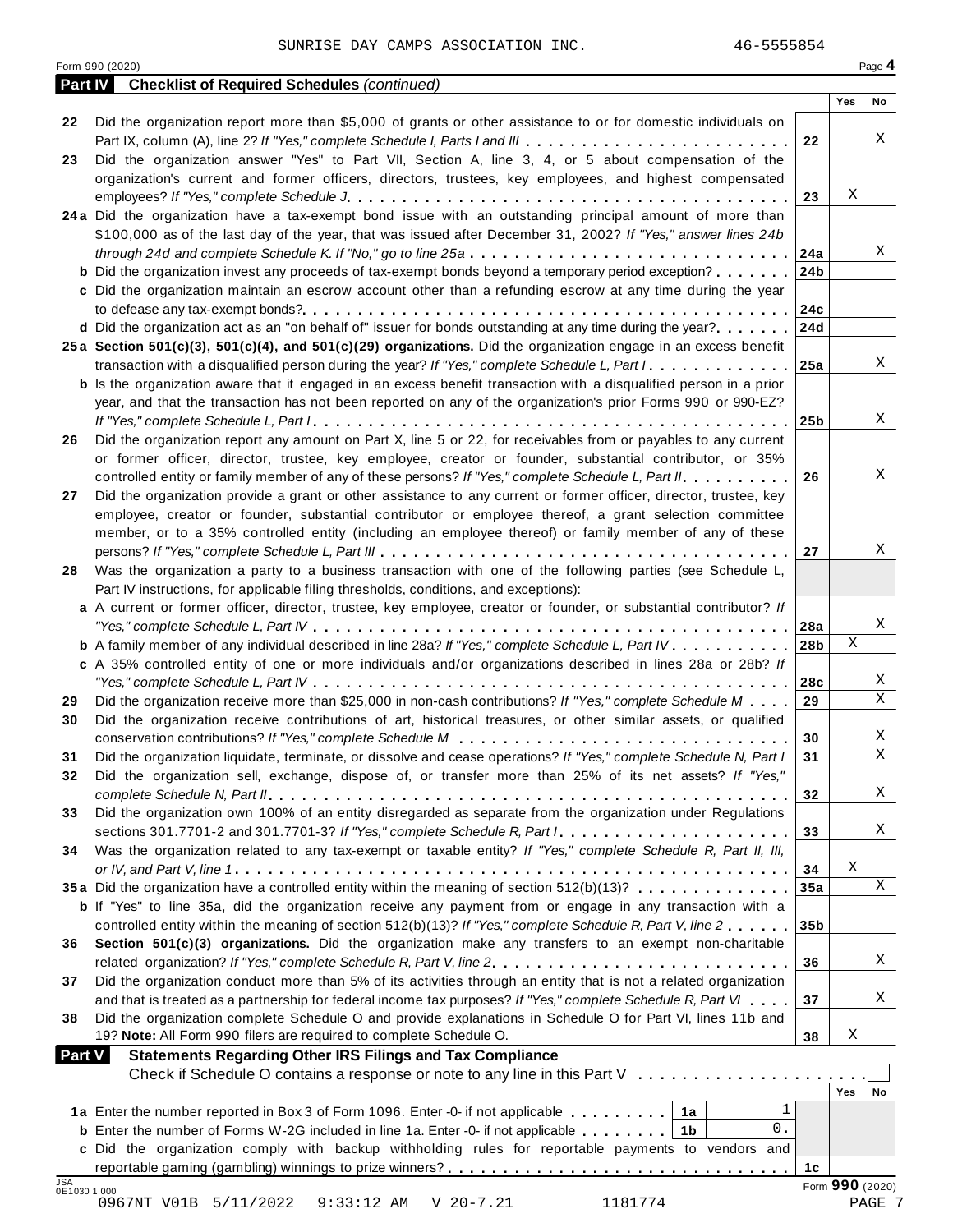|        | Form 990 (2020)                                                                                                                      |     |     | Page 5 |
|--------|--------------------------------------------------------------------------------------------------------------------------------------|-----|-----|--------|
| Part V | Statements Regarding Other IRS Filings and Tax Compliance (continued)                                                                |     |     |        |
|        |                                                                                                                                      |     | Yes | No     |
|        | 2a Enter the number of employees reported on Form W-3, Transmittal of Wage and Tax                                                   |     |     |        |
|        | 180<br>Statements, filed for the calendar year ending with or within the year covered by this return. 2a                             |     |     |        |
|        | <b>b</b> If at least one is reported on line 2a, did the organization file all required federal employment tax returns?              | 2b  | X   |        |
|        | <b>Note:</b> If the sum of lines 1a and 2a is greater than 250, you may be required to e-file (see instructions).                    |     |     |        |
|        | 3a Did the organization have unrelated business gross income of \$1,000 or more during the year?                                     | 3a  |     | Χ      |
|        | <b>b</b> If "Yes," has it filed a Form 990-T for this year? If "No" to line 3b, provide an explanation on Schedule O                 | 3b  |     |        |
|        | 4a At any time during the calendar year, did the organization have an interest in, or a signature or other authority over,           |     |     |        |
|        | a financial account in a foreign country (such as a bank account, securities account, or other financial account)?                   | 4a  |     | Χ      |
|        | <b>b</b> If "Yes," enter the name of the foreign country $\blacktriangleright$                                                       |     |     |        |
|        | See instructions for filing requirements for FinCEN Form 114, Report of Foreign Bank and Financial Accounts (FBAR).                  |     |     |        |
|        | 5a Was the organization a party to a prohibited tax shelter transaction at any time during the tax year?                             | 5a  |     | Χ      |
|        | <b>b</b> Did any taxable party notify the organization that it was or is a party to a prohibited tax shelter transaction?            | 5b  |     | Χ      |
|        | c If "Yes" to line 5a or 5b, did the organization file Form 8886-T?                                                                  | 5c  |     |        |
|        | 6a Does the organization have annual gross receipts that are normally greater than \$100,000, and did the                            |     |     |        |
|        | organization solicit any contributions that were not tax deductible as charitable contributions?                                     | 6a  |     | Χ      |
|        | <b>b</b> If "Yes," did the organization include with every solicitation an express statement that such contributions or              |     |     |        |
|        |                                                                                                                                      | 6b  |     |        |
| 7      | Organizations that may receive deductible contributions under section 170(c).                                                        |     |     |        |
|        | a Did the organization receive a payment in excess of \$75 made partly as a contribution and partly for goods                        |     |     |        |
|        |                                                                                                                                      | 7а  |     | Χ      |
|        | <b>b</b> If "Yes," did the organization notify the donor of the value of the goods or services provided?                             | 7b  |     |        |
|        | c Did the organization sell, exchange, or otherwise dispose of tangible personal property for which it was                           |     |     |        |
|        |                                                                                                                                      | 7с  |     | Χ      |
|        | 7d<br>d If "Yes," indicate the number of Forms 8282 filed during the year                                                            |     |     |        |
|        | e Did the organization receive any funds, directly or indirectly, to pay premiums on a personal benefit contract?                    | 7е  |     | Χ      |
|        | f Did the organization, during the year, pay premiums, directly or indirectly, on a personal benefit contract?                       | 7f  |     | Χ      |
|        | g If the organization received a contribution of qualified intellectual property, did the organization file Form 8899 as required?   | 7g  |     |        |
|        | h If the organization received a contribution of cars, boats, airplanes, or other vehicles, did the organization file a Form 1098-C? | 7h  |     |        |
| 8      | Sponsoring organizations maintaining donor advised funds. Did a donor advised fund maintained by the                                 |     |     |        |
|        | sponsoring organization have excess business holdings at any time during the year?                                                   | 8   |     |        |
| 9      | Sponsoring organizations maintaining donor advised funds.                                                                            |     |     |        |
|        | a Did the sponsoring organization make any taxable distributions under section 4966?                                                 | 9а  |     |        |
|        | <b>b</b> Did the sponsoring organization make a distribution to a donor, donor advisor, or related person?                           | 9b  |     |        |
|        | 10 Section 501(c)(7) organizations. Enter:                                                                                           |     |     |        |
|        | 10a <br>a Initiation fees and capital contributions included on Part VIII, line 12                                                   |     |     |        |
|        | 10b<br><b>b</b> Gross receipts, included on Form 990, Part VIII, line 12, for public use of club facilities                          |     |     |        |
| 11     | Section 501(c)(12) organizations. Enter:                                                                                             |     |     |        |
|        | 11a                                                                                                                                  |     |     |        |
|        | b Gross income from other sources (Do not net amounts due or paid to other sources                                                   |     |     |        |
|        | 11 <sub>b</sub>                                                                                                                      |     |     |        |
|        | 12a Section 4947(a)(1) non-exempt charitable trusts. Is the organization filing Form 990 in lieu of Form 1041?                       | 12a |     |        |
|        | 12b<br><b>b</b> If "Yes," enter the amount of tax-exempt interest received or accrued during the year                                |     |     |        |
| 13.    | Section 501(c)(29) qualified nonprofit health insurance issuers.                                                                     |     |     |        |
|        | <b>a</b> Is the organization licensed to issue qualified health plans in more than one state? <b>and interest and interest</b>       | 13а |     |        |
|        | Note: See the instructions for additional information the organization must report on Schedule O.                                    |     |     |        |
|        | <b>b</b> Enter the amount of reserves the organization is required to maintain by the states in which                                |     |     |        |
|        | 13b<br>the organization is licensed to issue qualified health plans $\ldots \ldots \ldots \ldots \ldots \ldots \ldots$               |     |     |        |
|        | 13c                                                                                                                                  |     |     |        |
|        | 14a Did the organization receive any payments for indoor tanning services during the tax year?                                       | 14a |     | Χ      |
|        | <b>b</b> If "Yes," has it filed a Form 720 to report these payments? If "No," provide an explanation on Schedule O                   | 14b |     |        |
| 15     | Is the organization subject to the section 4960 tax on payment(s) of more than \$1,000,000 in remuneration or                        |     |     |        |
|        |                                                                                                                                      | 15  |     | Χ      |
|        | If "Yes," see instructions and file Form 4720, Schedule N.                                                                           |     |     |        |
| 16     | Is the organization an educational institution subject to the section 4968 excise tax on net investment income?                      | 16  |     | Χ      |
|        | If "Yes," complete Form 4720, Schedule O.                                                                                            |     |     |        |

Form **990** (2020)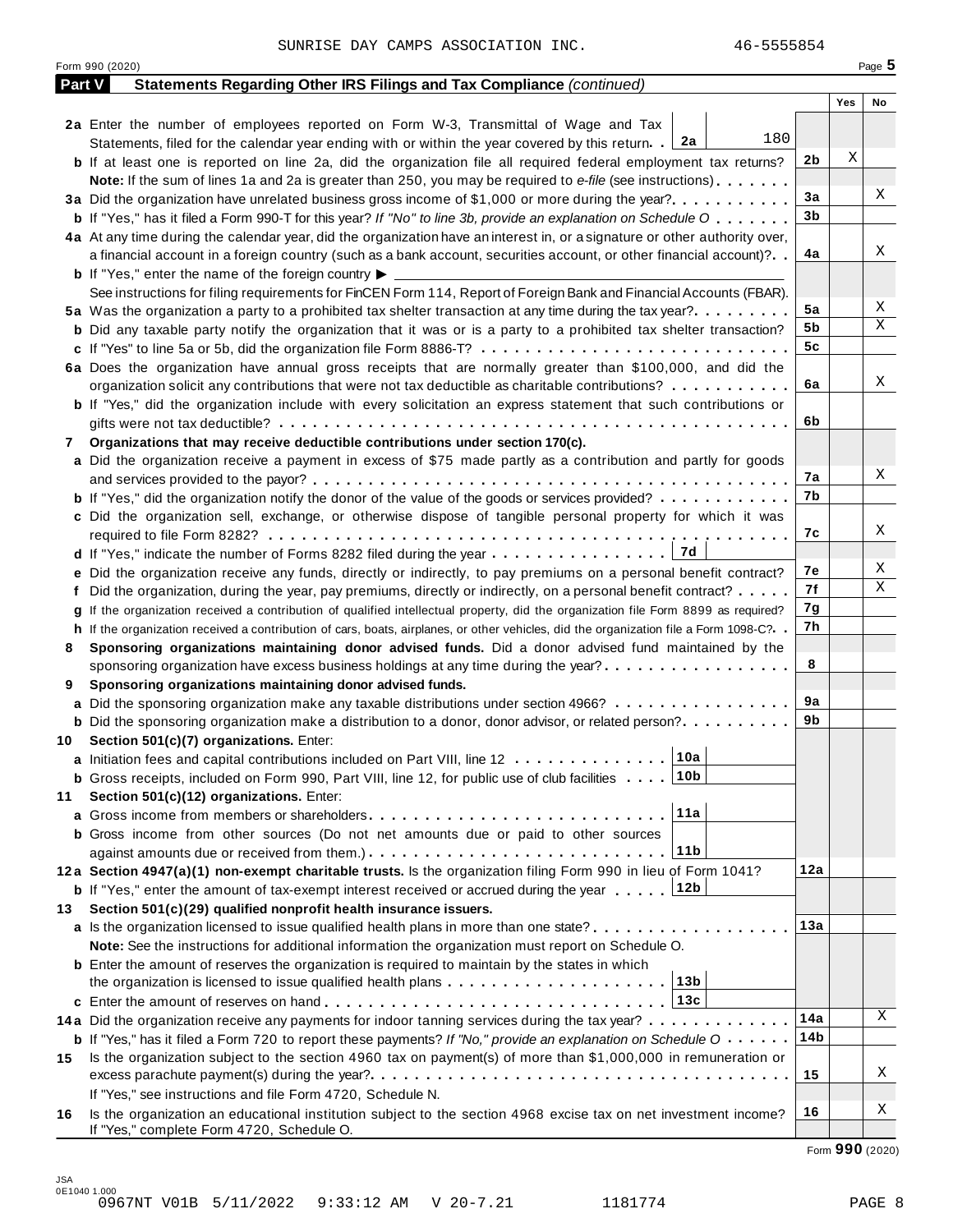|  | Form 990 (2020) |
|--|-----------------|
|  |                 |

| <b>Part VI</b> | Governance, Management, and Disclosure For each "Yes" response to lines 2 through 7b below, and for a "No"                |  |
|----------------|---------------------------------------------------------------------------------------------------------------------------|--|
|                | response to line 8a, 8b, or 10b below, describe the circumstances, processes, or changes on Schedule O. See instructions. |  |
|                |                                                                                                                           |  |
|                | <b>Section A. Governing Body and Management</b>                                                                           |  |

|     |                                                                                                                                                                                                                                          |                         | Yes | No          |  |  |  |  |  |  |
|-----|------------------------------------------------------------------------------------------------------------------------------------------------------------------------------------------------------------------------------------------|-------------------------|-----|-------------|--|--|--|--|--|--|
|     | 21<br>1a<br>1a Enter the number of voting members of the governing body at the end of the tax year                                                                                                                                       |                         |     |             |  |  |  |  |  |  |
|     | If there are material differences in voting rights among members of the governing body, or<br>if the governing body delegated broad authority to an executive committee or similar<br>committee, explain on Schedule O.                  |                         |     |             |  |  |  |  |  |  |
| b   | 21<br>1b<br>Enter the number of voting members included on line 1a, above, who are independent                                                                                                                                           |                         |     |             |  |  |  |  |  |  |
| 2   | Did any officer, director, trustee, or key employee have a family relationship or a business relationship with                                                                                                                           |                         |     |             |  |  |  |  |  |  |
|     | any other officer, director, trustee, or key employee?. $\dots \dots \dots \dots \dots \dots \dots \dots \dots \dots \dots \dots \dots \dots$                                                                                            | $\mathbf{2}$            | Χ   |             |  |  |  |  |  |  |
| 3   | Did the organization delegate control over management duties customarily performed by or under the direct                                                                                                                                |                         |     |             |  |  |  |  |  |  |
|     | supervision of officers, directors, trustees, or key employees to a management company or other person?                                                                                                                                  | 3                       |     | Χ           |  |  |  |  |  |  |
| 4   | Did the organization make any significant changes to its governing documents since the prior Form 990 was filed?                                                                                                                         | $\overline{\mathbf{4}}$ |     | $\mathbf x$ |  |  |  |  |  |  |
| 5   | Did the organization become aware during the year of a significant diversion of the organization's assets?                                                                                                                               | 5                       |     | $\mathbf X$ |  |  |  |  |  |  |
| 6   |                                                                                                                                                                                                                                          | 6                       |     | $\mathbf X$ |  |  |  |  |  |  |
| 7a  | Did the organization have members, stockholders, or other persons who had the power to elect or appoint                                                                                                                                  |                         |     |             |  |  |  |  |  |  |
|     |                                                                                                                                                                                                                                          | 7a                      |     | X           |  |  |  |  |  |  |
| b   | Are any governance decisions of the organization reserved to (or subject to approval by) members,                                                                                                                                        |                         |     |             |  |  |  |  |  |  |
|     |                                                                                                                                                                                                                                          | 7b                      |     | Χ           |  |  |  |  |  |  |
| 8   | Did the organization contemporaneously document the meetings held or written actions undertaken during                                                                                                                                   |                         |     |             |  |  |  |  |  |  |
|     | the year by the following:                                                                                                                                                                                                               |                         |     |             |  |  |  |  |  |  |
| a   |                                                                                                                                                                                                                                          | 8a                      | Χ   |             |  |  |  |  |  |  |
| b   |                                                                                                                                                                                                                                          | 8b                      | X   |             |  |  |  |  |  |  |
| 9   | Is there any officer, director, trustee, or key employee listed in Part VII, Section A, who cannot be reached at                                                                                                                         |                         |     |             |  |  |  |  |  |  |
|     | the organization's mailing address? If "Yes," provide the names and addresses on Schedule O.                                                                                                                                             | 9                       |     | X           |  |  |  |  |  |  |
|     | Section B. Policies (This Section B requests information about policies not required by the Internal Revenue Code.)                                                                                                                      |                         |     |             |  |  |  |  |  |  |
|     |                                                                                                                                                                                                                                          |                         | Yes | No          |  |  |  |  |  |  |
|     | 10a Did the organization have local chapters, branches, or affiliates?                                                                                                                                                                   | 10a                     |     | X           |  |  |  |  |  |  |
| b   | If "Yes," did the organization have written policies and procedures governing the activities of such chapters,                                                                                                                           |                         |     |             |  |  |  |  |  |  |
|     | affiliates, and branches to ensure their operations are consistent with the organization's exempt purposes?                                                                                                                              | 10 <sub>b</sub>         |     |             |  |  |  |  |  |  |
|     | 11a Has the organization provided a complete copy of this Form 990 to all members of its governing body before filing the form?                                                                                                          | 11a                     | X   |             |  |  |  |  |  |  |
| b   | Describe in Schedule O the process, if any, used by the organization to review this Form 990.                                                                                                                                            |                         |     |             |  |  |  |  |  |  |
| 12a | Did the organization have a written conflict of interest policy? If "No," go to line 13                                                                                                                                                  | 12a                     | Χ   |             |  |  |  |  |  |  |
| b   | Were officers, directors, or trustees, and key employees required to disclose annually interests that could give                                                                                                                         |                         |     |             |  |  |  |  |  |  |
|     |                                                                                                                                                                                                                                          | 12 <sub>b</sub>         | Χ   |             |  |  |  |  |  |  |
| c   | Did the organization regularly and consistently monitor and enforce compliance with the policy? If "Yes,"                                                                                                                                |                         |     |             |  |  |  |  |  |  |
|     |                                                                                                                                                                                                                                          | 12c                     | X   |             |  |  |  |  |  |  |
| 13  | Did the organization have a written whistleblower policy?                                                                                                                                                                                | 13                      | X   |             |  |  |  |  |  |  |
| 14  |                                                                                                                                                                                                                                          | 14                      |     | X           |  |  |  |  |  |  |
| 15  | Did the process for determining compensation of the following persons include a review and approval by                                                                                                                                   |                         |     |             |  |  |  |  |  |  |
|     | independent persons, comparability data, and contemporaneous substantiation of the deliberation and decision?                                                                                                                            |                         |     |             |  |  |  |  |  |  |
| a   |                                                                                                                                                                                                                                          | 15a                     | Χ   |             |  |  |  |  |  |  |
| b   |                                                                                                                                                                                                                                          | 15 <sub>b</sub>         | Χ   |             |  |  |  |  |  |  |
|     | If "Yes" to line 15a or 15b, describe the process in Schedule O (see instructions).                                                                                                                                                      |                         |     |             |  |  |  |  |  |  |
|     | 16a Did the organization invest in, contribute assets to, or participate in a joint venture or similar arrangement                                                                                                                       |                         |     |             |  |  |  |  |  |  |
|     |                                                                                                                                                                                                                                          | 16a                     |     | Χ           |  |  |  |  |  |  |
|     | <b>b</b> If "Yes," did the organization follow a written policy or procedure requiring the organization to evaluate its                                                                                                                  |                         |     |             |  |  |  |  |  |  |
|     | participation in joint venture arrangements under applicable federal tax law, and take steps to safeguard the                                                                                                                            |                         |     |             |  |  |  |  |  |  |
|     |                                                                                                                                                                                                                                          | 16b                     |     |             |  |  |  |  |  |  |
|     | <b>Section C. Disclosure</b>                                                                                                                                                                                                             |                         |     |             |  |  |  |  |  |  |
| 17  | List the states with which a copy of this Form 990 is required to be filed $\blacktriangleright^{\text{NY}}$ .                                                                                                                           |                         |     |             |  |  |  |  |  |  |
| 18  | Section 6104 requires an organization to make its Forms 1023 (1024 or 1024-A, if applicable), 990, and 990-T (Section 501(c)<br>(3)s only) available for public inspection. Indicate how you made these available. Check all that apply. |                         |     |             |  |  |  |  |  |  |

Own website  $\Box$  Another's website  $\Box$  Upon request  $\Box$  Other *(explain on Schedule O)* 

**19** Describe on Schedule O whether (and if so, how) the organization made its governing documents, conflict of interest policy, and financial statements available to the public during the tax year.

**20** and infancial statements available to the public during the tax year.<br>State the name, address, and telephone number of the person who possesses the organization's books and records<br>JEFFREY GASS 15 NEIL COURT OCEANSIDE, NY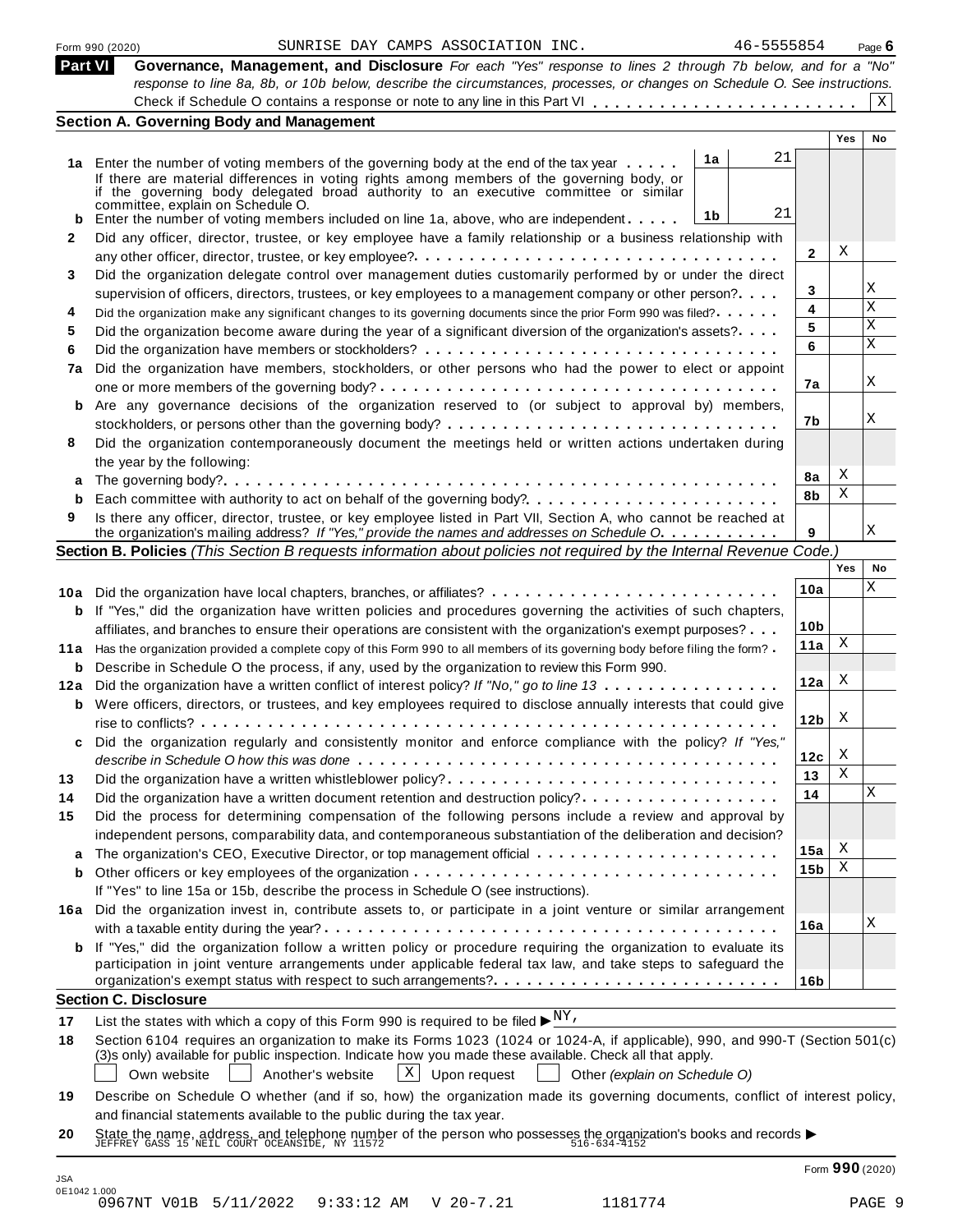|                                                                                            | <b>Part VII</b> Compensation of Officers, Directors, Trustees, Key Employees, Highest Compensated Employees, and<br><b>Independent Contractors</b> |  |  |  |  |  |  |  |  |  |  |  |
|--------------------------------------------------------------------------------------------|----------------------------------------------------------------------------------------------------------------------------------------------------|--|--|--|--|--|--|--|--|--|--|--|
|                                                                                            |                                                                                                                                                    |  |  |  |  |  |  |  |  |  |  |  |
| Section A. Officers, Directors, Trustees, Key Employees, and Highest Compensated Employees |                                                                                                                                                    |  |  |  |  |  |  |  |  |  |  |  |
|                                                                                            | da Osamahita ikka ikka da all mamama mambad ia ka Kitad. Damam mamamaikin famika mahadan mamamadkan mbinta ikk                                     |  |  |  |  |  |  |  |  |  |  |  |

**1a** Complete this table for all persons required to be listed. Report compensation for the calendar year ending with or within the organization's tax year.

anization's lax year.<br>● List all of the organization's **current** officers, directors, trustees (whether individuals or organizations), regardless of amount of<br>nnensation Enter -0- in columns (D) (E) and (E) if no compensa compensation. Enter -0- in columns (D), (E), and (F) if no compensation was paid.

• List all of the organization's current key employees, if any. See instructions for definition of "key employee."

■ List all of the organization's current key employees, if any. See instructions for definition of "key employee."<br>■ List the organization's five current highest compensated employees (other than an officer, director, tru who received reportable compensation (Box 5 of Form W-2 and/or Box 7 of Form 1099-MISC) of more than \$100,000 from the

organization and any related organizations.<br>• List all of the organization's **former** officers, key employees, and highest compensated employees who received more than<br>\$1.00.000 of reportable componention from the erganiza \$100,000 of reportable compensation from the organization and any related organizations.

% List all of the organization's **former directors or trustees** that received, in the capacity as a former director or trustee of the organization, more than \$10,000 of reportable compensation from the organization and any related organizations. See instructions for the order in which to list the persons above.

┱

Check this box if neither the organization nor any related organization compensated any current officer, director, or trustee. X

| (A)<br>Name and title                | (B)<br>Average<br>hours<br>per week<br>(list any<br>hours for<br>related<br>organizations<br>below<br>dotted line) | Individual trustee<br>or director | Institutional trustee | Officer     | (C)<br>Position<br>Key employee | (do not check more than one<br>box, unless person is both an<br>officer and a director/trustee)<br>Highest compensated<br>employee | Former | (D)<br>Reportable<br>compensation<br>from the<br>organization<br>(W-2/1099-MISC) | (E)<br>Reportable<br>compensation<br>from related<br>organizations<br>(W-2/1099-MISC) | (F)<br><b>Estimated amount</b><br>of other<br>compensation<br>from the<br>organization and<br>related organizations |
|--------------------------------------|--------------------------------------------------------------------------------------------------------------------|-----------------------------------|-----------------------|-------------|---------------------------------|------------------------------------------------------------------------------------------------------------------------------------|--------|----------------------------------------------------------------------------------|---------------------------------------------------------------------------------------|---------------------------------------------------------------------------------------------------------------------|
|                                      |                                                                                                                    |                                   |                       |             |                                 |                                                                                                                                    |        |                                                                                  |                                                                                       |                                                                                                                     |
| (1) ARNOLD PREMINGER                 | 40.00                                                                                                              |                                   |                       |             |                                 |                                                                                                                                    |        |                                                                                  |                                                                                       |                                                                                                                     |
| PRESIDENT AND CEO                    | 0.                                                                                                                 |                                   |                       | X           |                                 |                                                                                                                                    |        | 312,520.                                                                         | 0.                                                                                    | 107,619.                                                                                                            |
| (2) BETH FETNER                      | 40                                                                                                                 |                                   |                       |             |                                 |                                                                                                                                    |        |                                                                                  |                                                                                       |                                                                                                                     |
| SVP OF AGENCY DEVELOPMENT            | 0.                                                                                                                 |                                   |                       |             | X                               |                                                                                                                                    |        | 176,055.                                                                         | 0.                                                                                    | 43,854.                                                                                                             |
| (3) MICHELE VERNON                   | 40.00                                                                                                              |                                   |                       |             |                                 |                                                                                                                                    |        |                                                                                  |                                                                                       |                                                                                                                     |
| SVP OF CAMPING & RELATED SERVI       | 0.                                                                                                                 |                                   |                       |             |                                 | X                                                                                                                                  |        | 135,431.                                                                         | 0.                                                                                    | 41,122.                                                                                                             |
| (4) JOEL BLOCK                       | 40.00                                                                                                              |                                   |                       |             |                                 |                                                                                                                                    |        |                                                                                  |                                                                                       |                                                                                                                     |
| CHIEF OPERATING OFFICER              | 0.                                                                                                                 |                                   |                       |             |                                 | Χ                                                                                                                                  |        | 147,853.                                                                         | 0.                                                                                    | 15,070.                                                                                                             |
| $(5)$ KRISTINA CURATOLO (THRU 02/21) | 40.00                                                                                                              |                                   |                       |             |                                 |                                                                                                                                    |        |                                                                                  |                                                                                       |                                                                                                                     |
| DEVELOPMENT DIRECTOR                 | 0.                                                                                                                 |                                   |                       |             |                                 | Χ                                                                                                                                  |        | 135,304.                                                                         | 0.                                                                                    | 23,978.                                                                                                             |
| (6) AILEEN HOFFMAN                   | 40.00                                                                                                              |                                   |                       |             |                                 |                                                                                                                                    |        |                                                                                  |                                                                                       |                                                                                                                     |
| VP FOR SUNRISE WALKS AND STAND       | 0.                                                                                                                 |                                   |                       |             |                                 | X                                                                                                                                  |        | 114,220.                                                                         | 0.                                                                                    | 36,046.                                                                                                             |
| (7) BONNIE FLATOW                    | 40.00                                                                                                              |                                   |                       |             |                                 |                                                                                                                                    |        |                                                                                  |                                                                                       |                                                                                                                     |
| SVP FOR HOSPITAL AND COMMUNITY       | 0.                                                                                                                 |                                   |                       |             |                                 | Χ                                                                                                                                  |        | 132,565.                                                                         | 0.                                                                                    | 16,329.                                                                                                             |
| (8) NINA J. PICKETT                  | 1.00                                                                                                               |                                   |                       |             |                                 |                                                                                                                                    |        |                                                                                  |                                                                                       |                                                                                                                     |
| <b>BOARD CHAIR</b>                   | 0.                                                                                                                 | X                                 |                       | X           |                                 |                                                                                                                                    |        | 0                                                                                | 0                                                                                     | 0.                                                                                                                  |
| (9) SHARI ARONSON                    | 1.00                                                                                                               |                                   |                       |             |                                 |                                                                                                                                    |        |                                                                                  |                                                                                       |                                                                                                                     |
| VICE CHAIR                           | 0.                                                                                                                 | Χ                                 |                       | Χ           |                                 |                                                                                                                                    |        | 0                                                                                | 0                                                                                     | 0.                                                                                                                  |
| (10) KENNETH D. FALTISCHEK           | 1.00                                                                                                               |                                   |                       |             |                                 |                                                                                                                                    |        |                                                                                  |                                                                                       |                                                                                                                     |
| VICE CHAIR                           | 0.                                                                                                                 | Χ                                 |                       | Χ           |                                 |                                                                                                                                    |        | 0                                                                                | $\mathbf 0$ .                                                                         | 0.                                                                                                                  |
| (11) LAURIE GIRSKY                   | 1.00                                                                                                               |                                   |                       |             |                                 |                                                                                                                                    |        |                                                                                  |                                                                                       |                                                                                                                     |
| VICE CHAIR                           | 0.                                                                                                                 | X                                 |                       | X           |                                 |                                                                                                                                    |        | $\mathbf 0$                                                                      | $\mathbf 0$                                                                           | 0.                                                                                                                  |
| (12) GEORGE ROSS                     | 1.00                                                                                                               |                                   |                       |             |                                 |                                                                                                                                    |        |                                                                                  |                                                                                       |                                                                                                                     |
| VICE CHAIR                           | 0.                                                                                                                 | Χ                                 |                       | X           |                                 |                                                                                                                                    |        | 0                                                                                | 0                                                                                     | 0.                                                                                                                  |
| (13) LAWRENCE J. LEVINE              | 1.00                                                                                                               |                                   |                       |             |                                 |                                                                                                                                    |        |                                                                                  |                                                                                       |                                                                                                                     |
| TREASURER                            | 1.00                                                                                                               | Χ                                 |                       | $\mathbf X$ |                                 |                                                                                                                                    |        | 0                                                                                | 0                                                                                     | $0$ .                                                                                                               |
| (14) GILA KLEIN                      | 1.00                                                                                                               |                                   |                       |             |                                 |                                                                                                                                    |        |                                                                                  |                                                                                       |                                                                                                                     |
| SECRETARY                            | 0.                                                                                                                 | Χ                                 |                       | Χ           |                                 |                                                                                                                                    |        | 0.                                                                               | 0                                                                                     | 0.                                                                                                                  |

Form **990** (2020)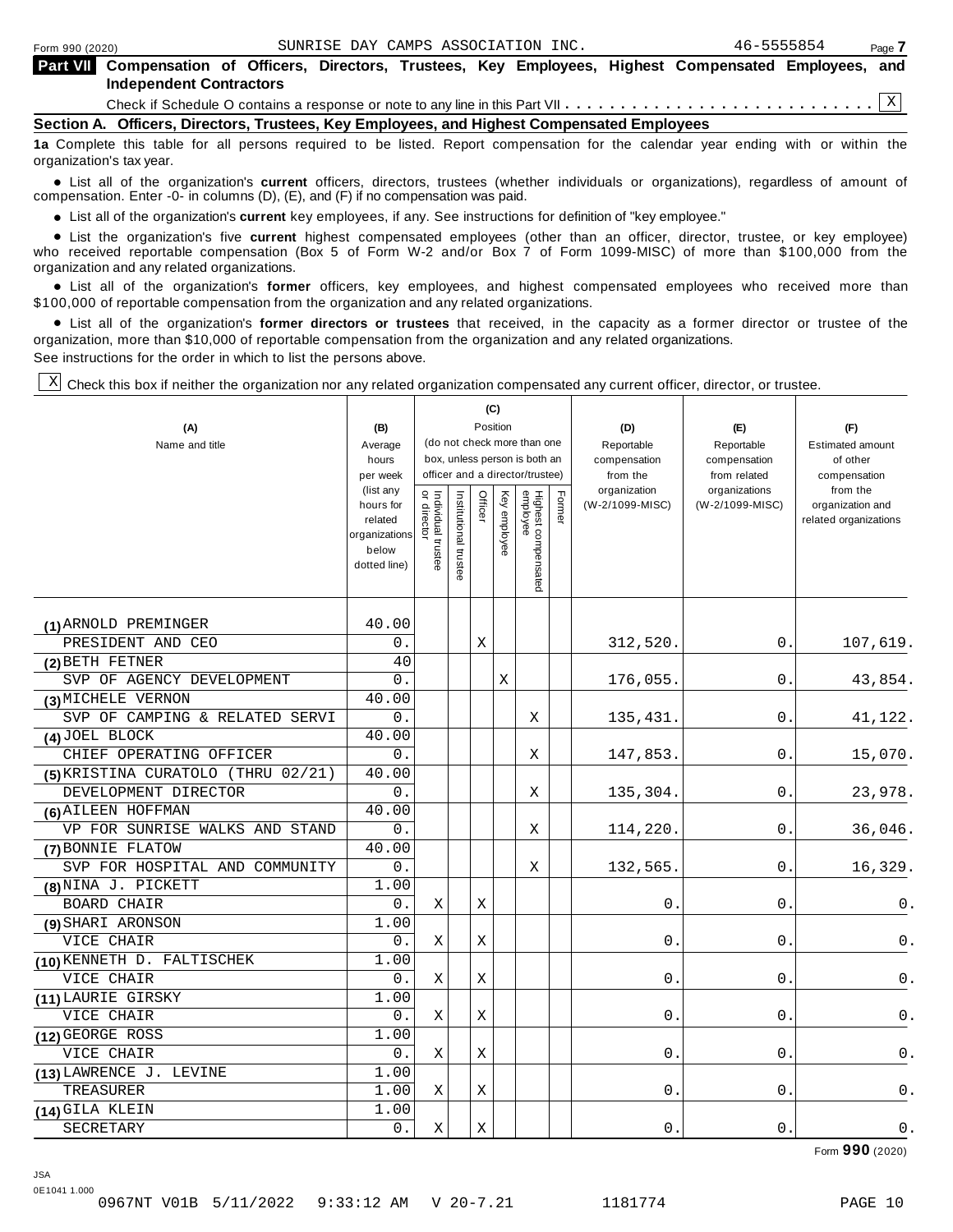### SUNRISE DAY CAMPS ASSOCIATION INC. 46-5555854

|  |  | Form 990 (2020) |
|--|--|-----------------|
|--|--|-----------------|

| (A)<br>Name and title                                                                                                                                                                                                                                                                                                                                                                                                | (B)<br>Average<br>hours per<br>week (list any<br>hours for |                                           |                       | (C)<br>Position |              | (do not check more than one<br>box, unless person is both an<br>officer and a director/trustee) |        | (D)<br>Reportable<br>compensation<br>from<br>the | (E)<br>Reportable<br>compensation from<br>related<br>organizations | (F)<br>Estimated<br>amount of<br>other<br>compensation   |
|----------------------------------------------------------------------------------------------------------------------------------------------------------------------------------------------------------------------------------------------------------------------------------------------------------------------------------------------------------------------------------------------------------------------|------------------------------------------------------------|-------------------------------------------|-----------------------|-----------------|--------------|-------------------------------------------------------------------------------------------------|--------|--------------------------------------------------|--------------------------------------------------------------------|----------------------------------------------------------|
|                                                                                                                                                                                                                                                                                                                                                                                                                      | related<br>organizations<br>below dotted<br>line)          | <br>  Individual trustee<br>  or director | Institutional trustee | Officer         | Key employee | Highest compensated<br>employee                                                                 | Former | organization<br>(W-2/1099-MISC)                  | (W-2/1099-MISC)                                                    | from the<br>organization<br>and related<br>organizations |
| (15) ADAM H. RUSS                                                                                                                                                                                                                                                                                                                                                                                                    | 1.00                                                       |                                           |                       |                 |              |                                                                                                 |        |                                                  |                                                                    |                                                          |
| ASSISTANT SECRETARY                                                                                                                                                                                                                                                                                                                                                                                                  | 0.                                                         | Χ                                         |                       | Χ               |              |                                                                                                 |        | 0                                                | 0.                                                                 | 0.                                                       |
| (16) FROMA B. BENEROFE<br>TRUSTEE                                                                                                                                                                                                                                                                                                                                                                                    | 1.00<br>0.                                                 | Χ                                         |                       |                 |              |                                                                                                 |        | 0                                                | 0.                                                                 | 0.                                                       |
| 17) JIMMY BERG                                                                                                                                                                                                                                                                                                                                                                                                       | 1.00                                                       |                                           |                       |                 |              |                                                                                                 |        |                                                  |                                                                    |                                                          |
| TRUSTEE                                                                                                                                                                                                                                                                                                                                                                                                              | 0.                                                         | Χ                                         |                       |                 |              |                                                                                                 |        | 0                                                | 0.                                                                 | 0.                                                       |
| 18) EVAN CAGNER                                                                                                                                                                                                                                                                                                                                                                                                      | 1.00                                                       |                                           |                       |                 |              |                                                                                                 |        |                                                  |                                                                    |                                                          |
| TRUSTEE                                                                                                                                                                                                                                                                                                                                                                                                              | 0.                                                         | Χ                                         |                       |                 |              |                                                                                                 |        | 0                                                | 0.                                                                 | 0.                                                       |
| (19) MICHAEL L. FALTISCHEK                                                                                                                                                                                                                                                                                                                                                                                           | 1.00                                                       |                                           |                       |                 |              |                                                                                                 |        |                                                  |                                                                    |                                                          |
| TRUSTEE                                                                                                                                                                                                                                                                                                                                                                                                              | 0.                                                         | Χ                                         |                       |                 |              |                                                                                                 |        | 0                                                | 0.                                                                 | 0.                                                       |
| 20) JEFFREY J. FEIL                                                                                                                                                                                                                                                                                                                                                                                                  | 1.00                                                       |                                           |                       |                 |              |                                                                                                 |        |                                                  |                                                                    |                                                          |
| TRUSTEE                                                                                                                                                                                                                                                                                                                                                                                                              | 0.                                                         | Χ                                         |                       |                 |              |                                                                                                 |        | 0                                                | 0.                                                                 | 0.                                                       |
| 21) MICHAEL FLIDERBAUM                                                                                                                                                                                                                                                                                                                                                                                               | 1.00                                                       |                                           |                       |                 |              |                                                                                                 |        |                                                  |                                                                    |                                                          |
| TRUSTEE<br>22) GARY HISIGER                                                                                                                                                                                                                                                                                                                                                                                          | $0$ .<br>$\overline{1}$ .00                                | Χ                                         |                       |                 |              |                                                                                                 |        | 0                                                | 0.                                                                 | 0.                                                       |
| TRUSTEE                                                                                                                                                                                                                                                                                                                                                                                                              | 1.00                                                       | Χ                                         |                       |                 |              |                                                                                                 |        | 0                                                | 0.                                                                 | 0.                                                       |
| 23) MICHAEL KAMINSKY                                                                                                                                                                                                                                                                                                                                                                                                 | 1.00                                                       |                                           |                       |                 |              |                                                                                                 |        |                                                  |                                                                    |                                                          |
| TRUSTEE                                                                                                                                                                                                                                                                                                                                                                                                              | $0$ .                                                      | Χ                                         |                       |                 |              |                                                                                                 |        | 0                                                | 0.                                                                 | 0.                                                       |
| 24) STEVEN L. MARCUS                                                                                                                                                                                                                                                                                                                                                                                                 | 1.00                                                       |                                           |                       |                 |              |                                                                                                 |        |                                                  |                                                                    |                                                          |
| TRUSTEE                                                                                                                                                                                                                                                                                                                                                                                                              | $0$ .                                                      | Χ                                         |                       |                 |              |                                                                                                 |        | 0                                                | 0.                                                                 | 0.                                                       |
| 25) DAVID S. MILLER                                                                                                                                                                                                                                                                                                                                                                                                  | 1.00                                                       |                                           |                       |                 |              |                                                                                                 |        |                                                  |                                                                    |                                                          |
| TRUSTEE                                                                                                                                                                                                                                                                                                                                                                                                              | 0.                                                         | Χ                                         |                       |                 |              |                                                                                                 |        | $\Omega$                                         | $0$ .                                                              | 0.                                                       |
| 1b Sub-total<br>.                                                                                                                                                                                                                                                                                                                                                                                                    |                                                            |                                           |                       |                 |              |                                                                                                 |        | 1, 153, 948.                                     | 0                                                                  | 284,018.                                                 |
| c Total from continuation sheets to Part VII, Section A                                                                                                                                                                                                                                                                                                                                                              |                                                            |                                           |                       |                 |              |                                                                                                 |        | $\mathbf{0}$<br>1, 153, 948.                     | 0<br>0.                                                            | 0.<br>284,018.                                           |
| 2 Total number of individuals (including but not limited to those listed above) who received more than \$100,000 of<br>reportable compensation from the organization ▶                                                                                                                                                                                                                                               |                                                            | 8                                         |                       |                 |              |                                                                                                 |        |                                                  |                                                                    | <b>Yes</b><br>No.                                        |
| Did the organization list any former officer, director, or trustee, key employee, or highest compensated<br>3<br>employee on line 1a? If "Yes," complete Schedule J for such individual<br>For any individual listed on line 1a, is the sum of reportable compensation and other compensation from the<br>4<br>organization and related organizations greater than \$150,000? If "Yes," complete Schedule J for such |                                                            |                                           |                       |                 |              |                                                                                                 |        |                                                  |                                                                    | X<br>3                                                   |
|                                                                                                                                                                                                                                                                                                                                                                                                                      |                                                            |                                           |                       |                 |              |                                                                                                 |        |                                                  |                                                                    | Χ<br>4                                                   |
| Did any person listed on line 1a receive or accrue compensation from any unrelated organization or individual<br>5.                                                                                                                                                                                                                                                                                                  |                                                            |                                           |                       |                 |              |                                                                                                 |        |                                                  |                                                                    |                                                          |
| for services rendered to the organization? If "Yes," complete Schedule J for such person<br><b>Section B. Independent Contractors</b>                                                                                                                                                                                                                                                                                |                                                            |                                           |                       |                 |              |                                                                                                 |        |                                                  |                                                                    | х<br>5                                                   |
| Complete this table for your five highest compensated independent contractors that received more than \$100,000 of<br>1<br>compensation from the organization. Report compensation for the calendar year ending with or within the organization's tax<br>year.                                                                                                                                                       |                                                            |                                           |                       |                 |              |                                                                                                 |        |                                                  |                                                                    |                                                          |
| (A)                                                                                                                                                                                                                                                                                                                                                                                                                  |                                                            |                                           |                       |                 |              |                                                                                                 |        | (B)                                              |                                                                    | (C)                                                      |
| Name and business address<br><b>ATTACHMENT</b><br>$\overline{2}$                                                                                                                                                                                                                                                                                                                                                     |                                                            |                                           |                       |                 |              |                                                                                                 |        | Description of services                          |                                                                    | Compensation                                             |
|                                                                                                                                                                                                                                                                                                                                                                                                                      |                                                            |                                           |                       |                 |              |                                                                                                 |        |                                                  |                                                                    |                                                          |
|                                                                                                                                                                                                                                                                                                                                                                                                                      |                                                            |                                           |                       |                 |              |                                                                                                 |        |                                                  |                                                                    |                                                          |
|                                                                                                                                                                                                                                                                                                                                                                                                                      |                                                            |                                           |                       |                 |              |                                                                                                 |        |                                                  |                                                                    |                                                          |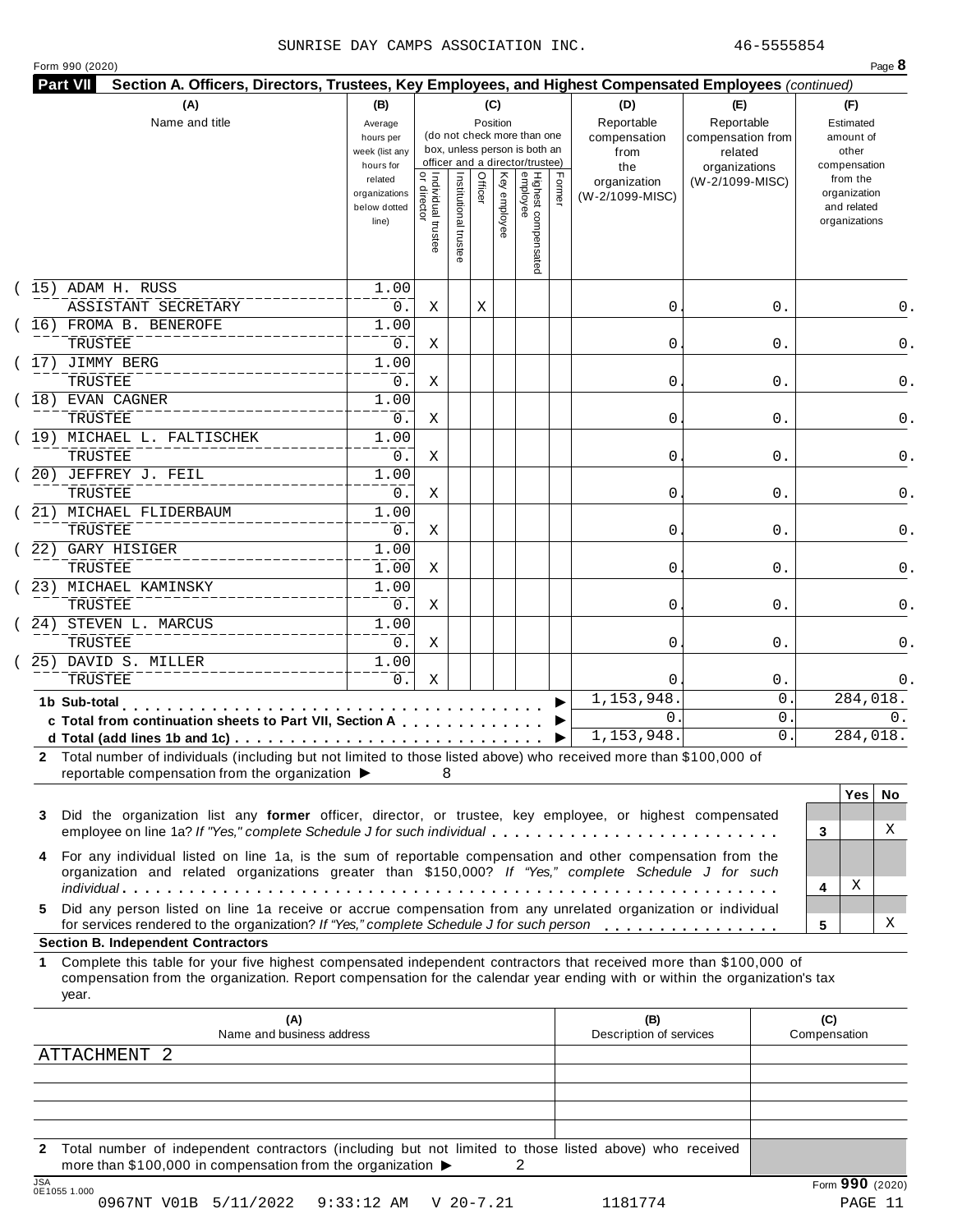### SUNRISE DAY CAMPS ASSOCIATION INC. 46-5555854

| Form 990 (2020) | Page $\delta$ |
|-----------------|---------------|
|-----------------|---------------|

| Section A. Officers, Directors, Trustees, Key Employees, and Highest Compensated Employees (continued)<br><b>Part VII</b>                                                                                                                                                                              |                                                            |                                   |                       |         |              |                                                                                                 |        |                                                  |                                                                    |    |                                                          |       |
|--------------------------------------------------------------------------------------------------------------------------------------------------------------------------------------------------------------------------------------------------------------------------------------------------------|------------------------------------------------------------|-----------------------------------|-----------------------|---------|--------------|-------------------------------------------------------------------------------------------------|--------|--------------------------------------------------|--------------------------------------------------------------------|----|----------------------------------------------------------|-------|
| (A)<br>Name and title                                                                                                                                                                                                                                                                                  | (B)<br>Average<br>hours per<br>week (list any<br>hours for |                                   |                       | (C)     | Position     | (do not check more than one<br>box, unless person is both an<br>officer and a director/trustee) |        | (D)<br>Reportable<br>compensation<br>from<br>the | (E)<br>Reportable<br>compensation from<br>related<br>organizations |    | (F)<br>Estimated<br>amount of<br>other<br>compensation   |       |
|                                                                                                                                                                                                                                                                                                        | related<br>organizations<br>below dotted<br>line)          | Individual trustee<br>or director | Institutional trustee | Officer | Key employee | Highest compensated<br>employee                                                                 | Former | organization<br>(W-2/1099-MISC)                  | (W-2/1099-MISC)                                                    |    | from the<br>organization<br>and related<br>organizations |       |
| 26)<br>THEODORE C. RICHMAN                                                                                                                                                                                                                                                                             | 1.00                                                       |                                   |                       |         |              |                                                                                                 |        |                                                  |                                                                    |    |                                                          |       |
| TRUSTEE<br>27) ANDREW SANDLER                                                                                                                                                                                                                                                                          | 0.<br>1.00                                                 | Χ                                 |                       |         |              |                                                                                                 |        | 0                                                |                                                                    | 0. |                                                          |       |
| TRUSTEE                                                                                                                                                                                                                                                                                                | $0$ .                                                      | Χ                                 |                       |         |              |                                                                                                 |        | 0                                                |                                                                    | 0. |                                                          |       |
| 28) JOY ZELIN<br>TRUSTEE                                                                                                                                                                                                                                                                               | 1.00<br>0.                                                 | Χ                                 |                       |         |              |                                                                                                 |        | 0                                                |                                                                    | 0. |                                                          |       |
|                                                                                                                                                                                                                                                                                                        |                                                            |                                   |                       |         |              |                                                                                                 |        |                                                  |                                                                    |    |                                                          |       |
|                                                                                                                                                                                                                                                                                                        |                                                            |                                   |                       |         |              |                                                                                                 |        |                                                  |                                                                    |    |                                                          |       |
|                                                                                                                                                                                                                                                                                                        |                                                            |                                   |                       |         |              |                                                                                                 |        |                                                  |                                                                    |    |                                                          |       |
|                                                                                                                                                                                                                                                                                                        |                                                            |                                   |                       |         |              |                                                                                                 |        |                                                  |                                                                    |    |                                                          |       |
|                                                                                                                                                                                                                                                                                                        |                                                            |                                   |                       |         |              |                                                                                                 |        |                                                  |                                                                    |    |                                                          |       |
|                                                                                                                                                                                                                                                                                                        |                                                            |                                   |                       |         |              |                                                                                                 |        |                                                  |                                                                    |    |                                                          |       |
|                                                                                                                                                                                                                                                                                                        |                                                            |                                   |                       |         |              |                                                                                                 |        |                                                  |                                                                    |    |                                                          |       |
|                                                                                                                                                                                                                                                                                                        |                                                            |                                   |                       |         |              |                                                                                                 |        |                                                  |                                                                    |    |                                                          |       |
| 1b Sub-total<br>c Total from continuation sheets to Part VII, Section A<br>2 Total number of individuals (including but not limited to those listed above) who received more than \$100,000 of                                                                                                         |                                                            |                                   |                       |         |              |                                                                                                 |        | 0.                                               |                                                                    | 0  |                                                          | $0$ . |
| reportable compensation from the organization ▶                                                                                                                                                                                                                                                        |                                                            |                                   |                       |         |              |                                                                                                 |        |                                                  |                                                                    |    | Yes <sub>1</sub>                                         | No    |
| Did the organization list any former officer, director, or trustee, key employee, or highest compensated<br>3<br>employee on line 1a? If "Yes," complete Schedule J for such individual<br>For any individual listed on line 1a, is the sum of reportable compensation and other compensation from the |                                                            |                                   |                       |         |              |                                                                                                 |        |                                                  |                                                                    |    | 3                                                        | Χ     |
| organization and related organizations greater than \$150,000? If "Yes," complete Schedule J for such                                                                                                                                                                                                  |                                                            |                                   |                       |         |              |                                                                                                 |        |                                                  |                                                                    |    | Χ<br>4                                                   |       |
| Did any person listed on line 1a receive or accrue compensation from any unrelated organization or individual<br>5.<br>for services rendered to the organization? If "Yes," complete Schedule J for such person<br><b>Section B. Independent Contractors</b>                                           |                                                            |                                   |                       |         |              |                                                                                                 |        |                                                  |                                                                    |    | 5                                                        | Χ     |
| Complete this table for your five highest compensated independent contractors that received more than \$100,000 of<br>1<br>compensation from the organization. Report compensation for the calendar year ending with or within the organization's tax<br>year.                                         |                                                            |                                   |                       |         |              |                                                                                                 |        |                                                  |                                                                    |    |                                                          |       |
| (A)<br>Name and business address                                                                                                                                                                                                                                                                       |                                                            |                                   |                       |         |              |                                                                                                 |        | (B)<br>Description of services                   |                                                                    |    | (C)<br>Compensation                                      |       |
|                                                                                                                                                                                                                                                                                                        |                                                            |                                   |                       |         |              |                                                                                                 |        |                                                  |                                                                    |    |                                                          |       |
|                                                                                                                                                                                                                                                                                                        |                                                            |                                   |                       |         |              |                                                                                                 |        |                                                  |                                                                    |    |                                                          |       |
| 2 Total number of independent contractors (including but not limited to those listed above) who received                                                                                                                                                                                               |                                                            |                                   |                       |         |              |                                                                                                 |        |                                                  |                                                                    |    |                                                          |       |
| more than \$100,000 in compensation from the organization ▶                                                                                                                                                                                                                                            |                                                            |                                   |                       |         |              |                                                                                                 |        |                                                  |                                                                    |    |                                                          |       |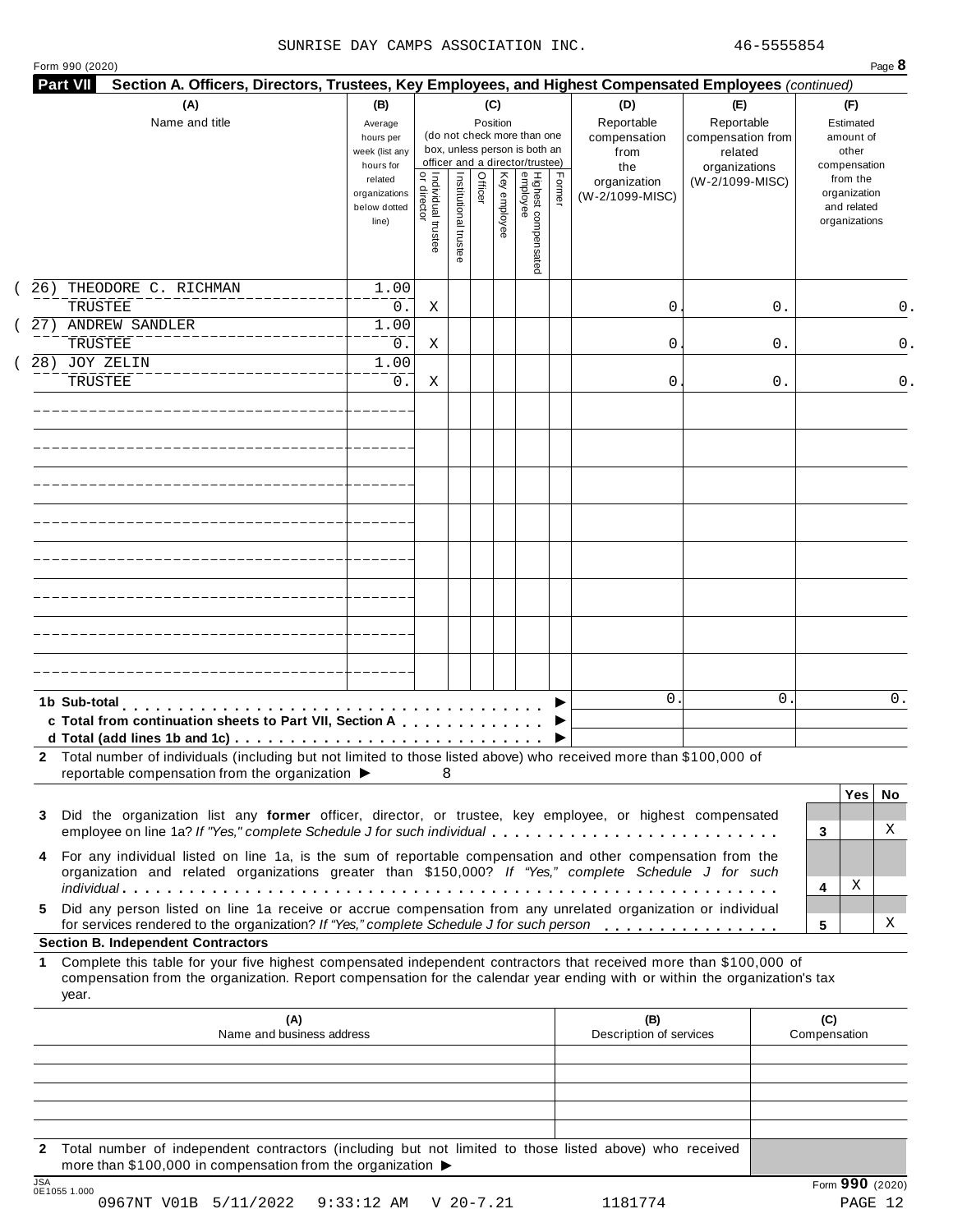**Part VIII Statement of Revenue**

### Statement of Revenue<br>Check if Schedule O contains a response or note to any line in this Part VIII **manual Check if Schedule O contains (D)** Revenue excluded from tax under sections 512-514 **(A)** Total revenue **(B)** Related or exempt function revenue **(C)** Unrelated business revenue **1a** Federated campaigns **manual**<br> **b** Membership dues **manual b** Membership dues<br> **c** Fundraising events . . . . . . . .<br> **d** Related organizations . . . . . . . . Federated campaigns **manual** Fundraising events . . . . . . .<br>Related organizations . . . . . . . **1b 1c 1d 1e 1f f d** Related organizations<br>**e** Government grants (contributions) **g** Noncash contributions included in<br>lines 1a-1f **matures** in metal of state in the state of state in the state in the state in the state in the state in the state in the state in the state in the state in the state in th All other contributions, gifts, grants, and similar amounts not included above  $\blacksquare$ **<sup>h</sup> Total.** Add lines 1a-1f m m m m m m m m m m m m m m m m m m I **Contributions, Gifts, Grants and Other Similar A mounts** h. Business Code **2ab cd** f All other program service revenue . . . . . . **e 6a** Gross rents<br> **b** Less: rental expenses **6b c** Rental income or (loss) **6c** | **b** Less: cost or other basis<br>and sales expenses and sales expenses<br> **c** Gain or (loss)<br> **7c** All other program service revenue <sup>m</sup> <sup>m</sup> <sup>m</sup> <sup>m</sup> <sup>m</sup> **<sup>g</sup> Total.** Add lines 2a-2f <sup>m</sup> <sup>m</sup> <sup>m</sup> <sup>m</sup> <sup>m</sup> <sup>m</sup> <sup>m</sup> <sup>m</sup> <sup>m</sup> <sup>m</sup> <sup>m</sup> <sup>m</sup> <sup>m</sup> <sup>m</sup> <sup>m</sup> <sup>m</sup> <sup>m</sup> <sup>m</sup> <sup>I</sup> Program<br>Reve<br>. . . . . **Service<br>Revenue<br>a**<br>a<br>a **3** Investment income (including dividends, interest, and Investment income (including dividends, interest, and<br>other similar amounts)  $\blacksquare$  $\frac{1}{\epsilon}$  $\begin{array}{|c|c|c|}\n\hline\n\hline\n\end{array}$  $\overline{\phantom{0}}$  $\overline{\phantom{0}}$  $\overline{\phantom{0}}$  $\overrightarrow{ }$  $\overrightarrow{ }$ **4 5** Income from investment of tax-exempt bond proceeds m Royalties om investment of tax-exempt bond proceeds . (i) Real (ii) Personal Gross rents m m m m m **6a 7a** other than inventory **7b <sup>d</sup>** Net rental income or (loss) m m m m m m m m m m m m m m m m **7a** Gross amount from sales of assets and sales expenses **<sup>d</sup>** Net gain or (loss) m m m m m m m m m m m m m m m m m m m m **8a** Gross income from fundraising **b** Less: direct expenses **9a** activities. See Part IV, line 19<br>**b** Less: direct expenses **manual 10a b** Less: cost of goods sold **........** 10b **11a** MANAGEMENT FEE<br>**b c** events (not including \$ of contributions reported on line **8a 8b 9a 9b 10a** of contributions reported on line<br>1c). See Part IV, line 18 c Net income or (loss) from fundraising events **manual** income from gaming activities. See Part IV, line 19 m m m m **c** Net income or (loss) from gaming activities manners  $\blacktriangleright$ Gross sales of inventory, less returns and allowances Less: cost of goods sold <sup>m</sup> <sup>m</sup> <sup>m</sup> <sup>m</sup> <sup>m</sup> <sup>m</sup> <sup>m</sup> <sup>m</sup> **<sup>c</sup>** Net income or (loss) from sales of inventory<sup>m</sup> <sup>m</sup> <sup>m</sup> <sup>m</sup> <sup>m</sup> <sup>m</sup> <sup>m</sup> <sup>m</sup> **Other Revenue** Business Code **c**  $\frac{1}{\text{All other revenue}}$  **a d** All other revenue<br>
<u>e Total. Add lines 11a-11d</u><br>
<u>——————————————————</u> **Miscellaneous**<br>
Revenue<br> **Revenue**<br> **a**<br> **a**<br> **a <sup>12</sup> Total revenue.** See instructions m m m m m m m m m m m m m I 4,486,150. 731,700. 4,630,319. 9,848,169. RENTAL INCOME FROM AFFILIATE 72,576. 72,576. 72,576. 0. 0.  $\mathbf{0}$ .  $\mathbf{0}$ . 0. 4,486,150. 0. 335,650.  $-335,650.$   $-335,650.$ 0.  $\mathbf{0}$ .  $\mathbf{0}$ . 0.  $\mathbf{0}$ .  $\mathbf{0}$ . MANAGEMENT FEE 541610 13,076. 13,076. 13,076. 9,598,171.  $72,576$ .  $-322,574$ .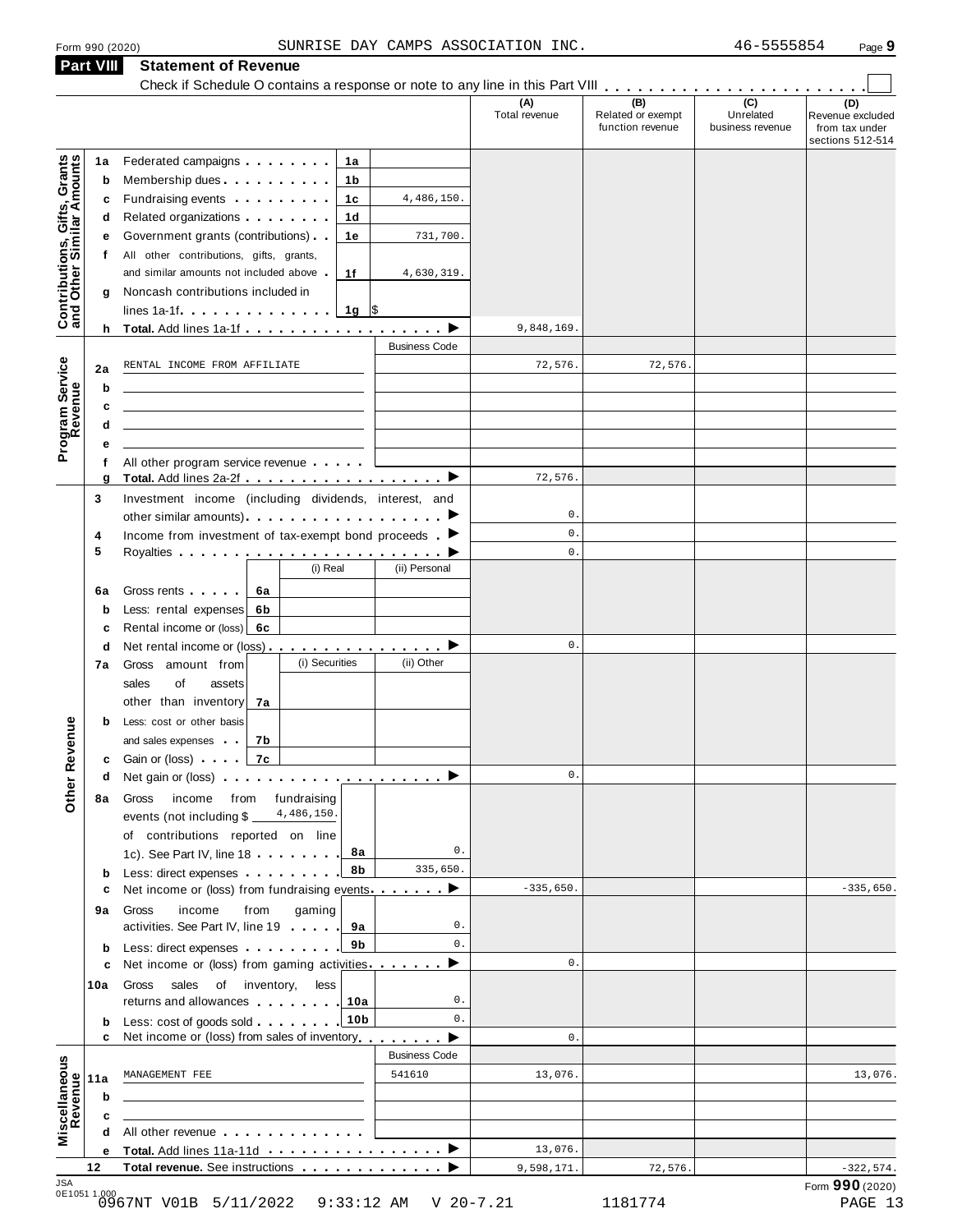|     | <b>Part IX</b> Statement of Functional Expenses                                                                                                                                                                                      |                       |                                    |                                    |                                |
|-----|--------------------------------------------------------------------------------------------------------------------------------------------------------------------------------------------------------------------------------------|-----------------------|------------------------------------|------------------------------------|--------------------------------|
|     | Section 501(c)(3) and 501(c)(4) organizations must complete all columns. All other organizations must complete column (A).                                                                                                           |                       |                                    |                                    |                                |
|     |                                                                                                                                                                                                                                      |                       |                                    |                                    |                                |
|     | Do not include amounts reported on lines 6b, 7b,<br>8b, 9b, and 10b of Part VIII.                                                                                                                                                    | (A)<br>Total expenses | (B)<br>Program service<br>expenses | Management and<br>general expenses | (D)<br>Fundraising<br>expenses |
|     | 1 Grants and other assistance to domestic organizations<br>and domestic governments. See Part IV, line 21                                                                                                                            | 630,097.              | 630,097.                           |                                    |                                |
|     | 2 Grants and other assistance to domestic<br>individuals. See Part IV, line 22                                                                                                                                                       | 0.                    |                                    |                                    |                                |
|     | 3 Grants and<br>other assistance to foreign                                                                                                                                                                                          |                       |                                    |                                    |                                |
|     | foreign<br>organizations,<br>governments,<br>and                                                                                                                                                                                     |                       |                                    |                                    |                                |
|     | foreign individuals. See Part IV, lines 15 and 16                                                                                                                                                                                    | 318,263.              | 318,263.                           |                                    |                                |
|     | 4 Benefits paid to or for members                                                                                                                                                                                                    | $0$ .                 |                                    |                                    |                                |
|     | 5 Compensation of current officers, directors,<br>trustees, and key employees                                                                                                                                                        | 630,088.              | 200,195.                           | 200, 195.                          | 229,698.                       |
|     | 6 Compensation not included above to disqualified                                                                                                                                                                                    |                       |                                    |                                    |                                |
|     | persons (as defined under section 4958(f)(1)) and                                                                                                                                                                                    |                       |                                    |                                    |                                |
|     | persons described in section 4958(c)(3)(B)                                                                                                                                                                                           | 152,457.              | 152,457.                           |                                    |                                |
|     | 7 Other salaries and wages                                                                                                                                                                                                           | 2,721,017.            | 2,103,012.                         | 300,655.                           | 317,350.                       |
|     | 8 Pension plan accruals and contributions (include                                                                                                                                                                                   | 193,809.              | 153,232.                           | 20,968.                            | 19,609.                        |
|     | section 401(k) and 403(b) employer contributions)                                                                                                                                                                                    | 272,628.              | 222,843.                           | 19,148.                            | 30,637.                        |
|     | Other employee benefits                                                                                                                                                                                                              | 227,577.              | 162,327.                           | 31,011.                            | 34,239.                        |
| 10  | Payroll taxes                                                                                                                                                                                                                        |                       |                                    |                                    |                                |
|     | 11 Fees for services (nonemployees):                                                                                                                                                                                                 | 0.                    |                                    |                                    |                                |
|     | a Management<br>b Legal experience and the set of the set of the set of the set of the set of the set of the set of the set of                                                                                                       | $\Omega$ .            |                                    |                                    |                                |
|     | c Accounting entering the set of the set of the set of the set of the set of the set of the set of the set of the set of the set of the set of the set of the set of the set of the set of the set of the set of the set of th       | 25,688.               | 18,323.                            | 3,500.                             | 3,865.                         |
|     |                                                                                                                                                                                                                                      | 0.                    |                                    |                                    |                                |
|     | e Professional fundraising services. See Part IV, line 17                                                                                                                                                                            | $\mathbf{0}$ .        |                                    |                                    |                                |
|     | f Investment management fees                                                                                                                                                                                                         | 0.                    |                                    |                                    |                                |
|     | <b>g</b> Other. (If line 11g amount exceeds 10% of line 25, column                                                                                                                                                                   |                       |                                    |                                    |                                |
|     | (A) amount, list line 11g expenses on Schedule O.) expenses                                                                                                                                                                          | 37,111.               | 26,471.                            | 5,057.                             | 5,583.                         |
|     | 12 Advertising and promotion                                                                                                                                                                                                         | 2,871.                | 2,048.                             | 391.                               | 432.                           |
| 13. | Office expenses                                                                                                                                                                                                                      | 319,506.              | 162,026.                           | 123,304.                           | 34,176.                        |
| 14  | Information technology.                                                                                                                                                                                                              | 0.<br>$\Omega$ .      |                                    |                                    |                                |
| 15  |                                                                                                                                                                                                                                      | 165, 125.             | 122,832.                           | 20,100.                            | 22, 193.                       |
| 16. | Occupancy                                                                                                                                                                                                                            | 107,615.              | 66,236.                            | 41,379.                            |                                |
|     |                                                                                                                                                                                                                                      |                       |                                    |                                    |                                |
|     | 18 Payments of travel or entertainment expenses<br>for any federal, state, or local public officials                                                                                                                                 | 0.                    |                                    |                                    |                                |
|     | 19 Conferences, conventions, and meetings                                                                                                                                                                                            | 135,555.              | 135,555.                           |                                    |                                |
| 20  | Interest $\ldots$ , $\ldots$ , $\ldots$ , $\ldots$ , $\ldots$ , $\ldots$ , $\ldots$                                                                                                                                                  | 0.                    |                                    |                                    |                                |
| 21  | Payments to affiliates experience and the property of the set of the set of the set of the set of the set of the set of the set of the set of the set of the set of the set of the set of the set of the set of the set of the       | 0.                    |                                    |                                    |                                |
| 22  | Depreciation, depletion, and amortization                                                                                                                                                                                            | 303,731.              | 216,647.                           | 41,387.                            | 45,697.                        |
| 23  | Insurance <b>All According to the Contract of the Contract of the Contract of the Contract of the Contract of the Contract of the Contract of the Contract of the Contract of the Contract of the Contract of the Contract of th</b> | 24,501.               | 17,476.                            | 3,339.                             | 3,686.                         |
| 24  | Other expenses. Itemize expenses not covered                                                                                                                                                                                         |                       |                                    |                                    |                                |
|     | above (List miscellaneous expenses on line 24e. If                                                                                                                                                                                   |                       |                                    |                                    |                                |
|     | line 24e amount exceeds 10% of line 25, column                                                                                                                                                                                       |                       |                                    |                                    |                                |
|     | (A) amount, list line 24e expenses on Schedule O.)                                                                                                                                                                                   |                       |                                    |                                    |                                |
|     | <b>AMISCELLANEOUS</b>                                                                                                                                                                                                                | 25,494.               | 18,184.                            | 3,474.                             | 3,836.                         |
|     | $b$ $\overline{\phantom{a}}$                                                                                                                                                                                                         |                       |                                    |                                    |                                |
| с   |                                                                                                                                                                                                                                      |                       |                                    |                                    |                                |
| d   | the contract of the contract of the contract of the contract of the contract of                                                                                                                                                      |                       |                                    |                                    |                                |
|     | e All other expenses<br>25 Total functional expenses. Add lines 1 through 24e                                                                                                                                                        | 6, 293, 133.          | 4,728,224.                         | 813,908.                           | 751,001.                       |
|     | 26 Joint costs. Complete this line only if the<br>organization reported in column (B) joint costs                                                                                                                                    |                       |                                    |                                    |                                |
|     | from a combined educational campaign and<br>fundraising solicitation. Check here $\blacktriangleright$                                                                                                                               |                       |                                    |                                    |                                |
|     | lif<br>following SOP 98-2 (ASC 958-720)                                                                                                                                                                                              | 0.                    |                                    |                                    |                                |

Form **990** (2020) JSA 0E1052 1.000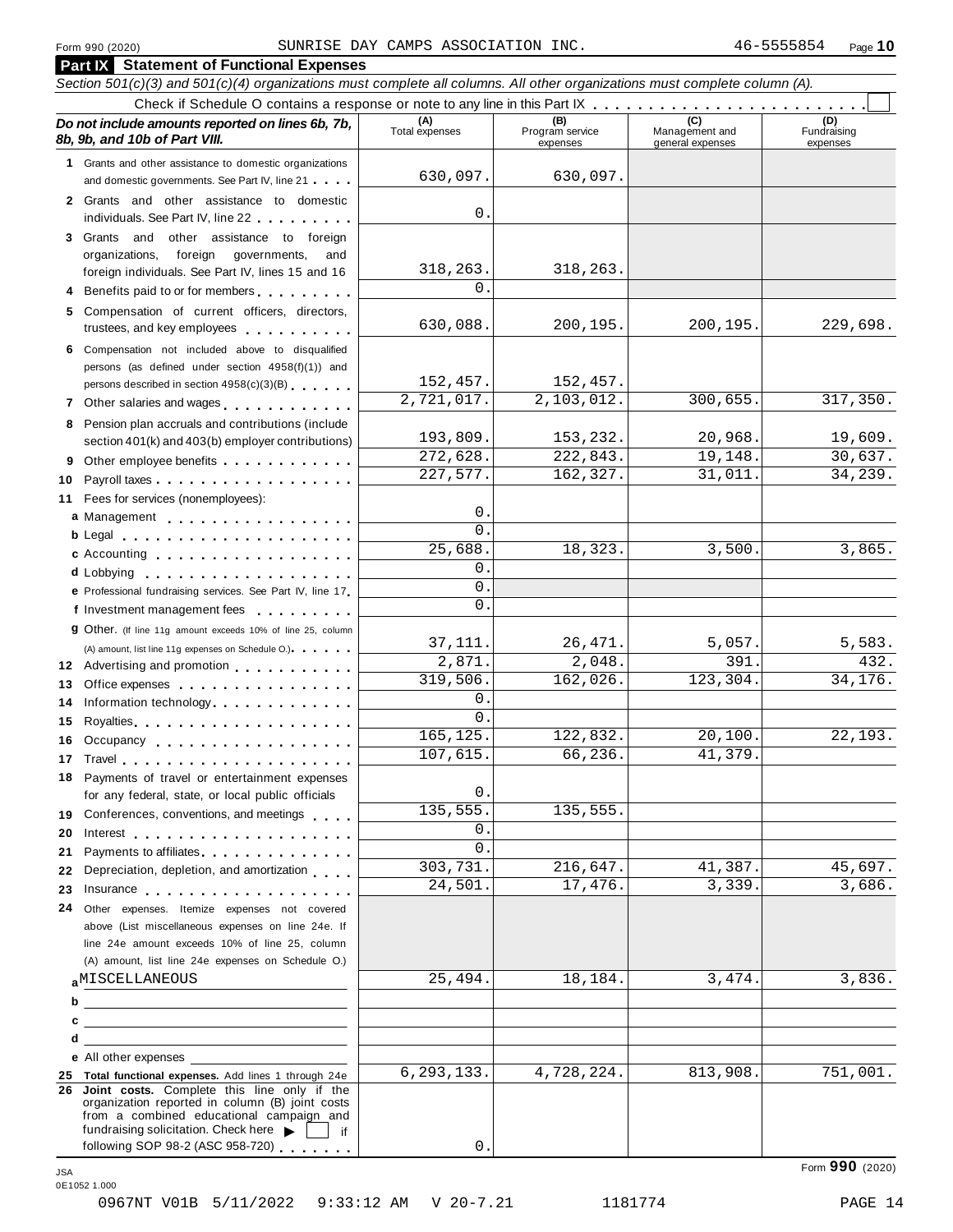Form 990 (2020)

JSA

| - 2<br>п<br>٠ |  |  |
|---------------|--|--|
|               |  |  |

|                      | Part X   | <b>Balance Sheet</b>                                                                                           |                           |                |                                              |
|----------------------|----------|----------------------------------------------------------------------------------------------------------------|---------------------------|----------------|----------------------------------------------|
|                      |          | Check if Schedule O contains a response or note to any line in this Part X                                     | (A)<br>Beginning of year  |                | (B)<br>End of year                           |
|                      | 1        |                                                                                                                | 3,814,954.                | $\mathbf{1}$   | 7,722,713.                                   |
|                      | 2        |                                                                                                                | 0.                        | $\mathbf{2}$   | 0.                                           |
|                      | 3        |                                                                                                                | 2,077,645.                | 3              | 1,829,477.                                   |
|                      | 4        | Accounts receivable, net                                                                                       | 0.                        | 4              | 0.                                           |
|                      | 5        | Loans and other receivables from any current or former officer, director,                                      |                           |                |                                              |
|                      |          | trustee, key employee, creator or founder, substantial contributor, or 35%                                     |                           |                |                                              |
|                      |          | controlled entity or family member of any of these persons                                                     | 0.                        | 5              | 0.                                           |
|                      | 6        | Loans and other receivables from other disqualified persons (as defined                                        |                           |                |                                              |
|                      |          | under section $4958(f)(1)$ , and persons described in section $4958(c)(3)(B)$                                  | 0.                        | 6              | $0$ .                                        |
|                      | 7        | Notes and loans receivable, net                                                                                | $\mathbf{0}$ .            | $\overline{7}$ | 0.                                           |
| Assets               | 8        |                                                                                                                | 0.                        | 8              | $0$ .                                        |
|                      | 9        |                                                                                                                | 79,006.                   | 9              | 403,021.                                     |
|                      |          | 10a Land, buildings, and equipment: cost or other                                                              |                           |                |                                              |
|                      |          | 7,227,041.<br>basis. Complete Part VI of Schedule D 10a                                                        |                           |                |                                              |
|                      |          | 645,255.                                                                                                       | $6,528,257.$ 10c          |                | 6,581,786.                                   |
|                      | 11       |                                                                                                                | 0.<br>0.                  | 11             | 0.<br>0.                                     |
|                      | 12       | Investments - other securities. See Part IV, line 11                                                           | 0.                        | 12<br>13       | 0.                                           |
|                      | 13<br>14 | Investments - program-related. See Part IV, line 11.                                                           | 0.                        | 14             | 0.                                           |
|                      | 15       |                                                                                                                | 41,707.                   | 15             | 0.                                           |
|                      | 16       | Total assets. Add lines 1 through 15 (must equal line 33)                                                      | 12,541,569.               | 16             | 16,536,997.                                  |
|                      | 17       |                                                                                                                | 313, 271.                 | 17             | 426, 214.                                    |
|                      | 18       |                                                                                                                | 0.                        | 18             | 0.                                           |
|                      | 19       |                                                                                                                | 315,879.                  | 19             | 894,749.                                     |
|                      | 20       | Tax-exempt bond liabilities                                                                                    | 0.                        | 20             | 0.                                           |
|                      | 21       | Escrow or custodial account liability. Complete Part IV of Schedule D.                                         | 0.                        | 21             | 0.                                           |
|                      | 22       | Loans and other payables to any current or former officer, director,                                           |                           |                |                                              |
| Liabilities          |          | trustee, key employee, creator or founder, substantial contributor, or 35%                                     |                           |                |                                              |
|                      |          | controlled entity or family member of any of these persons                                                     | 0.                        | 22             | 0.                                           |
|                      | 23       | Secured mortgages and notes payable to unrelated third parties                                                 | 3, 261, 383.              | 23             | 3, 254, 294.                                 |
|                      | 24       | Unsecured notes and loans payable to unrelated third parties.                                                  | $\overline{731}$ , 700.   | 24             | 723,675.                                     |
|                      | 25       | Other liabilities (including federal income tax, payables to related third                                     |                           |                |                                              |
|                      |          | parties, and other liabilities not included on lines 17-24). Complete Part X                                   |                           |                |                                              |
|                      |          |                                                                                                                | $\vert 0 \vert$           | 25             | 13,691.                                      |
|                      | 26       |                                                                                                                | 4,622,233.                | 26             | 5, 312, 623.                                 |
|                      |          | $\mathbf{X}$<br>Organizations that follow FASB ASC 958, check here ▶<br>and complete lines 27, 28, 32, and 33. |                           |                |                                              |
|                      | 27       |                                                                                                                | 5,867,940.                | 27             | 7,224,968.                                   |
|                      | 28       |                                                                                                                | $\overline{2,051}$ , 396. | 28             | 3,999,406.                                   |
| <b>Fund Balances</b> |          | Organizations that do not follow FASB ASC 958, check here ▶<br>and complete lines 29 through 33.               |                           |                |                                              |
|                      | 29       | Capital stock or trust principal, or current funds                                                             |                           | 29             |                                              |
|                      | 30       | Paid-in or capital surplus, or land, building, or equipment fund                                               |                           | 30             |                                              |
|                      | 31       | Retained earnings, endowment, accumulated income, or other funds                                               |                           | 31             |                                              |
| Net Assets or        | 32       |                                                                                                                | 7,919,336.                | 32             | 11, 224, 374.                                |
|                      | 33       | Total liabilities and net assets/fund balances.                                                                | 12,541,569.               | 33             | 16,536,997.<br>$F_{\text{arm}}$ QQ0 $(2020)$ |

Form **990** (2020)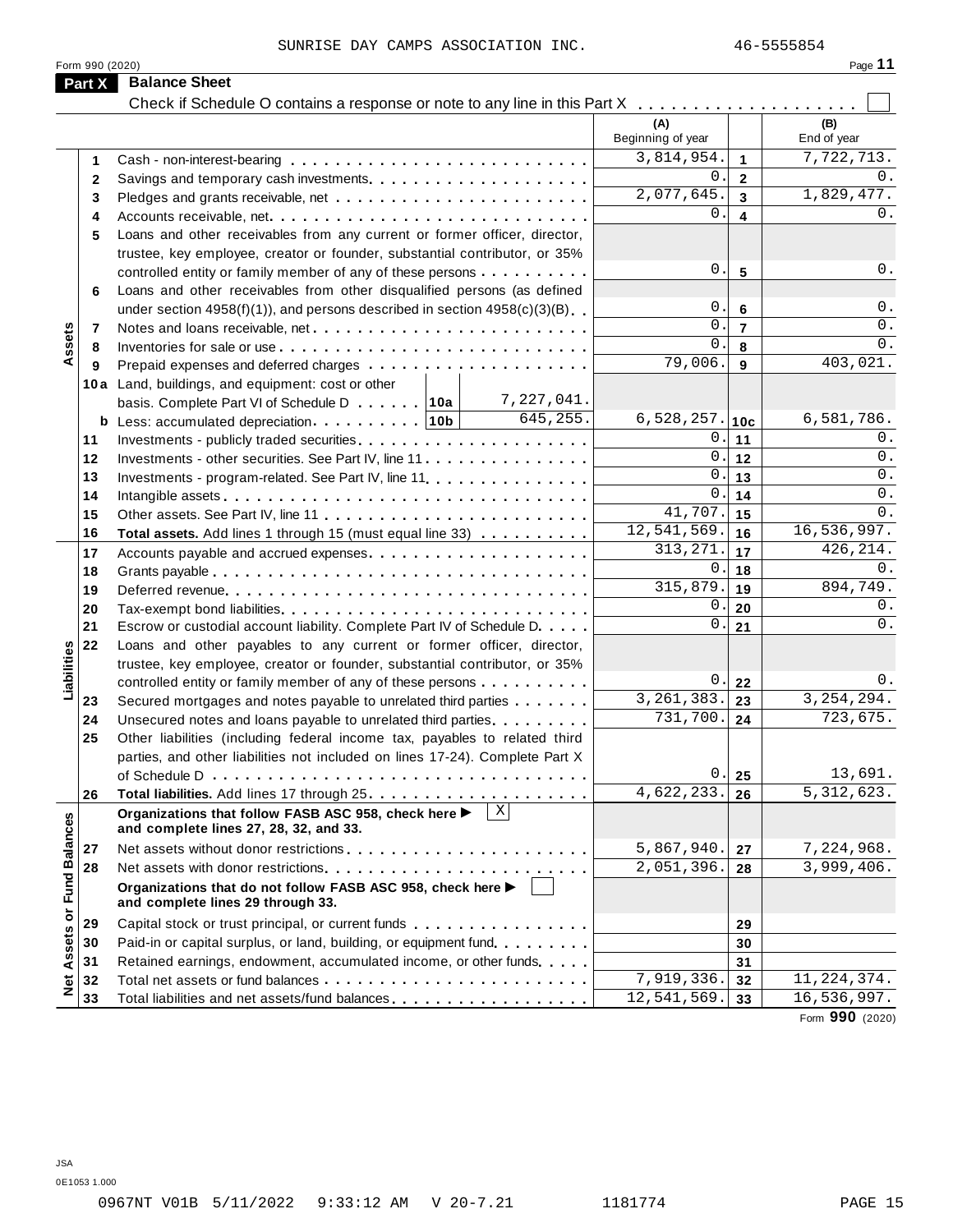|  | SUNRISE DAY CAMPS ASSOCIATION INC. |  |
|--|------------------------------------|--|
|  |                                    |  |

|         | Form 990 (2020)                                                                                                       |                |                |                            | Page 12 |
|---------|-----------------------------------------------------------------------------------------------------------------------|----------------|----------------|----------------------------|---------|
| Part XI | <b>Reconciliation of Net Assets</b>                                                                                   |                |                |                            |         |
|         |                                                                                                                       |                |                |                            |         |
| 1       |                                                                                                                       | $\mathbf{1}$   |                | $\overline{9}$ , 598, 171. |         |
| 2       | Total expenses (must equal Part IX, column (A), line 25)                                                              | $\overline{2}$ |                | 6, 293, 133.               |         |
| 3       |                                                                                                                       | $\mathbf{3}$   |                | 3,305,038.                 |         |
| 4       | Net assets or fund balances at beginning of year (must equal Part X, line 32, column (A))                             | 4              |                | 7,919,336.                 |         |
| 5       |                                                                                                                       | 5              |                |                            | $0$ .   |
| 6       |                                                                                                                       | 6              |                |                            | 0.      |
| 7       |                                                                                                                       | $\overline{7}$ |                |                            | 0.      |
| 8       |                                                                                                                       | 8              |                |                            | $0$ .   |
| 9       | Other changes in net assets or fund balances (explain on Schedule O)                                                  | 9              |                |                            | 0.      |
| 10      | Net assets or fund balances at end of year. Combine lines 3 through 9 (must equal Part X, line                        |                |                |                            |         |
|         |                                                                                                                       | 10             | 11, 224, 374.  |                            |         |
|         | <b>Financial Statements and Reporting</b><br>Part XII                                                                 |                |                |                            |         |
|         |                                                                                                                       |                |                |                            |         |
|         |                                                                                                                       |                |                | Yes                        | No      |
| 1       | $ X $ Accrual<br>Accounting method used to prepare the Form 990:     Cash<br>Other                                    |                |                |                            |         |
|         | If the organization changed its method of accounting from a prior year or checked "Other," explain in                 |                |                |                            |         |
|         | Schedule O.                                                                                                           |                |                |                            |         |
|         | 2a Were the organization's financial statements compiled or reviewed by an independent accountant?                    |                | 2a             |                            | X       |
|         | If "Yes," check a box below to indicate whether the financial statements for the year were compiled or                |                |                |                            |         |
|         | reviewed on a separate basis, consolidated basis, or both:                                                            |                |                |                            |         |
|         | Separate basis<br>Consolidated basis<br>Both consolidated and separate basis                                          |                |                |                            |         |
|         | <b>b</b> Were the organization's financial statements audited by an independent accountant?                           |                | 2 <sub>b</sub> | Χ                          |         |
|         | If "Yes," check a box below to indicate whether the financial statements for the year were audited on a               |                |                |                            |         |
|         | separate basis, consolidated basis, or both:                                                                          |                |                |                            |         |
|         | $\mathbf{X}$<br>Separate basis<br>Both consolidated and separate basis<br>Consolidated basis                          |                |                |                            |         |
|         | c If "Yes" to line 2a or 2b, does the organization have a committee that assumes responsibility for oversight of      |                |                |                            |         |
|         | the audit, review, or compilation of its financial statements and selection of an independent accountant?             |                | 2c             | Χ                          |         |
|         | If the organization changed either its oversight process or selection process during the tax year, explain on         |                |                |                            |         |
|         | Schedule O.                                                                                                           |                |                |                            |         |
|         | 3a As a result of a federal award, was the organization required to undergo an audit or audits as set forth in the    |                |                |                            |         |
|         |                                                                                                                       |                | Зa             |                            | Χ       |
|         | <b>b</b> If "Yes," did the organization undergo the required audit or audits? If the organization did not undergo the |                |                |                            |         |
|         | required audit or audits, explain why on Schedule O and describe any steps taken to undergo such audits               |                | 3 <sub>b</sub> |                            |         |
|         |                                                                                                                       |                |                | Form 990 (2020)            |         |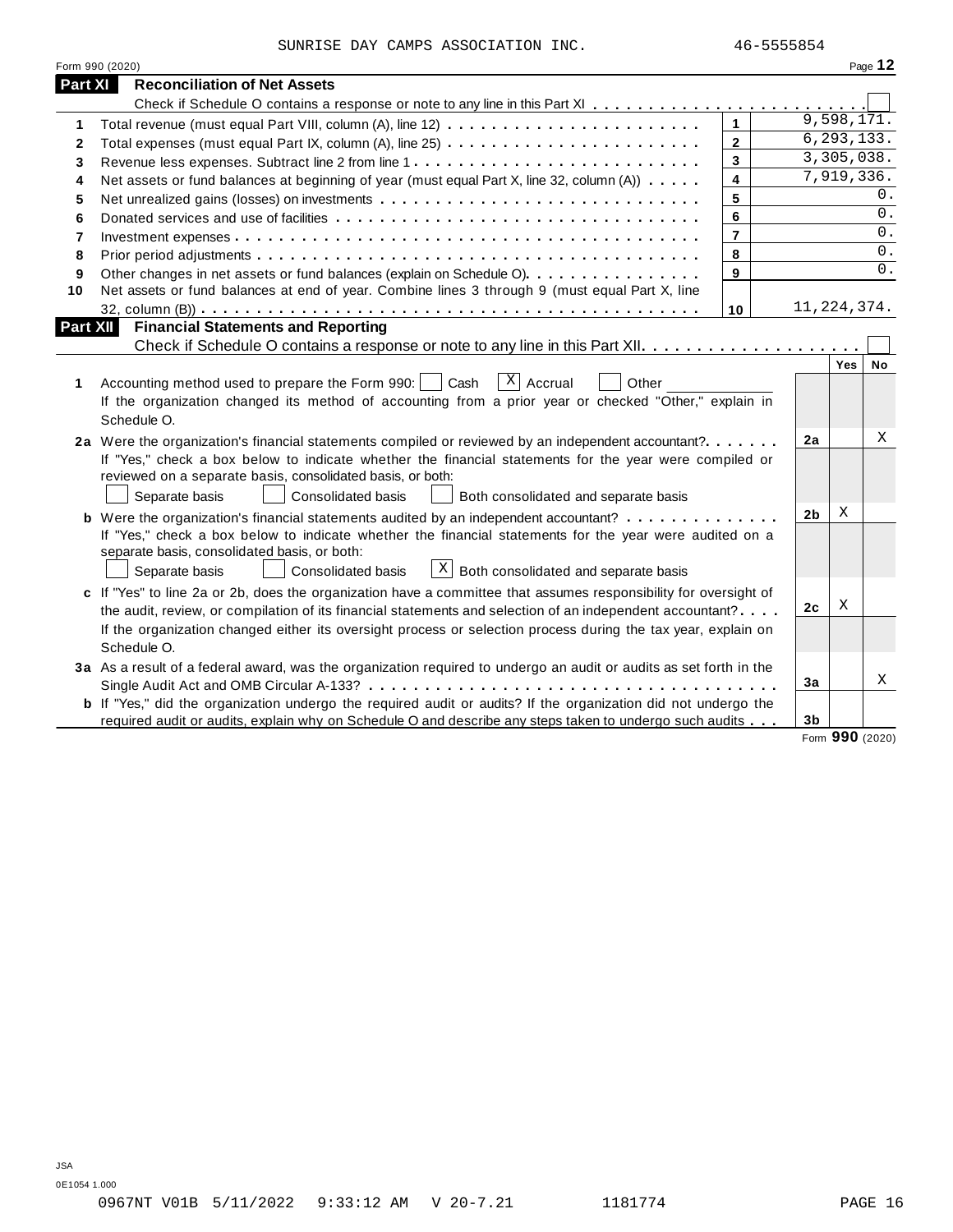## **OMB No. 1545-0047 CHEDULE A Public Charity Status and Public Support**<br>(Form 990 or 990-EZ) complete if the organization is a section 501(c)(3) organization or a section 4947(a)(1) popeyemet charitable trust  $\bigcap_{n=1}^$

(Form 990 or 990-EZ) complete if the organization is a section 501(c)(3) organization or a section 4947(a)(1) nonexempt charitable trust.  $2020$ If your section 4947(a)(1) nonexempt charitable trust.<br>
Department of the Treasury **Department of the Treasury <b>Department** of the Treasury **Department of the Treasury Department of the Treasury <b>Department** Conductions

| Department of the Treasury |  |
|----------------------------|--|
| Internal Revenue Service   |  |
|                            |  |

**www irs.gov/Form990** for instructions and the latest information.

| Name of the organization<br>SUNRISE DAY CAMPS ASSOCIATION INC.<br>Reason for Public Charity Status. (All organizations must complete this part.) See instructions.<br>The organization is not a private foundation because it is: (For lines 1 through 12, check only one box.)<br>A church, convention of churches, or association of churches described in section 170(b)(1)(A)(i).<br>A school described in section 170(b)(1)(A)(ii). (Attach Schedule E (Form 990 or 990-EZ).) |                                    |                                                           |                                                                                                                                                                                                                                                                                                                                                                        |                                                                                                                                                       | 46-5555854                                                        | <b>Employer identification number</b>                                                                                                                                                                                                                                                                                                                                                                                                                                                                                                                                                                                                                                                                                                                                                                                                                                                                                                                                                                                                                                                                                                                                                                                                                                                                                                                                                                                                                                                                                                                                                                                                                                                                                                                                                                                                                                                                                                                                                                                                                                                                                                                                                                                                                                                                                                                                                                                                                                                                                                                                                                                                                                                                                                                                                                                                                                                                                                                                                                                              |
|------------------------------------------------------------------------------------------------------------------------------------------------------------------------------------------------------------------------------------------------------------------------------------------------------------------------------------------------------------------------------------------------------------------------------------------------------------------------------------|------------------------------------|-----------------------------------------------------------|------------------------------------------------------------------------------------------------------------------------------------------------------------------------------------------------------------------------------------------------------------------------------------------------------------------------------------------------------------------------|-------------------------------------------------------------------------------------------------------------------------------------------------------|-------------------------------------------------------------------|------------------------------------------------------------------------------------------------------------------------------------------------------------------------------------------------------------------------------------------------------------------------------------------------------------------------------------------------------------------------------------------------------------------------------------------------------------------------------------------------------------------------------------------------------------------------------------------------------------------------------------------------------------------------------------------------------------------------------------------------------------------------------------------------------------------------------------------------------------------------------------------------------------------------------------------------------------------------------------------------------------------------------------------------------------------------------------------------------------------------------------------------------------------------------------------------------------------------------------------------------------------------------------------------------------------------------------------------------------------------------------------------------------------------------------------------------------------------------------------------------------------------------------------------------------------------------------------------------------------------------------------------------------------------------------------------------------------------------------------------------------------------------------------------------------------------------------------------------------------------------------------------------------------------------------------------------------------------------------------------------------------------------------------------------------------------------------------------------------------------------------------------------------------------------------------------------------------------------------------------------------------------------------------------------------------------------------------------------------------------------------------------------------------------------------------------------------------------------------------------------------------------------------------------------------------------------------------------------------------------------------------------------------------------------------------------------------------------------------------------------------------------------------------------------------------------------------------------------------------------------------------------------------------------------------------------------------------------------------------------------------------------------------|
|                                                                                                                                                                                                                                                                                                                                                                                                                                                                                    |                                    |                                                           |                                                                                                                                                                                                                                                                                                                                                                        |                                                                                                                                                       |                                                                   |                                                                                                                                                                                                                                                                                                                                                                                                                                                                                                                                                                                                                                                                                                                                                                                                                                                                                                                                                                                                                                                                                                                                                                                                                                                                                                                                                                                                                                                                                                                                                                                                                                                                                                                                                                                                                                                                                                                                                                                                                                                                                                                                                                                                                                                                                                                                                                                                                                                                                                                                                                                                                                                                                                                                                                                                                                                                                                                                                                                                                                    |
|                                                                                                                                                                                                                                                                                                                                                                                                                                                                                    |                                    |                                                           |                                                                                                                                                                                                                                                                                                                                                                        |                                                                                                                                                       |                                                                   |                                                                                                                                                                                                                                                                                                                                                                                                                                                                                                                                                                                                                                                                                                                                                                                                                                                                                                                                                                                                                                                                                                                                                                                                                                                                                                                                                                                                                                                                                                                                                                                                                                                                                                                                                                                                                                                                                                                                                                                                                                                                                                                                                                                                                                                                                                                                                                                                                                                                                                                                                                                                                                                                                                                                                                                                                                                                                                                                                                                                                                    |
|                                                                                                                                                                                                                                                                                                                                                                                                                                                                                    |                                    |                                                           |                                                                                                                                                                                                                                                                                                                                                                        |                                                                                                                                                       |                                                                   |                                                                                                                                                                                                                                                                                                                                                                                                                                                                                                                                                                                                                                                                                                                                                                                                                                                                                                                                                                                                                                                                                                                                                                                                                                                                                                                                                                                                                                                                                                                                                                                                                                                                                                                                                                                                                                                                                                                                                                                                                                                                                                                                                                                                                                                                                                                                                                                                                                                                                                                                                                                                                                                                                                                                                                                                                                                                                                                                                                                                                                    |
|                                                                                                                                                                                                                                                                                                                                                                                                                                                                                    |                                    |                                                           |                                                                                                                                                                                                                                                                                                                                                                        |                                                                                                                                                       |                                                                   |                                                                                                                                                                                                                                                                                                                                                                                                                                                                                                                                                                                                                                                                                                                                                                                                                                                                                                                                                                                                                                                                                                                                                                                                                                                                                                                                                                                                                                                                                                                                                                                                                                                                                                                                                                                                                                                                                                                                                                                                                                                                                                                                                                                                                                                                                                                                                                                                                                                                                                                                                                                                                                                                                                                                                                                                                                                                                                                                                                                                                                    |
|                                                                                                                                                                                                                                                                                                                                                                                                                                                                                    |                                    |                                                           |                                                                                                                                                                                                                                                                                                                                                                        |                                                                                                                                                       |                                                                   |                                                                                                                                                                                                                                                                                                                                                                                                                                                                                                                                                                                                                                                                                                                                                                                                                                                                                                                                                                                                                                                                                                                                                                                                                                                                                                                                                                                                                                                                                                                                                                                                                                                                                                                                                                                                                                                                                                                                                                                                                                                                                                                                                                                                                                                                                                                                                                                                                                                                                                                                                                                                                                                                                                                                                                                                                                                                                                                                                                                                                                    |
| A hospital or a cooperative hospital service organization described in section 170(b)(1)(A)(iii).                                                                                                                                                                                                                                                                                                                                                                                  |                                    |                                                           |                                                                                                                                                                                                                                                                                                                                                                        |                                                                                                                                                       |                                                                   |                                                                                                                                                                                                                                                                                                                                                                                                                                                                                                                                                                                                                                                                                                                                                                                                                                                                                                                                                                                                                                                                                                                                                                                                                                                                                                                                                                                                                                                                                                                                                                                                                                                                                                                                                                                                                                                                                                                                                                                                                                                                                                                                                                                                                                                                                                                                                                                                                                                                                                                                                                                                                                                                                                                                                                                                                                                                                                                                                                                                                                    |
| A medical research organization operated in conjunction with a hospital described in section 170(b)(1)(A)(iii). Enter the                                                                                                                                                                                                                                                                                                                                                          |                                    |                                                           |                                                                                                                                                                                                                                                                                                                                                                        |                                                                                                                                                       |                                                                   |                                                                                                                                                                                                                                                                                                                                                                                                                                                                                                                                                                                                                                                                                                                                                                                                                                                                                                                                                                                                                                                                                                                                                                                                                                                                                                                                                                                                                                                                                                                                                                                                                                                                                                                                                                                                                                                                                                                                                                                                                                                                                                                                                                                                                                                                                                                                                                                                                                                                                                                                                                                                                                                                                                                                                                                                                                                                                                                                                                                                                                    |
| hospital's name, city, and state:                                                                                                                                                                                                                                                                                                                                                                                                                                                  |                                    |                                                           |                                                                                                                                                                                                                                                                                                                                                                        |                                                                                                                                                       |                                                                   |                                                                                                                                                                                                                                                                                                                                                                                                                                                                                                                                                                                                                                                                                                                                                                                                                                                                                                                                                                                                                                                                                                                                                                                                                                                                                                                                                                                                                                                                                                                                                                                                                                                                                                                                                                                                                                                                                                                                                                                                                                                                                                                                                                                                                                                                                                                                                                                                                                                                                                                                                                                                                                                                                                                                                                                                                                                                                                                                                                                                                                    |
|                                                                                                                                                                                                                                                                                                                                                                                                                                                                                    |                                    |                                                           |                                                                                                                                                                                                                                                                                                                                                                        |                                                                                                                                                       |                                                                   |                                                                                                                                                                                                                                                                                                                                                                                                                                                                                                                                                                                                                                                                                                                                                                                                                                                                                                                                                                                                                                                                                                                                                                                                                                                                                                                                                                                                                                                                                                                                                                                                                                                                                                                                                                                                                                                                                                                                                                                                                                                                                                                                                                                                                                                                                                                                                                                                                                                                                                                                                                                                                                                                                                                                                                                                                                                                                                                                                                                                                                    |
|                                                                                                                                                                                                                                                                                                                                                                                                                                                                                    |                                    |                                                           |                                                                                                                                                                                                                                                                                                                                                                        |                                                                                                                                                       |                                                                   |                                                                                                                                                                                                                                                                                                                                                                                                                                                                                                                                                                                                                                                                                                                                                                                                                                                                                                                                                                                                                                                                                                                                                                                                                                                                                                                                                                                                                                                                                                                                                                                                                                                                                                                                                                                                                                                                                                                                                                                                                                                                                                                                                                                                                                                                                                                                                                                                                                                                                                                                                                                                                                                                                                                                                                                                                                                                                                                                                                                                                                    |
|                                                                                                                                                                                                                                                                                                                                                                                                                                                                                    |                                    |                                                           |                                                                                                                                                                                                                                                                                                                                                                        |                                                                                                                                                       |                                                                   |                                                                                                                                                                                                                                                                                                                                                                                                                                                                                                                                                                                                                                                                                                                                                                                                                                                                                                                                                                                                                                                                                                                                                                                                                                                                                                                                                                                                                                                                                                                                                                                                                                                                                                                                                                                                                                                                                                                                                                                                                                                                                                                                                                                                                                                                                                                                                                                                                                                                                                                                                                                                                                                                                                                                                                                                                                                                                                                                                                                                                                    |
|                                                                                                                                                                                                                                                                                                                                                                                                                                                                                    |                                    |                                                           |                                                                                                                                                                                                                                                                                                                                                                        |                                                                                                                                                       |                                                                   |                                                                                                                                                                                                                                                                                                                                                                                                                                                                                                                                                                                                                                                                                                                                                                                                                                                                                                                                                                                                                                                                                                                                                                                                                                                                                                                                                                                                                                                                                                                                                                                                                                                                                                                                                                                                                                                                                                                                                                                                                                                                                                                                                                                                                                                                                                                                                                                                                                                                                                                                                                                                                                                                                                                                                                                                                                                                                                                                                                                                                                    |
|                                                                                                                                                                                                                                                                                                                                                                                                                                                                                    |                                    |                                                           |                                                                                                                                                                                                                                                                                                                                                                        |                                                                                                                                                       |                                                                   |                                                                                                                                                                                                                                                                                                                                                                                                                                                                                                                                                                                                                                                                                                                                                                                                                                                                                                                                                                                                                                                                                                                                                                                                                                                                                                                                                                                                                                                                                                                                                                                                                                                                                                                                                                                                                                                                                                                                                                                                                                                                                                                                                                                                                                                                                                                                                                                                                                                                                                                                                                                                                                                                                                                                                                                                                                                                                                                                                                                                                                    |
|                                                                                                                                                                                                                                                                                                                                                                                                                                                                                    |                                    |                                                           |                                                                                                                                                                                                                                                                                                                                                                        |                                                                                                                                                       |                                                                   |                                                                                                                                                                                                                                                                                                                                                                                                                                                                                                                                                                                                                                                                                                                                                                                                                                                                                                                                                                                                                                                                                                                                                                                                                                                                                                                                                                                                                                                                                                                                                                                                                                                                                                                                                                                                                                                                                                                                                                                                                                                                                                                                                                                                                                                                                                                                                                                                                                                                                                                                                                                                                                                                                                                                                                                                                                                                                                                                                                                                                                    |
|                                                                                                                                                                                                                                                                                                                                                                                                                                                                                    |                                    |                                                           |                                                                                                                                                                                                                                                                                                                                                                        |                                                                                                                                                       |                                                                   |                                                                                                                                                                                                                                                                                                                                                                                                                                                                                                                                                                                                                                                                                                                                                                                                                                                                                                                                                                                                                                                                                                                                                                                                                                                                                                                                                                                                                                                                                                                                                                                                                                                                                                                                                                                                                                                                                                                                                                                                                                                                                                                                                                                                                                                                                                                                                                                                                                                                                                                                                                                                                                                                                                                                                                                                                                                                                                                                                                                                                                    |
| university:                                                                                                                                                                                                                                                                                                                                                                                                                                                                        |                                    |                                                           |                                                                                                                                                                                                                                                                                                                                                                        |                                                                                                                                                       |                                                                   |                                                                                                                                                                                                                                                                                                                                                                                                                                                                                                                                                                                                                                                                                                                                                                                                                                                                                                                                                                                                                                                                                                                                                                                                                                                                                                                                                                                                                                                                                                                                                                                                                                                                                                                                                                                                                                                                                                                                                                                                                                                                                                                                                                                                                                                                                                                                                                                                                                                                                                                                                                                                                                                                                                                                                                                                                                                                                                                                                                                                                                    |
|                                                                                                                                                                                                                                                                                                                                                                                                                                                                                    |                                    |                                                           |                                                                                                                                                                                                                                                                                                                                                                        |                                                                                                                                                       |                                                                   |                                                                                                                                                                                                                                                                                                                                                                                                                                                                                                                                                                                                                                                                                                                                                                                                                                                                                                                                                                                                                                                                                                                                                                                                                                                                                                                                                                                                                                                                                                                                                                                                                                                                                                                                                                                                                                                                                                                                                                                                                                                                                                                                                                                                                                                                                                                                                                                                                                                                                                                                                                                                                                                                                                                                                                                                                                                                                                                                                                                                                                    |
|                                                                                                                                                                                                                                                                                                                                                                                                                                                                                    |                                    |                                                           |                                                                                                                                                                                                                                                                                                                                                                        |                                                                                                                                                       |                                                                   |                                                                                                                                                                                                                                                                                                                                                                                                                                                                                                                                                                                                                                                                                                                                                                                                                                                                                                                                                                                                                                                                                                                                                                                                                                                                                                                                                                                                                                                                                                                                                                                                                                                                                                                                                                                                                                                                                                                                                                                                                                                                                                                                                                                                                                                                                                                                                                                                                                                                                                                                                                                                                                                                                                                                                                                                                                                                                                                                                                                                                                    |
|                                                                                                                                                                                                                                                                                                                                                                                                                                                                                    |                                    |                                                           |                                                                                                                                                                                                                                                                                                                                                                        |                                                                                                                                                       |                                                                   |                                                                                                                                                                                                                                                                                                                                                                                                                                                                                                                                                                                                                                                                                                                                                                                                                                                                                                                                                                                                                                                                                                                                                                                                                                                                                                                                                                                                                                                                                                                                                                                                                                                                                                                                                                                                                                                                                                                                                                                                                                                                                                                                                                                                                                                                                                                                                                                                                                                                                                                                                                                                                                                                                                                                                                                                                                                                                                                                                                                                                                    |
|                                                                                                                                                                                                                                                                                                                                                                                                                                                                                    |                                    |                                                           |                                                                                                                                                                                                                                                                                                                                                                        |                                                                                                                                                       |                                                                   |                                                                                                                                                                                                                                                                                                                                                                                                                                                                                                                                                                                                                                                                                                                                                                                                                                                                                                                                                                                                                                                                                                                                                                                                                                                                                                                                                                                                                                                                                                                                                                                                                                                                                                                                                                                                                                                                                                                                                                                                                                                                                                                                                                                                                                                                                                                                                                                                                                                                                                                                                                                                                                                                                                                                                                                                                                                                                                                                                                                                                                    |
|                                                                                                                                                                                                                                                                                                                                                                                                                                                                                    |                                    |                                                           |                                                                                                                                                                                                                                                                                                                                                                        |                                                                                                                                                       |                                                                   |                                                                                                                                                                                                                                                                                                                                                                                                                                                                                                                                                                                                                                                                                                                                                                                                                                                                                                                                                                                                                                                                                                                                                                                                                                                                                                                                                                                                                                                                                                                                                                                                                                                                                                                                                                                                                                                                                                                                                                                                                                                                                                                                                                                                                                                                                                                                                                                                                                                                                                                                                                                                                                                                                                                                                                                                                                                                                                                                                                                                                                    |
|                                                                                                                                                                                                                                                                                                                                                                                                                                                                                    |                                    |                                                           |                                                                                                                                                                                                                                                                                                                                                                        |                                                                                                                                                       |                                                                   |                                                                                                                                                                                                                                                                                                                                                                                                                                                                                                                                                                                                                                                                                                                                                                                                                                                                                                                                                                                                                                                                                                                                                                                                                                                                                                                                                                                                                                                                                                                                                                                                                                                                                                                                                                                                                                                                                                                                                                                                                                                                                                                                                                                                                                                                                                                                                                                                                                                                                                                                                                                                                                                                                                                                                                                                                                                                                                                                                                                                                                    |
|                                                                                                                                                                                                                                                                                                                                                                                                                                                                                    |                                    |                                                           |                                                                                                                                                                                                                                                                                                                                                                        |                                                                                                                                                       |                                                                   |                                                                                                                                                                                                                                                                                                                                                                                                                                                                                                                                                                                                                                                                                                                                                                                                                                                                                                                                                                                                                                                                                                                                                                                                                                                                                                                                                                                                                                                                                                                                                                                                                                                                                                                                                                                                                                                                                                                                                                                                                                                                                                                                                                                                                                                                                                                                                                                                                                                                                                                                                                                                                                                                                                                                                                                                                                                                                                                                                                                                                                    |
|                                                                                                                                                                                                                                                                                                                                                                                                                                                                                    |                                    |                                                           |                                                                                                                                                                                                                                                                                                                                                                        |                                                                                                                                                       |                                                                   |                                                                                                                                                                                                                                                                                                                                                                                                                                                                                                                                                                                                                                                                                                                                                                                                                                                                                                                                                                                                                                                                                                                                                                                                                                                                                                                                                                                                                                                                                                                                                                                                                                                                                                                                                                                                                                                                                                                                                                                                                                                                                                                                                                                                                                                                                                                                                                                                                                                                                                                                                                                                                                                                                                                                                                                                                                                                                                                                                                                                                                    |
|                                                                                                                                                                                                                                                                                                                                                                                                                                                                                    |                                    |                                                           |                                                                                                                                                                                                                                                                                                                                                                        |                                                                                                                                                       |                                                                   |                                                                                                                                                                                                                                                                                                                                                                                                                                                                                                                                                                                                                                                                                                                                                                                                                                                                                                                                                                                                                                                                                                                                                                                                                                                                                                                                                                                                                                                                                                                                                                                                                                                                                                                                                                                                                                                                                                                                                                                                                                                                                                                                                                                                                                                                                                                                                                                                                                                                                                                                                                                                                                                                                                                                                                                                                                                                                                                                                                                                                                    |
|                                                                                                                                                                                                                                                                                                                                                                                                                                                                                    |                                    |                                                           |                                                                                                                                                                                                                                                                                                                                                                        |                                                                                                                                                       |                                                                   |                                                                                                                                                                                                                                                                                                                                                                                                                                                                                                                                                                                                                                                                                                                                                                                                                                                                                                                                                                                                                                                                                                                                                                                                                                                                                                                                                                                                                                                                                                                                                                                                                                                                                                                                                                                                                                                                                                                                                                                                                                                                                                                                                                                                                                                                                                                                                                                                                                                                                                                                                                                                                                                                                                                                                                                                                                                                                                                                                                                                                                    |
|                                                                                                                                                                                                                                                                                                                                                                                                                                                                                    |                                    |                                                           |                                                                                                                                                                                                                                                                                                                                                                        |                                                                                                                                                       |                                                                   |                                                                                                                                                                                                                                                                                                                                                                                                                                                                                                                                                                                                                                                                                                                                                                                                                                                                                                                                                                                                                                                                                                                                                                                                                                                                                                                                                                                                                                                                                                                                                                                                                                                                                                                                                                                                                                                                                                                                                                                                                                                                                                                                                                                                                                                                                                                                                                                                                                                                                                                                                                                                                                                                                                                                                                                                                                                                                                                                                                                                                                    |
|                                                                                                                                                                                                                                                                                                                                                                                                                                                                                    |                                    |                                                           |                                                                                                                                                                                                                                                                                                                                                                        |                                                                                                                                                       |                                                                   |                                                                                                                                                                                                                                                                                                                                                                                                                                                                                                                                                                                                                                                                                                                                                                                                                                                                                                                                                                                                                                                                                                                                                                                                                                                                                                                                                                                                                                                                                                                                                                                                                                                                                                                                                                                                                                                                                                                                                                                                                                                                                                                                                                                                                                                                                                                                                                                                                                                                                                                                                                                                                                                                                                                                                                                                                                                                                                                                                                                                                                    |
|                                                                                                                                                                                                                                                                                                                                                                                                                                                                                    |                                    |                                                           |                                                                                                                                                                                                                                                                                                                                                                        |                                                                                                                                                       |                                                                   |                                                                                                                                                                                                                                                                                                                                                                                                                                                                                                                                                                                                                                                                                                                                                                                                                                                                                                                                                                                                                                                                                                                                                                                                                                                                                                                                                                                                                                                                                                                                                                                                                                                                                                                                                                                                                                                                                                                                                                                                                                                                                                                                                                                                                                                                                                                                                                                                                                                                                                                                                                                                                                                                                                                                                                                                                                                                                                                                                                                                                                    |
|                                                                                                                                                                                                                                                                                                                                                                                                                                                                                    |                                    |                                                           |                                                                                                                                                                                                                                                                                                                                                                        |                                                                                                                                                       |                                                                   |                                                                                                                                                                                                                                                                                                                                                                                                                                                                                                                                                                                                                                                                                                                                                                                                                                                                                                                                                                                                                                                                                                                                                                                                                                                                                                                                                                                                                                                                                                                                                                                                                                                                                                                                                                                                                                                                                                                                                                                                                                                                                                                                                                                                                                                                                                                                                                                                                                                                                                                                                                                                                                                                                                                                                                                                                                                                                                                                                                                                                                    |
|                                                                                                                                                                                                                                                                                                                                                                                                                                                                                    |                                    |                                                           |                                                                                                                                                                                                                                                                                                                                                                        |                                                                                                                                                       |                                                                   |                                                                                                                                                                                                                                                                                                                                                                                                                                                                                                                                                                                                                                                                                                                                                                                                                                                                                                                                                                                                                                                                                                                                                                                                                                                                                                                                                                                                                                                                                                                                                                                                                                                                                                                                                                                                                                                                                                                                                                                                                                                                                                                                                                                                                                                                                                                                                                                                                                                                                                                                                                                                                                                                                                                                                                                                                                                                                                                                                                                                                                    |
|                                                                                                                                                                                                                                                                                                                                                                                                                                                                                    |                                    |                                                           |                                                                                                                                                                                                                                                                                                                                                                        |                                                                                                                                                       |                                                                   |                                                                                                                                                                                                                                                                                                                                                                                                                                                                                                                                                                                                                                                                                                                                                                                                                                                                                                                                                                                                                                                                                                                                                                                                                                                                                                                                                                                                                                                                                                                                                                                                                                                                                                                                                                                                                                                                                                                                                                                                                                                                                                                                                                                                                                                                                                                                                                                                                                                                                                                                                                                                                                                                                                                                                                                                                                                                                                                                                                                                                                    |
|                                                                                                                                                                                                                                                                                                                                                                                                                                                                                    |                                    |                                                           |                                                                                                                                                                                                                                                                                                                                                                        |                                                                                                                                                       |                                                                   |                                                                                                                                                                                                                                                                                                                                                                                                                                                                                                                                                                                                                                                                                                                                                                                                                                                                                                                                                                                                                                                                                                                                                                                                                                                                                                                                                                                                                                                                                                                                                                                                                                                                                                                                                                                                                                                                                                                                                                                                                                                                                                                                                                                                                                                                                                                                                                                                                                                                                                                                                                                                                                                                                                                                                                                                                                                                                                                                                                                                                                    |
|                                                                                                                                                                                                                                                                                                                                                                                                                                                                                    |                                    |                                                           |                                                                                                                                                                                                                                                                                                                                                                        |                                                                                                                                                       |                                                                   |                                                                                                                                                                                                                                                                                                                                                                                                                                                                                                                                                                                                                                                                                                                                                                                                                                                                                                                                                                                                                                                                                                                                                                                                                                                                                                                                                                                                                                                                                                                                                                                                                                                                                                                                                                                                                                                                                                                                                                                                                                                                                                                                                                                                                                                                                                                                                                                                                                                                                                                                                                                                                                                                                                                                                                                                                                                                                                                                                                                                                                    |
|                                                                                                                                                                                                                                                                                                                                                                                                                                                                                    |                                    |                                                           |                                                                                                                                                                                                                                                                                                                                                                        |                                                                                                                                                       |                                                                   |                                                                                                                                                                                                                                                                                                                                                                                                                                                                                                                                                                                                                                                                                                                                                                                                                                                                                                                                                                                                                                                                                                                                                                                                                                                                                                                                                                                                                                                                                                                                                                                                                                                                                                                                                                                                                                                                                                                                                                                                                                                                                                                                                                                                                                                                                                                                                                                                                                                                                                                                                                                                                                                                                                                                                                                                                                                                                                                                                                                                                                    |
|                                                                                                                                                                                                                                                                                                                                                                                                                                                                                    |                                    | (described on lines 1-10<br>above (see instructions))     |                                                                                                                                                                                                                                                                                                                                                                        |                                                                                                                                                       | support (see<br>instructions)                                     | (vi) Amount of<br>other support (see<br>instructions)                                                                                                                                                                                                                                                                                                                                                                                                                                                                                                                                                                                                                                                                                                                                                                                                                                                                                                                                                                                                                                                                                                                                                                                                                                                                                                                                                                                                                                                                                                                                                                                                                                                                                                                                                                                                                                                                                                                                                                                                                                                                                                                                                                                                                                                                                                                                                                                                                                                                                                                                                                                                                                                                                                                                                                                                                                                                                                                                                                              |
|                                                                                                                                                                                                                                                                                                                                                                                                                                                                                    |                                    |                                                           | Yes                                                                                                                                                                                                                                                                                                                                                                    | No                                                                                                                                                    |                                                                   |                                                                                                                                                                                                                                                                                                                                                                                                                                                                                                                                                                                                                                                                                                                                                                                                                                                                                                                                                                                                                                                                                                                                                                                                                                                                                                                                                                                                                                                                                                                                                                                                                                                                                                                                                                                                                                                                                                                                                                                                                                                                                                                                                                                                                                                                                                                                                                                                                                                                                                                                                                                                                                                                                                                                                                                                                                                                                                                                                                                                                                    |
|                                                                                                                                                                                                                                                                                                                                                                                                                                                                                    |                                    |                                                           |                                                                                                                                                                                                                                                                                                                                                                        |                                                                                                                                                       |                                                                   |                                                                                                                                                                                                                                                                                                                                                                                                                                                                                                                                                                                                                                                                                                                                                                                                                                                                                                                                                                                                                                                                                                                                                                                                                                                                                                                                                                                                                                                                                                                                                                                                                                                                                                                                                                                                                                                                                                                                                                                                                                                                                                                                                                                                                                                                                                                                                                                                                                                                                                                                                                                                                                                                                                                                                                                                                                                                                                                                                                                                                                    |
|                                                                                                                                                                                                                                                                                                                                                                                                                                                                                    |                                    |                                                           |                                                                                                                                                                                                                                                                                                                                                                        |                                                                                                                                                       |                                                                   |                                                                                                                                                                                                                                                                                                                                                                                                                                                                                                                                                                                                                                                                                                                                                                                                                                                                                                                                                                                                                                                                                                                                                                                                                                                                                                                                                                                                                                                                                                                                                                                                                                                                                                                                                                                                                                                                                                                                                                                                                                                                                                                                                                                                                                                                                                                                                                                                                                                                                                                                                                                                                                                                                                                                                                                                                                                                                                                                                                                                                                    |
|                                                                                                                                                                                                                                                                                                                                                                                                                                                                                    |                                    |                                                           |                                                                                                                                                                                                                                                                                                                                                                        |                                                                                                                                                       |                                                                   |                                                                                                                                                                                                                                                                                                                                                                                                                                                                                                                                                                                                                                                                                                                                                                                                                                                                                                                                                                                                                                                                                                                                                                                                                                                                                                                                                                                                                                                                                                                                                                                                                                                                                                                                                                                                                                                                                                                                                                                                                                                                                                                                                                                                                                                                                                                                                                                                                                                                                                                                                                                                                                                                                                                                                                                                                                                                                                                                                                                                                                    |
|                                                                                                                                                                                                                                                                                                                                                                                                                                                                                    |                                    |                                                           |                                                                                                                                                                                                                                                                                                                                                                        |                                                                                                                                                       |                                                                   |                                                                                                                                                                                                                                                                                                                                                                                                                                                                                                                                                                                                                                                                                                                                                                                                                                                                                                                                                                                                                                                                                                                                                                                                                                                                                                                                                                                                                                                                                                                                                                                                                                                                                                                                                                                                                                                                                                                                                                                                                                                                                                                                                                                                                                                                                                                                                                                                                                                                                                                                                                                                                                                                                                                                                                                                                                                                                                                                                                                                                                    |
|                                                                                                                                                                                                                                                                                                                                                                                                                                                                                    |                                    |                                                           |                                                                                                                                                                                                                                                                                                                                                                        |                                                                                                                                                       |                                                                   |                                                                                                                                                                                                                                                                                                                                                                                                                                                                                                                                                                                                                                                                                                                                                                                                                                                                                                                                                                                                                                                                                                                                                                                                                                                                                                                                                                                                                                                                                                                                                                                                                                                                                                                                                                                                                                                                                                                                                                                                                                                                                                                                                                                                                                                                                                                                                                                                                                                                                                                                                                                                                                                                                                                                                                                                                                                                                                                                                                                                                                    |
|                                                                                                                                                                                                                                                                                                                                                                                                                                                                                    |                                    |                                                           |                                                                                                                                                                                                                                                                                                                                                                        |                                                                                                                                                       |                                                                   |                                                                                                                                                                                                                                                                                                                                                                                                                                                                                                                                                                                                                                                                                                                                                                                                                                                                                                                                                                                                                                                                                                                                                                                                                                                                                                                                                                                                                                                                                                                                                                                                                                                                                                                                                                                                                                                                                                                                                                                                                                                                                                                                                                                                                                                                                                                                                                                                                                                                                                                                                                                                                                                                                                                                                                                                                                                                                                                                                                                                                                    |
|                                                                                                                                                                                                                                                                                                                                                                                                                                                                                    |                                    |                                                           |                                                                                                                                                                                                                                                                                                                                                                        |                                                                                                                                                       |                                                                   |                                                                                                                                                                                                                                                                                                                                                                                                                                                                                                                                                                                                                                                                                                                                                                                                                                                                                                                                                                                                                                                                                                                                                                                                                                                                                                                                                                                                                                                                                                                                                                                                                                                                                                                                                                                                                                                                                                                                                                                                                                                                                                                                                                                                                                                                                                                                                                                                                                                                                                                                                                                                                                                                                                                                                                                                                                                                                                                                                                                                                                    |
|                                                                                                                                                                                                                                                                                                                                                                                                                                                                                    | (i) Name of supported organization | section 170(b)(1)(A)(iv). (Complete Part II.)<br>(ii) EIN | described in section 170(b)(1)(A)(vi). (Complete Part II.)<br>organization(s). You must complete Part IV, Sections A and C.<br>Enter the number of supported organizations<br>Provide the following information about the supported organization(s).<br>(iii) Type of organization<br>For Paperwork Reduction Act Notice, see the Instructions for Form 990 or 990-EZ. | A community trust described in section 170(b)(1)(A)(vi). (Complete Part II.)<br>supporting organization. You must complete Part IV, Sections A and B. | (iv) Is the organization<br>listed in your governing<br>document? | An organization operated for the benefit of a college or university owned or operated by a governmental unit described in<br>A federal, state, or local government or governmental unit described in section 170(b)(1)(A)(v).<br>An organization that normally receives a substantial part of its support from a governmental unit or from the general public<br>An agricultural research organization described in section 170(b)(1)(A)(ix) operated in conjunction with a land-grant college<br>or university or a non-land-grant college of agriculture (see instructions). Enter the name, city, and state of the college or<br>An organization that normally receives (1) more than 331/3% of its support from contributions, membership fees, and gross<br>receipts from activities related to its exempt functions, subject to certain exceptions; and (2) no more than 331/3 % of its<br>support from gross investment income and unrelated business taxable income (less section 511 tax) from businesses<br>acquired by the organization after June 30, 1975. See section 509(a)(2). (Complete Part III.)<br>An organization organized and operated exclusively to test for public safety. See section 509(a)(4).<br>An organization organized and operated exclusively for the benefit of, to perform the functions of, or to carry out the purposes<br>of one or more publicly supported organizations described in section 509(a)(1) or section 509(a)(2). See section 509(a)(3).<br>Check the box in lines 12a through 12d that describes the type of supporting organization and complete lines 12e, 12f, and 12g.<br>Type I. A supporting organization operated, supervised, or controlled by its supported organization(s), typically by giving<br>the supported organization(s) the power to regularly appoint or elect a majority of the directors or trustees of the<br>Type II. A supporting organization supervised or controlled in connection with its supported organization(s), by having<br>control or management of the supporting organization vested in the same persons that control or manage the supported<br>Type III functionally integrated. A supporting organization operated in connection with, and functionally integrated with,<br>its supported organization(s) (see instructions). You must complete Part IV, Sections A, D, and E.<br>Type III non-functionally integrated. A supporting organization operated in connection with its supported organization(s)<br>that is not functionally integrated. The organization generally must satisfy a distribution requirement and an attentiveness<br>requirement (see instructions). You must complete Part IV, Sections A and D, and Part V.<br>Check this box if the organization received a written determination from the IRS that it is a Type I, Type II, Type III<br>functionally integrated, or Type III non-functionally integrated supporting organization.<br>(v) Amount of monetary<br>Schedule A (Form 990 or 990-EZ) 2020 |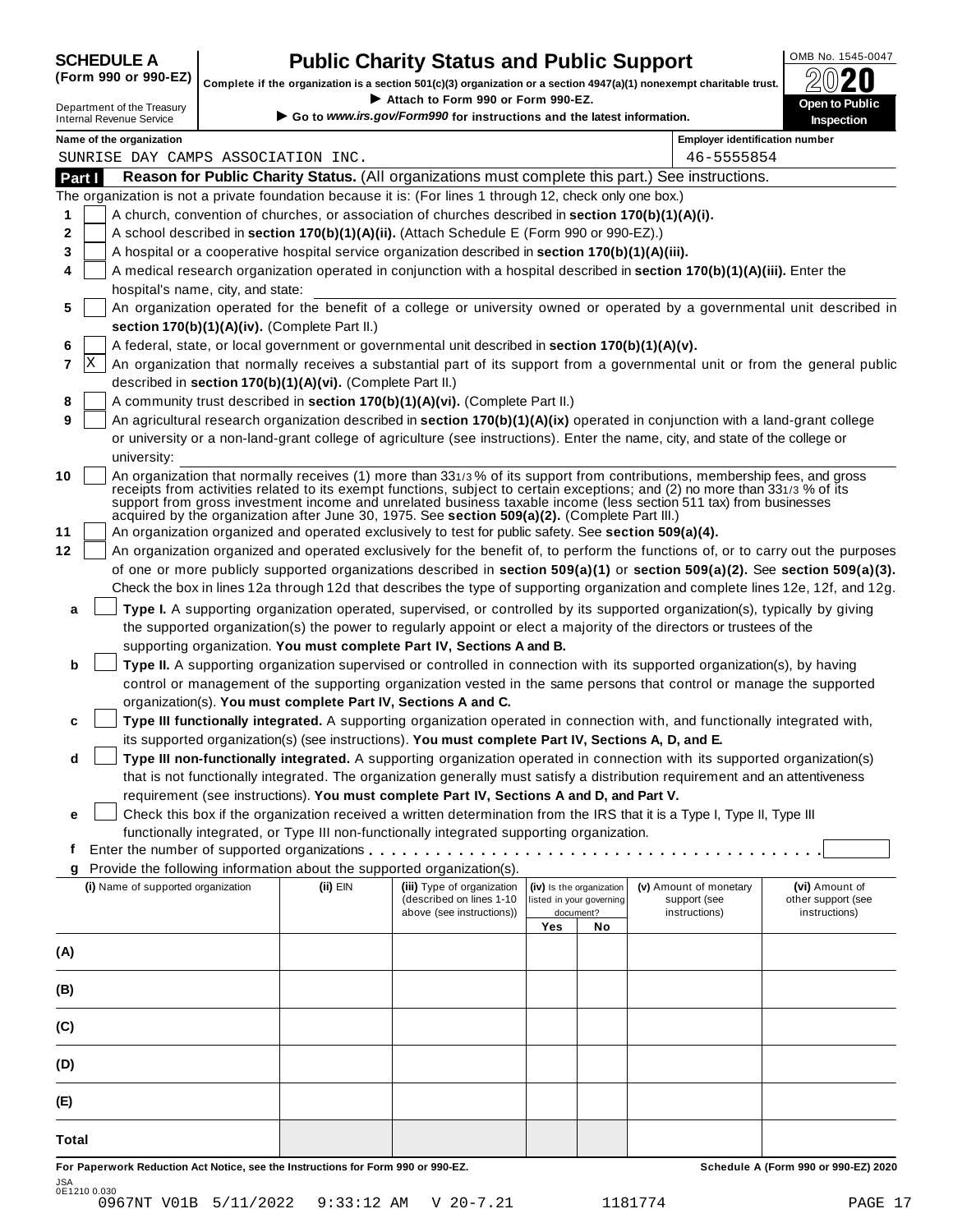### Schedule <sup>A</sup> (Form <sup>990</sup> or 990-EZ) <sup>2020</sup> Page **2**

**Support Schedule for Organizations Described in Sections 170(b)(1)(A)(iv) and 170(b)(1)(A)(vi)** (Complete only if you checked the box on line 5, 7, or 8 of Part I or if the organization failed to qualify under Part III. If the organization fails to qualify under the tests listed below, please complete Part III.) **Part II**

|              | <b>Section A. Public Support</b>                                                                                                                                                                                   |            |            |                |            |            |               |
|--------------|--------------------------------------------------------------------------------------------------------------------------------------------------------------------------------------------------------------------|------------|------------|----------------|------------|------------|---------------|
|              | Calendar year (or fiscal year beginning in) ▶                                                                                                                                                                      | (a) 2016   | (b) 2017   | $(c)$ 2018     | $(d)$ 2019 | (e) 2020   | (f) Total     |
| 1.           | Gifts, grants, contributions, and<br>membership fees received. (Do not<br>include any "unusual grants.")                                                                                                           | 7,974,054. | 7,346,817. | 10,541,858.    | 8,531,560. | 9,848,169. | 44, 242, 458. |
| $\mathbf{2}$ | Tax revenues levied for the<br>organization's benefit and either paid to<br>or expended on its behalf                                                                                                              |            |            |                |            |            | 0.            |
| 3            | The value of services or facilities<br>furnished by a governmental unit to the<br>organization without charge                                                                                                      |            |            |                |            |            | 0.            |
| 4            | Total. Add lines 1 through 3                                                                                                                                                                                       | 7.974.054. | 7,346,817. | 10,541,858.    | 8,531,560. | 9,848,169. | 44, 242, 458. |
| 5            | The portion of total contributions by<br>each person (other than a<br>governmental unit or publicly<br>supported organization) included on<br>line 1 that exceeds 2% of the amount<br>shown on line 11, column (f) |            |            |                |            |            | 3,623,050.    |
| 6            | Public support. Subtract line 5 from line 4                                                                                                                                                                        |            |            |                |            |            | 40,619,408.   |
|              | <b>Section B. Total Support</b>                                                                                                                                                                                    |            |            |                |            |            |               |
|              | Calendar year (or fiscal year beginning in) ▶                                                                                                                                                                      | (a) 2016   | (b) 2017   | $(c)$ 2018     | $(d)$ 2019 | (e) 2020   | (f) Total     |
| 7            | Amounts from line 4                                                                                                                                                                                                | 7,974,054. | 7,346,817. | 10,541,858.    | 8,531,560. | 9,848,169. | 44, 242, 458. |
| 8            | Gross income from interest, dividends.<br>payments received on securities loans,<br>rents, royalties, and income from<br>similar sources experiences                                                               |            |            | 8 <sub>1</sub> |            |            | 8.            |
| 9            | Net income from unrelated business<br>activities, whether or not the business<br>is regularly carried on the control of the set of the set of the set of the set of the set of the set of the s                    |            |            |                |            |            | 0.            |
| 10           | Other income. Do not include gain or<br>loss from the sale of capital assets<br>(Explain in Part VI.) ATCH 1                                                                                                       | 50,000.    | 50,000.    | 47,338.        | 20,871.    | 13,076.    | 181,285.      |
| 11           | Total support. Add lines 7 through 10                                                                                                                                                                              |            |            |                |            |            | 44, 423, 751. |
| 12           | Gross receipts from related activities, etc. (see instructions)                                                                                                                                                    |            |            |                |            | 12         | 72,576.       |
| 13           | First 5 years. If the Form 990 is for the organization's first, second, third, fourth, or fifth tax year as a section 501(c)(3)                                                                                    |            |            |                |            |            |               |
|              | <b>Section C. Computation of Public Support Percentage</b>                                                                                                                                                         |            |            |                |            |            |               |
| 14           | Public support percentage for 2020 (line 6, column (f), divided by line 11, column (f)                                                                                                                             |            |            |                |            | 14         | 91.44%        |
| 15           |                                                                                                                                                                                                                    |            |            |                |            | 15         | 92.81%        |
|              | 16a 331/3% support test - 2020. If the organization did not check the box on line 13, and line 14 is 331/3% or more, check this                                                                                    |            |            |                |            |            |               |
|              | box and stop here. The organization qualifies as a publicly supported organization $\ldots \ldots \ldots \ldots \ldots \ldots \ldots$                                                                              |            |            |                |            |            | Χ             |
|              | b 331/3% support test - 2019. If the organization did not check a box on line 13 or 16a, and line 15 is 331/3% or more, check                                                                                      |            |            |                |            |            |               |
|              |                                                                                                                                                                                                                    |            |            |                |            |            |               |
|              | 17a 10%-facts-and-circumstances test - 2020. If the organization did not check a box on line 13, 16a, or 16b, and line 14 is                                                                                       |            |            |                |            |            |               |
|              | 10% or more, and if the organization meets the facts-and-circumstances test, check this box and stop here. Explain in                                                                                              |            |            |                |            |            |               |
|              | Part VI how the organization meets the facts-and-circumstances test. The organization qualifies as a publicly supported                                                                                            |            |            |                |            |            |               |
|              |                                                                                                                                                                                                                    |            |            |                |            |            |               |
|              | b 10%-facts-and-circumstances test - 2019. If the organization did not check a box on line 13, 16a, 16b, or 17a, and line                                                                                          |            |            |                |            |            |               |
|              |                                                                                                                                                                                                                    |            |            |                |            |            |               |
|              | 15 is 10% or more, and if the organization meets the facts-and-circumstances test, check this box and stop here. Explain                                                                                           |            |            |                |            |            |               |
|              | in Part VI how the organization meets the facts-and-circumstances test. The organization qualifies as a publicly supported                                                                                         |            |            |                |            |            |               |
|              |                                                                                                                                                                                                                    |            |            |                |            |            |               |
| 18           | Private foundation. If the organization did not check a box on line 13, 16a, 16b, 17a, or 17b, check this box and see                                                                                              |            |            |                |            |            |               |

**Schedule A (Form 990 or 990-EZ) 2020**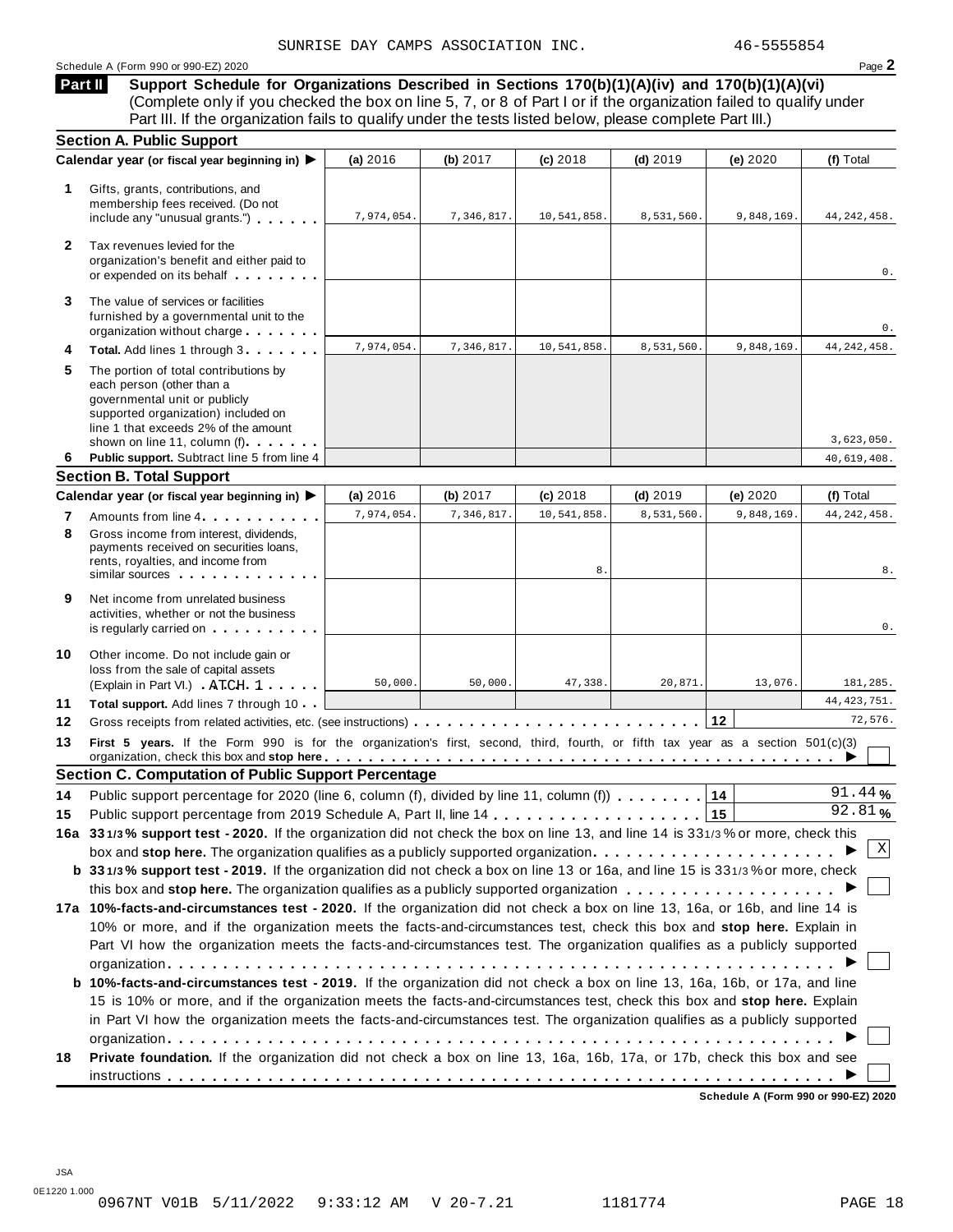### Schedule A (Form 990 or 990-EZ) 2020 Page 3

**Support Schedule for Organizations Described in Section 509(a)(2) Part III**

(Complete only if you checked the box on line 10 of Part I or if the organization failed to qualify under Part II. If the organization fails to qualify under the tests listed below, please complete Part II.)

|                      | <b>Section A. Public Support</b>                                                                                                                                                                                                    |          |          |            |            |          |           |
|----------------------|-------------------------------------------------------------------------------------------------------------------------------------------------------------------------------------------------------------------------------------|----------|----------|------------|------------|----------|-----------|
|                      | Calendar year (or fiscal year beginning in) $\blacktriangleright$                                                                                                                                                                   | (a) 2016 | (b) 2017 | $(c)$ 2018 | $(d)$ 2019 | (e) 2020 | (f) Total |
| 1                    | Gifts, grants, contributions, and membership fees                                                                                                                                                                                   |          |          |            |            |          |           |
|                      | received. (Do not include any "unusual grants.")                                                                                                                                                                                    |          |          |            |            |          |           |
| 2                    | Gross receipts from admissions, merchandise                                                                                                                                                                                         |          |          |            |            |          |           |
|                      | sold or services performed, or facilities                                                                                                                                                                                           |          |          |            |            |          |           |
|                      | furnished in any activity that is related to the                                                                                                                                                                                    |          |          |            |            |          |           |
|                      | organization's tax-exempt purpose                                                                                                                                                                                                   |          |          |            |            |          |           |
| 3                    | Gross receipts from activities that are not an                                                                                                                                                                                      |          |          |            |            |          |           |
|                      | unrelated trade or business under section 513                                                                                                                                                                                       |          |          |            |            |          |           |
| 4                    | Tax revenues levied for the                                                                                                                                                                                                         |          |          |            |            |          |           |
|                      | organization's benefit and either paid to                                                                                                                                                                                           |          |          |            |            |          |           |
|                      | or expended on its behalf <b>contained</b> by the set of the set of the set of the set of the set of the set of the set of the set of the set of the set of the set of the set of the set of the set of the set of the set of the s |          |          |            |            |          |           |
| 5                    | The value of services or facilities                                                                                                                                                                                                 |          |          |            |            |          |           |
|                      | furnished by a governmental unit to the                                                                                                                                                                                             |          |          |            |            |          |           |
|                      | organization without charge                                                                                                                                                                                                         |          |          |            |            |          |           |
| 6                    | <b>Total.</b> Add lines 1 through 5                                                                                                                                                                                                 |          |          |            |            |          |           |
|                      | 7a Amounts included on lines 1, 2, and 3                                                                                                                                                                                            |          |          |            |            |          |           |
|                      | received from disqualified persons                                                                                                                                                                                                  |          |          |            |            |          |           |
|                      | <b>b</b> Amounts included on lines 2 and 3                                                                                                                                                                                          |          |          |            |            |          |           |
|                      | received from other than disqualified                                                                                                                                                                                               |          |          |            |            |          |           |
|                      | persons that exceed the greater of \$5,000<br>or 1% of the amount on line 13 for the year                                                                                                                                           |          |          |            |            |          |           |
|                      | c Add lines 7a and 7b.                                                                                                                                                                                                              |          |          |            |            |          |           |
| 8                    | <b>Public support.</b> (Subtract line 7c from                                                                                                                                                                                       |          |          |            |            |          |           |
|                      | $line 6.)$                                                                                                                                                                                                                          |          |          |            |            |          |           |
|                      | <b>Section B. Total Support</b>                                                                                                                                                                                                     |          |          |            |            |          |           |
|                      | Calendar year (or fiscal year beginning in)                                                                                                                                                                                         | (a) 2016 | (b) 2017 | $(c)$ 2018 | $(d)$ 2019 | (e) 2020 | (f) Total |
|                      | Amounts from line 6                                                                                                                                                                                                                 |          |          |            |            |          |           |
| 9                    | 10 a Gross income from interest, dividends,                                                                                                                                                                                         |          |          |            |            |          |           |
|                      | payments received on securities loans,                                                                                                                                                                                              |          |          |            |            |          |           |
|                      | rents, royalties, and income from similar                                                                                                                                                                                           |          |          |            |            |          |           |
|                      | sources<br><b>b</b> Unrelated business taxable income (less                                                                                                                                                                         |          |          |            |            |          |           |
|                      |                                                                                                                                                                                                                                     |          |          |            |            |          |           |
|                      | section 511 taxes) from businesses                                                                                                                                                                                                  |          |          |            |            |          |           |
|                      | acquired after June 30, 1975                                                                                                                                                                                                        |          |          |            |            |          |           |
|                      | c Add lines 10a and 10b                                                                                                                                                                                                             |          |          |            |            |          |           |
| 11                   | Net income from unrelated business                                                                                                                                                                                                  |          |          |            |            |          |           |
|                      | activities not included in line 10b, whether                                                                                                                                                                                        |          |          |            |            |          |           |
|                      | or not the business is regularly carried on                                                                                                                                                                                         |          |          |            |            |          |           |
| 12                   | Other income. Do not include gain or                                                                                                                                                                                                |          |          |            |            |          |           |
|                      | loss from the sale of capital assets                                                                                                                                                                                                |          |          |            |            |          |           |
|                      | (Explain in Part VI.)                                                                                                                                                                                                               |          |          |            |            |          |           |
| 13                   | Total support. (Add lines 9, 10c, 11,                                                                                                                                                                                               |          |          |            |            |          |           |
|                      | and $12$ .) $\cdots$ $\cdots$ $\cdots$ $\cdots$ $\cdots$                                                                                                                                                                            |          |          |            |            |          |           |
| 14                   | First 5 years. If the Form 990 is for the organization's first, second, third, fourth, or fifth tax year as a section 501(c)(3)                                                                                                     |          |          |            |            |          |           |
|                      |                                                                                                                                                                                                                                     |          |          |            |            |          |           |
|                      | <b>Section C. Computation of Public Support Percentage</b>                                                                                                                                                                          |          |          |            |            |          |           |
| 15                   | Public support percentage for 2020 (line 8, column (f), divided by line 13, column (f)                                                                                                                                              |          |          |            |            | 15       | %         |
|                      |                                                                                                                                                                                                                                     |          |          |            |            | 16       | %         |
|                      |                                                                                                                                                                                                                                     |          |          |            |            |          |           |
|                      | Section D. Computation of Investment Income Percentage                                                                                                                                                                              |          |          |            |            |          |           |
|                      | Investment income percentage for 2020 (line 10c, column (f), divided by line 13, column (f)).                                                                                                                                       |          |          |            |            | 17       |           |
|                      |                                                                                                                                                                                                                                     |          |          |            |            | 18       |           |
|                      | 19a 331/3% support tests - 2020. If the organization did not check the box on line 14, and line 15 is more than 331/3%, and line                                                                                                    |          |          |            |            |          |           |
|                      | 17 is not more than 331/3%, check this box and stop here. The organization qualifies as a publicly supported organization.                                                                                                          |          |          |            |            |          |           |
|                      | <b>b</b> 331/3% support tests - 2019. If the organization did not check a box on line 14 or line 19a, and line 16 is more than 331/3%, and                                                                                          |          |          |            |            |          |           |
|                      | line 18 is not more than 331/3%, check this box and stop here. The organization qualifies as a publicly supported organization                                                                                                      |          |          |            |            |          |           |
| 16<br>17<br>18<br>20 | Private foundation. If the organization did not check a box on line 14, 19a, or 19b, check this box and see instructions                                                                                                            |          |          |            |            |          | %<br>%    |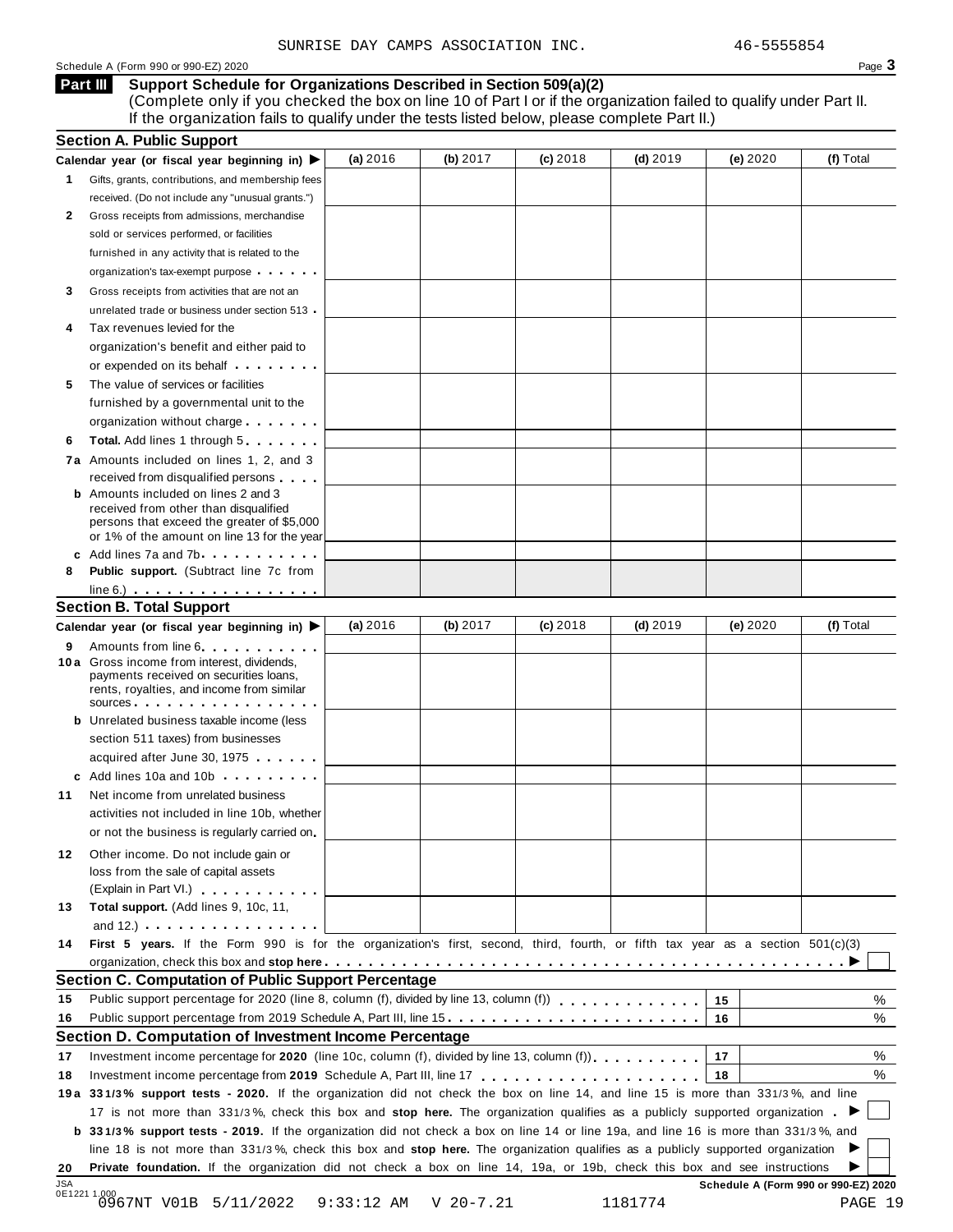**Yes No**

**2**

**3a**

**3b**

**3c**

**4a**

**4b**

**4c**

**5a**

**5b 5c**

**6**

**7**

**8**

**9a**

**9b**

**9c**

**10a**

### **Part IV Supporting Organizations**

(Complete only if you checked a box in line 12 on Part I. If you checked box 12a, Part I, complete Sections A and B. If you checked box 12b, Part I, complete Sections A and C. If you checked box 12c, Part I, complete Sections A, D, and E. If you checked box 12d, Part I, complete Sections A and D, and complete Part V.)

### **Section A. All Supporting Organizations**

- **1** Are all of the organization's supported organizations listed by name in the organization's governing documents? *If "No," describe in Part VI how the supported organizations are designated. If designated by class or purpose, describe the designation. If historic and continuing relationship, explain.* **1**
- **2** Did the organization have any supported organization that does not have an IRS determination of status under section 509(a)(1) or (2)? *If"Yes," explain in Part VI how the organization determined that the supported organization was described in section 509(a)(1) or (2).*
- **3 a** Did the organization have a supported organization described in section 501(c)(4), (5), or (6)? *If "Yes," answer lines 3b and 3c below.*
- **b** Did the organization confirm that each supported organization qualified under section 501(c)(4), (5), or (6) and | satisfied the public support tests under section 509(a)(2)? *If "Yes," describe in Part VI when and how the organization made the determination.*
- **c** Did the organization ensure that all support to such organizations was used exclusively for section 170(c)(2)(B) purposes? *If"Yes," explain in Part VI what controls the organization put in place to ensure such use.*
- **4 a** Was any supported organization not organized in the United States ("foreign supported organization")? *If "Yes," and if you checked box 12a or 12b in Part I, answer lines 4b and 4c below.*
- **b** Did the organization have ultimate control and discretion in deciding whether to make grants to the foreign | supported organization? *If "Yes," describe in Part VI how the organization had such control and discretion despite being controlled or supervised by or in connection with its supported organizations.*
- **c** Did the organization support any foreign supported organization that does not have an IRS determination | under sections 501(c)(3) and 509(a)(1) or (2)? *If "Yes," explain in Part VI what controls the organization used to ensure that all support to the foreign supported organization was used exclusively for section 170(c)(2)(B) purposes.*
- **5 a** Did the organization add, substitute, or remove any supported organizations during the tax year? *If "Yes,"* answer lines 5b and 5c below (if applicable). Also, provide detail in Part VI, including (i) the names and EIN *numbers of the supported organizations added, substituted, or removed; (ii) the reasons for each such action;* (iii) the authority under the organization's organizing document authorizing such action; and (iv) how the action *was accomplished (such as by amendment to the organizing document).*
- **b Type I or Type II only.** Was any added or substituted supported organization part of a class already designated in the organization's organizing document?
- **c Substitutions only.** Was the substitution the result of an event beyond the organization's control?
- **6** Did the organization provide support (whether in the form of grants or the provision of services or facilities) to anyone other than (i) its supported organizations, (ii) individuals that are part of the charitable class benefited by one or more of its supported organizations, or (iii) other supporting organizations that also support or benefit one or more of the filing organization's supported organizations? *If"Yes," provide detail in Part VI.*
- **7** Did the organization provide a grant, loan, compensation, or other similar payment to a substantial contributor (as defined in section 4958(c)(3)(C)), a family member of a substantial contributor, or a 35% controlled entity with regard to a substantial contributor? *If"Yes," complete Part I of Schedule L (Form 990 or 990-EZ).*
- **8** Did the organization make a loan to a disqualified person (as defined in section 4958) not described in line 7? *If "Yes," complete Part I of Schedule L (Form 990 or 990-EZ).*
- **9a** Was the organization controlled directly or indirectly at any time during the tax year by one or more | disqualified persons, as defined in section 4946 (other than foundation managers and organizations described in section 509(a)(1) or (2))? *If"Yes," provide detail in Part VI.*
- **b** Did one or more disqualified persons (as defined in line 9a) hold a controlling interest in any entity in which | the supporting organization had an interest? *If"Yes," provide detail in Part VI.*
- **c** Did a disqualified person (as defined in line 9a) have an ownership interest in, or derive any personal benefit from, assets in which the supporting organization also had an interest? *If"Yes," provide detail in Part VI.*
- **10a** Was the organization subject to the excess business holdings rules of section 4943 because of section | 4943(f) (regarding certain Type II supporting organizations, and all Type III non-functionally integrated supporting organizations)? *If"Yes," answer line 10b below.*
	- **b** Did the organization have any excess business holdings in the tax year? *(Use Schedule C, Form 4720, to determine whether the organization had excess business holdings.)*

0E1229 1.010

**10b** JSA **Schedule A (Form 990 or 990-EZ) 2020**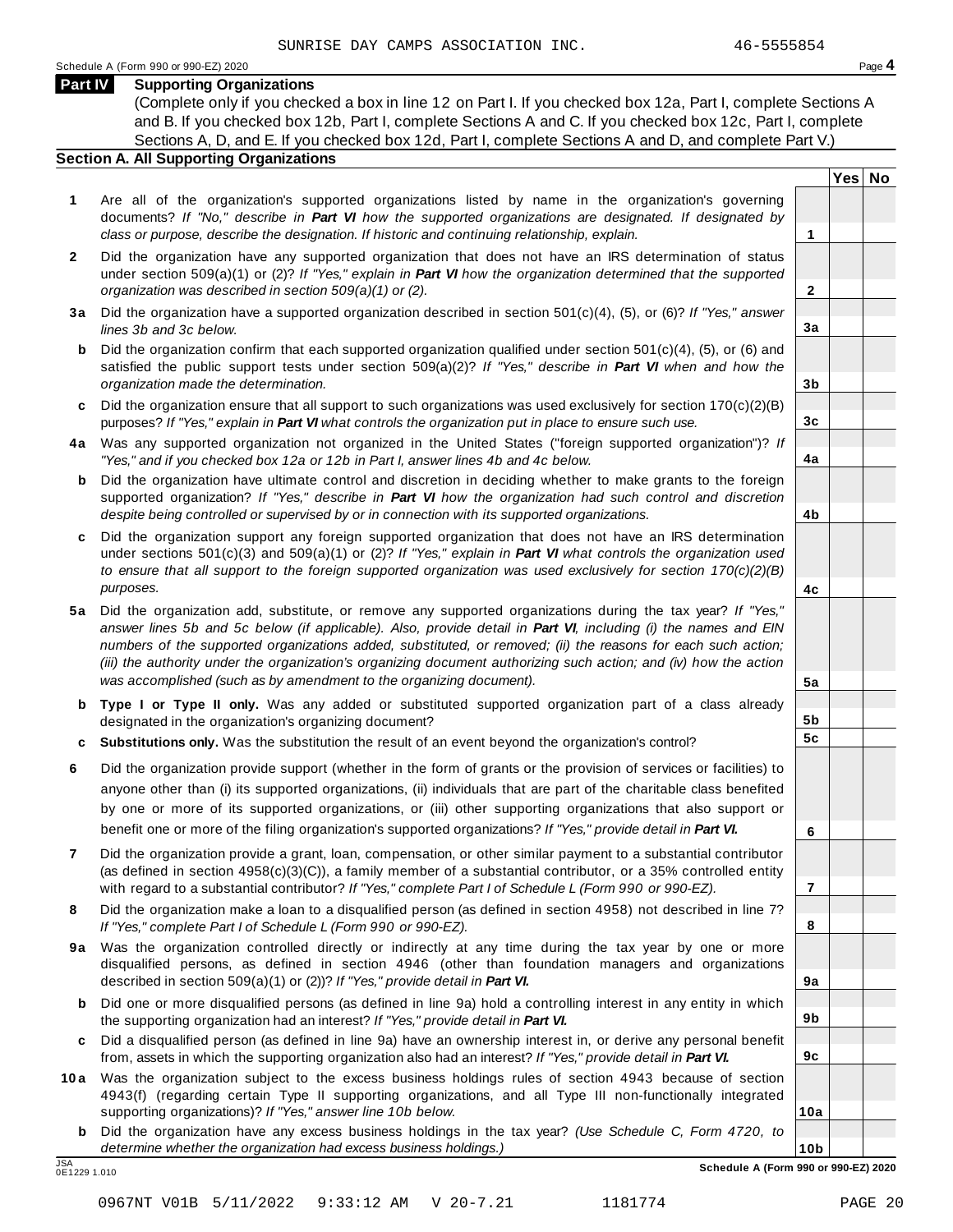| <b>Part IV</b> | <b>Supporting Organizations (continued)</b>                                                                        |                 |      |    |
|----------------|--------------------------------------------------------------------------------------------------------------------|-----------------|------|----|
|                |                                                                                                                    |                 | Yes⊺ | No |
| 11             | Has the organization accepted a gift or contribution from any of the following persons?                            |                 |      |    |
| a              | A person who directly or indirectly controls, either alone or together with persons described in lines 11b and     |                 |      |    |
|                | 11c below, the governing body of a supported organization?                                                         | 11a             |      |    |
| b              | A family member of a person described in line 11a above?                                                           | 11 <sub>b</sub> |      |    |
| C.             | A 35% controlled entity of a person described in line 11a or 11b above? If "Yes" to line 11a, 11b, or 11c, provide |                 |      |    |
|                | detail in Part VI.                                                                                                 | 11c             |      |    |

### **Section B. Type I Supporting Organizations**

|                                                                                                                                                                                                                                                                                                                                                                                                                                                                                                                                                                                                                                                                                                                                                                                 |   | Yes <sub>1</sub> |  |
|---------------------------------------------------------------------------------------------------------------------------------------------------------------------------------------------------------------------------------------------------------------------------------------------------------------------------------------------------------------------------------------------------------------------------------------------------------------------------------------------------------------------------------------------------------------------------------------------------------------------------------------------------------------------------------------------------------------------------------------------------------------------------------|---|------------------|--|
| Did the governing body, members of the governing body, officers acting in their official capacity, or membership of one or<br>more supported organizations have the power to regularly appoint or elect at least a majority of the organization's officers,<br>directors, or trustees at all times during the tax year? If "No," describe in <b>Part VI</b> how the supported organization(s)<br>effectively operated, supervised, or controlled the organization's activities. If the organization had more than one supported<br>organization, describe how the powers to appoint and/or remove officers, directors, or trustees were allocated among the<br>supported organizations and what conditions or restrictions, if any, applied to such powers during the tax year. |   |                  |  |
| Did the organization operate for the benefit of any supported organization other than the supported<br>organization(s) that operated, supervised, or controlled the supporting organization? If "Yes," explain in Part<br>VI how providing such benefit carried out the purposes of the supported organization(s) that operated,<br>supervised, or controlled the supporting organization.                                                                                                                                                                                                                                                                                                                                                                                      | ິ |                  |  |

### **Section C. Type II Supporting Organizations**

|                                                                                                                                                                                                                                                                                                                                                                               | 'Yes⊺ | No |
|-------------------------------------------------------------------------------------------------------------------------------------------------------------------------------------------------------------------------------------------------------------------------------------------------------------------------------------------------------------------------------|-------|----|
| Were a majority of the organization's directors or trustees during the tax year also a majority of the directors<br>or trustees of each of the organization's supported organization(s)? If "No," describe in Part VI how control<br>or management of the supporting organization was vested in the same persons that controlled or managed<br>the supported organization(s). |       |    |

### **Section D. All Type III Supporting Organizations**

|              |                                                                                                                                                                                                                                                                                                                                                                                                                                                                                          | Yes⊺ |  |
|--------------|------------------------------------------------------------------------------------------------------------------------------------------------------------------------------------------------------------------------------------------------------------------------------------------------------------------------------------------------------------------------------------------------------------------------------------------------------------------------------------------|------|--|
|              | Did the organization provide to each of its supported organizations, by the last day of the fifth month of the<br>organization's tax year, (i) a written notice describing the type and amount of support provided during the prior<br>tax year, (ii) a copy of the Form 990 that was most recently filed as of the date of notification, and (iii) copies of<br>the organization's governing documents in effect on the date of notification, to the extent not previously<br>provided? |      |  |
| $\mathbf{2}$ | Were any of the organization's officers, directors, or trustees either (i) appointed or elected by the supported<br>organization(s) or (ii) serving on the governing body of a supported organization? If "No," explain in Part VI how<br>the organization maintained a close and continuous working relationship with the supported organization(s).                                                                                                                                    |      |  |
| 3            | By reason of the relationship described in line 2, above, did the organization's supported organizations have<br>a significant voice in the organization's investment policies and in directing the use of the organization's<br>income or assets at all times during the tax year? If "Yes," describe in Part VI the role the organization's                                                                                                                                            |      |  |
|              | supported organizations played in this regard.                                                                                                                                                                                                                                                                                                                                                                                                                                           |      |  |

### **Section E. Type III Functionally Integrated Supporting Organizations**

|   | Check the box next to the method that the organization used to satisfy the Integral Part Test during the year (see instructions). |  |  |  |  |  |  |  |
|---|-----------------------------------------------------------------------------------------------------------------------------------|--|--|--|--|--|--|--|
|   | The organization satisfied the Activities Test. Complete line 2 below.                                                            |  |  |  |  |  |  |  |
| b | The organization is the parent of each of its supported organizations. Complete line 3 below.                                     |  |  |  |  |  |  |  |
|   | The organization supported a governmental entity. Describe in Part VI how you supported a governmental entity (see instructions). |  |  |  |  |  |  |  |
|   | 'Yes∣ No<br>Activities Test. Answer lines 2a and 2b below.                                                                        |  |  |  |  |  |  |  |

| a Did substantially all of the organization's activities during the tax year directly further the exempt purposes of |    |  |
|----------------------------------------------------------------------------------------------------------------------|----|--|
| the supported organization(s) to which the organization was responsive? If "Yes," then in Part VI identify           |    |  |
| those supported organizations and explain how these activities directly furthered their exempt purposes.             |    |  |
| how the organization was responsive to those supported organizations, and how the organization determined            |    |  |
| that these activities constituted substantially all of its activities.                                               | 2a |  |
|                                                                                                                      |    |  |

- **b** Did the activities described in line 2a, above, constitute activities that, but for the organization's involvement, one or more of the organization's supported organization(s) would have been engaged in? *If "Yes," explain in Part VI the reasons for the organization's position that its supported organization(s) would have engaged in these activities but for the organization's involvement.*
- **3** Parent of Supported Organizations. *Answer lines 3a and 3b below.*
- **a** Did the organization have the power to regularly appoint or elect a majority of the officers, directors, or trustees of each of the supported organizations? *If"Yes" or "No," provide details in Part VI.*
- **b** Did the organization exercise a substantial degree of direction over the policies, programs, and activities of each of its supported organizations? *If"Yes," describe in Part VI the role played by the organization in this regard.*

**2b**

**3a**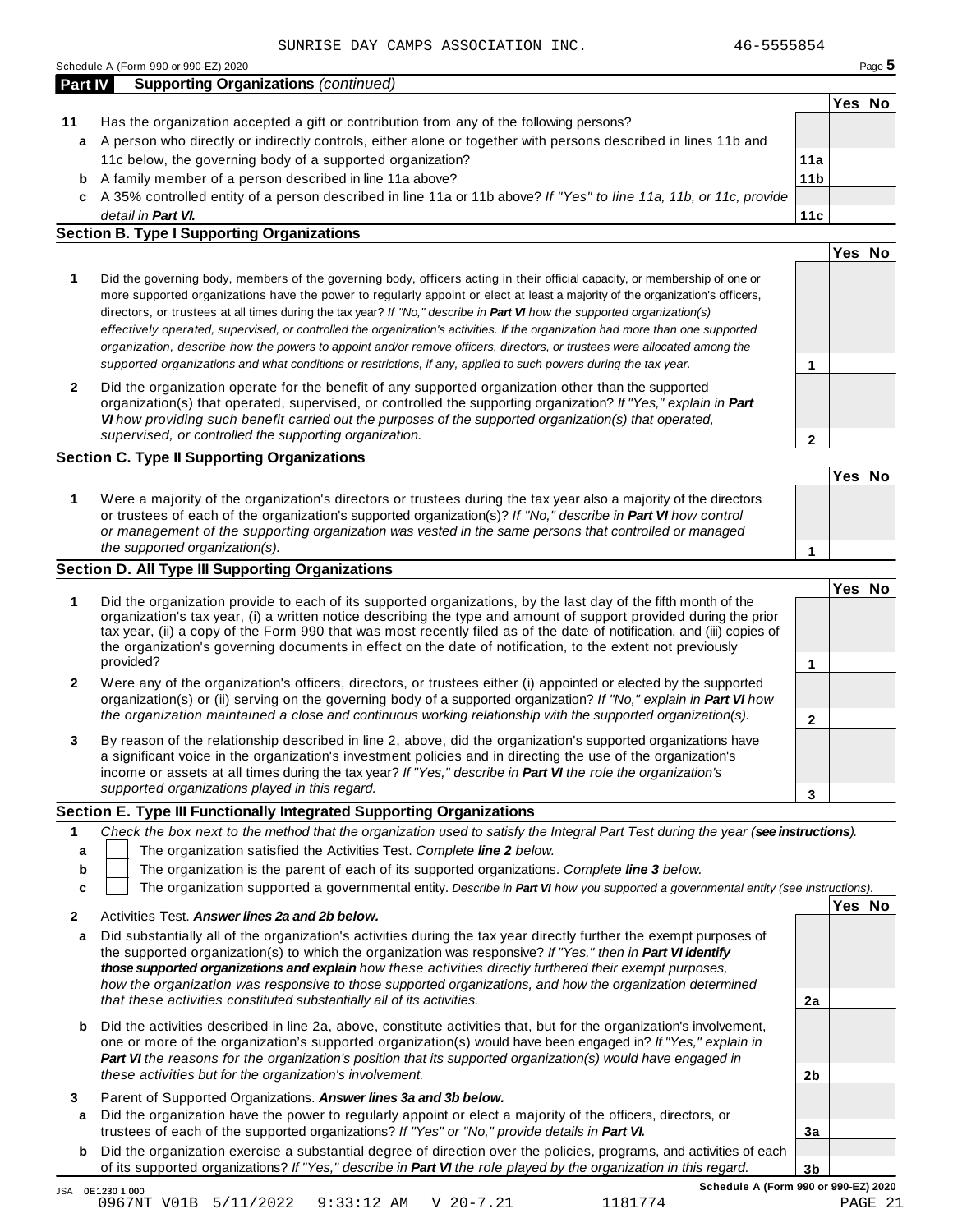| Schedule A (Form 990 or 990-EZ) 2020 | Page 6 |
|--------------------------------------|--------|
|--------------------------------------|--------|

**Part V Type III Non-Functionally Integrated 509(a)(3) Supporting Organizations 1** Check here if the organization satisfied the Integral Part Test as a qualifying trust on Nov. 20, 1970 (*explain in Part VI*). **See instructions.** All other Type III non-functionally integrated supporting organizations must complete Sections A through E. (B) Current Year **Section <sup>A</sup> - Adjusted Net Income** (A) Prior Year (optional) **1** Net short-term capital gain **1**

|              | Tiret Short-term Capital yaih                                                                                                                    |                    |                |                                |
|--------------|--------------------------------------------------------------------------------------------------------------------------------------------------|--------------------|----------------|--------------------------------|
|              | 2 Recoveries of prior-year distributions                                                                                                         | $\overline{2}$     |                |                                |
|              | 3 Other gross income (see instructions)                                                                                                          | 3                  |                |                                |
|              | 4 Add lines 1 through 3.                                                                                                                         | 4                  |                |                                |
|              | 5 Depreciation and depletion                                                                                                                     | 5                  |                |                                |
| 6            | Portion of operating expenses paid or incurred for production or collection of                                                                   |                    |                |                                |
|              | gross income or for management, conservation, or maintenance of property                                                                         |                    |                |                                |
|              | held for production of income (see instructions)                                                                                                 | 6                  |                |                                |
|              | 7 Other expenses (see instructions)                                                                                                              | $\overline{7}$     |                |                                |
|              | 8 Adjusted Net Income (subtract lines 5, 6, and 7 from line 4)                                                                                   | 8                  |                |                                |
|              | <b>Section B - Minimum Asset Amount</b>                                                                                                          |                    | (A) Prior Year | (B) Current Year<br>(optional) |
|              | 1 Aggregate fair market value of all non-exempt-use assets (see                                                                                  |                    |                |                                |
|              | instructions for short tax year or assets held for part of year):                                                                                |                    |                |                                |
|              | a Average monthly value of securities                                                                                                            | 1a                 |                |                                |
|              | <b>b</b> Average monthly cash balances                                                                                                           | 1 <sub>b</sub>     |                |                                |
|              | c Fair market value of other non-exempt-use assets                                                                                               | 1 <sub>c</sub>     |                |                                |
|              | d Total (add lines 1a, 1b, and 1c)                                                                                                               | 1 <sub>d</sub>     |                |                                |
| $\mathbf{2}$ | e Discount claimed for blockage or other factors (explain in detail in Part VI):<br>Acquisition indebtedness applicable to non-exempt-use assets | 1е<br>$\mathbf{2}$ |                |                                |
| 3            | Subtract line 2 from line 1d.                                                                                                                    | 3                  |                |                                |
| 4            | Cash deemed held for exempt use. Enter 0.015 of line 3 (for greater amount,                                                                      |                    |                |                                |
|              | see instructions).                                                                                                                               | 4                  |                |                                |
| 5.           | Net value of non-exempt-use assets (subtract line 4 from line 3)                                                                                 | 5                  |                |                                |
| 6            | Multiply line 5 by 0.035.                                                                                                                        | 6                  |                |                                |
| 7            | Recoveries of prior-year distributions                                                                                                           | $\overline{7}$     |                |                                |
| 8            | Minimum Asset Amount (add line 7 to line 6)                                                                                                      | 8                  |                |                                |
|              | <b>Section C - Distributable Amount</b>                                                                                                          |                    |                | <b>Current Year</b>            |
|              | Adjusted net income for prior year (from Section A, line 8, column A)                                                                            | 1                  |                |                                |
| $\mathbf{2}$ | Enter 0.85 of line 1.                                                                                                                            | $\mathbf{2}$       |                |                                |
| 3            | Minimum asset amount for prior year (from Section B, line 8, column A)                                                                           | 3                  |                |                                |
| 4            | Enter greater of line 2 or line 3.                                                                                                               | 4                  |                |                                |
| 5            | Income tax imposed in prior year                                                                                                                 | 5                  |                |                                |
| 6            | Distributable Amount. Subtract line 5 from line 4, unless subject to<br>emergency temporary reduction (see instructions).                        | 6                  |                |                                |

**7**  $\Box$  Check here if the current year is the organization's first as a non-functionally integrated Type III supporting organization (see instructions).

**Schedule A (Form 990 or 990-EZ) 2020**

0E1231 1.000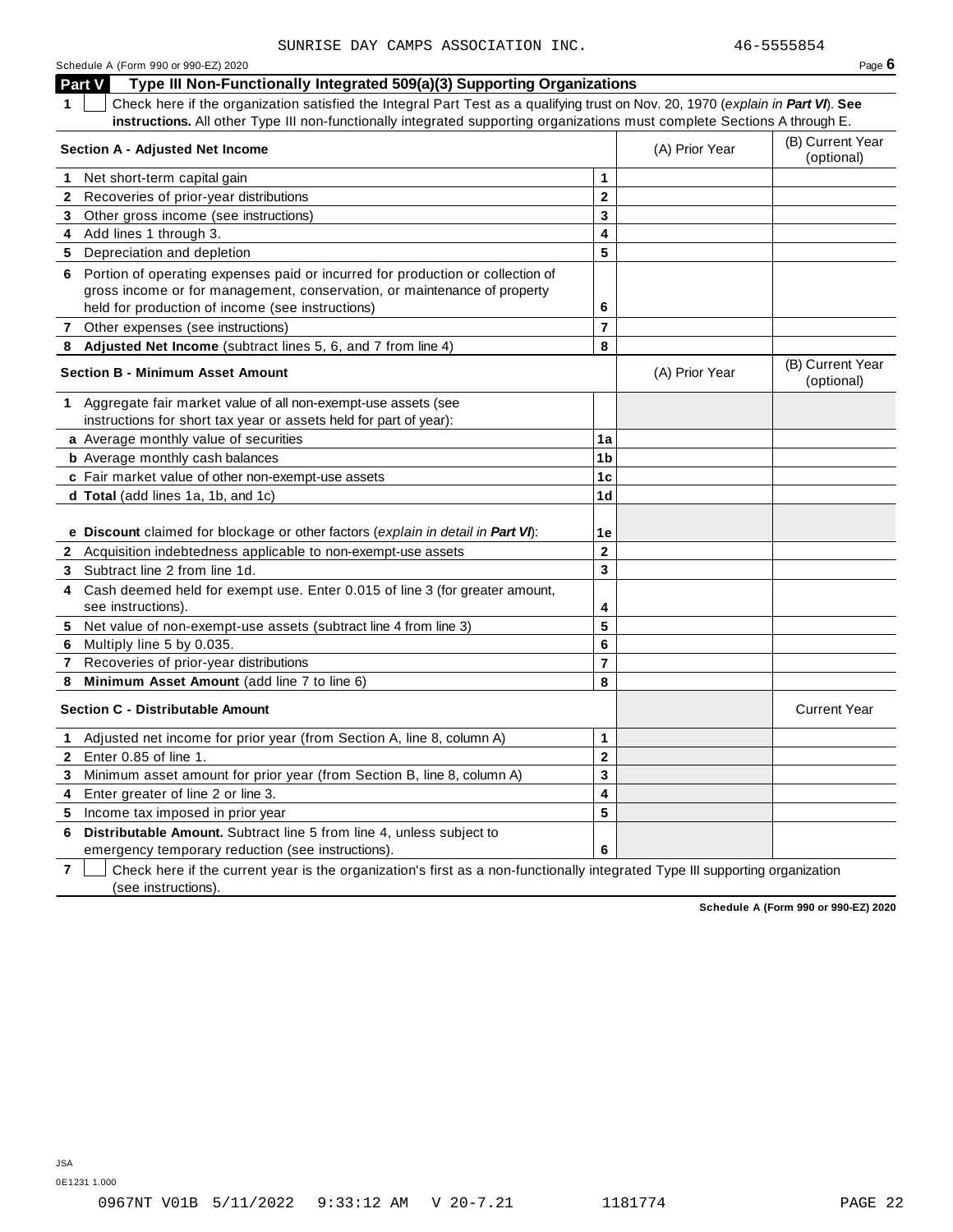|                | Schedule A (Form 990 or 990-EZ) 2020<br>Type III Non-Functionally Integrated 509(a)(3) Supporting Organizations (continued)              |                                    |                                       |        | Page 7                                  |
|----------------|------------------------------------------------------------------------------------------------------------------------------------------|------------------------------------|---------------------------------------|--------|-----------------------------------------|
| <b>Part V</b>  | <b>Section D - Distributions</b>                                                                                                         |                                    |                                       |        |                                         |
|                |                                                                                                                                          |                                    |                                       |        | <b>Current Year</b>                     |
| 1              | Amounts paid to supported organizations to accomplish exempt purposes                                                                    |                                    | 1                                     |        |                                         |
| $\mathbf{2}$   | Amounts paid to perform activity that directly furthers exempt purposes of supported<br>organizations, in excess of income from activity |                                    |                                       |        |                                         |
|                | Administrative expenses paid to accomplish exempt purposes of supported organizations                                                    |                                    | 2                                     |        |                                         |
| 3<br>4         | Amounts paid to acquire exempt-use assets                                                                                                |                                    |                                       | 3      |                                         |
| 5              | Qualified set-aside amounts (prior IRS approval required - provide details in Part VI)                                                   |                                    |                                       | 4      |                                         |
| 6              | Other distributions (describe in Part VI). See instructions.                                                                             |                                    |                                       | 5<br>6 |                                         |
| 7              | Total annual distributions. Add lines 1 through 6.                                                                                       |                                    |                                       | 7      |                                         |
| 8              | Distributions to attentive supported organizations to which the organization is responsive                                               |                                    |                                       |        |                                         |
|                | (provide details in Part VI). See instructions.                                                                                          |                                    |                                       | 8      |                                         |
| 9              | Distributable amount for 2020 from Section C, line 6                                                                                     |                                    |                                       | 9      |                                         |
| 10             | Line 8 amount divided by line 9 amount                                                                                                   |                                    |                                       | 10     |                                         |
|                |                                                                                                                                          |                                    | (ii)                                  |        | (iii)                                   |
|                | Section E - Distribution Allocations (see instructions)                                                                                  | (i)<br><b>Excess Distributions</b> | <b>Underdistributions</b><br>Pre-2020 |        | <b>Distributable</b><br>Amount for 2020 |
| 1              | Distributable amount for 2020 from Section C, line 6                                                                                     |                                    |                                       |        |                                         |
| $\mathbf{2}$   | Underdistributions, if any, for years prior to 2020                                                                                      |                                    |                                       |        |                                         |
|                | (reasonable cause required - explain in Part VI). See                                                                                    |                                    |                                       |        |                                         |
|                | instructions.                                                                                                                            |                                    |                                       |        |                                         |
| 3              | Excess distributions carryover, if any, to 2020                                                                                          |                                    |                                       |        |                                         |
| а              | From 2015 $\frac{1}{2}$                                                                                                                  |                                    |                                       |        |                                         |
| b              | From 2016 $\frac{2016}{200}$                                                                                                             |                                    |                                       |        |                                         |
| c              | From 2017 $\frac{1}{2}$                                                                                                                  |                                    |                                       |        |                                         |
| d              | From 2018 $\frac{2018}{200}$                                                                                                             |                                    |                                       |        |                                         |
| е              | From 2019 <b>Figure 1.1 Figure 1.1</b>                                                                                                   |                                    |                                       |        |                                         |
| f              | Total of lines 3a through 3e                                                                                                             |                                    |                                       |        |                                         |
| g              | Applied to underdistributions of prior years                                                                                             |                                    |                                       |        |                                         |
| h              | Applied to 2020 distributable amount                                                                                                     |                                    |                                       |        |                                         |
| j.             | Carryover from 2015 not applied (see instructions)                                                                                       |                                    |                                       |        |                                         |
| 4              | Remainder. Subtract lines 3g, 3h, and 3i from line 3f.<br>Distributions for 2020 from                                                    |                                    |                                       |        |                                         |
|                | Section D, line 7:                                                                                                                       |                                    |                                       |        |                                         |
| a              | \$<br>Applied to underdistributions of prior years                                                                                       |                                    |                                       |        |                                         |
| b              | Applied to 2020 distributable amount                                                                                                     |                                    |                                       |        |                                         |
| c              | Remainder. Subtract lines 4a and 4b from line 4.                                                                                         |                                    |                                       |        |                                         |
| 5              | Remaining underdistributions for years prior to 2020, if                                                                                 |                                    |                                       |        |                                         |
|                | any. Subtract lines 3g and 4a from line 2. For result                                                                                    |                                    |                                       |        |                                         |
|                | greater than zero, explain in Part VI. See instructions.                                                                                 |                                    |                                       |        |                                         |
| 6              | Remaining underdistributions for 2020. Subtract lines 3h                                                                                 |                                    |                                       |        |                                         |
|                | and 4b from line 1. For result greater than zero, explain in                                                                             |                                    |                                       |        |                                         |
|                | <b>Part VI.</b> See instructions.                                                                                                        |                                    |                                       |        |                                         |
| $\overline{7}$ | Excess distributions carryover to 2021. Add lines 3j                                                                                     |                                    |                                       |        |                                         |
|                | and 4c.                                                                                                                                  |                                    |                                       |        |                                         |
| 8              | Breakdown of line 7:                                                                                                                     |                                    |                                       |        |                                         |
| а              | Excess from 2016                                                                                                                         |                                    |                                       |        |                                         |
| b              | Excess from 2017                                                                                                                         |                                    |                                       |        |                                         |
| c              | Excess from 2018                                                                                                                         |                                    |                                       |        |                                         |
| d              | Excess from 2019                                                                                                                         |                                    |                                       |        |                                         |
| е              | Excess from 2020                                                                                                                         |                                    |                                       |        |                                         |
|                |                                                                                                                                          |                                    |                                       |        | Schodule A (Form 000 or 000 F7) 2020    |

**Schedule A (Form 990 or 990-EZ) 2020**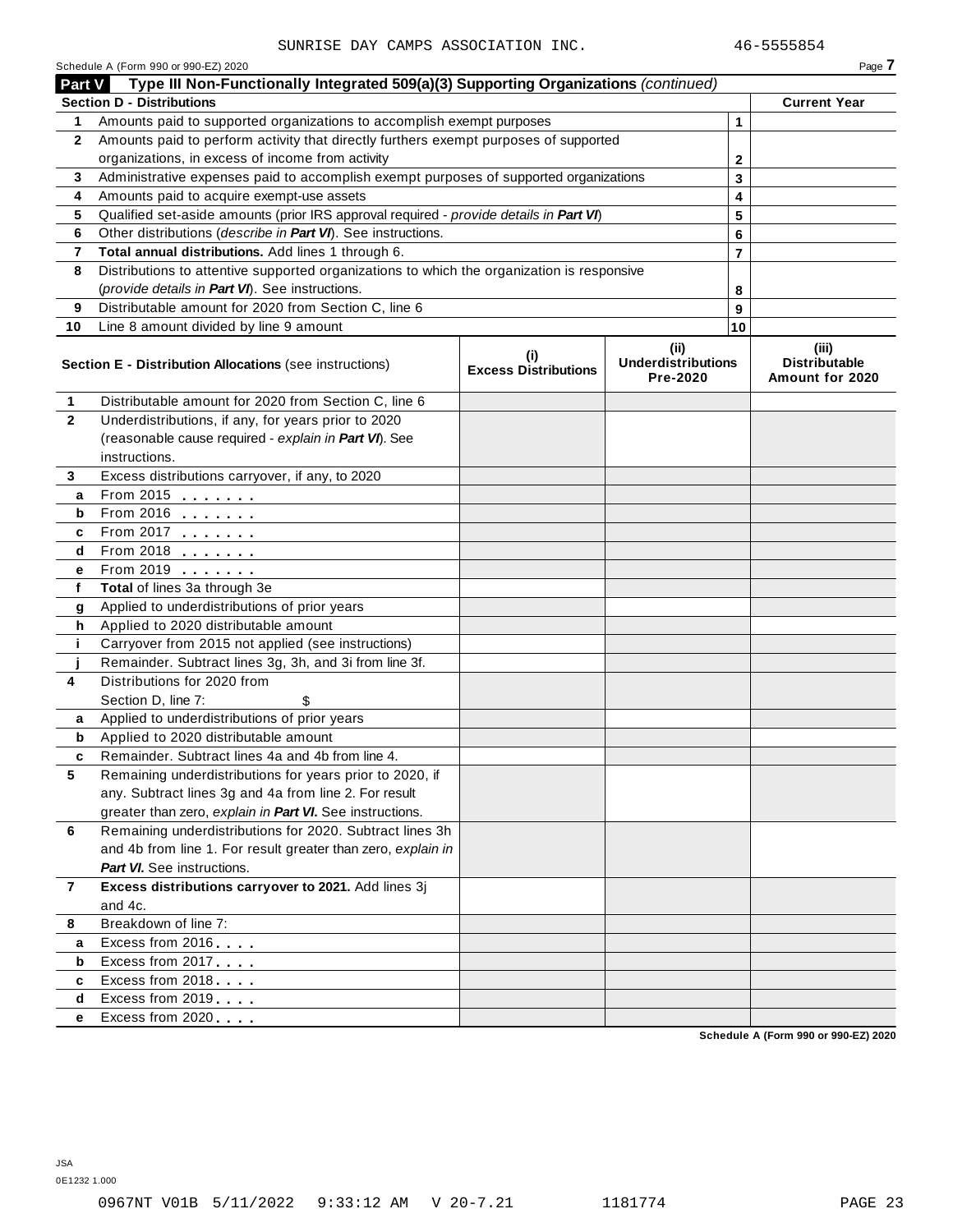### Schedule <sup>A</sup> (Form <sup>990</sup> or 990-EZ) <sup>2020</sup> Page **8**

**Supplemental Information.** Provide the explanations required by Part II, line 10; Part II, line 17a or 17b; Part **Part VI** III, line 12; Part IV, Section A, lines 1, 2, 3b, 3c, 4b, 4c, 5a, 6, 9a, 9b, 9c, 11a, 11b, and 11c; Part IV, Section B, lines 1 and 2; Part IV, Section C, line 1; Part IV, Section D, lines 2 and 3; Part IV, Section E, lines 1c, 2a, 2b, 3a and 3b; Part V, line 1; Part V, Section B, line 1e; Part V, Section D, lines 5, 6, and 8; and Part V, Section E, lines 2, 5, and 6. Also complete this part for any additional information. (See instructions.)

| ATTACHMENT<br>SCHEDULE A, PART II - OTHER INCOME |         |         |         |         |         |          |  |  |  |
|--------------------------------------------------|---------|---------|---------|---------|---------|----------|--|--|--|
| DESCRIPTION                                      | 2016    | 2017    | 2018    | 2019    | 2020    | TOTAL    |  |  |  |
| MANAGEMENT FEE                                   | 50,000. | 50,000. | 47,338. | 20,871. | 13,076. | 181,285. |  |  |  |
| TOTALS                                           | 50,000. | 50,000. | 47,338. | 20,871. | 13,076. | 181,285. |  |  |  |

**Schedule A (Form 990 or 990-EZ) 2020**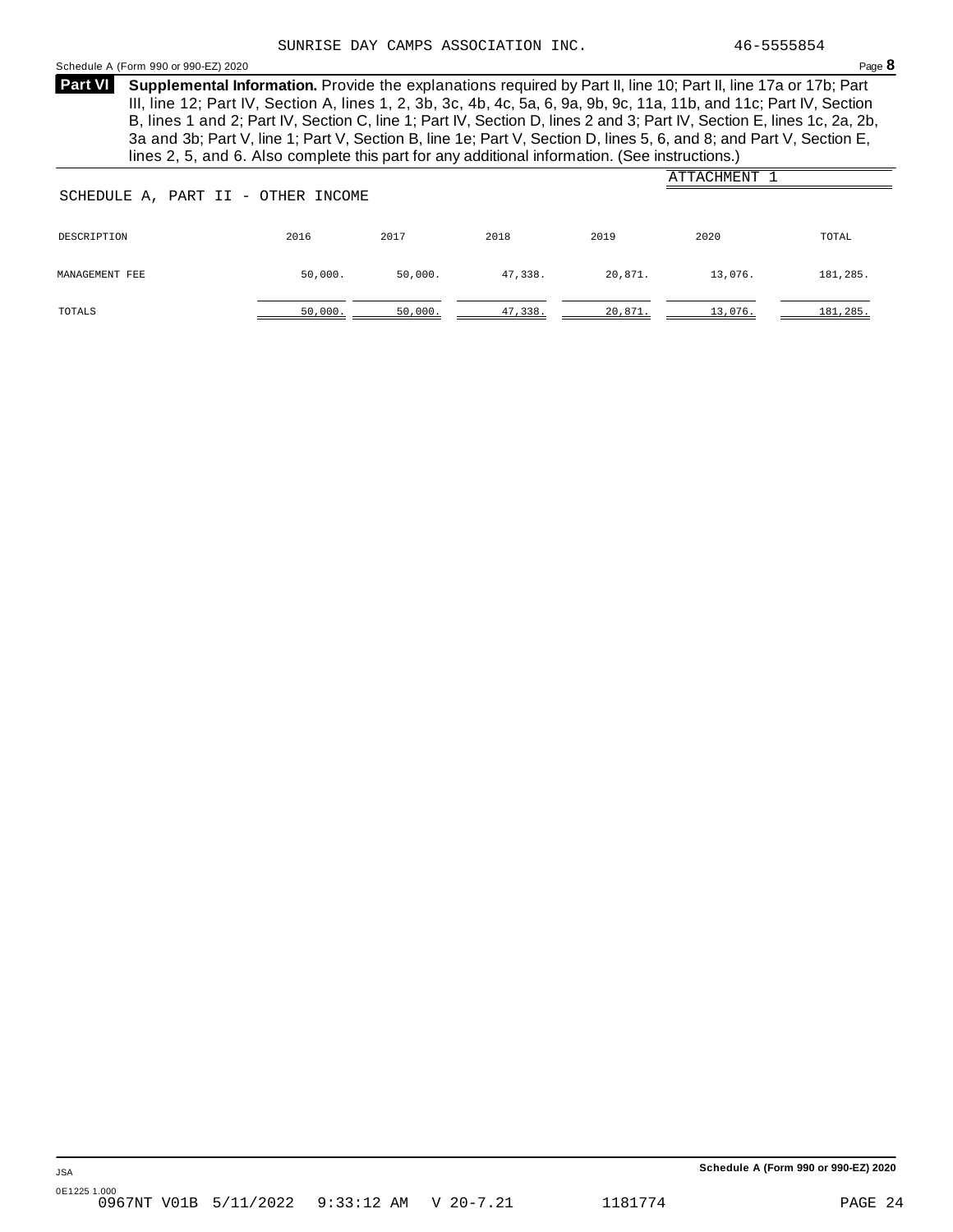**(Form 990, 990-EZ, or 990-PF)** Department of the Treasury<br>Internal Revenue Service

### **Schedule B chedule of Contributors**

(Form 990, 990-EZ,<br>
or 990-PF,<br>
Department of the Treasury **COLOCY**<br>
Internal Revenue Service **COLOCY**<br>
Name of the organization<br>
Name of the organization

**2020** 

SUNRISE DAY CAMPS ASSOCIATION INC.

46-5555854

| Filers of:         | Section:                                                                  |
|--------------------|---------------------------------------------------------------------------|
| Form 990 or 990-EZ | $\mathbf{X}$<br>$501(c)(3)$ (enter number) organization                   |
|                    | 4947(a)(1) nonexempt charitable trust not treated as a private foundation |
|                    | 527 political organization                                                |
| Form 990-PF        | 501(c)(3) exempt private foundation                                       |
|                    | 4947(a)(1) nonexempt charitable trust treated as a private foundation     |
|                    | $501(c)(3)$ taxable private foundation                                    |

Check if your organization is covered by the **General Rule** or a **Special Rule.**

**Note:** Only a section 501(c)(7), (8), or (10) organization can check boxes for both the General Rule and a Special Rule. See instructions.

### **General Rule**

For an organization filing Form 990, 990-EZ, or 990-PF that received, during the year, contributions totaling \$5,000 or more (in money or property) from any one contributor. Complete Parts I and II. See instructions for determining a contributor's total contributions.

### **Special Rules**

 $\text{X}$  For an organization described in section 501(c)(3) filing Form 990 or 990-EZ that met the 33 1/3% support test of the regulations under sections 509(a)(1) and 170(b)(1)(A)(vi), that checked Schedule A (Form 990 or 990-EZ), Part II, line 13, 16a, or 16b, and that received from any one contributor, during the year, total contributions of the greater of **(1)** \$5,000; or **(2)** 2% of the amount on (i) Form 990, Part VIII, line 1h; or (ii) Form 990-EZ, line 1. Complete Parts I and II.

For an organization described in section 501(c)(7), (8), or (10) filing Form 990 or 990-EZ that received from any one contributor, during the year, total contributions of more than \$1,000 *exclusively* for religious, charitable, scientific, literary, or educational purposes, or for the prevention of cruelty to children or animals. Complete Parts I (entering "N/A" in column (b) instead of the contributor name and address), II, and III.

For an organization described in section 501(c)(7), (8), or (10) filing Form 990 or 990-EZ that received from any one contributor, during the year, contributions *exclusively* for religious, charitable, etc., purposes, but no such contributions totaled more than \$1,000. If this box is checked, enter here the total contributions that were received during the year for an *exclusively* religious, charitable, etc., purpose. Don't complete any of the parts unless the **General Rule** applies to this organization because it received *nonexclusively* religious, charitable, etc., contributions totaling \$5,000 or more during the year  $\ldots \ldots \ldots \ldots \ldots \ldots \ldots \ldots \ldots \vdots$ 

**Caution:** An organization that isn't covered by the General Rule and/or the Special Rules doesn't file Schedule B (Form 990, 990-EZ, or 990-PF), but it **must** answer "No" on Part IV, line 2, of its Form 990; or check the box on line H of its Form 990-EZ or on its Form 990-PF, Part I, line 2, to certify that it doesn't meet the filing requirements of Schedule B (Form 990, 990-EZ, or 990-PF).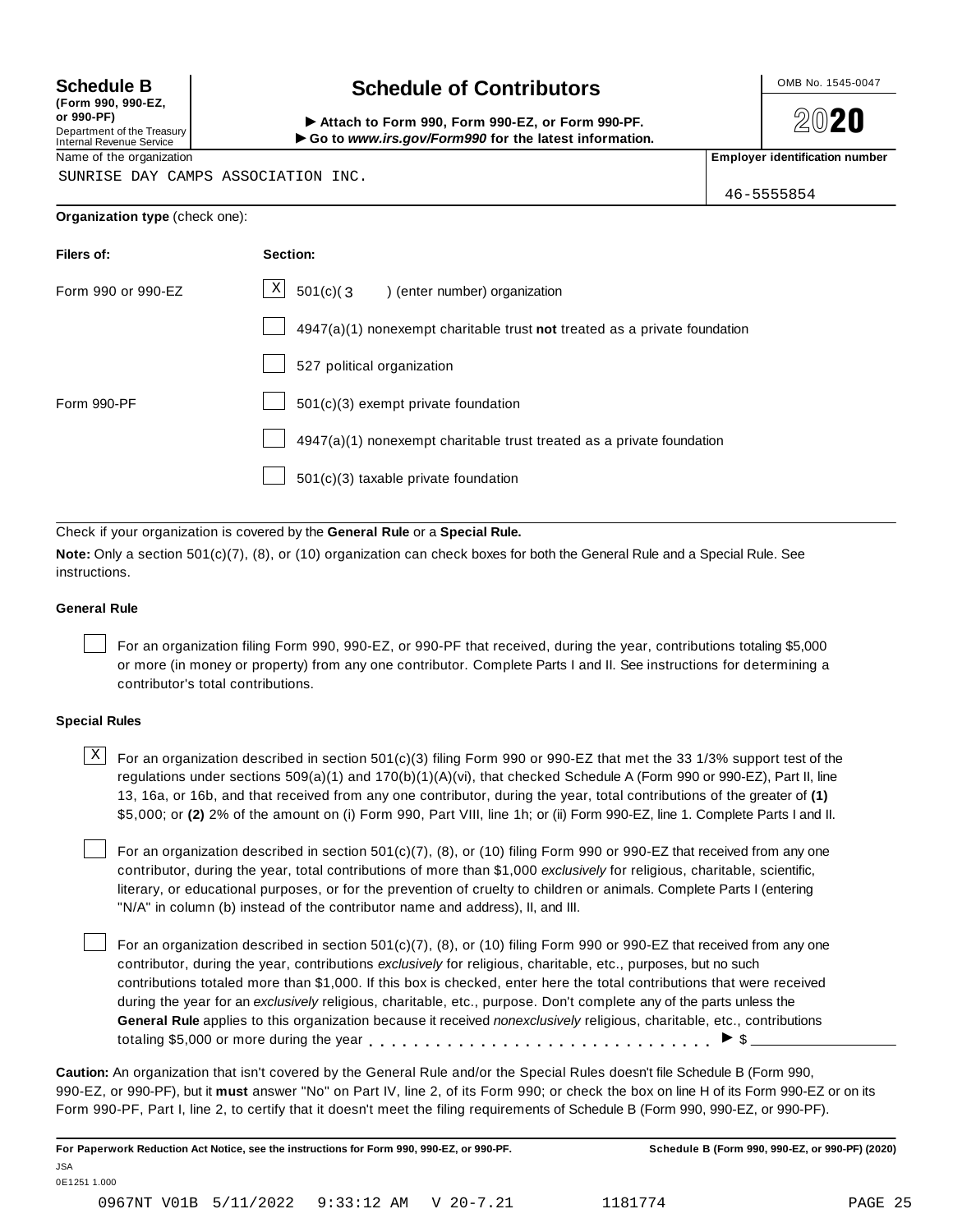| Part I     | <b>Contributors</b> (see instructions). Use duplicate copies of Part I if additional space is needed. |                                   |                                                                                       |
|------------|-------------------------------------------------------------------------------------------------------|-----------------------------------|---------------------------------------------------------------------------------------|
| (a)<br>No. | (b)<br>Name, address, and ZIP + 4                                                                     | (c)<br><b>Total contributions</b> | (d)<br>Type of contribution                                                           |
| 1          | N/A                                                                                                   | 1,500,000.<br>\$                  | Χ<br>Person<br>Payroll<br>Noncash<br>(Complete Part II for<br>noncash contributions.) |
| (a)<br>No. | (b)<br>Name, address, and ZIP + 4                                                                     | (c)<br><b>Total contributions</b> | (d)<br>Type of contribution                                                           |
| 2          | N/A                                                                                                   | 1,000,000.<br>\$                  | Х<br>Person<br>Payroll<br>Noncash<br>(Complete Part II for<br>noncash contributions.) |
| (a)<br>No. | (b)<br>Name, address, and ZIP + 4                                                                     | (c)<br><b>Total contributions</b> | (d)<br>Type of contribution                                                           |
| 3          | N/A                                                                                                   | 731,700.<br>\$                    | Χ<br>Person<br>Payroll<br>Noncash<br>(Complete Part II for<br>noncash contributions.) |
| (a)<br>No. | (b)<br>Name, address, and ZIP + 4                                                                     | (c)<br><b>Total contributions</b> | (d)<br>Type of contribution                                                           |
|            |                                                                                                       | \$                                | Person<br>Payroll<br>Noncash<br>(Complete Part II for<br>noncash contributions.)      |
| (a)<br>No. | (b)<br>Name, address, and ZIP + 4                                                                     | (c)<br><b>Total contributions</b> | (d)<br>Type of contribution                                                           |
|            |                                                                                                       | \$                                | Person<br>Payroll<br>Noncash<br>(Complete Part II for<br>noncash contributions.)      |
| (a)<br>No. | (b)<br>Name, address, and ZIP + 4                                                                     | (c)<br><b>Total contributions</b> | (d)<br>Type of contribution                                                           |
|            |                                                                                                       | \$                                | Person<br>Payroll<br>Noncash<br>(Complete Part II for<br>noncash contributions.)      |

**Schedule B (Form 990, 990-EZ, or 990-PF) (2020)** JSA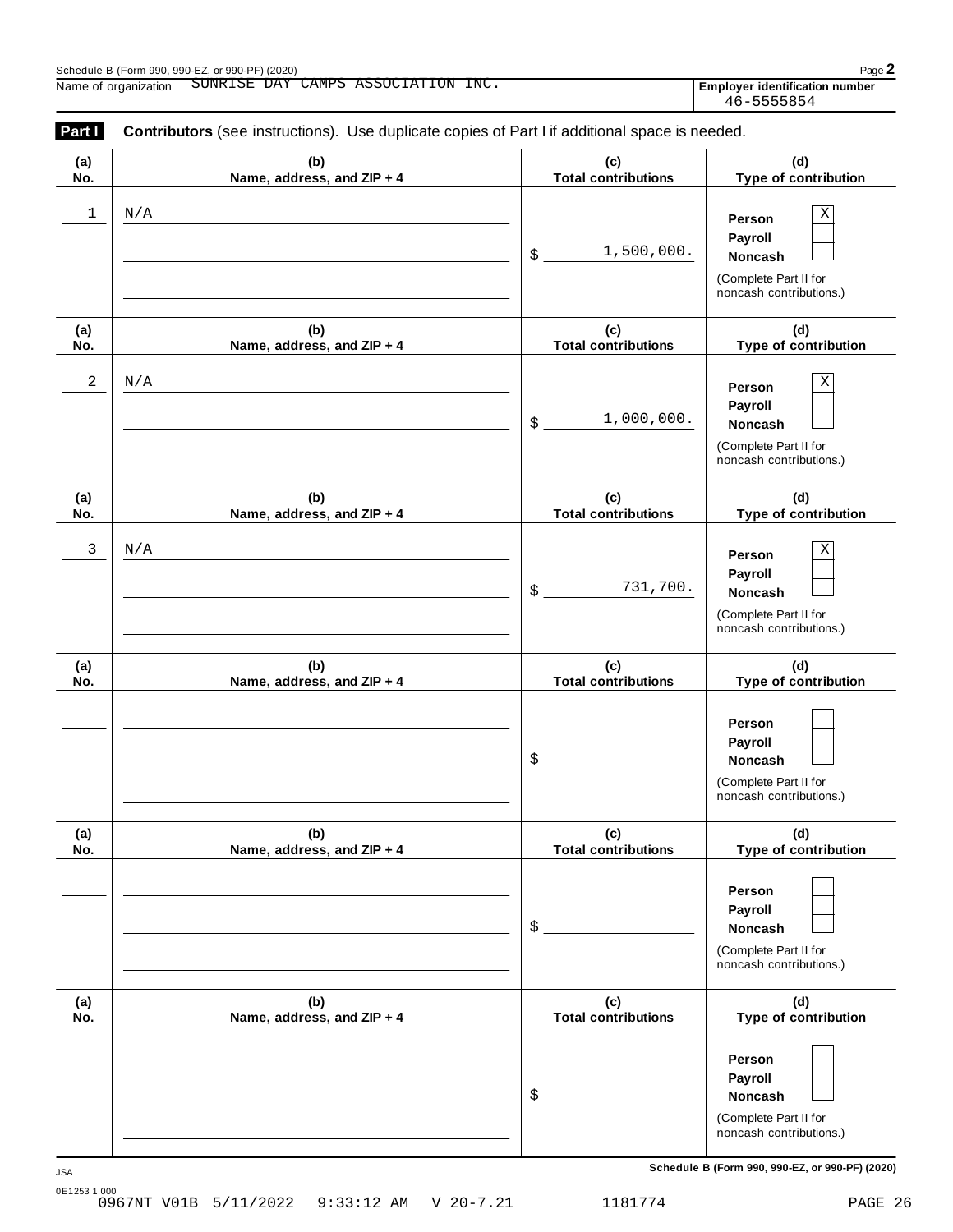| (2020)<br>. or 990-PF $^{\circ}$<br>Schedule<br>990.990-EZ.<br>$\sim$<br>٬ Form 990 ٬ ـ | Page |
|-----------------------------------------------------------------------------------------|------|
|-----------------------------------------------------------------------------------------|------|

Name of organization **Employer identification number** SUNRISE DAY CAMPS ASSOCIATION INC.

46-5555854

| Part II                   | Noncash Property (see instructions). Use duplicate copies of Part II if additional space is needed. |                                                 |                      |
|---------------------------|-----------------------------------------------------------------------------------------------------|-------------------------------------------------|----------------------|
| (a) No.<br>from<br>Part I | (b)<br>Description of noncash property given                                                        | (c)<br>FMV (or estimate)<br>(See instructions.) | (d)<br>Date received |
|                           |                                                                                                     | $\frac{1}{2}$                                   |                      |
| (a) No.<br>from<br>Part I | (b)<br>Description of noncash property given                                                        | (c)<br>FMV (or estimate)<br>(See instructions.) | (d)<br>Date received |
|                           |                                                                                                     | $\frac{1}{2}$                                   |                      |
| (a) No.<br>from<br>Part I | (b)<br>Description of noncash property given                                                        | (c)<br>FMV (or estimate)<br>(See instructions.) | (d)<br>Date received |
|                           |                                                                                                     | $\frac{1}{2}$                                   |                      |
| (a) No.<br>from<br>Part I | (b)<br>Description of noncash property given                                                        | (c)<br>FMV (or estimate)<br>(See instructions.) | (d)<br>Date received |
|                           |                                                                                                     | \$                                              |                      |
| (a) No.<br>from<br>Part I | (b)<br>Description of noncash property given                                                        | (c)<br>FMV (or estimate)<br>(See instructions.) | (d)<br>Date received |
|                           |                                                                                                     | \$                                              |                      |
| (a) No.<br>from<br>Part I | (b)<br>Description of noncash property given                                                        | (c)<br>FMV (or estimate)<br>(See instructions.) | (d)<br>Date received |
|                           |                                                                                                     |                                                 |                      |
|                           |                                                                                                     | $$$ .                                           |                      |

**Schedule B (Form 990, 990-EZ, or 990-PF) (2020)** JSA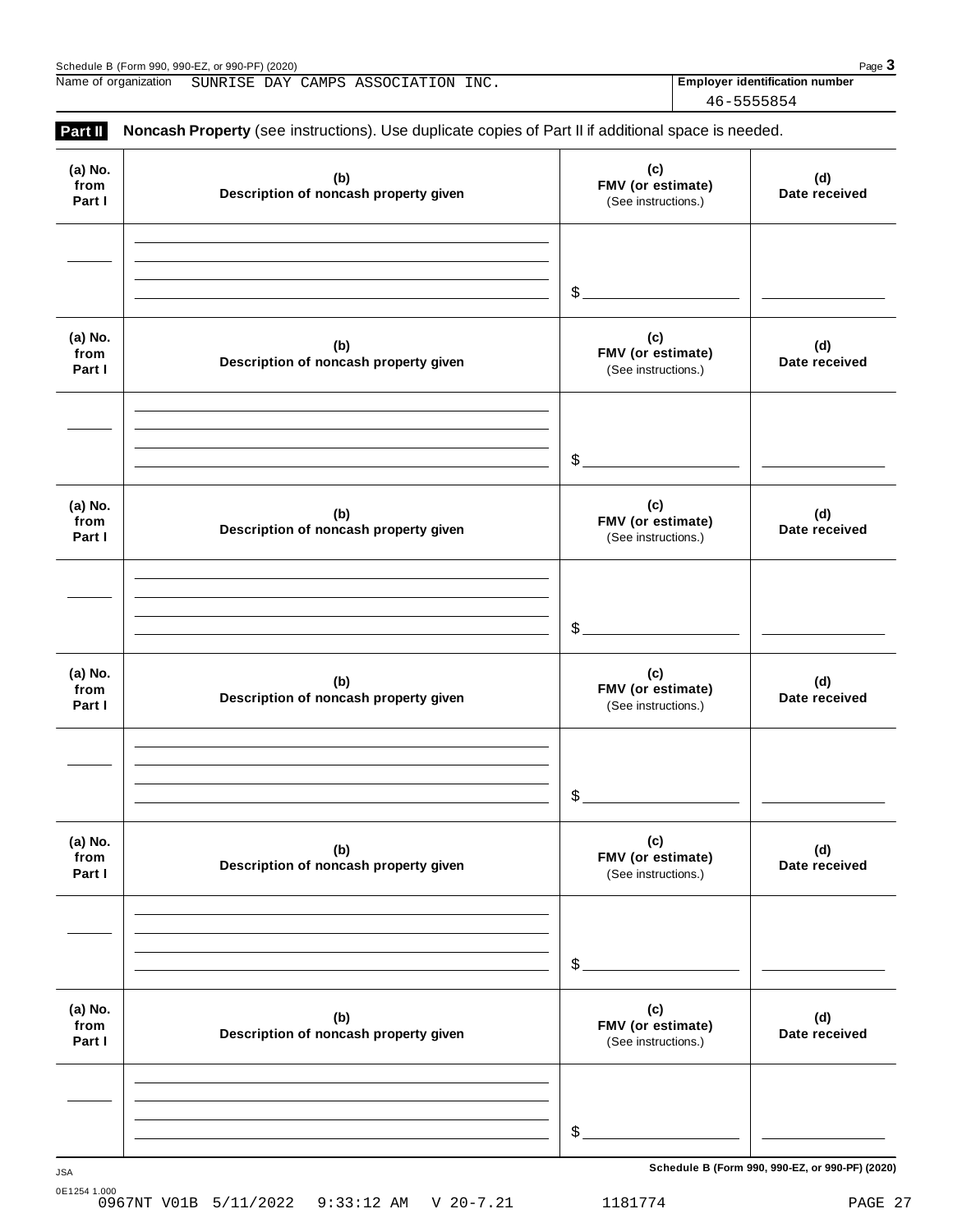|                           | Name of organization SUNRISE DAY CAMPS ASSOCIATION INC.                                                                                                                                                                                                                                                          |                      | <b>Employer identification number</b>                                                                                                                                                                                                         |
|---------------------------|------------------------------------------------------------------------------------------------------------------------------------------------------------------------------------------------------------------------------------------------------------------------------------------------------------------|----------------------|-----------------------------------------------------------------------------------------------------------------------------------------------------------------------------------------------------------------------------------------------|
|                           |                                                                                                                                                                                                                                                                                                                  |                      | 46-5555854                                                                                                                                                                                                                                    |
| <b>Part III</b>           | <i>Exclusively</i> religious, charitable, etc., contributions to organizations described in section 501(c)(7), (8), or<br>contributions of \$1,000 or less for the year. (Enter this information once. See instructions.) $\triangleright$ \$<br>Use duplicate copies of Part III if additional space is needed. |                      | (10) that total more than \$1,000 for the year from any one contributor. Complete columns (a) through (e) and<br>the following line entry. For organizations completing Part III, enter the total of exclusively religious, charitable, etc., |
| (a) No.<br>from<br>Part I | (b) Purpose of gift                                                                                                                                                                                                                                                                                              | (c) Use of gift      | (d) Description of how gift is held                                                                                                                                                                                                           |
|                           |                                                                                                                                                                                                                                                                                                                  | (e) Transfer of gift |                                                                                                                                                                                                                                               |

| $(a)$ No.<br>from<br>Part I | (b) Purpose of gift                     | (c) Use of gift      | (d) Description of how gift is held      |
|-----------------------------|-----------------------------------------|----------------------|------------------------------------------|
|                             |                                         |                      |                                          |
|                             |                                         |                      |                                          |
|                             |                                         | (e) Transfer of gift |                                          |
|                             | Transferee's name, address, and ZIP + 4 |                      | Relationship of transferor to transferee |
|                             |                                         |                      |                                          |
|                             |                                         |                      |                                          |
|                             |                                         |                      |                                          |
| (a) No.                     |                                         |                      |                                          |
| from<br>Part I              | (b) Purpose of gift                     | (c) Use of gift      | (d) Description of how gift is held      |
|                             |                                         |                      |                                          |
|                             |                                         |                      |                                          |
|                             |                                         |                      |                                          |
|                             |                                         | (e) Transfer of gift |                                          |
|                             | Transferee's name, address, and ZIP + 4 |                      | Relationship of transferor to transferee |
|                             |                                         |                      |                                          |
|                             |                                         |                      |                                          |
|                             |                                         |                      |                                          |

**(a) No. from Part I (b) Purpose of gift (c) Use of gift (d) Description of how gift is held (e) Transfer of gift Transferee's name, address, and ZIP + 4 Relationship of transferor to transferee**

 $\overline{1}$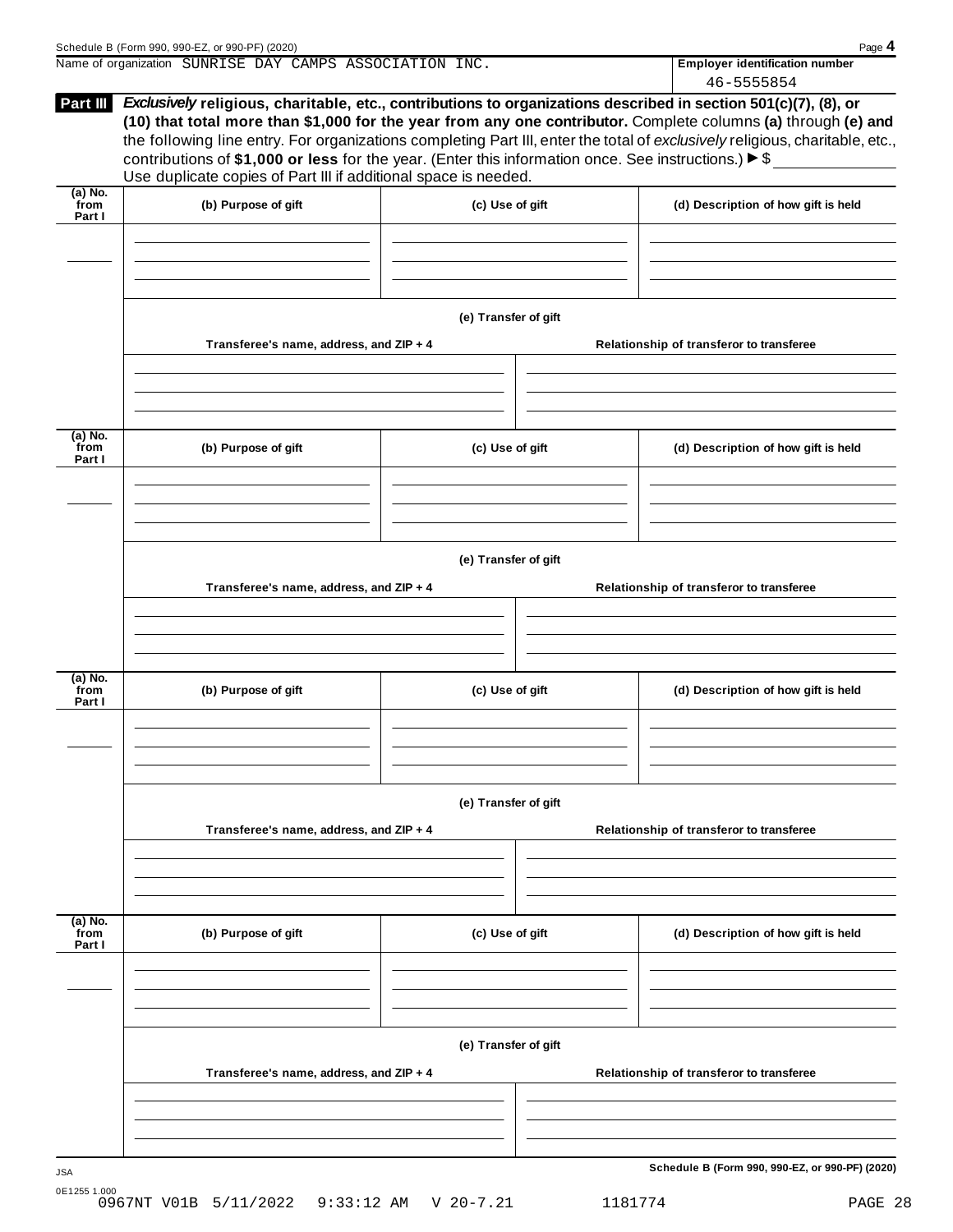|            | <b>SCHEDULE D</b> |
|------------|-------------------|
| (Form 990) |                   |

# SCHEDULE D<br>
Supplemental Financial Statements<br>
Form 990) Part IV. line 6. 7. 8. 9. 10. 11a. 11b. 11c. 11d. 11e. 11f. 12a. or 12b.

Part IV, line 6, 7, 8, 9, 10, 11a, 11b, 11c, 11d, 11e, 11f, 12a, or 12b.

|                |                 | Department of the Treasury                           |                                                                                                                                                                                                                                                                                                                                                  | Attach to Form 990.<br>Go to www.irs.gov/Form990 for instructions and the latest information. |                                                    |                |                                       | Open to Public<br><b>Inspection</b> |           |
|----------------|-----------------|------------------------------------------------------|--------------------------------------------------------------------------------------------------------------------------------------------------------------------------------------------------------------------------------------------------------------------------------------------------------------------------------------------------|-----------------------------------------------------------------------------------------------|----------------------------------------------------|----------------|---------------------------------------|-------------------------------------|-----------|
|                |                 | Internal Revenue Service<br>Name of the organization |                                                                                                                                                                                                                                                                                                                                                  |                                                                                               |                                                    |                | <b>Employer identification number</b> |                                     |           |
|                |                 |                                                      | SUNRISE DAY CAMPS ASSOCIATION INC.                                                                                                                                                                                                                                                                                                               |                                                                                               |                                                    |                | 46-5555854                            |                                     |           |
| Part I         |                 |                                                      | Organizations Maintaining Donor Advised Funds or Other Similar Funds or Accounts.                                                                                                                                                                                                                                                                |                                                                                               |                                                    |                |                                       |                                     |           |
|                |                 |                                                      | Complete if the organization answered "Yes" on Form 990, Part IV, line 6.                                                                                                                                                                                                                                                                        |                                                                                               |                                                    |                |                                       |                                     |           |
|                |                 |                                                      |                                                                                                                                                                                                                                                                                                                                                  | (a) Donor advised funds                                                                       |                                                    |                | (b) Funds and other accounts          |                                     |           |
|                |                 |                                                      |                                                                                                                                                                                                                                                                                                                                                  |                                                                                               |                                                    |                |                                       |                                     |           |
| 1              |                 |                                                      | Total number at end of year                                                                                                                                                                                                                                                                                                                      |                                                                                               |                                                    |                |                                       |                                     |           |
| $\mathbf{2}$   |                 |                                                      | Aggregate value of contributions to (during year)                                                                                                                                                                                                                                                                                                |                                                                                               |                                                    |                |                                       |                                     |           |
| 3              |                 |                                                      | Aggregate value of grants from (during year)                                                                                                                                                                                                                                                                                                     |                                                                                               |                                                    |                |                                       |                                     |           |
| 4<br>5         |                 |                                                      | Aggregate value at end of year<br>Did the organization inform all donors and donor advisors in writing that the assets held in donor advised                                                                                                                                                                                                     |                                                                                               |                                                    |                |                                       |                                     |           |
|                |                 |                                                      | funds are the organization's property, subject to the organization's exclusive legal control?                                                                                                                                                                                                                                                    |                                                                                               |                                                    |                |                                       | <b>Yes</b>                          | No        |
| 6              |                 |                                                      | Did the organization inform all grantees, donors, and donor advisors in writing that grant funds can be used                                                                                                                                                                                                                                     |                                                                                               |                                                    |                |                                       |                                     |           |
|                |                 |                                                      | only for charitable purposes and not for the benefit of the donor or donor advisor, or for any other purpose                                                                                                                                                                                                                                     |                                                                                               |                                                    |                |                                       |                                     |           |
|                |                 |                                                      |                                                                                                                                                                                                                                                                                                                                                  |                                                                                               |                                                    |                |                                       | <b>Yes</b>                          | No        |
| <b>Part II</b> |                 |                                                      | <b>Conservation Easements.</b>                                                                                                                                                                                                                                                                                                                   |                                                                                               |                                                    |                |                                       |                                     |           |
|                |                 |                                                      | Complete if the organization answered "Yes" on Form 990, Part IV, line 7.                                                                                                                                                                                                                                                                        |                                                                                               |                                                    |                |                                       |                                     |           |
| 1              |                 |                                                      | Purpose(s) of conservation easements held by the organization (check all that apply).                                                                                                                                                                                                                                                            |                                                                                               |                                                    |                |                                       |                                     |           |
|                |                 |                                                      | Preservation of land for public use (for example, recreation or education)                                                                                                                                                                                                                                                                       |                                                                                               | Preservation of a historically important land area |                |                                       |                                     |           |
|                |                 |                                                      | Protection of natural habitat                                                                                                                                                                                                                                                                                                                    |                                                                                               | Preservation of a certified historic structure     |                |                                       |                                     |           |
|                |                 |                                                      | Preservation of open space                                                                                                                                                                                                                                                                                                                       |                                                                                               |                                                    |                |                                       |                                     |           |
| $\mathbf{2}$   |                 |                                                      | Complete lines 2a through 2d if the organization held a qualified conservation contribution in the form of a conservation                                                                                                                                                                                                                        |                                                                                               |                                                    |                |                                       |                                     |           |
|                |                 |                                                      | easement on the last day of the tax year.                                                                                                                                                                                                                                                                                                        |                                                                                               |                                                    |                | Held at the End of the Tax Year       |                                     |           |
| a              |                 |                                                      |                                                                                                                                                                                                                                                                                                                                                  |                                                                                               |                                                    | 2a             |                                       |                                     |           |
| b              |                 |                                                      | Total acreage restricted by conservation easements                                                                                                                                                                                                                                                                                               |                                                                                               |                                                    | 2b             |                                       |                                     |           |
| c              |                 |                                                      | Number of conservation easements on a certified historic structure included in (a)                                                                                                                                                                                                                                                               |                                                                                               |                                                    | 2 <sub>c</sub> |                                       |                                     |           |
| d              |                 |                                                      | Number of conservation easements included in (c) acquired after 7/25/06, and not on a                                                                                                                                                                                                                                                            |                                                                                               |                                                    |                |                                       |                                     |           |
|                |                 |                                                      | historic structure listed in the National Register                                                                                                                                                                                                                                                                                               |                                                                                               |                                                    | <b>2d</b>      |                                       |                                     |           |
| 3              |                 |                                                      | Number of conservation easements modified, transferred, released, extinguished, or terminated by the organization during the                                                                                                                                                                                                                     |                                                                                               |                                                    |                |                                       |                                     |           |
|                |                 | tax year $\blacktriangleright$ $\blacksquare$        |                                                                                                                                                                                                                                                                                                                                                  |                                                                                               |                                                    |                |                                       |                                     |           |
| 4              |                 |                                                      | Number of states where property subject to conservation easement is located $\blacktriangleright$ ____                                                                                                                                                                                                                                           |                                                                                               |                                                    |                |                                       |                                     |           |
| 5              |                 |                                                      | Does the organization have a written policy regarding the periodic monitoring, inspection, handling of                                                                                                                                                                                                                                           |                                                                                               |                                                    |                |                                       |                                     |           |
|                |                 |                                                      |                                                                                                                                                                                                                                                                                                                                                  |                                                                                               |                                                    |                |                                       | Yes                                 | Nο        |
| 6              |                 |                                                      | Staff and volunteer hours devoted to monitoring, inspecting, handling of violations, and enforcing conservation easements during the year                                                                                                                                                                                                        |                                                                                               |                                                    |                |                                       |                                     |           |
|                |                 |                                                      |                                                                                                                                                                                                                                                                                                                                                  |                                                                                               |                                                    |                |                                       |                                     |           |
| 7              |                 |                                                      | Amount of expenses incurred in monitoring, inspecting, handling of violations, and enforcing conservation easements during the year                                                                                                                                                                                                              |                                                                                               |                                                    |                |                                       |                                     |           |
|                | ► \$            |                                                      |                                                                                                                                                                                                                                                                                                                                                  |                                                                                               |                                                    |                |                                       |                                     |           |
| 8              |                 |                                                      | Does each conservation easement reported on line 2(d) above satisfy the requirements of section 170(h)(4)(B)(i)                                                                                                                                                                                                                                  |                                                                                               |                                                    |                |                                       |                                     |           |
|                |                 |                                                      |                                                                                                                                                                                                                                                                                                                                                  |                                                                                               |                                                    |                |                                       | <b>Yes</b>                          | <b>No</b> |
| 9              |                 |                                                      | In Part XIII, describe how the organization reports conservation easements in its revenue and expense statement and                                                                                                                                                                                                                              |                                                                                               |                                                    |                |                                       |                                     |           |
|                |                 |                                                      | balance sheet, and include, if applicable, the text of the footnote to the organization's financial statements that describes the                                                                                                                                                                                                                |                                                                                               |                                                    |                |                                       |                                     |           |
|                |                 |                                                      | organization's accounting for conservation easements.                                                                                                                                                                                                                                                                                            |                                                                                               |                                                    |                |                                       |                                     |           |
|                | <b>Part III</b> |                                                      | Organizations Maintaining Collections of Art, Historical Treasures, or Other Similar Assets.                                                                                                                                                                                                                                                     |                                                                                               |                                                    |                |                                       |                                     |           |
|                |                 |                                                      | Complete if the organization answered "Yes" on Form 990, Part IV, line 8.                                                                                                                                                                                                                                                                        |                                                                                               |                                                    |                |                                       |                                     |           |
| 1a             |                 |                                                      | If the organization elected, as permitted under FASB ASC 958, not to report in its revenue statement and balance sheet works of art, historical treasures, or other similar assets held for public exhibition, education, or r<br>service, provide in Part XIII the text of the footnote to its financial statements that describes these items. |                                                                                               |                                                    |                |                                       |                                     |           |
| b              |                 |                                                      | If the organization elected, as permitted under FASB ASC 958, to report in its revenue statement and balance sheet works of<br>art, historical treasures, or other similar assets held for public exhibition, education, or research in furtherance of public service,<br>provide the following amounts relating to these items:                 |                                                                                               |                                                    |                |                                       |                                     |           |
|                |                 |                                                      |                                                                                                                                                                                                                                                                                                                                                  |                                                                                               |                                                    |                |                                       |                                     |           |
|                |                 |                                                      |                                                                                                                                                                                                                                                                                                                                                  |                                                                                               |                                                    |                | $\triangleright$ \$                   |                                     |           |
| 2              |                 |                                                      | If the organization received or held works of art, historical treasures, or other similar assets for financial gain, provide the                                                                                                                                                                                                                 |                                                                                               |                                                    |                |                                       |                                     |           |
|                |                 |                                                      | following amounts required to be reported under FASB ASC 958 relating to these items:                                                                                                                                                                                                                                                            |                                                                                               |                                                    |                |                                       |                                     |           |
| а              |                 |                                                      |                                                                                                                                                                                                                                                                                                                                                  |                                                                                               |                                                    |                |                                       |                                     |           |
| b              |                 |                                                      |                                                                                                                                                                                                                                                                                                                                                  |                                                                                               |                                                    |                |                                       |                                     |           |

|                     |  | For Paperwork Reduction Act Notice, see the Instructions for Form 990. |         | <b>Schedule D (Form 990) 2020</b> |
|---------------------|--|------------------------------------------------------------------------|---------|-----------------------------------|
| JSA<br>0E1268 1.000 |  |                                                                        |         |                                   |
|                     |  | 0967NT V01B 5/11/2022 9:33:12 AM V 20-7.21                             | 1181774 | PAGE 29                           |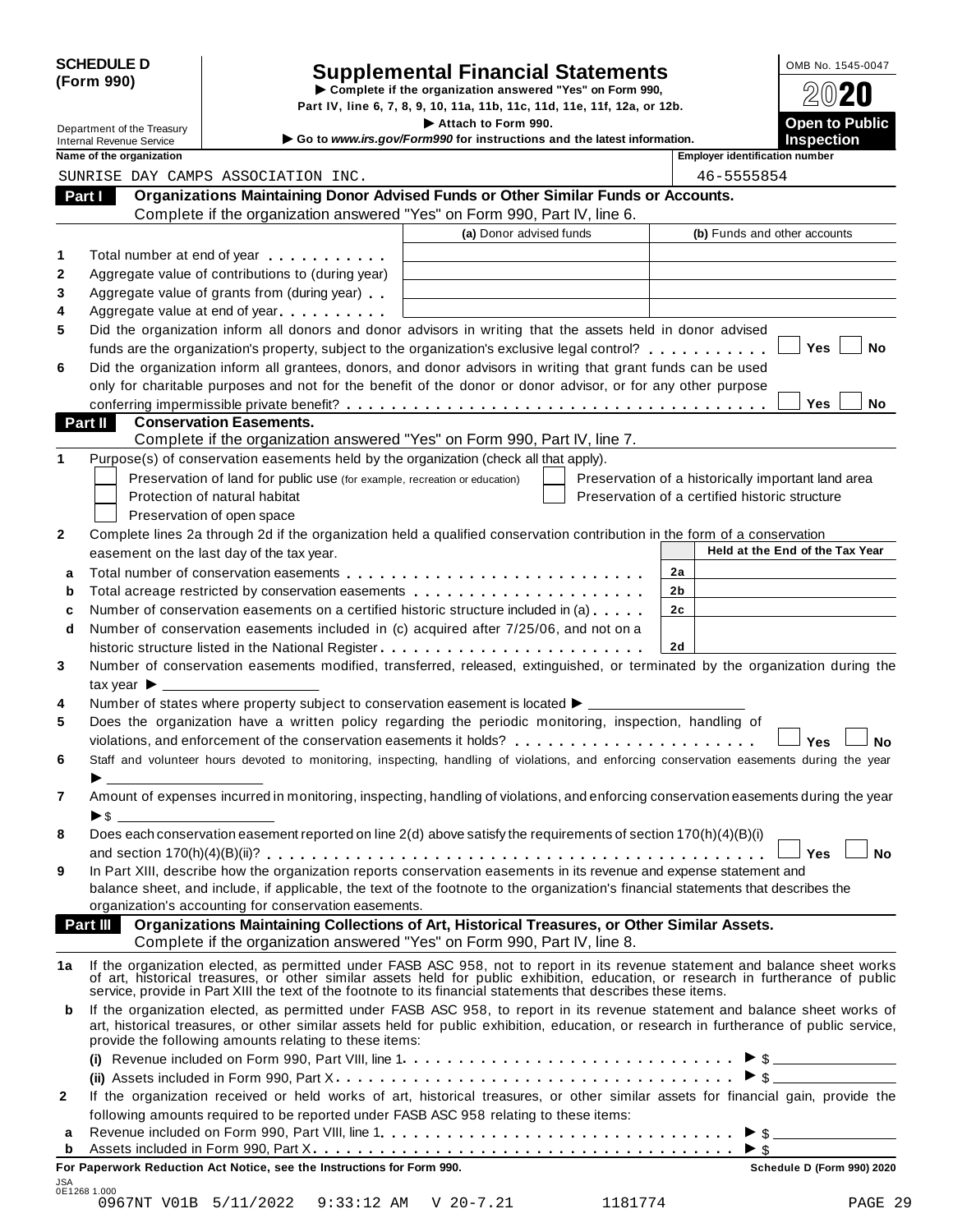SUNRISE DAY CAMPS ASSOCIATION INC.  $46-5555854$ 

|     | Schedule D (Form 990) 2020                                                                                                                 |                         |                |                          |                                                                                                                                                                                                                               |                |                     | Page 2    |
|-----|--------------------------------------------------------------------------------------------------------------------------------------------|-------------------------|----------------|--------------------------|-------------------------------------------------------------------------------------------------------------------------------------------------------------------------------------------------------------------------------|----------------|---------------------|-----------|
|     | Organizations Maintaining Collections of Art, Historical Treasures, or Other Similar Assets (continued)<br><b>Part III</b>                 |                         |                |                          |                                                                                                                                                                                                                               |                |                     |           |
| 3   | Using the organization's acquisition, accession, and other records, check any of the following that make significant use of its            |                         |                |                          |                                                                                                                                                                                                                               |                |                     |           |
|     | collection items (check all that apply):                                                                                                   |                         |                |                          |                                                                                                                                                                                                                               |                |                     |           |
| a   | Public exhibition                                                                                                                          |                         | d              | Loan or exchange program |                                                                                                                                                                                                                               |                |                     |           |
| b   | Scholarly research                                                                                                                         |                         | е              |                          | Other and the contract of the contract of the contract of the contract of the contract of the contract of the contract of the contract of the contract of the contract of the contract of the contract of the contract of the |                |                     |           |
| c   | Preservation for future generations                                                                                                        |                         |                |                          |                                                                                                                                                                                                                               |                |                     |           |
| 4   | Provide a description of the organization's collections and explain how they further the organization's exempt purpose in Part             |                         |                |                          |                                                                                                                                                                                                                               |                |                     |           |
|     | XIII.                                                                                                                                      |                         |                |                          |                                                                                                                                                                                                                               |                |                     |           |
| 5   | During the year, did the organization solicit or receive donations of art, historical treasures, or other similar                          |                         |                |                          |                                                                                                                                                                                                                               |                |                     |           |
|     | assets to be sold to raise funds rather than to be maintained as part of the organization's collection?                                    |                         |                |                          |                                                                                                                                                                                                                               | Yes            |                     | No        |
|     | <b>Escrow and Custodial Arrangements.</b><br>Part IV                                                                                       |                         |                |                          |                                                                                                                                                                                                                               |                |                     |           |
|     | Complete if the organization answered "Yes" on Form 990, Part IV, line 9, or reported an amount on Form                                    |                         |                |                          |                                                                                                                                                                                                                               |                |                     |           |
|     | 990, Part X, line 21.                                                                                                                      |                         |                |                          |                                                                                                                                                                                                                               |                |                     |           |
|     | 1a Is the organization an agent, trustee, custodian or other intermediary for contributions or other assets not                            |                         |                |                          |                                                                                                                                                                                                                               |                |                     |           |
|     |                                                                                                                                            |                         |                |                          |                                                                                                                                                                                                                               | Yes            |                     | <b>No</b> |
|     | If "Yes," explain the arrangement in Part XIII and complete the following table:                                                           |                         |                |                          |                                                                                                                                                                                                                               |                |                     |           |
|     |                                                                                                                                            |                         |                |                          | Amount                                                                                                                                                                                                                        |                |                     |           |
| с   |                                                                                                                                            |                         |                | 1c                       |                                                                                                                                                                                                                               |                |                     |           |
| d   |                                                                                                                                            |                         |                | 1d                       |                                                                                                                                                                                                                               |                |                     |           |
| е   |                                                                                                                                            |                         |                | 1е                       |                                                                                                                                                                                                                               |                |                     |           |
| f   |                                                                                                                                            |                         |                | 1f                       |                                                                                                                                                                                                                               |                |                     |           |
| 2a  | Did the organization include an amount on Form 990, Part X, line 21, for escrow or custodial account liability?                            |                         |                |                          |                                                                                                                                                                                                                               | Yes            |                     | No        |
|     | <b>b</b> If "Yes," explain the arrangement in Part XIII. Check here if the explanation has been provided on Part XIII                      |                         |                |                          |                                                                                                                                                                                                                               |                |                     |           |
|     | Part V<br><b>Endowment Funds.</b>                                                                                                          |                         |                |                          |                                                                                                                                                                                                                               |                |                     |           |
|     | Complete if the organization answered "Yes" on Form 990, Part IV, line 10.                                                                 |                         |                |                          |                                                                                                                                                                                                                               |                |                     |           |
|     |                                                                                                                                            | (a) Current year        | (b) Prior year | (c) Two years back       | (d) Three years back                                                                                                                                                                                                          |                | (e) Four years back |           |
|     | Beginning of year balance [15]                                                                                                             |                         |                |                          |                                                                                                                                                                                                                               |                |                     |           |
| 1а  | Contributions                                                                                                                              |                         |                |                          |                                                                                                                                                                                                                               |                |                     |           |
|     |                                                                                                                                            |                         |                |                          |                                                                                                                                                                                                                               |                |                     |           |
|     | Net investment earnings, gains,                                                                                                            |                         |                |                          |                                                                                                                                                                                                                               |                |                     |           |
|     | and losses                                                                                                                                 |                         |                |                          |                                                                                                                                                                                                                               |                |                     |           |
|     | Grants or scholarships <b>State of State State</b>                                                                                         |                         |                |                          |                                                                                                                                                                                                                               |                |                     |           |
| е   | Other expenditures for facilities                                                                                                          |                         |                |                          |                                                                                                                                                                                                                               |                |                     |           |
|     | and programs $\ldots$ $\ldots$ .                                                                                                           |                         |                |                          |                                                                                                                                                                                                                               |                |                     |           |
| f   | Administrative expenses                                                                                                                    |                         |                |                          |                                                                                                                                                                                                                               |                |                     |           |
| g   | End of year balance [1]                                                                                                                    |                         |                |                          |                                                                                                                                                                                                                               |                |                     |           |
| 2   | Provide the estimated percentage of the current year end balance (line 1g, column (a)) held as:<br>Board designated or quasi-endowment > % |                         |                |                          |                                                                                                                                                                                                                               |                |                     |           |
| b   | Permanent endowment ▶                                                                                                                      | $\%$                    |                |                          |                                                                                                                                                                                                                               |                |                     |           |
|     |                                                                                                                                            |                         |                |                          |                                                                                                                                                                                                                               |                |                     |           |
| c   | Term endowment $\blacktriangleright$<br>The percentages on lines 2a, 2b, and 2c should equal 100%.                                         |                         |                |                          |                                                                                                                                                                                                                               |                |                     |           |
|     |                                                                                                                                            |                         |                |                          |                                                                                                                                                                                                                               |                |                     |           |
|     | 3a Are there endowment funds not in the possession of the organization that are held and administered for the                              |                         |                |                          |                                                                                                                                                                                                                               |                | $\overline{Yes}$    | <b>No</b> |
|     | organization by:                                                                                                                           |                         |                |                          |                                                                                                                                                                                                                               |                |                     |           |
|     |                                                                                                                                            |                         |                |                          |                                                                                                                                                                                                                               | 3a(i)          |                     |           |
|     |                                                                                                                                            |                         |                |                          |                                                                                                                                                                                                                               | 3a(ii)         |                     |           |
|     | <b>b</b> If "Yes" on line 3a(ii), are the related organizations listed as required on Schedule R?                                          |                         |                |                          |                                                                                                                                                                                                                               | 3b             |                     |           |
| 4   | Describe in Part XIII the intended uses of the organization's endowment funds.<br>Land, Buildings, and Equipment.                          |                         |                |                          |                                                                                                                                                                                                                               |                |                     |           |
|     | <b>Part VI</b><br>Complete if the organization answered "Yes" on Form 990, Part IV, line 11a. See Form 990, Part X, line 10.               |                         |                |                          |                                                                                                                                                                                                                               |                |                     |           |
|     | Description of property                                                                                                                    | (a) Cost or other basis |                | (b) Cost or other basis  | (c) Accumulated                                                                                                                                                                                                               | (d) Book value |                     |           |
|     |                                                                                                                                            | (investment)            |                | (other)<br>291,000.      | depreciation                                                                                                                                                                                                                  |                | 291,000.            |           |
| 1 a |                                                                                                                                            |                         |                | 6,809,792.               | 598,173.                                                                                                                                                                                                                      |                | 6, 211, 619.        |           |
| b   | Buildings                                                                                                                                  |                         |                |                          |                                                                                                                                                                                                                               |                |                     |           |
| c   | Leasehold improvements <b>Leasehold</b> improvements                                                                                       |                         |                | 111,612.                 | 44,597                                                                                                                                                                                                                        |                | 67,015.             |           |
| d   | Equipment                                                                                                                                  |                         |                | 14,637.                  |                                                                                                                                                                                                                               |                | 12,152.             |           |
| е   |                                                                                                                                            |                         |                |                          | 2,485                                                                                                                                                                                                                         |                |                     |           |
|     | Total. Add lines 1a through 1e. (Column (d) must equal Form 990, Part X, column (B), line 10c.)                                            |                         |                |                          |                                                                                                                                                                                                                               |                | 6,581,786.          |           |

**Schedule D (Form 990) 2020**

JSA 0E1269 1.000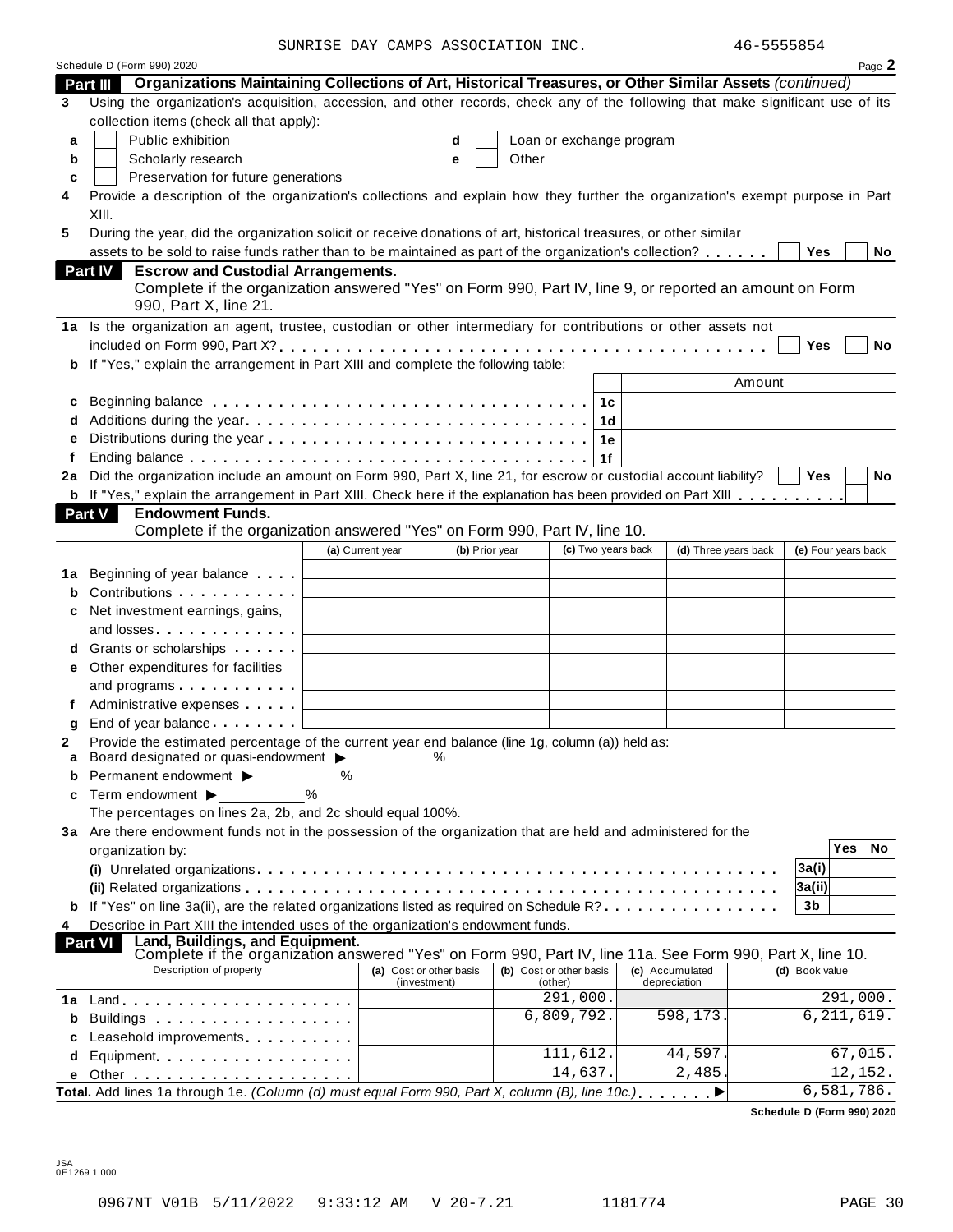| Schedule D (Form 990) 2020 |
|----------------------------|
|----------------------------|

| Part VII                                                              |                                                                                                                                                                                                                                |                              |                                                                                                            |
|-----------------------------------------------------------------------|--------------------------------------------------------------------------------------------------------------------------------------------------------------------------------------------------------------------------------|------------------------------|------------------------------------------------------------------------------------------------------------|
|                                                                       | <b>Investments - Other Securities.</b>                                                                                                                                                                                         |                              | Complete if the organization answered "Yes" on Form 990, Part IV, line 11b. See Form 990, Part X, line 12. |
|                                                                       | (a) Description of security or category<br>(including name of security)                                                                                                                                                        | (b) Book value               | (c) Method of valuation:<br>Cost or end-of-year market value                                               |
|                                                                       | (1) Financial derivatives expansion of the state of the state of the state of the state of the state of the state of the state of the state of the state of the state of the state of the state of the state of the state of t |                              |                                                                                                            |
|                                                                       | (2) Closely held equity interests                                                                                                                                                                                              |                              |                                                                                                            |
| $(3)$ Other                                                           |                                                                                                                                                                                                                                |                              |                                                                                                            |
| (A)                                                                   |                                                                                                                                                                                                                                |                              |                                                                                                            |
| (B)<br>(C)                                                            |                                                                                                                                                                                                                                |                              |                                                                                                            |
| (D)                                                                   |                                                                                                                                                                                                                                |                              |                                                                                                            |
| (E)                                                                   |                                                                                                                                                                                                                                |                              |                                                                                                            |
| (F)                                                                   |                                                                                                                                                                                                                                |                              |                                                                                                            |
| (G)                                                                   |                                                                                                                                                                                                                                |                              |                                                                                                            |
| (H)                                                                   |                                                                                                                                                                                                                                |                              |                                                                                                            |
|                                                                       | Total. (Column (b) must equal Form 990, Part X, col. (B) line 12.) $\blacktriangleright$                                                                                                                                       |                              |                                                                                                            |
| Part VIII                                                             | <b>Investments - Program Related.</b>                                                                                                                                                                                          |                              | Complete if the organization answered "Yes" on Form 990, Part IV, line 11c. See Form 990, Part X, line 13. |
|                                                                       | (a) Description of investment                                                                                                                                                                                                  | (b) Book value               | (c) Method of valuation:<br>Cost or end-of-year market value                                               |
| (1)                                                                   |                                                                                                                                                                                                                                |                              |                                                                                                            |
|                                                                       |                                                                                                                                                                                                                                |                              |                                                                                                            |
|                                                                       |                                                                                                                                                                                                                                |                              |                                                                                                            |
|                                                                       |                                                                                                                                                                                                                                |                              |                                                                                                            |
|                                                                       |                                                                                                                                                                                                                                |                              |                                                                                                            |
| (5)                                                                   |                                                                                                                                                                                                                                |                              |                                                                                                            |
|                                                                       |                                                                                                                                                                                                                                |                              |                                                                                                            |
| (8)                                                                   |                                                                                                                                                                                                                                |                              |                                                                                                            |
| (9)                                                                   |                                                                                                                                                                                                                                |                              |                                                                                                            |
|                                                                       | Total. (Column (b) must equal Form 990, Part X, col. (B) line 13.) $\blacktriangleright$                                                                                                                                       |                              |                                                                                                            |
|                                                                       |                                                                                                                                                                                                                                |                              |                                                                                                            |
| Part IX                                                               | <b>Other Assets.</b>                                                                                                                                                                                                           |                              | Complete if the organization answered "Yes" on Form 990, Part IV, line 11d. See Form 990, Part X, line 15. |
|                                                                       |                                                                                                                                                                                                                                | (a) Description              | (b) Book value                                                                                             |
|                                                                       |                                                                                                                                                                                                                                |                              |                                                                                                            |
|                                                                       |                                                                                                                                                                                                                                |                              |                                                                                                            |
|                                                                       |                                                                                                                                                                                                                                |                              |                                                                                                            |
|                                                                       |                                                                                                                                                                                                                                |                              |                                                                                                            |
|                                                                       |                                                                                                                                                                                                                                |                              |                                                                                                            |
|                                                                       |                                                                                                                                                                                                                                |                              |                                                                                                            |
|                                                                       |                                                                                                                                                                                                                                |                              |                                                                                                            |
|                                                                       |                                                                                                                                                                                                                                |                              |                                                                                                            |
|                                                                       | Total. (Column (b) must equal Form 990, Part X, col. (B) line 15.)                                                                                                                                                             |                              |                                                                                                            |
| (1)<br>(2)<br>(3)<br>(4)<br>(5)<br>(6)<br>(7)<br>(8)<br>(9)<br>Part X | <b>Other Liabilities.</b>                                                                                                                                                                                                      |                              | Complete if the organization answered "Yes" on Form 990, Part IV, line 11e or 11f. See Form 990, Part X,   |
|                                                                       | line 25.                                                                                                                                                                                                                       |                              |                                                                                                            |
|                                                                       |                                                                                                                                                                                                                                | (a) Description of liability | (b) Book value                                                                                             |
|                                                                       | Federal income taxes<br>DUE TO JCC                                                                                                                                                                                             |                              |                                                                                                            |
|                                                                       |                                                                                                                                                                                                                                |                              |                                                                                                            |
|                                                                       |                                                                                                                                                                                                                                |                              |                                                                                                            |
|                                                                       |                                                                                                                                                                                                                                |                              |                                                                                                            |
|                                                                       |                                                                                                                                                                                                                                |                              | 13,691.                                                                                                    |
| (1)<br>(2)<br>(3)<br>(4)<br>(5)<br>(6)<br>(7)                         |                                                                                                                                                                                                                                |                              |                                                                                                            |
| (8)                                                                   |                                                                                                                                                                                                                                |                              |                                                                                                            |
| (9)                                                                   |                                                                                                                                                                                                                                |                              | 13,691.                                                                                                    |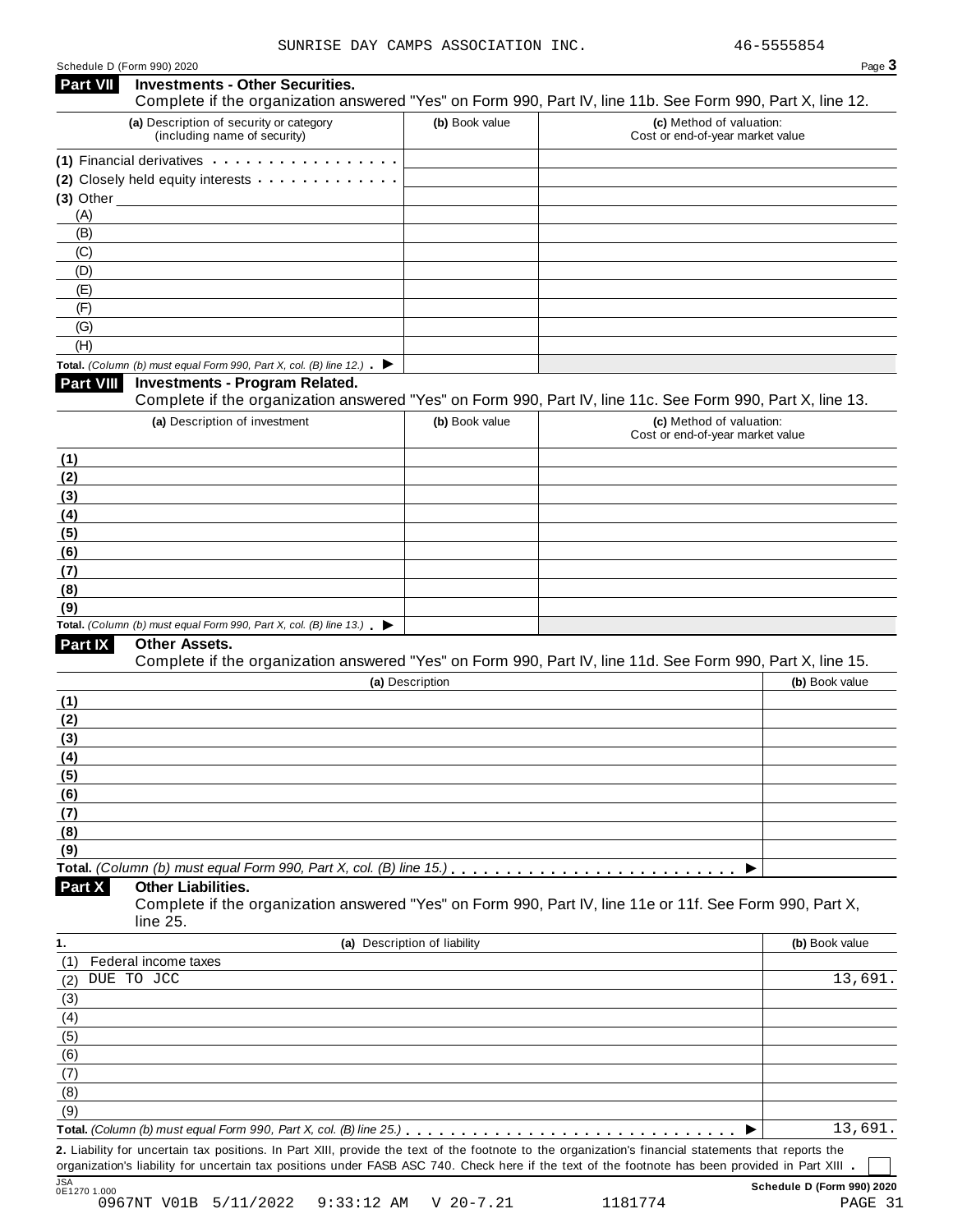| Schedule D (Form 990) 2020        |                                                                                                                                                                      |                |              | Page 4                                       |
|-----------------------------------|----------------------------------------------------------------------------------------------------------------------------------------------------------------------|----------------|--------------|----------------------------------------------|
| Part XI                           | Reconciliation of Revenue per Audited Financial Statements With Revenue per Return.                                                                                  |                |              |                                              |
|                                   | Complete if the organization answered "Yes" on Form 990, Part IV, line 12a.                                                                                          |                | $\mathbf{1}$ | 9,598,171.                                   |
| 1                                 | Total revenue, gains, and other support per audited financial statements                                                                                             |                |              |                                              |
| 2                                 | Amounts included on line 1 but not on Form 990, Part VIII, line 12:                                                                                                  | 2a             |              |                                              |
| a                                 |                                                                                                                                                                      | 2 <sub>b</sub> |              |                                              |
| b                                 |                                                                                                                                                                      |                |              |                                              |
| c                                 |                                                                                                                                                                      | 2c             |              |                                              |
| d                                 |                                                                                                                                                                      |                |              |                                              |
| e                                 |                                                                                                                                                                      |                | 2e           |                                              |
| 3                                 |                                                                                                                                                                      |                | 3            | 9,598,171.                                   |
| 4                                 | Amounts included on Form 990, Part VIII, line 12, but not on line 1:                                                                                                 |                |              |                                              |
| a                                 | Investment expenses not included on Form 990, Part VIII, line 7b $\ldots$                                                                                            | 4а             |              |                                              |
| b                                 |                                                                                                                                                                      |                |              |                                              |
| C                                 |                                                                                                                                                                      |                | 4с           |                                              |
|                                   |                                                                                                                                                                      |                |              |                                              |
| 5.                                | Total revenue. Add lines 3 and 4c. (This must equal Form 990, Part I, line 12.)                                                                                      |                |              | 9,598,171.                                   |
|                                   | Reconciliation of Expenses per Audited Financial Statements With Expenses per Return.<br>Complete if the organization answered "Yes" on Form 990, Part IV, line 12a. |                |              |                                              |
|                                   |                                                                                                                                                                      |                | 1            |                                              |
|                                   |                                                                                                                                                                      |                |              |                                              |
| a                                 | Amounts included on line 1 but not on Form 990, Part IX, line 25:                                                                                                    | 2a             |              |                                              |
| b                                 |                                                                                                                                                                      | 2 <sub>b</sub> |              |                                              |
|                                   |                                                                                                                                                                      | 2c             |              |                                              |
| с                                 |                                                                                                                                                                      |                |              |                                              |
| d                                 |                                                                                                                                                                      |                | 2e           |                                              |
| е                                 |                                                                                                                                                                      |                | 3            |                                              |
|                                   |                                                                                                                                                                      |                |              |                                              |
|                                   | Amounts included on Form 990, Part IX, line 25, but not on line 1:                                                                                                   |                |              |                                              |
| a                                 | Investment expenses not included on Form 990, Part VIII, line 7b                                                                                                     | 4a             |              |                                              |
| Part XII<br>1<br>2<br>3<br>4<br>b |                                                                                                                                                                      | 4b             |              |                                              |
| c<br>5.                           | Total expenses. Add lines 3 and 4c. (This must equal Form 990, Part I, line 18.)                                                                                     |                | 4с<br>5      | 6, 293, 133.<br>6, 293, 133.<br>6, 293, 133. |

Provide the descriptions required for Part II, lines 3, 5, and 9; Part III, lines 1a and 4; Part IV, lines 1b and 2b; Part V, line 4; Part X, line 2; Part XI, lines 2d and 4b; and Part XII, lines 2d and 4b. Also complete this part to provide any additional information.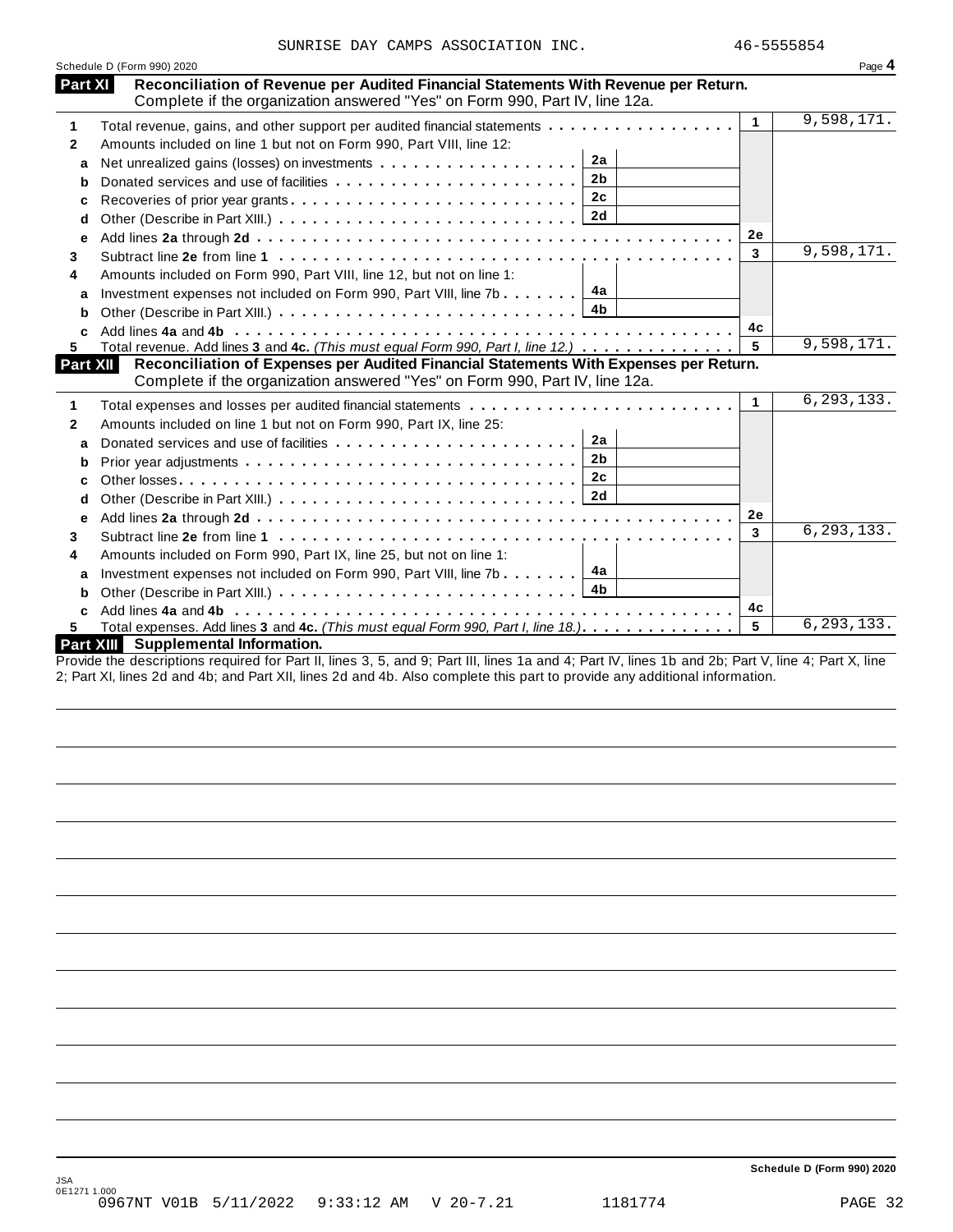JSA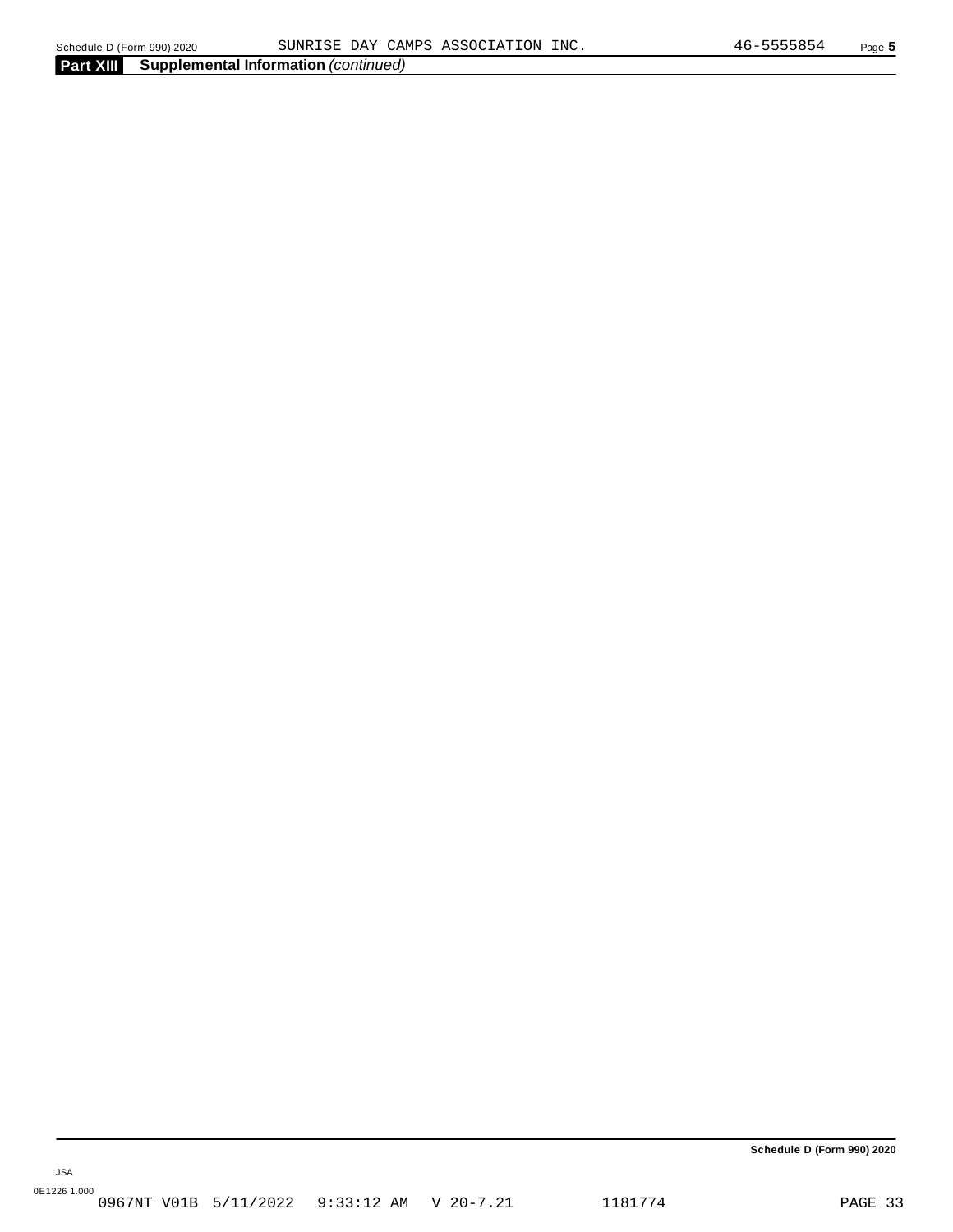| <b>SCHEDULE F</b>                                      | <b>Statement of Activities Outside the United States</b>                                                                                                                                                             |                                                                                          | OMB No. 1545-0047                     |  |  |
|--------------------------------------------------------|----------------------------------------------------------------------------------------------------------------------------------------------------------------------------------------------------------------------|------------------------------------------------------------------------------------------|---------------------------------------|--|--|
| (Form 990)                                             |                                                                                                                                                                                                                      | ► Complete if the organization answered "Yes" on Form 990, Part IV, line 14b, 15, or 16. |                                       |  |  |
| Department of the Treasury<br>Internal Revenue Service | Attach to Form 990.<br>Go to www.irs.gov/Form990 for instructions and the latest information.                                                                                                                        |                                                                                          | Open to Public<br><b>Inspection</b>   |  |  |
| Name of the organization                               |                                                                                                                                                                                                                      |                                                                                          | <b>Employer identification number</b> |  |  |
| SUNRISE                                                | DAY CAMPS ASSOCIATION INC.                                                                                                                                                                                           | 46-5555854                                                                               |                                       |  |  |
| Part I                                                 | General Information on Activities Outside the United States. Complete if the organization answered "Yes" on<br>Form 990, Part IV, line 14b.                                                                          |                                                                                          |                                       |  |  |
| 1.<br>award the grants or assistance?                  | For grantmakers. Does the organization maintain records to substantiate the amount of its grants and<br>other assistance, the grantees' eligibility for the grants or assistance, and the selection criteria used to |                                                                                          | Χ<br>Nο<br>Yes                        |  |  |

- **2 For grantmakers.** Describe in Part V the organization's procedures for monitoring the use of its grants and other assistance outside the United States.
- **3** Activities per Region. (The following Part I, line 3 table can be duplicated ifadditional space is needed.)

| $1.00111100$ por trogion. (The following Fart I, line<br>(a) Region                                      | (b) Number<br>of offices in<br>the region | (c) Number of<br>employees,<br>agents, and<br>independent<br>contractors<br>in the region | $a$ approarbed in determinant optics to rise assumption<br>(d) Activities conducted in the<br>region (by type) (such as,<br>fundraising, program services,<br>investments, grants to recipients<br>located in the region) | (e) If activity listed in (d) is<br>a program service,<br>describe specific type of<br>service(s) in the region | (f) Total<br>expenditures for<br>and investments<br>in the region |
|----------------------------------------------------------------------------------------------------------|-------------------------------------------|-------------------------------------------------------------------------------------------|---------------------------------------------------------------------------------------------------------------------------------------------------------------------------------------------------------------------------|-----------------------------------------------------------------------------------------------------------------|-------------------------------------------------------------------|
| (1)<br>MIDDLE EAST AND NORTH AFRICA                                                                      | $0$ .                                     | $0$ .                                                                                     | <b>GRANTMAKING</b>                                                                                                                                                                                                        |                                                                                                                 | 318,263.                                                          |
| (2)                                                                                                      |                                           |                                                                                           |                                                                                                                                                                                                                           |                                                                                                                 |                                                                   |
| (3)                                                                                                      |                                           |                                                                                           |                                                                                                                                                                                                                           |                                                                                                                 |                                                                   |
| (4)                                                                                                      |                                           |                                                                                           |                                                                                                                                                                                                                           |                                                                                                                 |                                                                   |
| (5)                                                                                                      |                                           |                                                                                           |                                                                                                                                                                                                                           |                                                                                                                 |                                                                   |
| (6)                                                                                                      |                                           |                                                                                           |                                                                                                                                                                                                                           |                                                                                                                 |                                                                   |
| (7)                                                                                                      |                                           |                                                                                           |                                                                                                                                                                                                                           |                                                                                                                 |                                                                   |
| (8)                                                                                                      |                                           |                                                                                           |                                                                                                                                                                                                                           |                                                                                                                 |                                                                   |
| (9)                                                                                                      |                                           |                                                                                           |                                                                                                                                                                                                                           |                                                                                                                 |                                                                   |
| (10)                                                                                                     |                                           |                                                                                           |                                                                                                                                                                                                                           |                                                                                                                 |                                                                   |
| (11)                                                                                                     |                                           |                                                                                           |                                                                                                                                                                                                                           |                                                                                                                 |                                                                   |
| (12)                                                                                                     |                                           |                                                                                           |                                                                                                                                                                                                                           |                                                                                                                 |                                                                   |
| (13)                                                                                                     |                                           |                                                                                           |                                                                                                                                                                                                                           |                                                                                                                 |                                                                   |
| (14)                                                                                                     |                                           |                                                                                           |                                                                                                                                                                                                                           |                                                                                                                 |                                                                   |
| (15)                                                                                                     |                                           |                                                                                           |                                                                                                                                                                                                                           |                                                                                                                 |                                                                   |
| (16)                                                                                                     |                                           |                                                                                           |                                                                                                                                                                                                                           |                                                                                                                 |                                                                   |
| (17)                                                                                                     |                                           |                                                                                           |                                                                                                                                                                                                                           |                                                                                                                 |                                                                   |
| 3a<br>Subtotal experiences<br>b<br>Total<br>from<br>continuation<br>sheets to Part I                     |                                           |                                                                                           |                                                                                                                                                                                                                           |                                                                                                                 | 318,263.                                                          |
| c Totals (add lines 3a and 3b)<br>For Paperwork Reduction Act Notice, see the Instructions for Form 990. |                                           |                                                                                           |                                                                                                                                                                                                                           |                                                                                                                 | 318,263.<br>Schedule F (Form 990) 2020                            |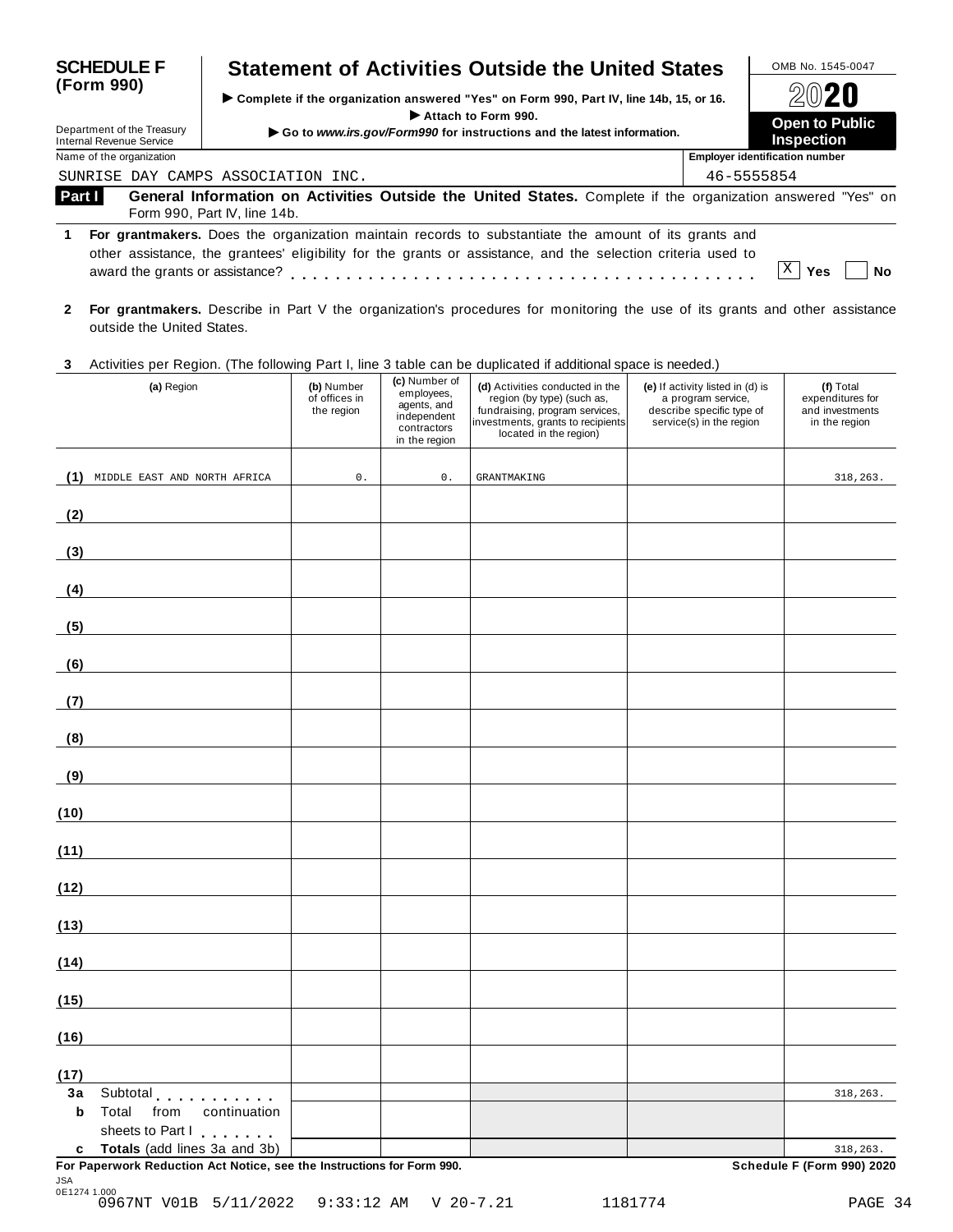Schedule F (Form 990) 2020  $\blacksquare$ 

| $\mathbf{1}$                | (a) Name of<br>organization | (b) IRS code<br>section and EIN<br>(if applicable) | (c) Region                                                                                                                                                                                                                                                                                      | (d) Purpose of<br>grant | (e) Amount of<br>cash grant | (f) Manner of<br>cash<br>disbursement | (g) Amount of<br>noncash<br>assistance | (h) Description<br>of noncash<br>assistance | (i) Method of<br>valuation<br>(book, FMV,<br>appraisal, other) |
|-----------------------------|-----------------------------|----------------------------------------------------|-------------------------------------------------------------------------------------------------------------------------------------------------------------------------------------------------------------------------------------------------------------------------------------------------|-------------------------|-----------------------------|---------------------------------------|----------------------------------------|---------------------------------------------|----------------------------------------------------------------|
| (1)                         |                             |                                                    | MIDDLE EAST/NORTH AFRICA                                                                                                                                                                                                                                                                        | FUND CAMP               | 318,263.                    | $\operatorname{EFT}$                  |                                        |                                             |                                                                |
| (2)                         |                             |                                                    |                                                                                                                                                                                                                                                                                                 |                         |                             |                                       |                                        |                                             |                                                                |
| (3)                         |                             |                                                    |                                                                                                                                                                                                                                                                                                 |                         |                             |                                       |                                        |                                             |                                                                |
| (4)                         |                             |                                                    |                                                                                                                                                                                                                                                                                                 |                         |                             |                                       |                                        |                                             |                                                                |
| (5)                         |                             |                                                    |                                                                                                                                                                                                                                                                                                 |                         |                             |                                       |                                        |                                             |                                                                |
| (6)                         |                             |                                                    |                                                                                                                                                                                                                                                                                                 |                         |                             |                                       |                                        |                                             |                                                                |
| (7)                         |                             |                                                    |                                                                                                                                                                                                                                                                                                 |                         |                             |                                       |                                        |                                             |                                                                |
| (8)                         |                             |                                                    |                                                                                                                                                                                                                                                                                                 |                         |                             |                                       |                                        |                                             |                                                                |
| (9)                         |                             |                                                    |                                                                                                                                                                                                                                                                                                 |                         |                             |                                       |                                        |                                             |                                                                |
| (10)                        |                             |                                                    |                                                                                                                                                                                                                                                                                                 |                         |                             |                                       |                                        |                                             |                                                                |
| (11)                        |                             |                                                    |                                                                                                                                                                                                                                                                                                 |                         |                             |                                       |                                        |                                             |                                                                |
| (12)                        |                             |                                                    |                                                                                                                                                                                                                                                                                                 |                         |                             |                                       |                                        |                                             |                                                                |
| (13)                        |                             |                                                    |                                                                                                                                                                                                                                                                                                 |                         |                             |                                       |                                        |                                             |                                                                |
| (14)                        |                             |                                                    |                                                                                                                                                                                                                                                                                                 |                         |                             |                                       |                                        |                                             |                                                                |
| (15)                        |                             |                                                    |                                                                                                                                                                                                                                                                                                 |                         |                             |                                       |                                        |                                             |                                                                |
| (16)                        |                             |                                                    |                                                                                                                                                                                                                                                                                                 |                         |                             |                                       |                                        |                                             |                                                                |
| $\mathbf{2}$<br>$3^{\circ}$ |                             |                                                    | Enter total number of recipient organizations listed above that are recognized as charities by the foreign country, recognized as a tax<br>exempt $501(c)(3)$ organization by the IRS, or for which the grantee or counsel has provided a section $501(c)(3)$ equivalency letter $\blacksquare$ |                         |                             |                                       |                                        |                                             | $1$ .                                                          |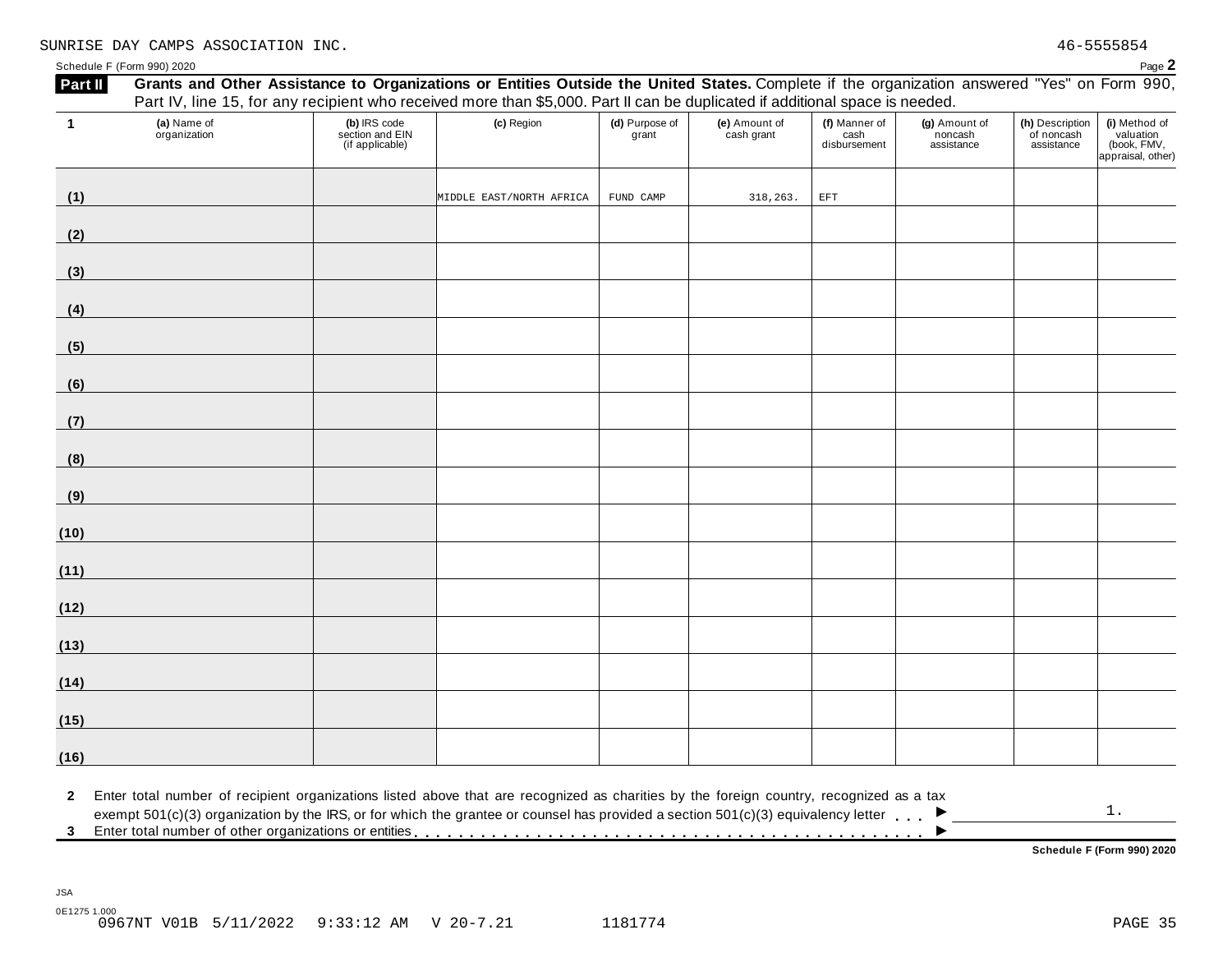Schedule <sup>F</sup> (Form 990) <sup>2020</sup> Page **3**

### Part III can be duplicated if additional space is needed. **(a)** Type of grant or assistance **(b)** Region **(c)** Number of **(d)** Amount of **(e)** Manner of **(g)** Description **(h)** Method of **(f)** Amount of recipients cash grant noncash of noncash valuation cash disbursement (book, FMV, assistance assistance appraisal, other) **(1) (2) (3) (4) (5)** <u> 1989 - Johann Barn, mars ann an t-Amhain Aonaich an t-Aonaich an t-Aonaich an t-Aonaich an t-Aonaich an t-Aon</u> **(6) (7)** <u> 1989 - Johann Barn, mars ann an t-Amhain</u> **(8) (9) (10) (11) (12) (13) (14) (15) (16) (17) (18)**

Part III Grants and Other Assistance to Individuals Outside the United States. Complete if the organization answered "Yes" on Form 990, Part IV, line 16.

**Schedule F (Form 990) 2020**

0E1276 1.000

JSA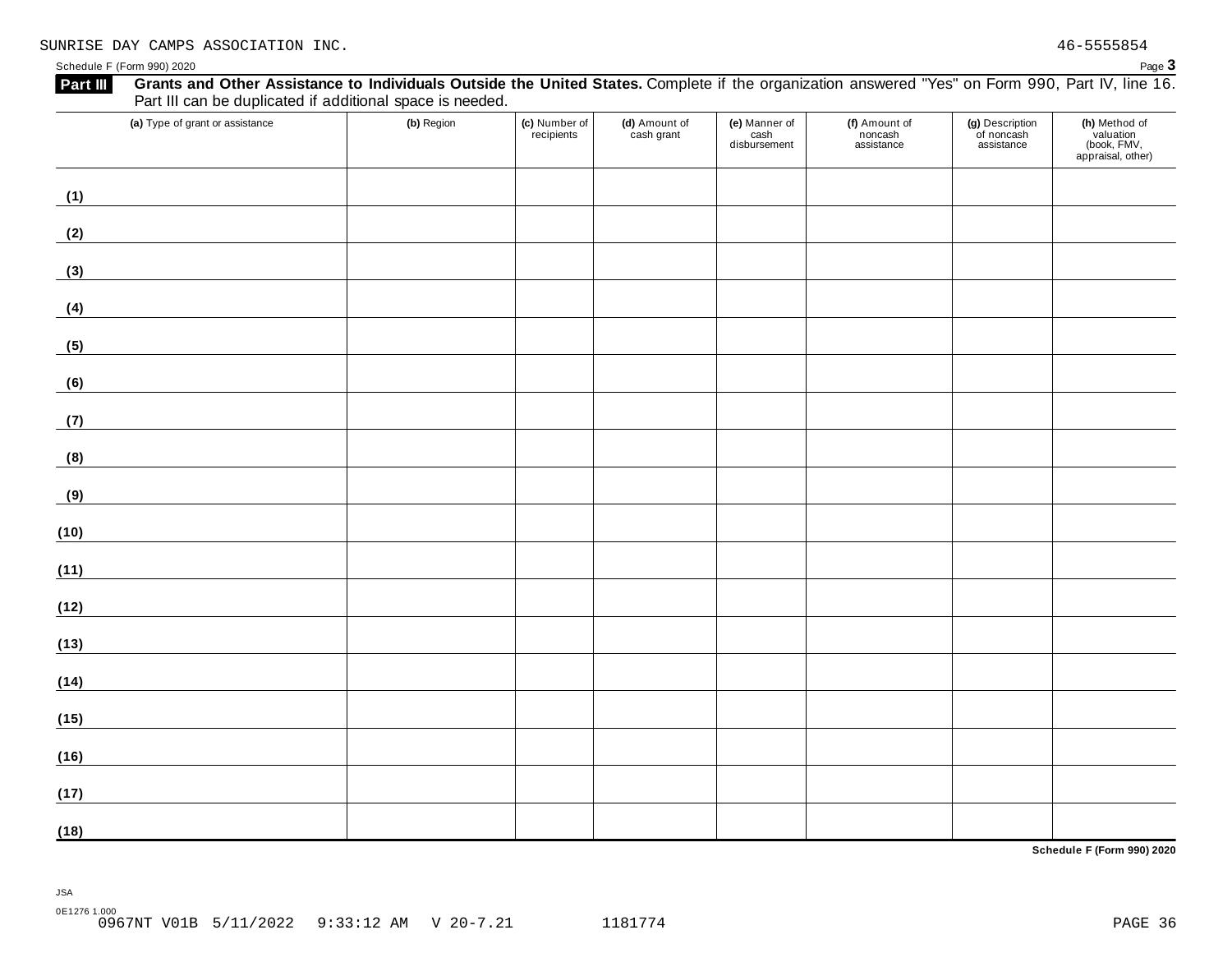SUNRISE DAY CAMPS ASSOCIATION INC.  $46-5555854$ 

|                | Schedule F (Form 990) 2020                                                                                | Page 4 |
|----------------|-----------------------------------------------------------------------------------------------------------|--------|
| <b>Part IV</b> | <b>Foreign Forms</b>                                                                                      |        |
|                |                                                                                                           |        |
|                | Was the organization a U.S. transferor of property to a foreign corporation during the tax year? If "Yes" |        |

| 1              | Was the organization a U.S. transferor of property to a foreign corporation during the tax year? If "Yes,"<br>the organization may be required to file Form 926, Return by a U.S. Transferor of Property to a Foreign                                                                                                                                                                                                  | Yes | Χ | <b>No</b> |
|----------------|------------------------------------------------------------------------------------------------------------------------------------------------------------------------------------------------------------------------------------------------------------------------------------------------------------------------------------------------------------------------------------------------------------------------|-----|---|-----------|
| $\overline{2}$ | Did the organization have an interest in a foreign trust during the tax year? If "Yes," the organization may<br>be required to separately file Form 3520, Annual Return To Report Transactions With Foreign Trusts and<br>Receipt of Certain Foreign Gifts, and/or Form 3520-A, Annual Information Return of Foreign Trust With a<br>U.S. Owner (see Instructions for Forms 3520 and 3520-A; don't file with Form 990) | Yes | х | <b>No</b> |
| 3              | Did the organization have an ownership interest in a foreign corporation during the tax year? If "Yes,"<br>the organization may be required to file Form 5471, Information Return of U.S. Persons With Respect to                                                                                                                                                                                                      | Yes | Χ | <b>No</b> |
| 4              | Was the organization a direct or indirect shareholder of a passive foreign investment company or a<br>qualified electing fund during the tax year? If "Yes," the organization may be required to file Form 8621,<br>Information Return by a Shareholder of a Passive Foreign Investment Company or Qualified Electing<br>Fund (see Instructions for Form 8621)                                                         | Yes | Х | No        |
| 5              | Did the organization have an ownership interest in a foreign partnership during the tax year? If "Yes,"<br>the organization may be required to file Form 8865, Return of U.S. Persons With Respect to Certain                                                                                                                                                                                                          | Yes | X | <b>No</b> |
| 6              | Did the organization have any operations in or related to any boycotting countries during the tax year? If<br>"Yes," the organization may be required to separately file Form 5713, International Boycott Report (see<br>Instructions for Form 5713; don't file with Form 990)                                                                                                                                         | Yes | х | No        |

**Schedule F (Form 990) 2020**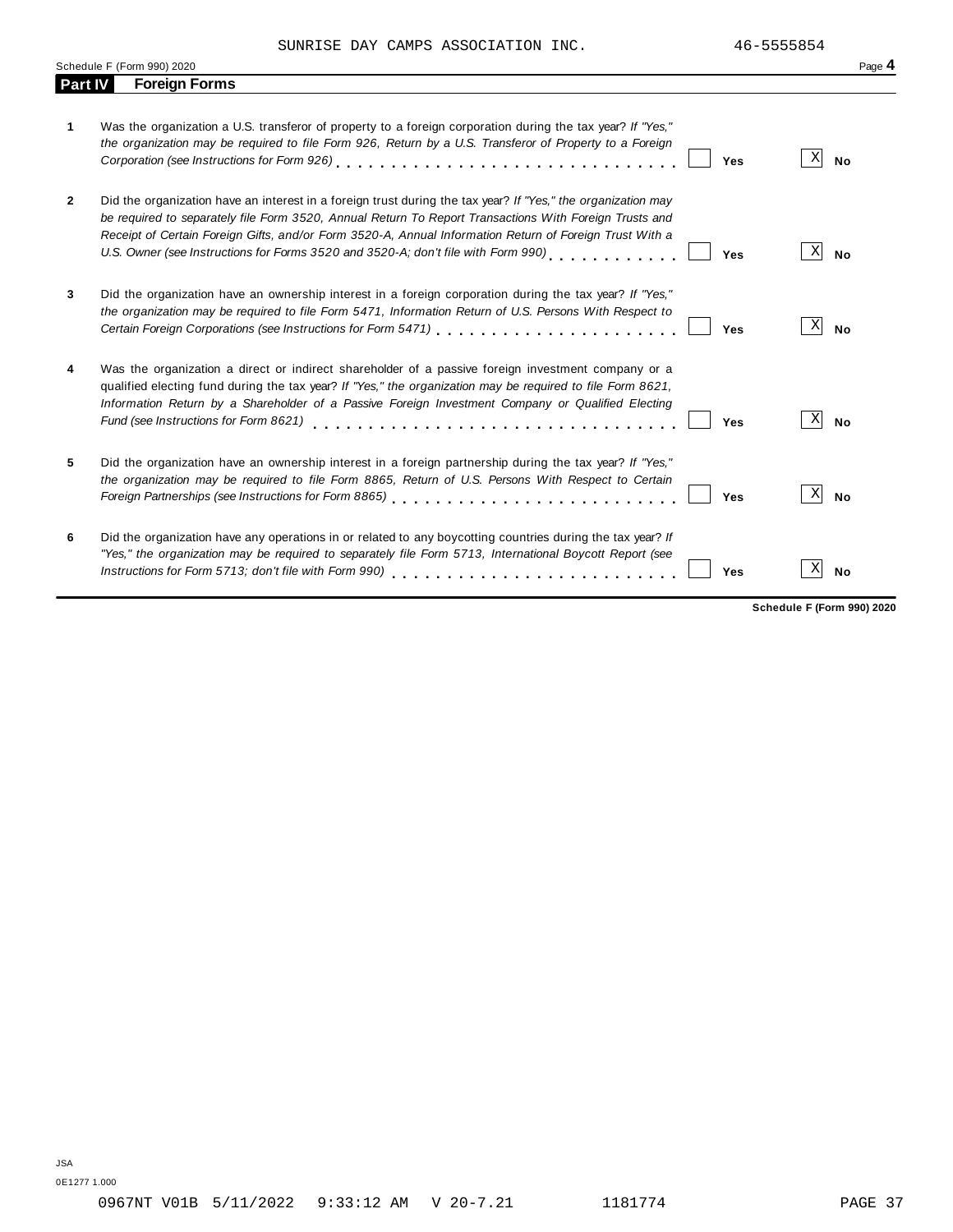Schedule <sup>F</sup> (Form 990) <sup>2020</sup> Page **5**

**Part V Supplemental Information** Provide the information required by Part I, line 2 (monitoring of funds); Part I, line 3, column (f) (accounting method; amounts of investments vs. expenditures per region); Part II, line 1 (accounting method); Part III (accounting method); and Part III, column (c) (estimated number of recipients), as applicable. Also complete this part to provide any additional information (see instructions).

SCHEDULE F, PART I, LINE 2

THE GRANTEE ORGANIZATION SUBMITS ITS BUDGET, ACTUALS, AND CERTIFIED

AUDIT TO THE SUNRISE ASSOCIATION, ALL OF WHICH ARE REVIEWED BY THE

SR. VICE PRESIDENT FOR CAMPING AND THE PRESIDENT AND CEO. AN ON SITE

VISIT OF THE ACTUAL PROGRAMS BEING FUNDED IS CONDUCTED AT LEAST ONCE

PER YEAR TO ASSURE THAT FUNDS ARE BEING UTILIZED AS INTENDED.

**Schedule F (Form 990) 2020**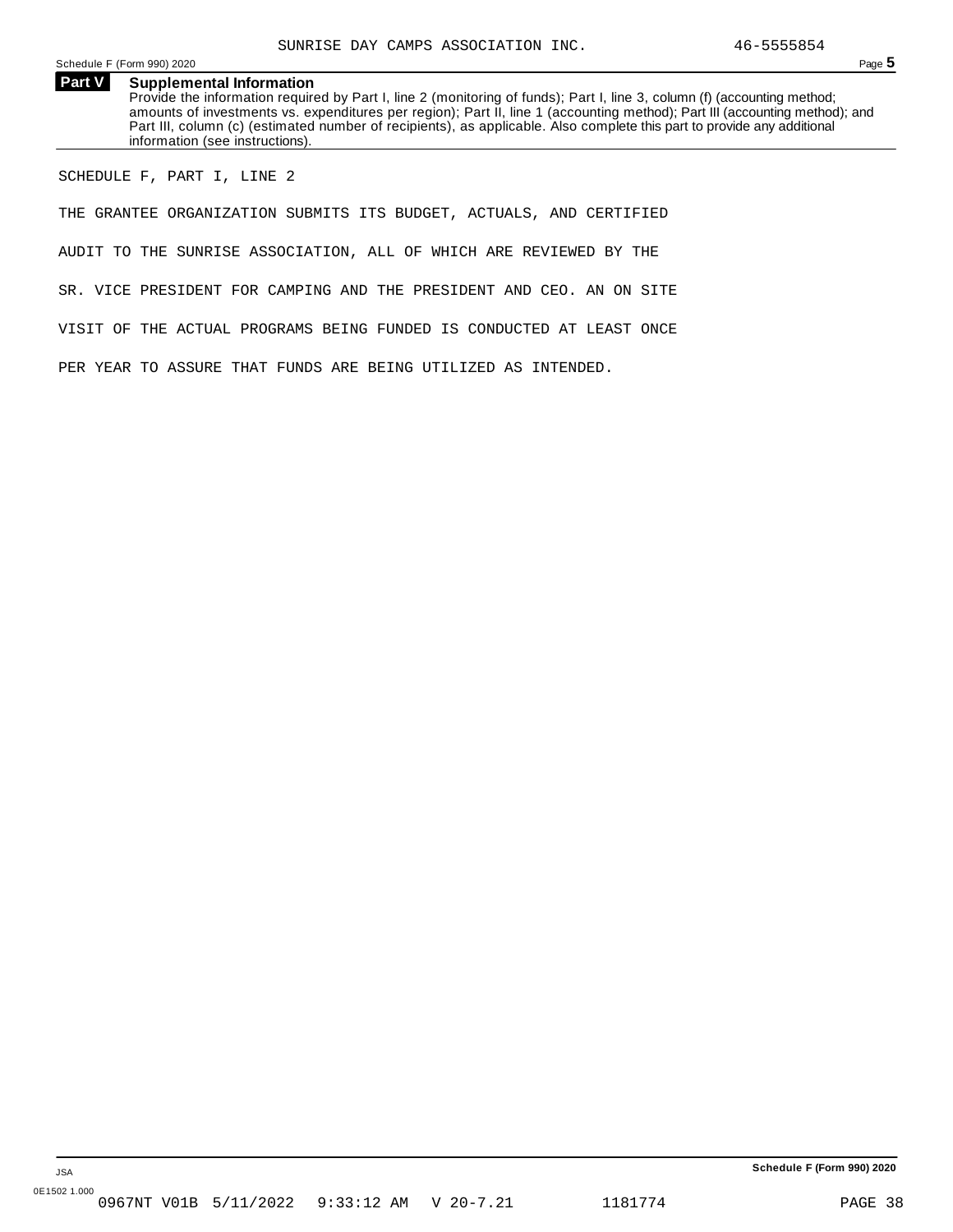| Supplemental Information Regarding Fundraising or Gaming Activities<br><b>SCHEDULE G</b><br>Complete if the organization answered "Yes" on Form 990, Part IV, line 17, 18, or 19, or if the<br>(Form 990 or 990-EZ)<br>organization entered more than \$15,000 on Form 990-EZ, line 6a.<br>Attach to Form 990 or Form 990-EZ.<br>Department of the Treasury<br>Go to www.irs.gov/Form990 for instructions and the latest information.<br><b>Internal Revenue Service</b> |                                                                                                                                                                                                                                                                                                                               |               |     |                                                                      |                                                                                                          | OMB No. 1545-0047<br>Open to Public<br>Inspection                          |                                                         |
|--------------------------------------------------------------------------------------------------------------------------------------------------------------------------------------------------------------------------------------------------------------------------------------------------------------------------------------------------------------------------------------------------------------------------------------------------------------------------|-------------------------------------------------------------------------------------------------------------------------------------------------------------------------------------------------------------------------------------------------------------------------------------------------------------------------------|---------------|-----|----------------------------------------------------------------------|----------------------------------------------------------------------------------------------------------|----------------------------------------------------------------------------|---------------------------------------------------------|
| Name of the organization                                                                                                                                                                                                                                                                                                                                                                                                                                                 |                                                                                                                                                                                                                                                                                                                               |               |     |                                                                      |                                                                                                          | <b>Employer identification number</b>                                      |                                                         |
|                                                                                                                                                                                                                                                                                                                                                                                                                                                                          | SUNRISE DAY CAMPS ASSOCIATION INC.                                                                                                                                                                                                                                                                                            |               |     |                                                                      |                                                                                                          | 46-5555854                                                                 |                                                         |
| Part I                                                                                                                                                                                                                                                                                                                                                                                                                                                                   | Fundraising Activities. Complete if the organization answered "Yes" on Form 990, Part IV, line 17.                                                                                                                                                                                                                            |               |     |                                                                      |                                                                                                          |                                                                            |                                                         |
|                                                                                                                                                                                                                                                                                                                                                                                                                                                                          | Form 990-EZ filers are not required to complete this part.                                                                                                                                                                                                                                                                    |               |     |                                                                      |                                                                                                          |                                                                            |                                                         |
| 1<br>Mail solicitations<br>a<br>b<br>c<br>d                                                                                                                                                                                                                                                                                                                                                                                                                              | Indicate whether the organization raised funds through any of the following activities. Check all that apply.<br>Internet and email solicitations<br>Phone solicitations<br>In-person solicitations<br>2a Did the organization have a written or oral agreement with any individual (including officers, directors, trustees, | е<br>f<br>g   |     |                                                                      | Solicitation of non-government grants<br>Solicitation of government grants<br>Special fundraising events |                                                                            |                                                         |
|                                                                                                                                                                                                                                                                                                                                                                                                                                                                          | or key employees listed in Form 990, Part VII) or entity in connection with professional fundraising services?<br><b>b</b> If "Yes," list the 10 highest paid individuals or entities (fundraisers) pursuant to agreements under which the fundraiser is to be<br>compensated at least \$5,000 by the organization.           |               |     |                                                                      |                                                                                                          |                                                                            | Yes<br>No                                               |
|                                                                                                                                                                                                                                                                                                                                                                                                                                                                          | (i) Name and address of individual<br>or entity (fundraiser)                                                                                                                                                                                                                                                                  | (ii) Activity |     | (iii) Did fundraiser have<br>custody or control of<br>contributions? | (iv) Gross receipts<br>from activity                                                                     | (v) Amount paid to<br>(or retained by)<br>fundraiser listed in<br>col. (i) | (vi) Amount paid to<br>(or retained by)<br>organization |
|                                                                                                                                                                                                                                                                                                                                                                                                                                                                          |                                                                                                                                                                                                                                                                                                                               |               | Yes | No                                                                   |                                                                                                          |                                                                            |                                                         |
| 1                                                                                                                                                                                                                                                                                                                                                                                                                                                                        |                                                                                                                                                                                                                                                                                                                               |               |     |                                                                      |                                                                                                          |                                                                            |                                                         |
|                                                                                                                                                                                                                                                                                                                                                                                                                                                                          |                                                                                                                                                                                                                                                                                                                               |               |     |                                                                      |                                                                                                          |                                                                            |                                                         |
| $\overline{2}$                                                                                                                                                                                                                                                                                                                                                                                                                                                           |                                                                                                                                                                                                                                                                                                                               |               |     |                                                                      |                                                                                                          |                                                                            |                                                         |
|                                                                                                                                                                                                                                                                                                                                                                                                                                                                          |                                                                                                                                                                                                                                                                                                                               |               |     |                                                                      |                                                                                                          |                                                                            |                                                         |
| 3                                                                                                                                                                                                                                                                                                                                                                                                                                                                        |                                                                                                                                                                                                                                                                                                                               |               |     |                                                                      |                                                                                                          |                                                                            |                                                         |
|                                                                                                                                                                                                                                                                                                                                                                                                                                                                          |                                                                                                                                                                                                                                                                                                                               |               |     |                                                                      |                                                                                                          |                                                                            |                                                         |
| 4                                                                                                                                                                                                                                                                                                                                                                                                                                                                        |                                                                                                                                                                                                                                                                                                                               |               |     |                                                                      |                                                                                                          |                                                                            |                                                         |
|                                                                                                                                                                                                                                                                                                                                                                                                                                                                          |                                                                                                                                                                                                                                                                                                                               |               |     |                                                                      |                                                                                                          |                                                                            |                                                         |
| 5                                                                                                                                                                                                                                                                                                                                                                                                                                                                        |                                                                                                                                                                                                                                                                                                                               |               |     |                                                                      |                                                                                                          |                                                                            |                                                         |
| 6                                                                                                                                                                                                                                                                                                                                                                                                                                                                        |                                                                                                                                                                                                                                                                                                                               |               |     |                                                                      |                                                                                                          |                                                                            |                                                         |
|                                                                                                                                                                                                                                                                                                                                                                                                                                                                          |                                                                                                                                                                                                                                                                                                                               |               |     |                                                                      |                                                                                                          |                                                                            |                                                         |
| $\overline{7}$                                                                                                                                                                                                                                                                                                                                                                                                                                                           |                                                                                                                                                                                                                                                                                                                               |               |     |                                                                      |                                                                                                          |                                                                            |                                                         |
|                                                                                                                                                                                                                                                                                                                                                                                                                                                                          |                                                                                                                                                                                                                                                                                                                               |               |     |                                                                      |                                                                                                          |                                                                            |                                                         |
|                                                                                                                                                                                                                                                                                                                                                                                                                                                                          |                                                                                                                                                                                                                                                                                                                               |               |     |                                                                      |                                                                                                          |                                                                            |                                                         |
|                                                                                                                                                                                                                                                                                                                                                                                                                                                                          |                                                                                                                                                                                                                                                                                                                               |               |     |                                                                      |                                                                                                          |                                                                            |                                                         |
| 9                                                                                                                                                                                                                                                                                                                                                                                                                                                                        |                                                                                                                                                                                                                                                                                                                               |               |     |                                                                      |                                                                                                          |                                                                            |                                                         |
|                                                                                                                                                                                                                                                                                                                                                                                                                                                                          |                                                                                                                                                                                                                                                                                                                               |               |     |                                                                      |                                                                                                          |                                                                            |                                                         |
| 10                                                                                                                                                                                                                                                                                                                                                                                                                                                                       |                                                                                                                                                                                                                                                                                                                               |               |     |                                                                      |                                                                                                          |                                                                            |                                                         |
|                                                                                                                                                                                                                                                                                                                                                                                                                                                                          |                                                                                                                                                                                                                                                                                                                               |               |     |                                                                      |                                                                                                          |                                                                            |                                                         |
| Total                                                                                                                                                                                                                                                                                                                                                                                                                                                                    |                                                                                                                                                                                                                                                                                                                               |               |     |                                                                      |                                                                                                          |                                                                            |                                                         |
| 3<br>registration or licensing.                                                                                                                                                                                                                                                                                                                                                                                                                                          | List all states in which the organization is registered or licensed to solicit contributions or has been notified it is exempt from                                                                                                                                                                                           |               |     |                                                                      |                                                                                                          |                                                                            |                                                         |
|                                                                                                                                                                                                                                                                                                                                                                                                                                                                          |                                                                                                                                                                                                                                                                                                                               |               |     |                                                                      |                                                                                                          |                                                                            |                                                         |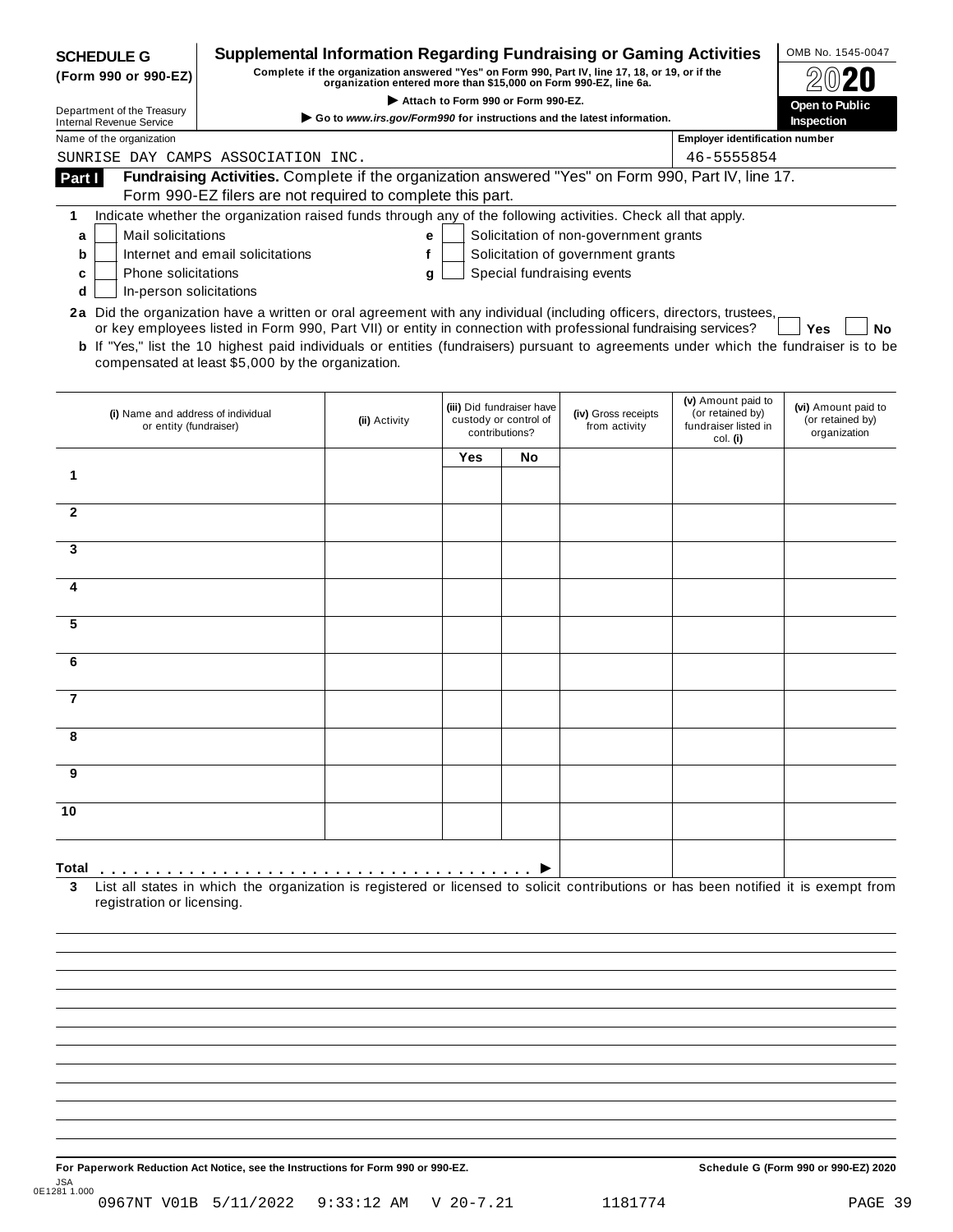| Part II                |          | Schedule G (Form 990 or 990-EZ) 2020<br>Fundraising Events. Complete if the organization answered "Yes" on Form 990, Part IV, line 18, or reported<br>more than \$15,000 of fundraising event contributions and gross income on Form 990-EZ, lines 1 and 6b. List<br>events with gross receipts greater than \$5,000. |                                                                                                                      |                                                  |                        | Page 2                                              |
|------------------------|----------|-----------------------------------------------------------------------------------------------------------------------------------------------------------------------------------------------------------------------------------------------------------------------------------------------------------------------|----------------------------------------------------------------------------------------------------------------------|--------------------------------------------------|------------------------|-----------------------------------------------------|
|                        |          |                                                                                                                                                                                                                                                                                                                       | (a) Event $#1$<br>SUNRISE LIVE JN SUNRISE LIVE O                                                                     | (b) Event $#2$                                   | (c) Other events<br>9. | (d) Total events<br>(add col. (a) through           |
|                        |          |                                                                                                                                                                                                                                                                                                                       | (event type)                                                                                                         | (event type)                                     | (total number)         | col. (c)                                            |
| Revenue                | 1        | Gross receipts <b>Container and Street Street Street</b>                                                                                                                                                                                                                                                              | 1,185,626.                                                                                                           | 1,074,952.                                       | 2,225,572.             | 4,486,150.                                          |
|                        |          | 2 Less: Contributions                                                                                                                                                                                                                                                                                                 | 1,185,626.                                                                                                           | 1,074,952.                                       | 2, 225, 572.           | 4,486,150.                                          |
|                        |          | 3 Gross income (line 1 minus<br>line 2) $\ldots$ $\ldots$ $\ldots$ $\ldots$ $\ldots$                                                                                                                                                                                                                                  |                                                                                                                      |                                                  | 0.                     |                                                     |
|                        |          | 4 Cash prizes [19] Cash prizes                                                                                                                                                                                                                                                                                        |                                                                                                                      |                                                  |                        |                                                     |
|                        |          | 5 Noncash prizes [1,1,1,1,1,1,1,1]                                                                                                                                                                                                                                                                                    |                                                                                                                      |                                                  |                        |                                                     |
|                        |          | 6 Rent/facility costs [1, 1, 1, 1, 1]                                                                                                                                                                                                                                                                                 |                                                                                                                      |                                                  |                        |                                                     |
| <b>Direct Expenses</b> |          | 7 Food and beverages                                                                                                                                                                                                                                                                                                  |                                                                                                                      |                                                  |                        |                                                     |
|                        | 8        | Entertainment [1999]                                                                                                                                                                                                                                                                                                  |                                                                                                                      |                                                  |                        |                                                     |
|                        |          | 9 Other direct expenses                                                                                                                                                                                                                                                                                               | 88,708.                                                                                                              | 80,427.                                          | 166,515.               | 335,650.                                            |
|                        | Part III | 10 Direct expense summary. Add lines 4 through 9 in column (d) $\ldots$ ,,,,,,,,,,,,,,,,<br>11 Net income summary. Subtract line 10 from line 3, column (d) ▶<br>Gaming. Complete if the organization answered "Yes" on Form 990, Part IV, line 19, or reported more than                                             |                                                                                                                      |                                                  |                        | 335,650.<br>$-335,650.$                             |
|                        |          | \$15,000 on Form 990-EZ, line 6a.                                                                                                                                                                                                                                                                                     |                                                                                                                      |                                                  |                        |                                                     |
| Revenue                |          |                                                                                                                                                                                                                                                                                                                       | (a) Bingo                                                                                                            | (b) Pull tabs/instant<br>bingo/progressive bingo | (c) Other gaming       | (d) Total gaming (add<br>col. (a) through col. (c)) |
|                        |          | Gross revenue <b>contracts</b> cross revenue <b>contracts</b>                                                                                                                                                                                                                                                         |                                                                                                                      |                                                  |                        |                                                     |
| nses                   |          | 2 Cash prizes <b>contained 2</b> Cash prizes                                                                                                                                                                                                                                                                          |                                                                                                                      |                                                  |                        |                                                     |
|                        |          | 3 Noncash prizes                                                                                                                                                                                                                                                                                                      |                                                                                                                      |                                                  |                        |                                                     |
| Direct Expe            |          | 4 Rent/facility costs                                                                                                                                                                                                                                                                                                 |                                                                                                                      |                                                  |                        |                                                     |
|                        |          | 5 Other direct expenses                                                                                                                                                                                                                                                                                               |                                                                                                                      |                                                  |                        |                                                     |
|                        |          |                                                                                                                                                                                                                                                                                                                       | Yes<br>%<br>No                                                                                                       | Yes<br>$\frac{9}{6}$<br>No                       | Yes<br>%<br><b>No</b>  |                                                     |
|                        |          | 7 Direct expense summary. Add lines 2 through 5 in column (d)                                                                                                                                                                                                                                                         |                                                                                                                      |                                                  |                        |                                                     |
|                        |          | 8 Net gaming income summary. Subtract line 7 from line 1, column (d)                                                                                                                                                                                                                                                  |                                                                                                                      |                                                  |                        |                                                     |
| 9<br>a<br>b            |          | Enter the state(s) in which the organization conducts gaming activities:<br>Is the organization licensed to conduct gaming activities in each of these states?<br>If "No," explain:                                                                                                                                   | <u> 1989 - Johann Stein, mars an deutscher Stein und der Stein und der Stein und der Stein und der Stein und der</u> |                                                  |                        | Yes  <br><b>No</b>                                  |
|                        |          |                                                                                                                                                                                                                                                                                                                       |                                                                                                                      |                                                  |                        |                                                     |

**Schedule G (Form 990 or 990-EZ) 2020**

JSA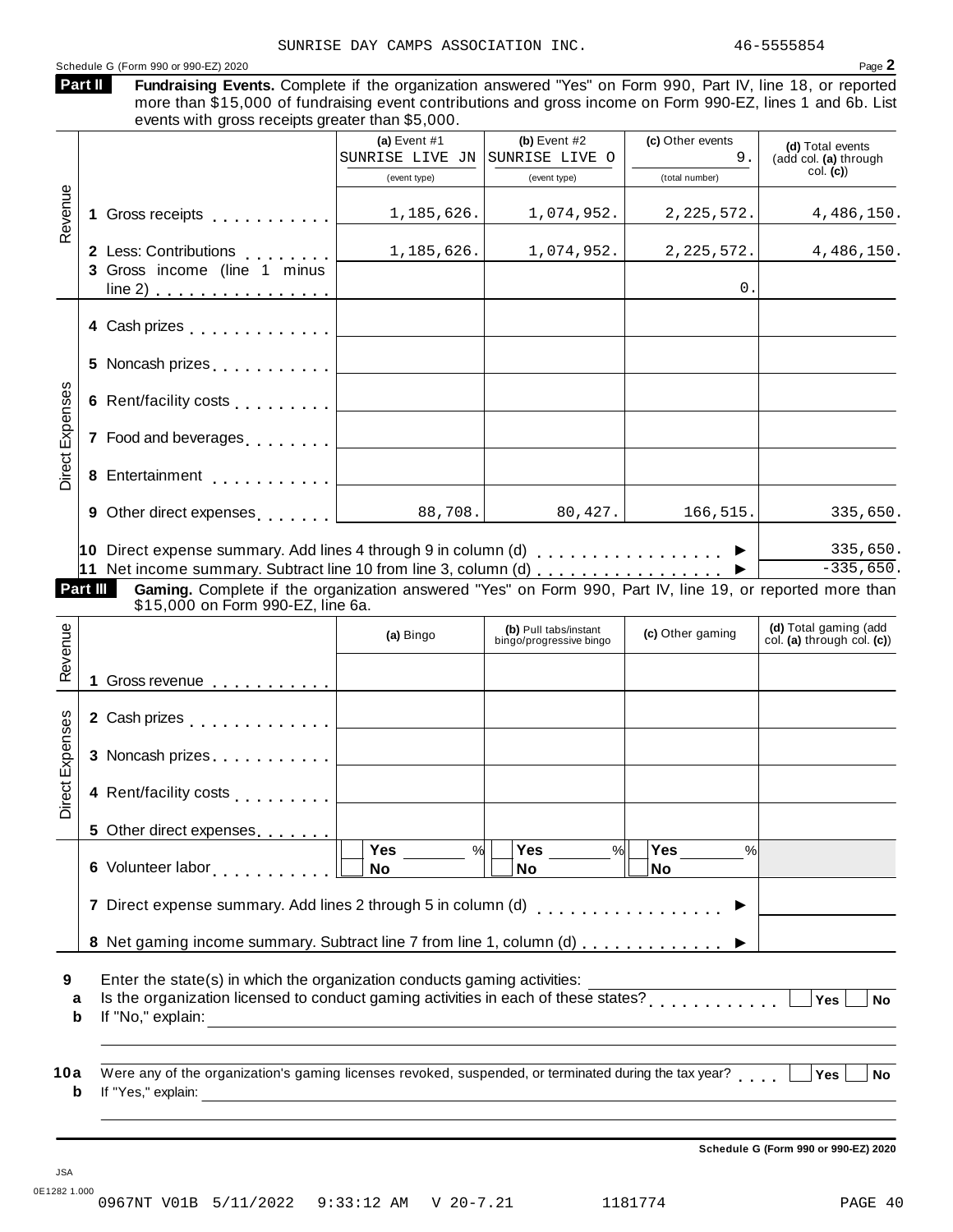|  | SUNRISE DAY CAMPS ASSOCIATION INC. |  |
|--|------------------------------------|--|
|  |                                    |  |

|         | Schedule G (Form 990 or 990-EZ) 2020                                                                                                                                                                                                          | Page 3                  |
|---------|-----------------------------------------------------------------------------------------------------------------------------------------------------------------------------------------------------------------------------------------------|-------------------------|
| 11      |                                                                                                                                                                                                                                               | <b>Yes</b><br><b>No</b> |
| 12      | Is the organization a grantor, beneficiary or trustee of a trust or a member of a partnership or other entity                                                                                                                                 |                         |
|         |                                                                                                                                                                                                                                               | Yes<br><b>No</b>        |
| 13      | Indicate the percentage of gaming activity conducted in:                                                                                                                                                                                      |                         |
| a       |                                                                                                                                                                                                                                               | %                       |
| b       | An outside facility enterpreteration of the control of the control of the control of the control of the control of the control of the control of the control of the control of the control of the control of the control of th                | %                       |
| 14      | Enter the name and address of the person who prepares the organization's gaming/special events books and<br>records:                                                                                                                          |                         |
|         |                                                                                                                                                                                                                                               |                         |
|         | Address $\triangleright$                                                                                                                                                                                                                      |                         |
|         | 15a Does the organization have a contract with a third party from whom the organization receives gaming                                                                                                                                       |                         |
|         |                                                                                                                                                                                                                                               | <b>No</b><br>Yes        |
|         | <b>b</b> If "Yes," enter the amount of gaming revenue received by the organization $\triangleright$ \$______________ and the                                                                                                                  |                         |
|         | amount of gaming revenue retained by the third party $\triangleright$ \$ _______________.                                                                                                                                                     |                         |
|         | c If "Yes," enter name and address of the third party:                                                                                                                                                                                        |                         |
|         |                                                                                                                                                                                                                                               |                         |
|         |                                                                                                                                                                                                                                               |                         |
| 16      | Gaming manager information:                                                                                                                                                                                                                   |                         |
|         | Name $\sum_{-1}^{1}$                                                                                                                                                                                                                          |                         |
|         | Gaming manager compensation $\triangleright$ \$ ________________                                                                                                                                                                              |                         |
|         |                                                                                                                                                                                                                                               |                         |
|         | Employee<br>Director/officer<br>    Independent contractor                                                                                                                                                                                    |                         |
| 17      | Mandatory distributions:                                                                                                                                                                                                                      |                         |
| a       | Is the organization required under state law to make charitable distributions from the gaming proceeds to                                                                                                                                     |                         |
|         |                                                                                                                                                                                                                                               | Yes<br><b>No</b>        |
| b       | Enter the amount of distributions required under state law to be distributed to other exempt organizations                                                                                                                                    |                         |
|         | or spent in the organization's own exempt activities during the tax year $\triangleright$ \$                                                                                                                                                  |                         |
| Part IV | Supplemental Information. Provide the explanation required by Part I, line 2b, columns (iii) and (v), and<br>Part III, lines 9, 9b, 10b, 15b, 15c, 16, and 17b, as applicable. Also provide any additional information<br>(see instructions). |                         |

**Schedule G (Form 990 or 990-EZ) 2020**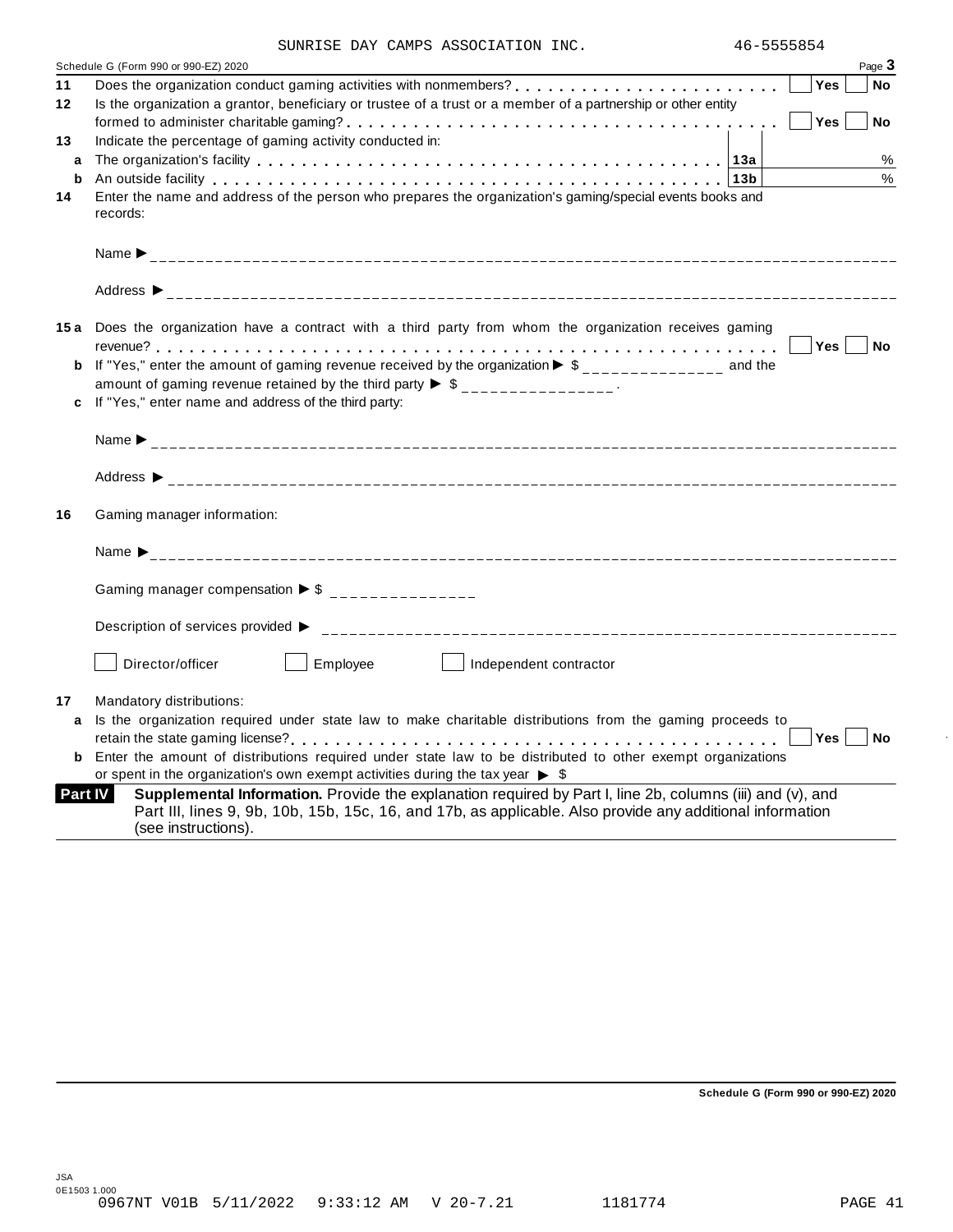| <b>SCHEDULE I</b><br>(Form 990)                                          |                                                                                                                                                                                                                                                                             |            |                                    | <b>Grants and Other Assistance to Organizations,</b><br>Governments, and Individuals in the United States |                                       |                                                             |                                          | OMB No. 1545-0047                      |
|--------------------------------------------------------------------------|-----------------------------------------------------------------------------------------------------------------------------------------------------------------------------------------------------------------------------------------------------------------------------|------------|------------------------------------|-----------------------------------------------------------------------------------------------------------|---------------------------------------|-------------------------------------------------------------|------------------------------------------|----------------------------------------|
|                                                                          |                                                                                                                                                                                                                                                                             |            |                                    | Complete if the organization answered "Yes" on Form 990, Part IV, line 21 or 22.                          |                                       |                                                             |                                          | 2020                                   |
| Department of the Treasury                                               |                                                                                                                                                                                                                                                                             |            |                                    | Attach to Form 990.                                                                                       |                                       |                                                             |                                          | <b>Open to Public</b>                  |
| <b>Internal Revenue Service</b>                                          |                                                                                                                                                                                                                                                                             |            |                                    | Go to www.irs.gov/Form990 for the latest information.                                                     |                                       |                                                             |                                          | Inspection                             |
| Name of the organization                                                 |                                                                                                                                                                                                                                                                             |            |                                    |                                                                                                           |                                       |                                                             | <b>Employer identification number</b>    |                                        |
|                                                                          | SUNRISE DAY CAMPS ASSOCIATION INC.                                                                                                                                                                                                                                          |            |                                    |                                                                                                           |                                       |                                                             | 46-5555854                               |                                        |
| Part I                                                                   | <b>General Information on Grants and Assistance</b>                                                                                                                                                                                                                         |            |                                    |                                                                                                           |                                       |                                                             |                                          |                                        |
| 1<br>$\mathbf{2}$                                                        | Does the organization maintain records to substantiate the amount of the grants or assistance, the grantees' eligibility for the grants or assistance, and<br>Describe in Part IV the organization's procedures for monitoring the use of grant funds in the United States. |            |                                    |                                                                                                           |                                       |                                                             |                                          | $X$ Yes<br>No                          |
| <b>Part II</b>                                                           | Grants and Other Assistance to Domestic Organizations and Domestic Governments. Complete if the organization answered "Yes" on Form 990,<br>Part IV, line 21, for any recipient that received more than \$5,000. Part II can be duplicated if additional space is needed.   |            |                                    |                                                                                                           |                                       |                                                             |                                          |                                        |
|                                                                          | 1 (a) Name and address of organization<br>or government                                                                                                                                                                                                                     | $(b)$ EIN  | (c) IRC section<br>(if applicable) | (d) Amount of cash<br>grant                                                                               | (e) Amount of non-<br>cash assistance | (f) Method of valuation<br>(book, FMV, appraisal,<br>other) | (g) Description of<br>noncash assistance | (h) Purpose of grant<br>or assistance  |
| (1) THE BARRY & FLORENCE FRIEDBERG JCC<br>15 NEIL CT OCEANSIDE, NY 11572 |                                                                                                                                                                                                                                                                             | 11-2002556 | 501(C)(3)                          | 630,097.                                                                                                  |                                       |                                                             |                                          | TO PROVIDE FOR<br>CHILDREN WITH CANCER |
| (2)                                                                      |                                                                                                                                                                                                                                                                             |            |                                    |                                                                                                           |                                       |                                                             |                                          |                                        |
| (3)                                                                      |                                                                                                                                                                                                                                                                             |            |                                    |                                                                                                           |                                       |                                                             |                                          |                                        |
| (4)                                                                      |                                                                                                                                                                                                                                                                             |            |                                    |                                                                                                           |                                       |                                                             |                                          |                                        |
| (5)                                                                      |                                                                                                                                                                                                                                                                             |            |                                    |                                                                                                           |                                       |                                                             |                                          |                                        |
| (6)                                                                      |                                                                                                                                                                                                                                                                             |            |                                    |                                                                                                           |                                       |                                                             |                                          |                                        |
| (7)                                                                      |                                                                                                                                                                                                                                                                             |            |                                    |                                                                                                           |                                       |                                                             |                                          |                                        |
| (8)                                                                      |                                                                                                                                                                                                                                                                             |            |                                    |                                                                                                           |                                       |                                                             |                                          |                                        |
| (9)                                                                      |                                                                                                                                                                                                                                                                             |            |                                    |                                                                                                           |                                       |                                                             |                                          |                                        |
| (10)                                                                     |                                                                                                                                                                                                                                                                             |            |                                    |                                                                                                           |                                       |                                                             |                                          |                                        |
| (11)                                                                     |                                                                                                                                                                                                                                                                             |            |                                    |                                                                                                           |                                       |                                                             |                                          |                                        |
| (12)                                                                     |                                                                                                                                                                                                                                                                             |            |                                    |                                                                                                           |                                       |                                                             |                                          |                                        |
| $\mathbf{2}$<br>3                                                        |                                                                                                                                                                                                                                                                             |            |                                    |                                                                                                           |                                       |                                                             |                                          | 1.                                     |
|                                                                          | For Paperwork Reduction Act Notice, see the Instructions for Form 990.                                                                                                                                                                                                      |            |                                    |                                                                                                           |                                       |                                                             |                                          | Schedule I (Form 990) 2020             |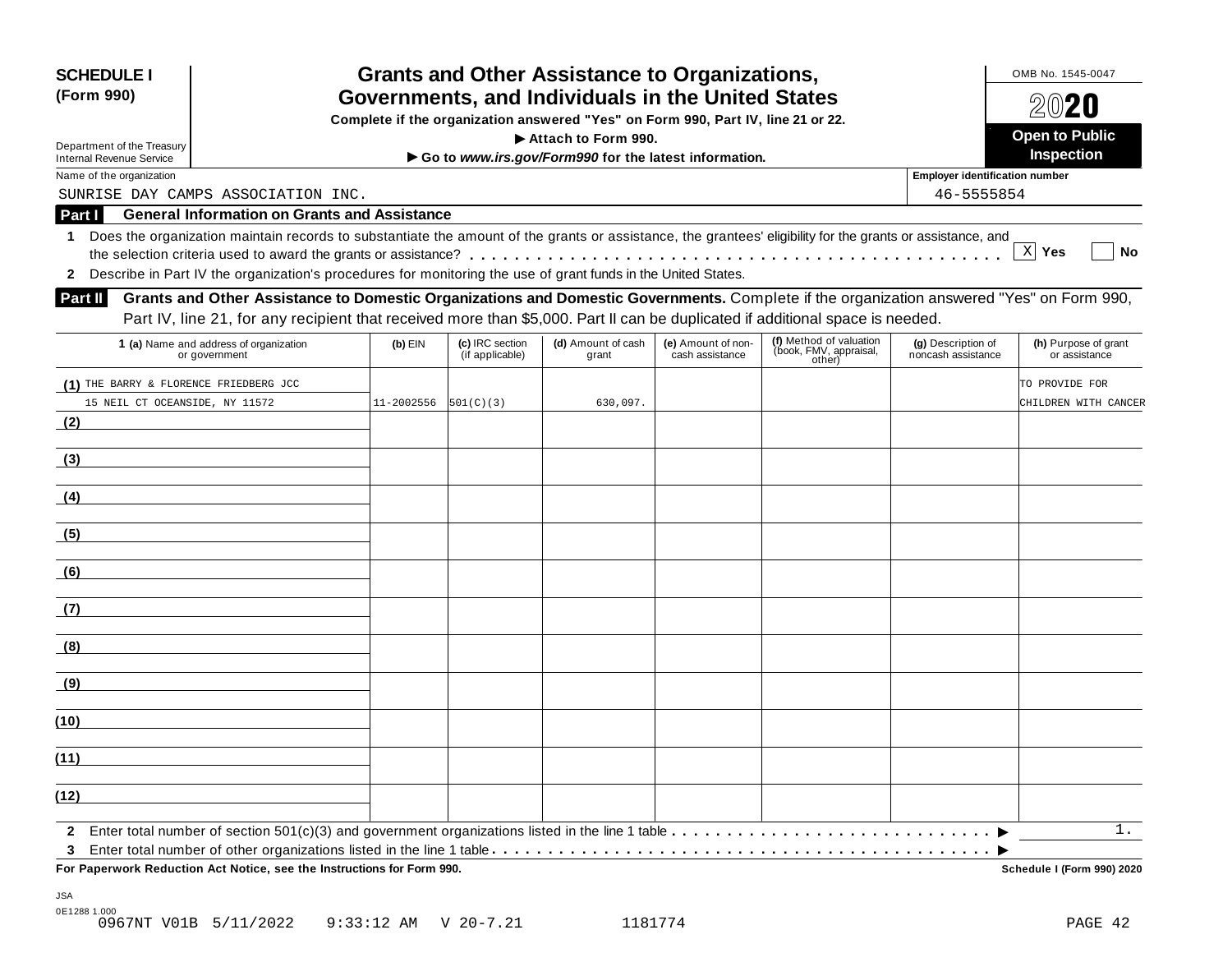### Schedule I (Form 990) (2020) Page **2**

**5**

**6**

**7**

| <b>Part III</b> | Grants and Other Assistance to Domestic Individuals. Complete if the organization answered "Yes" on Form 990, Part IV, line 22.<br>Part III can be duplicated if additional space is needed. |                             |                             |                                      |                                                          |                                        |  |  |  |  |  |
|-----------------|----------------------------------------------------------------------------------------------------------------------------------------------------------------------------------------------|-----------------------------|-----------------------------|--------------------------------------|----------------------------------------------------------|----------------------------------------|--|--|--|--|--|
|                 | (a) Type of grant or assistance                                                                                                                                                              | (b) Number of<br>recipients | (c) Amount of<br>cash grant | (d) Amount of<br>non-cash assistance | (e) Method of valuation (book,<br>FMV, appraisal, other) | (f) Description of non-cash assistance |  |  |  |  |  |
|                 |                                                                                                                                                                                              |                             |                             |                                      |                                                          |                                        |  |  |  |  |  |
|                 |                                                                                                                                                                                              |                             |                             |                                      |                                                          |                                        |  |  |  |  |  |
|                 |                                                                                                                                                                                              |                             |                             |                                      |                                                          |                                        |  |  |  |  |  |
|                 |                                                                                                                                                                                              |                             |                             |                                      |                                                          |                                        |  |  |  |  |  |

## **Supplemental Information.** Provide the information required in Part I, line 2, Part III, column (b); and any other additional information. **Part IV**

PART I DESCRIPTION OF PROCEDURE FOR MONITORING USE OF FUNDS

THE GRANTEE ORGANIZATION SUBMITS ITS BUDGET, ACTUALS AND CERTIFIED AUDIT

TO THE SUNRISE ASSOCIATION, ALL OF WHICH ARE REVIEWED BY THE SR. VICE

PRESIDENT FOR CAMPING AND THE PRESIDENT & CEO. AN ON SITE VISIT OF THE

ACTUAL PROGRAMS BEING FUNDED ARE CONDUCTED AT LEAST ONCE PER YEAR TO

ASSURE THAT FUNDS ARE BEING UTILIZED AS INTENDED.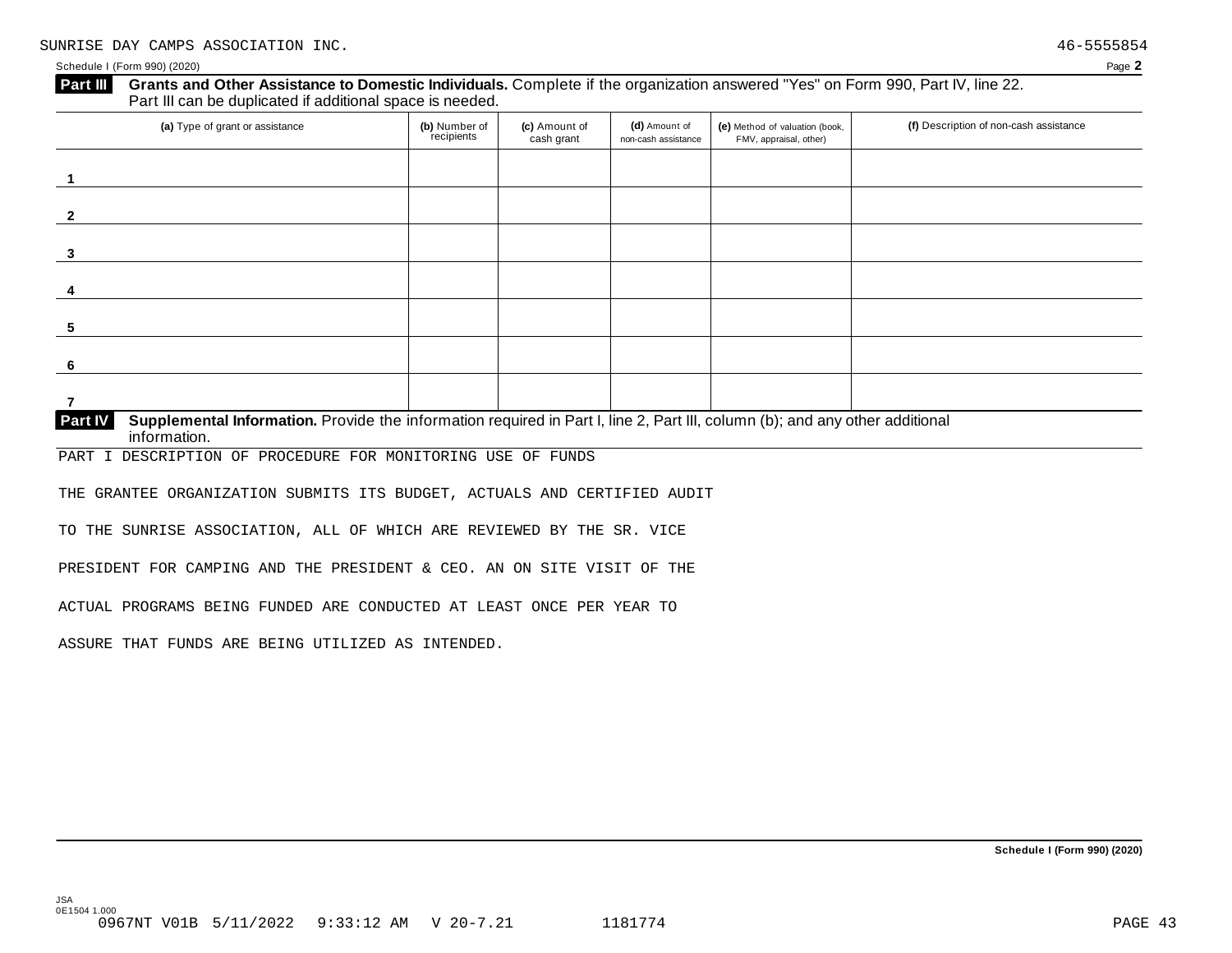| (Form 990)   |                                                      | <b>Compensation Information</b>                                                                                                                                                                                                                                                                                            |                                            |     | OMB No. 1545-0047       |  |
|--------------|------------------------------------------------------|----------------------------------------------------------------------------------------------------------------------------------------------------------------------------------------------------------------------------------------------------------------------------------------------------------------------------|--------------------------------------------|-----|-------------------------|--|
|              |                                                      | For certain Officers, Directors, Trustees, Key Employees, and Highest<br><b>Compensated Employees</b>                                                                                                                                                                                                                      |                                            |     |                         |  |
|              |                                                      | > Complete if the organization answered "Yes" on Form 990, Part IV, line 23.                                                                                                                                                                                                                                               |                                            |     |                         |  |
|              | Department of the Treasury                           | Attach to Form 990.<br>Go to www.irs.gov/Form990 for instructions and the latest information.                                                                                                                                                                                                                              | <b>Open to Public</b><br><b>Inspection</b> |     |                         |  |
|              | Internal Revenue Service<br>Name of the organization | Employer identification number                                                                                                                                                                                                                                                                                             |                                            |     |                         |  |
|              |                                                      | SUNRISE DAY CAMPS ASSOCIATION INC.<br>46-5555854                                                                                                                                                                                                                                                                           |                                            |     |                         |  |
| Part I       |                                                      | <b>Questions Regarding Compensation</b>                                                                                                                                                                                                                                                                                    |                                            |     |                         |  |
|              |                                                      |                                                                                                                                                                                                                                                                                                                            |                                            | Yes | No                      |  |
|              |                                                      | 1a Check the appropriate box(es) if the organization provided any of the following to or for a person listed on Form                                                                                                                                                                                                       |                                            |     |                         |  |
|              |                                                      | 990, Part VII, Section A, line 1a. Complete Part III to provide any relevant information regarding these items.                                                                                                                                                                                                            |                                            |     |                         |  |
|              |                                                      | First-class or charter travel<br>Housing allowance or residence for personal use                                                                                                                                                                                                                                           |                                            |     |                         |  |
|              | Χ                                                    | Travel for companions<br>Payments for business use of personal residence                                                                                                                                                                                                                                                   |                                            |     |                         |  |
|              |                                                      | Tax indemnification and gross-up payments<br>Health or social club dues or initiation fees                                                                                                                                                                                                                                 |                                            |     |                         |  |
|              |                                                      | Discretionary spending account<br>Personal services (such as maid, chauffeur, chef)                                                                                                                                                                                                                                        |                                            |     |                         |  |
| b            |                                                      | If any of the boxes on line 1a are checked, did the organization follow a written policy regarding payment<br>or reimbursement or provision of all of the expenses described above? If "No," complete Part III to                                                                                                          |                                            |     |                         |  |
|              |                                                      |                                                                                                                                                                                                                                                                                                                            | 1b                                         | Χ   |                         |  |
| $\mathbf{2}$ |                                                      | Did the organization require substantiation prior to reimbursing or allowing expenses incurred by all                                                                                                                                                                                                                      |                                            |     |                         |  |
|              |                                                      | directors, trustees, and officers, including the CEO/Executive Director, regarding the items checked on line                                                                                                                                                                                                               |                                            |     |                         |  |
|              |                                                      |                                                                                                                                                                                                                                                                                                                            | $\mathbf{2}$                               | Χ   |                         |  |
| 3            |                                                      | Indicate which, if any, of the following the organization used to establish the compensation of the<br>organization's CEO/Executive Director. Check all that apply. Do not check any boxes for methods used by a<br>related organization to establish compensation of the CEO/Executive Director, but explain in Part III. |                                            |     |                         |  |
|              |                                                      | ΧI<br>Written employment contract<br>Compensation committee                                                                                                                                                                                                                                                                |                                            |     |                         |  |
|              |                                                      | Independent compensation consultant<br>Compensation survey or study                                                                                                                                                                                                                                                        |                                            |     |                         |  |
|              |                                                      | Form 990 of other organizations<br>Approval by the board or compensation committee                                                                                                                                                                                                                                         |                                            |     |                         |  |
| 4            |                                                      | During the year, did any person listed on Form 990, Part VII, Section A, line 1a, with respect to the filing<br>organization or a related organization:                                                                                                                                                                    |                                            |     |                         |  |
| a            |                                                      |                                                                                                                                                                                                                                                                                                                            | 4a                                         |     | Χ                       |  |
| b            |                                                      | Participate in or receive payment from a supplemental nonqualified retirement plan?                                                                                                                                                                                                                                        | 4b                                         |     | $\overline{\mathbf{x}}$ |  |
| c            |                                                      | Participate in or receive payment from an equity-based compensation arrangement?                                                                                                                                                                                                                                           | 4c                                         |     | X                       |  |
|              |                                                      | If "Yes" to any of lines 4a-c, list the persons and provide the applicable amounts for each item in Part III.                                                                                                                                                                                                              |                                            |     |                         |  |
|              |                                                      |                                                                                                                                                                                                                                                                                                                            |                                            |     |                         |  |
|              |                                                      | Only section $501(c)(3)$ , $501(c)(4)$ , and $501(c)(29)$ organizations must complete lines 5-9.                                                                                                                                                                                                                           |                                            |     |                         |  |
| 5            |                                                      | For persons listed on Form 990, Part VII, Section A, line 1a, did the organization pay or accrue any<br>compensation contingent on the revenues of:                                                                                                                                                                        |                                            |     |                         |  |
|              |                                                      |                                                                                                                                                                                                                                                                                                                            | 5a                                         |     | Χ                       |  |
| b            |                                                      |                                                                                                                                                                                                                                                                                                                            | 5b                                         |     | X                       |  |
|              |                                                      | If "Yes" on line 5a or 5b, describe in Part III.                                                                                                                                                                                                                                                                           |                                            |     |                         |  |
| 6            |                                                      | For persons listed on Form 990, Part VII, Section A, line 1a, did the organization pay or accrue any                                                                                                                                                                                                                       |                                            |     |                         |  |
|              |                                                      | compensation contingent on the net earnings of:                                                                                                                                                                                                                                                                            |                                            |     | Χ                       |  |
| a            |                                                      |                                                                                                                                                                                                                                                                                                                            | 6a<br>6b                                   |     | X                       |  |
| b            |                                                      | If "Yes" on line 6a or 6b, describe in Part III.                                                                                                                                                                                                                                                                           |                                            |     |                         |  |
|              |                                                      |                                                                                                                                                                                                                                                                                                                            |                                            |     |                         |  |
| 7            |                                                      | For persons listed on Form 990, Part VII, Section A, line 1a, did the organization provide any nonfixed<br>payments not described on lines 5 and 6? If "Yes," describe in Part III.                                                                                                                                        | $\overline{7}$                             |     | Χ                       |  |
| 8            |                                                      | Were any amounts reported on Form 990, Part VII, paid or accrued pursuant to a contract that was subject                                                                                                                                                                                                                   |                                            |     |                         |  |
|              |                                                      | to the initial contract exception described in Regulations section 53.4958-4(a)(3)? If "Yes," describe                                                                                                                                                                                                                     |                                            |     |                         |  |
|              |                                                      |                                                                                                                                                                                                                                                                                                                            | 8                                          |     | Χ                       |  |
| 9            |                                                      | If "Yes" on line 8, did the organization also follow the rebuttable presumption procedure described in                                                                                                                                                                                                                     |                                            |     |                         |  |
|              |                                                      |                                                                                                                                                                                                                                                                                                                            | 9                                          |     |                         |  |

**For Paperwork Reduction Act Notice, see the Instructions for Form 990. Schedule J (Form 990) 2020**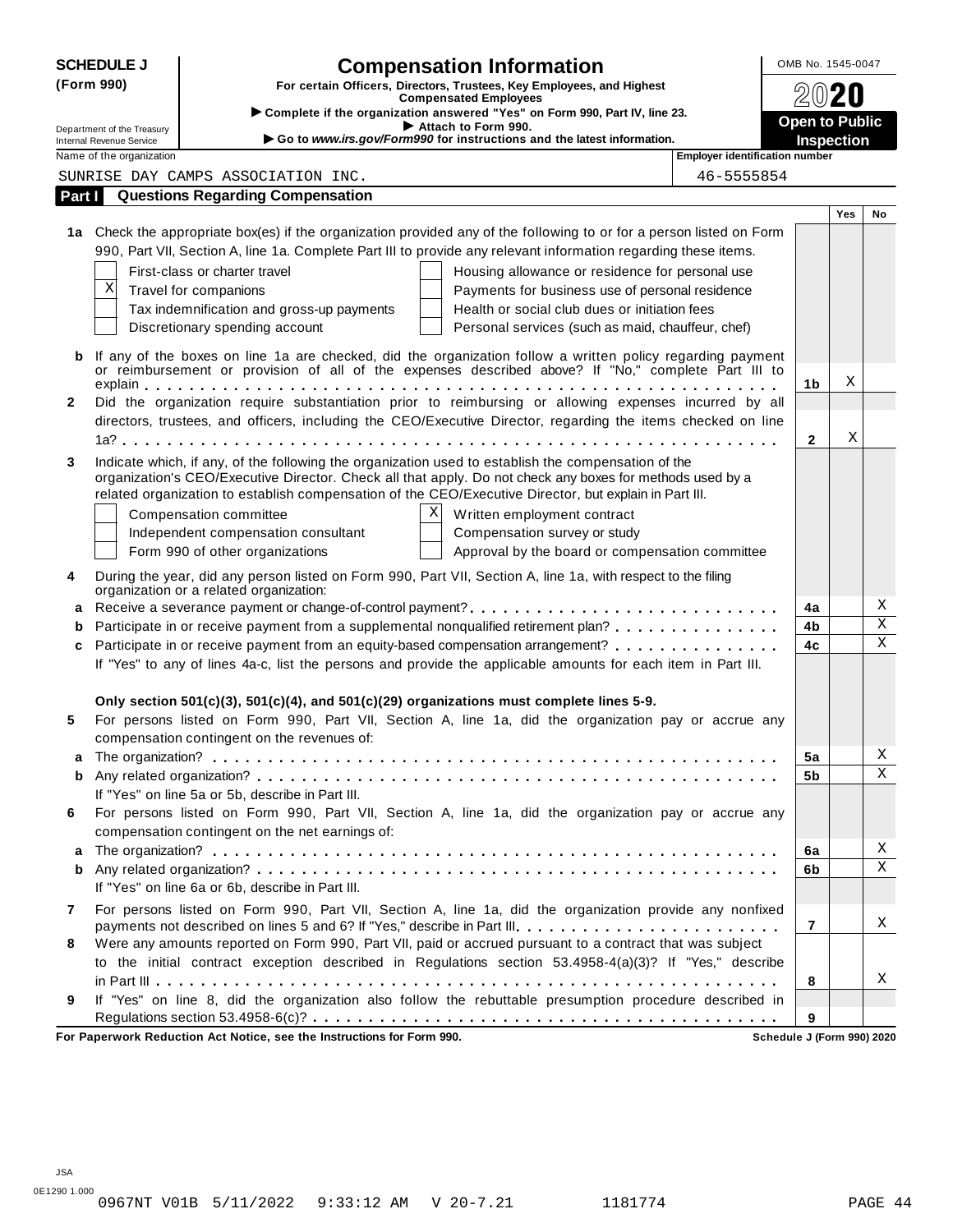### **Part II Officers, Directors, Trustees, Key Employees, and Highest Compensated Employees.** Use duplicate copies ifadditional space is needed.

For each individual whose compensation must be reported on Schedule J, report compensation from the organization on row (i) and from related organizations, described in the instructions, on row (ii). Do not list any individuals that aren't listed on Form 990, Part VII.

Note: The sum of columns (B)(i)-(iii) for each listed individual must equal the total amount of Form 990, Part VII, Section A, line 1a, applicable column (D) and (E) amounts for that individual.

| (A) Name and Title                                    |      |                          | (B) Breakdown of W-2 and/or 1099-MISC compensation |                                           | (C) Retirement and             | (D) Nontaxable   | (E) Total of columns | (F) Compensation                                           |
|-------------------------------------------------------|------|--------------------------|----------------------------------------------------|-------------------------------------------|--------------------------------|------------------|----------------------|------------------------------------------------------------|
|                                                       |      | (i) Base<br>compensation | (ii) Bonus & incentive<br>compensation             | (iii) Other<br>reportable<br>compensation | other deferred<br>compensation | benefits         | $(B)(i)-(D)$         | in column (B) reported<br>as deferred on prior<br>Form 990 |
| ARNOLD PREMINGER                                      | (i)  | 296,031                  | 0.                                                 | 16,489                                    | 49,130                         | 58,489.          | 420,139              |                                                            |
| PRESIDENT AND CEO                                     | (ii) | $\overline{0}$           | 0.                                                 | $\mathsf{O}$ .                            | $\Omega$                       | 0.               | $\mathbf{0}$ .       |                                                            |
| MICHELE VERNON                                        | (i)  | 135,431                  | 0.                                                 | $\overline{0}$ .                          | 14,612                         | 26,510.          | 176,553.             |                                                            |
| $2^{SVP}$ OF CAMPING & RELATED SERVI                  | (ii) | $\mathsf{O}$             | $0$ .                                              | 0                                         | $\overline{0}$                 | 0.               | $\mathbf 0$          |                                                            |
| AILEEN HOFFMAN                                        | (i)  | 114,220                  | 0.                                                 | 0                                         | 12,379                         | 23,667.          | 150,266              |                                                            |
| 3 <sup>VP</sup> FOR SUNRISE WALKS AND STAND           | (ii) | $\mathsf{O}$             | $\mathsf{0}$ .                                     | $\mathsf{O}\xspace$                       | $\mathsf{0}$ .                 | $\overline{0}$ . | $\mathbf 0$ .        |                                                            |
| KRISTINA CURATOLO (THRU                               | (i)  | 135,304                  | 0.                                                 | 0                                         | 13,980                         | 9,998.           | 159,282.             |                                                            |
| A <sup>DEVELOPMENT</sup> DIRECTOR                     | (ii) | 0                        | 0.                                                 | 0                                         | $\mathbf{0}$ .                 | 0.               | $\mathbf 0$          |                                                            |
| <b>JOEL BLOCK</b>                                     | (i)  | 147,853                  | 0.                                                 | $0\,$ .                                   | 14,723                         | 347.             | 162,923.             |                                                            |
| 5 <sup>CHIEF</sup> OPERATING OFFICER                  | (ii) | $\mathsf{O}$             | $\mathsf{O}$ .                                     | 0                                         | $\mathsf{0}$ .                 | $0$ .            | $\mathbf 0$ .        |                                                            |
| BETH FETNER<br>6 <sup>SVP</sup> OF AGENCY DEVELOPMENT | (i)  | 176,055                  | 0.                                                 | 0                                         | 18,680.                        | 25, 174.         | 219,909.             |                                                            |
|                                                       | (ii) | 0                        | $0$ .                                              | 0                                         | $\mathbf 0$                    | 0.               | $\mathsf{0}$ .       |                                                            |
|                                                       | (i)  |                          |                                                    |                                           |                                |                  |                      |                                                            |
| 7                                                     | (ii) |                          |                                                    |                                           |                                |                  |                      |                                                            |
|                                                       | (i)  |                          |                                                    |                                           |                                |                  |                      |                                                            |
| 8                                                     | (ii) |                          |                                                    |                                           |                                |                  |                      |                                                            |
|                                                       | (i)  |                          |                                                    |                                           |                                |                  |                      |                                                            |
| 9                                                     | (ii) |                          |                                                    |                                           |                                |                  |                      |                                                            |
|                                                       | (i)  |                          |                                                    |                                           |                                |                  |                      |                                                            |
| 10                                                    | (ii) |                          |                                                    |                                           |                                |                  |                      |                                                            |
|                                                       | (i)  |                          |                                                    |                                           |                                |                  |                      |                                                            |
| 11                                                    | (ii) |                          |                                                    |                                           |                                |                  |                      |                                                            |
|                                                       | (i)  |                          |                                                    |                                           |                                |                  |                      |                                                            |
| 12                                                    | (ii) |                          |                                                    |                                           |                                |                  |                      |                                                            |
|                                                       | (i)  |                          |                                                    |                                           |                                |                  |                      |                                                            |
| 13                                                    | (ii) |                          |                                                    |                                           |                                |                  |                      |                                                            |
|                                                       | (i)  |                          |                                                    |                                           |                                |                  |                      |                                                            |
| 14                                                    | (ii) |                          |                                                    |                                           |                                |                  |                      |                                                            |
|                                                       | (i)  |                          |                                                    |                                           |                                |                  |                      |                                                            |
| 15                                                    | (ii) |                          |                                                    |                                           |                                |                  |                      |                                                            |
|                                                       | (i)  |                          |                                                    |                                           |                                |                  |                      |                                                            |
| 16                                                    | (ii) |                          |                                                    |                                           |                                |                  |                      |                                                            |

**Schedule J (Form 990) 2020**

0E1291 1.000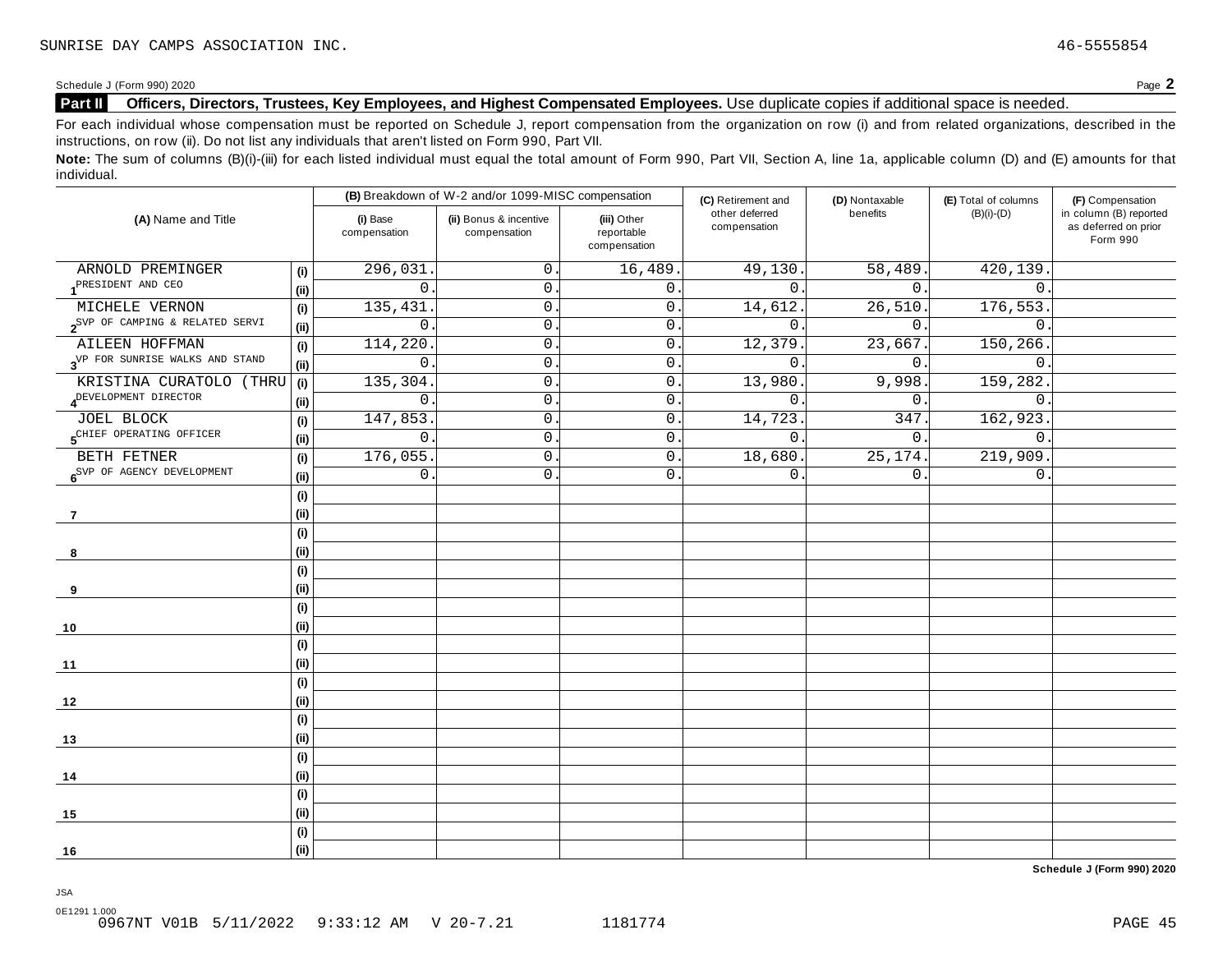### Schedule J (Form 990) 2020 Page **3**

### **Part III Supplemental Information**

Provide the information, explanation, or descriptions required for Part I, lines 1a, 1b, 3, 4a, 4b, 4c, 5a, 5b, 6a, 6b, 7, and 8, and for Part II. Also complete this part for any additional information.

SCHEDULE J, PART I, LINE 1A

THERE IS AN ALLOWANCE OF UP TO \$3,500 PER YEAR FOR FAMILY MEMBER(S)

AND/OR OTHERS TO ACCOMPANY THE CEO/PRESIDENT ON CONFERENCES OR OTHER

BUSINESS-RELATED TRAVEL. THIS WAS NOT TREATED AS TAXABLE COMPENSATION.

THIS ALLOWANCE HAS NOT BEEN USED IN THE PAST 2 YEARS.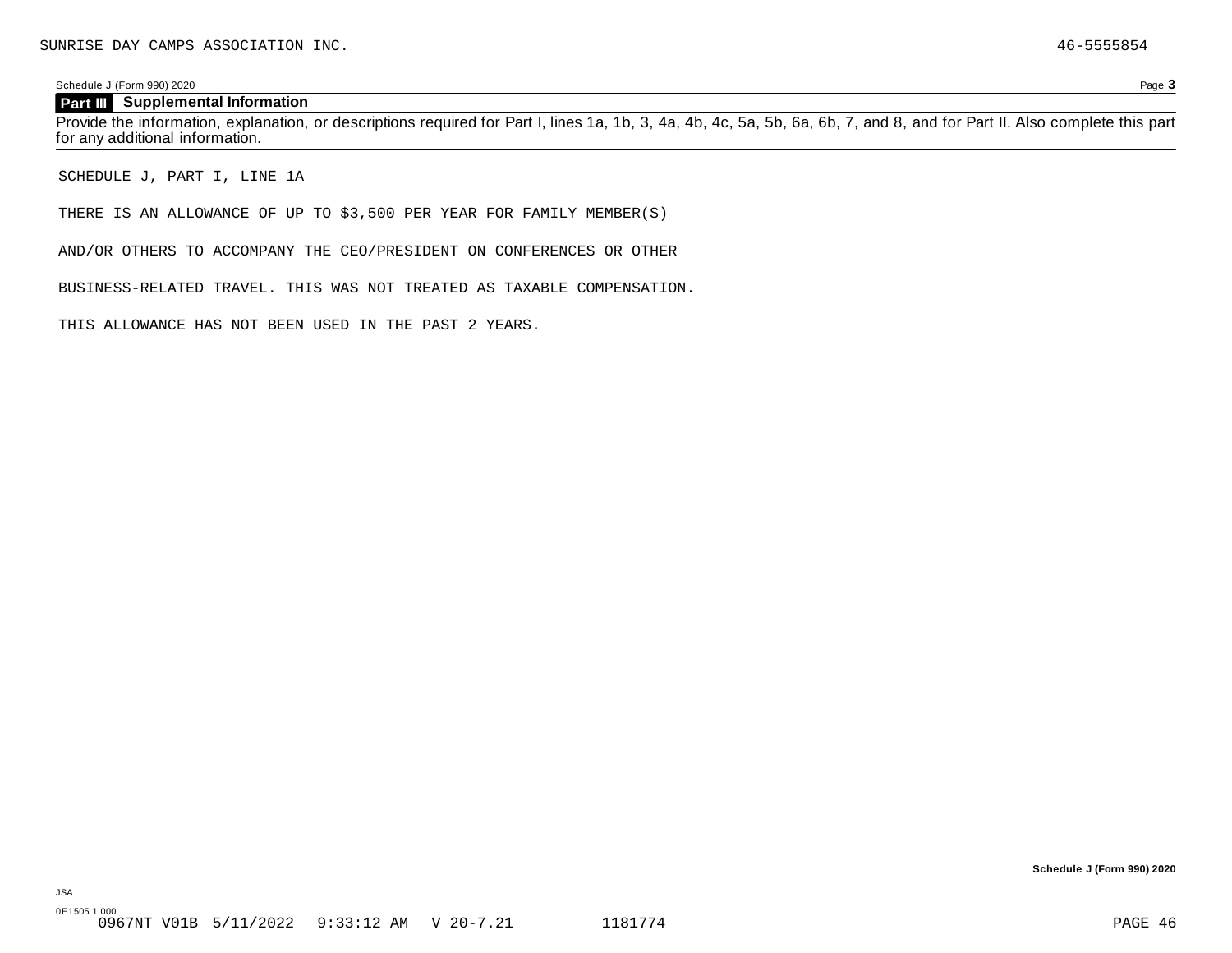| <b>SCHEDULE L</b> |
|-------------------|
|-------------------|

## **SCHEDULE L Transactions With Interested Persons**  $\frac{\text{OMB No. 1545-0047}}{\text{OMB No. 1545-0047}}$

Complete if the organization answered "Yes" on Form 990, Part IV, line 25a, 25b, 26, 27, 28a,<br>28b, or 28c, or Form 990-EZ, Part V, line 38a or 40b.<br>Attach to Form 990 or Form 990-EZ.

Department of the Treasury<br>Internal Revenue Service<br>Name of the organization<br>Name of the organization

Department of the Treasury

SUNRISE DAY CAMPS ASSOCIATION INC. 46-5555854

Name of the organization **Employer identification number**

| Part I | <b>Excess Benefit Transactions</b> (section 501 $(c)(3)$ , section 501 $(c)(4)$ , and 501 $(c)(29)$ organizations only). |  |
|--------|--------------------------------------------------------------------------------------------------------------------------|--|
|        | Complete if the organization answered "Yes" on Form 990, Part IV, line 25a or 25b, or Form 990-EZ, Part V, line 40b.     |  |

|     | (a) Name of disqualified person                                                                                 | (b) Relationship between disqualified person and | (c) Description of transaction | (d) Corrected? |        |  |  |  |
|-----|-----------------------------------------------------------------------------------------------------------------|--------------------------------------------------|--------------------------------|----------------|--------|--|--|--|
|     |                                                                                                                 | organization                                     |                                |                | Yes No |  |  |  |
| (1) |                                                                                                                 |                                                  |                                |                |        |  |  |  |
| (2) |                                                                                                                 |                                                  |                                |                |        |  |  |  |
| (3) |                                                                                                                 |                                                  |                                |                |        |  |  |  |
| (4) |                                                                                                                 |                                                  |                                |                |        |  |  |  |
| (5) |                                                                                                                 |                                                  |                                |                |        |  |  |  |
| (6) |                                                                                                                 |                                                  |                                |                |        |  |  |  |
|     | 2 Enter the amount of tax incurred by the organization managers or disqualified persons during the year         |                                                  |                                |                |        |  |  |  |
|     | under section 4958 $\dots\dots\dots\dots\dots\dots\dots\dots\dots\dots\dots\dots\dots\dots\dots\dots\dots\dots$ |                                                  |                                |                |        |  |  |  |
| 3   |                                                                                                                 |                                                  |                                |                |        |  |  |  |

| 3 Enter the amount of tax, if any, on line 2, above, reimbursed by the organization |  |
|-------------------------------------------------------------------------------------|--|

**Part II**

### **Loans to and/or From Interested Persons.**

Complete if the organization answered "Yes" on Form 990-EZ, Part V, line 38a or Form 990, Part IV, line 26; or if the organization reported an amount on Form 990, Part X, line 5, 6, or 22.

| (a) Name of interested person     | (b) Relationship<br>with organization | (c) Purpose of<br>loan |    | (d) Loan to or<br>from the<br>organization? | (e) Original<br>principal amount | (f) Balance due | (g) In default? (h) Approved |    | by board or<br>committee? |    | (i) Written<br>agreement? |    |
|-----------------------------------|---------------------------------------|------------------------|----|---------------------------------------------|----------------------------------|-----------------|------------------------------|----|---------------------------|----|---------------------------|----|
|                                   |                                       |                        | To | From                                        |                                  |                 | Yes                          | No | Yes                       | No | Yes                       | No |
| (1)                               |                                       |                        |    |                                             |                                  |                 |                              |    |                           |    |                           |    |
| (2)                               |                                       |                        |    |                                             |                                  |                 |                              |    |                           |    |                           |    |
| (3)                               |                                       |                        |    |                                             |                                  |                 |                              |    |                           |    |                           |    |
| (4)                               |                                       |                        |    |                                             |                                  |                 |                              |    |                           |    |                           |    |
| (5)                               |                                       |                        |    |                                             |                                  |                 |                              |    |                           |    |                           |    |
| (6)                               |                                       |                        |    |                                             |                                  |                 |                              |    |                           |    |                           |    |
| (7)                               |                                       |                        |    |                                             |                                  |                 |                              |    |                           |    |                           |    |
| (8)                               |                                       |                        |    |                                             |                                  |                 |                              |    |                           |    |                           |    |
| (9)                               |                                       |                        |    |                                             |                                  |                 |                              |    |                           |    |                           |    |
| (10)                              |                                       |                        |    |                                             |                                  |                 |                              |    |                           |    |                           |    |
| <b>Total</b><br>.                 |                                       |                        |    |                                             | ,<br>.                           | \$              |                              |    |                           |    |                           |    |
| <b>Contract Contract Contract</b> |                                       |                        |    |                                             |                                  |                 |                              |    |                           |    |                           |    |

**Grants or Assistance Benefiting Interested Persons.**

**Part III** Grants or Assistance Benefiting Interested Persons.<br>Complete if the organization answered "Yes" on Form 990, Part IV, line 27.

| (a) Name of interested person | (b) Relationship between interested (c) Amount of assistance<br>person and the organization | (d) Type of assistance | (e) Purpose of assistance |
|-------------------------------|---------------------------------------------------------------------------------------------|------------------------|---------------------------|
| (1)                           |                                                                                             |                        |                           |
| (2)                           |                                                                                             |                        |                           |
| (3)                           |                                                                                             |                        |                           |
| (4)                           |                                                                                             |                        |                           |
| (5)                           |                                                                                             |                        |                           |
| (6)                           |                                                                                             |                        |                           |
| (7)                           |                                                                                             |                        |                           |
| (8)                           |                                                                                             |                        |                           |
| (9)                           |                                                                                             |                        |                           |
| (10)                          |                                                                                             |                        |                           |

For Paperwork Reduction Act Notice, see the Instructions for Form 990 or 990-EZ. Schedule L (Form 990 or 990-E2) 2020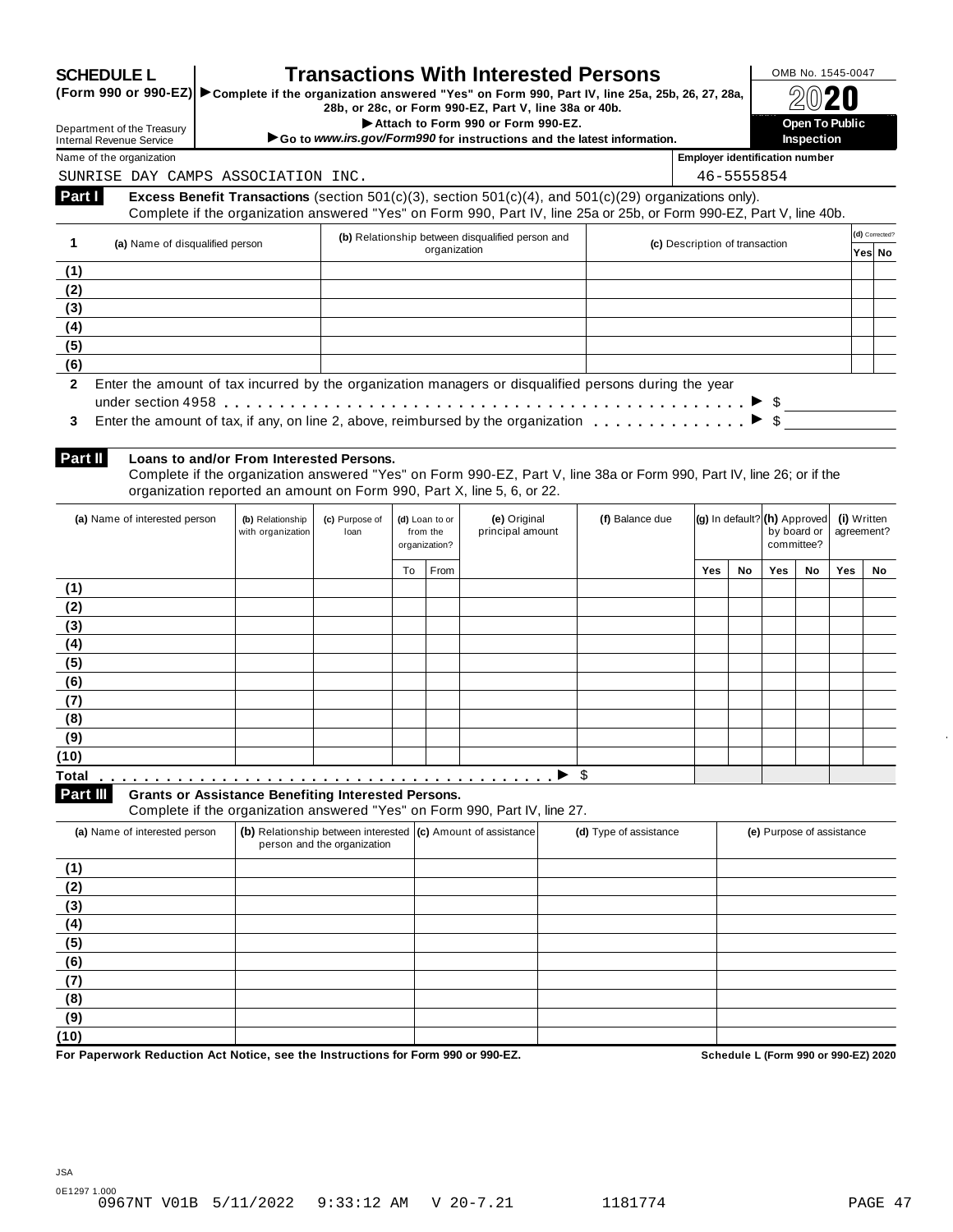### Schedule L (Form 990 or 990-EZ) 2020 Page 2

**Business Transactions Involving Interested Persons.** Complete if the organization answered "Yes" on Form 990, Part IV, line 28a, 28b, or 28c.

| (a) Name of interested person             | (b) Relationship between<br>interested person and the<br>organization | (c) Amount of<br>transaction | (d) Description of transaction | (e) Sharing of<br>organization's<br>revenues? |    |
|-------------------------------------------|-----------------------------------------------------------------------|------------------------------|--------------------------------|-----------------------------------------------|----|
|                                           |                                                                       |                              |                                | <b>Yes</b>                                    | No |
| (1)<br><b>BONNIE FLATOW</b>               | SPOUSE OF OFFICER                                                     | 136,371.                     | PAID EMPLOYEE                  |                                               | X  |
| (2)                                       |                                                                       |                              |                                |                                               |    |
| (3)                                       |                                                                       |                              |                                |                                               |    |
| (4)                                       |                                                                       |                              |                                |                                               |    |
| (5)                                       |                                                                       |                              |                                |                                               |    |
| (6)                                       |                                                                       |                              |                                |                                               |    |
| (7)                                       |                                                                       |                              |                                |                                               |    |
| (8)                                       |                                                                       |                              |                                |                                               |    |
| (9)                                       |                                                                       |                              |                                |                                               |    |
| (10)                                      |                                                                       |                              |                                |                                               |    |
| Part V<br><b>Supplemental Information</b> |                                                                       |                              |                                |                                               |    |

Provide additional information for responses to questions on Schedule <sup>L</sup> (see instructions). **Part <sup>V</sup>**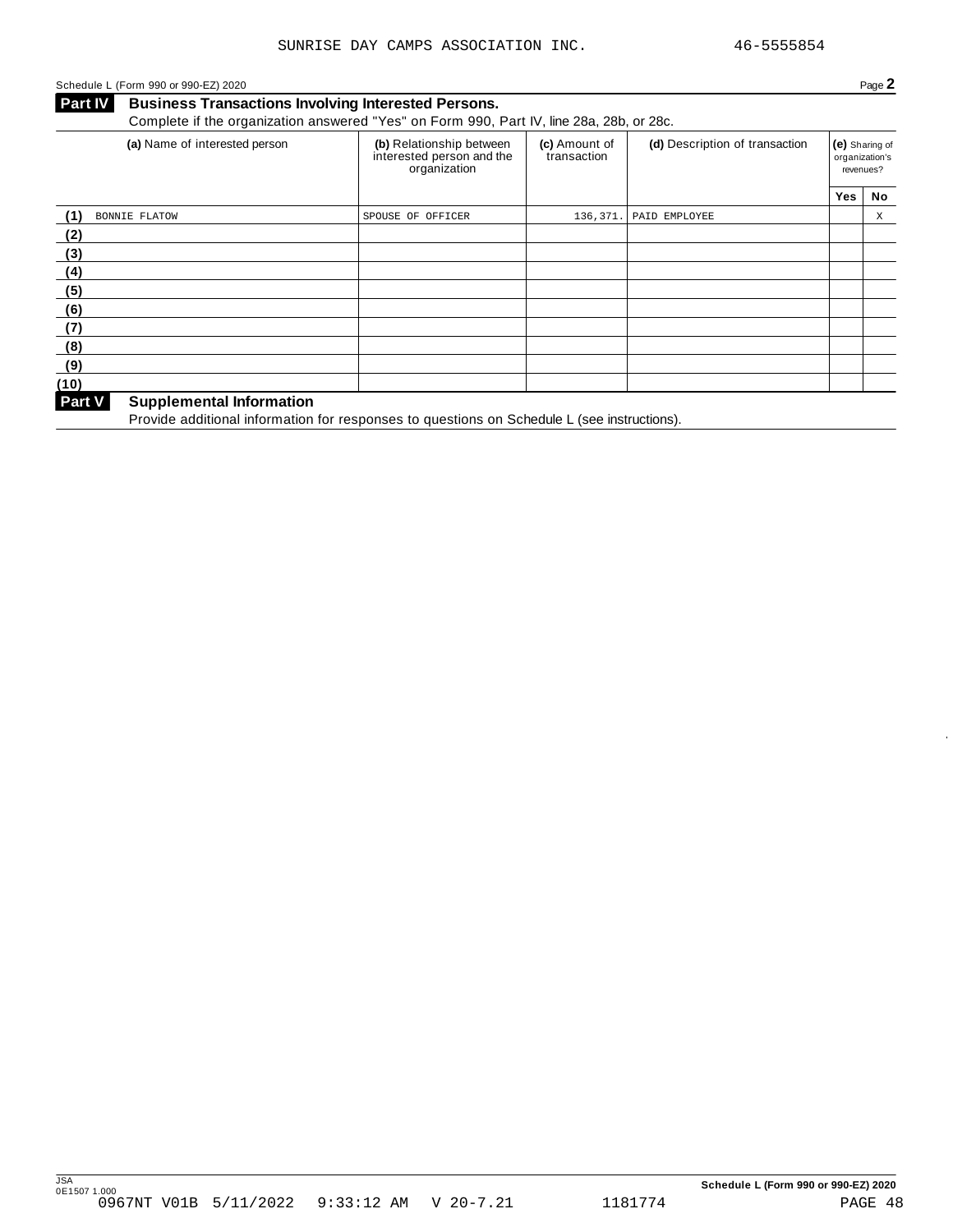### **SCHEDULE O** Supplemental Information to Form 990 or 990-EZ DMB No. 1545-0047

**(Form 990 or 990-EZ) Complete to provide information for responses to specific questions on** plete to provide information for responses to specific questions on  $\bigotimes_{\mathbb{Z}}\mathbb{Q}$  20 **EVECT**<br>
Attach to Form 990 or 990-EZ.<br>
and the Communication of the Communication of the Communication of the Communication of the Communication of the Communication of the Communication of the Communication of the Commu



| Department of the Treasury<br>Internal Revenue Service | $\blacktriangleright$ Attach to Form 990 or 990-EZ.<br>Information about Schedule O (Form 990 or 990-EZ) and its instructions is at www.irs.gov/form990. | <b>Open to Publi</b><br><b>Inspection</b> |  |
|--------------------------------------------------------|----------------------------------------------------------------------------------------------------------------------------------------------------------|-------------------------------------------|--|
| Name of the organization                               |                                                                                                                                                          | <b>Employer identification number</b>     |  |
| SUNRISE DAY CAMPS ASSOCIATION INC.                     |                                                                                                                                                          | 46-5555854                                |  |

FORM 990, PART VI, SECTION A, LINE 2 MICHAEL L. FALTISCHEK AND KENNETH D. FALTISCHEK HAVE A FAMILY RELATIONSHIP. BONNIE FLATOW AND ARNOLD PREMINGER HAVE A FAMILY RELATIONSHIP.

### FORM 990, PART VI, SECTION B, LINE 11B

SUNRISE ASSOCIATION BOARD MEMBERS REVIEW THE 990 PRIOR TO SUBMISSION FOR ACCURACY WITH REGARD TO ALL ASPECTS OF THE INFORMATION PROVIDED. THIS INCLUDES FINANCES, COMPENSATION, MISSION, PROGRAMS, BOARD MEMBER INFORMATION AND REQUIRED SCHEDULES. BOARD MEMBERS HAVE THE OPPORTUNITY TO RAISE QUESTIONS AND TO DISCUSS ALL ASPECTS OF THE 990 FILING AND CAN RECOMMEND EDITS OR UPDATES AS NECESSARY. THE ASSOCIATION BOARD OF DIRECTORS, AS A FULL BODY, FORMALLY APPROVES THE FINAL DOCUMENT BEFORE IT IS SUBMITTED TO THE IRS.

```
FORM 990, PART VI, SECTION B, LINE 12C
```
THE SUNRISE DAY CAMPS ASSOCIATION, INC. HAS A CONFLICT OF INTEREST POLICY WHICH ALL BOARD MEMBERS AND KEY EMPLOYEES ARE REQUIRED TO SIGN ANNUALLY AS A CONDITION OF BEING ON THE BOARD. MONITORING OF RECEIPT OF EACH POLICY IS ASSIGNED TO AN EMPLOYEE OF THE EXECUTIVE OFFICE WITH DILIGENT FOLLOW-UP TO AFFIRM THAT EACH BOARD MEMBER AND KEY EMPLOYEE HAS SIGNED THE POLICY. WITH REFERENCE TO ANY CONFLICT OF INTEREST THAT MAY ARISE, FULL DISCLOSURE IS REQUIRED. THE AFFECTED BOARD MEMBER WILL REFRAIN FROM PARTICIPATING IN DELIBERATIONS OR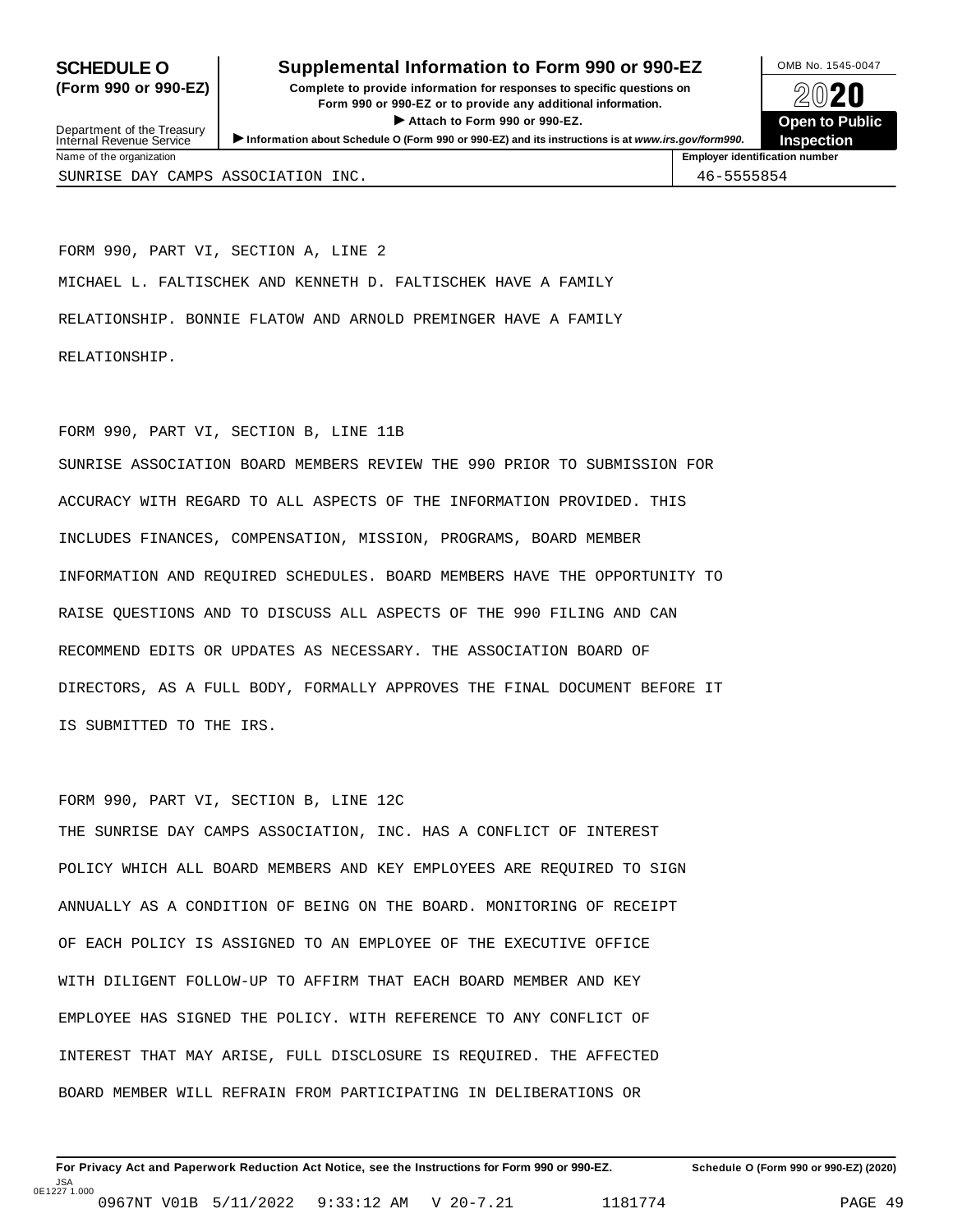VOTING ON APPROVAL OF SUCH TRANSACTION WHILE ADDITIONAL BIDS ARE REVIEWED AND COMPARED BY THE PRESIDENT AND CEO AND THE FINAL DETERMINATION IS BASED SOLELY ON THE BEST INTEREST OF THE AGENCY.

FORM 990, PART VI, SECTION B, LINE 15A SUNRISE ASSOCIATION CONDUCTED A COMPENSATION REVIEW IN MAY OF 2020 AND AT THE INCEPTION OF THE CURRENT AGREEMENT WITH THE CEO/PRESIDENT. THE CEO'S CONTRACT HAS AN AUTOMATIC RENEWAL CLAUSE WHICH WAS RE-ACTIVATED IN JULY 2019.

FORM 990, PART VI, SECTION B, LINE 15B SUNRISE ASSOCIATION CONDUCTED A COMPENSATION REVIEW IN MAY OF 2020 AND AT THE INCEPTION OF AGREEMENTS WITH APPLICABLE KEY EMPLOYEES OF THE ORGANIZATION. THE AFOREMENTIONED AGREEMENTS HAVE AN AUTOMATIC RENEWAL CLAUSE WHICH WAS ACTIVATED IN JULY 2018.

FORM 990, PART VI, SECTION C, LINE 19 GOVERNING DOCUMENTS, CONFLICT OF INTEREST POLICY, AND FINANCIAL STATEMENTS ARE AVAILABLE UPON REQUEST.

FORM 990, PART III, LINE 1 - ORGANIZATION'S MISSION

THE MISSION OF SUNRISE DAY CAMPS ASSOCIATION, INC (THE ASSOCIATION) IS TO BRING BACK THE JOYS OF CHILDHOOD TO CHILDREN WITH CANCER AND THEIR SIBLINGS WORLD-WIDE, THROUGH THE CREATION OF SUNRISE DAY CAMPS, YEAR-ROUND PROGRAMS, AND IN-HOSPITAL RECREATIONAL ACTIVITIES, ALL OFFERED FREE OF CHARGE.

ATTACHMENT 1

0E1228 1.000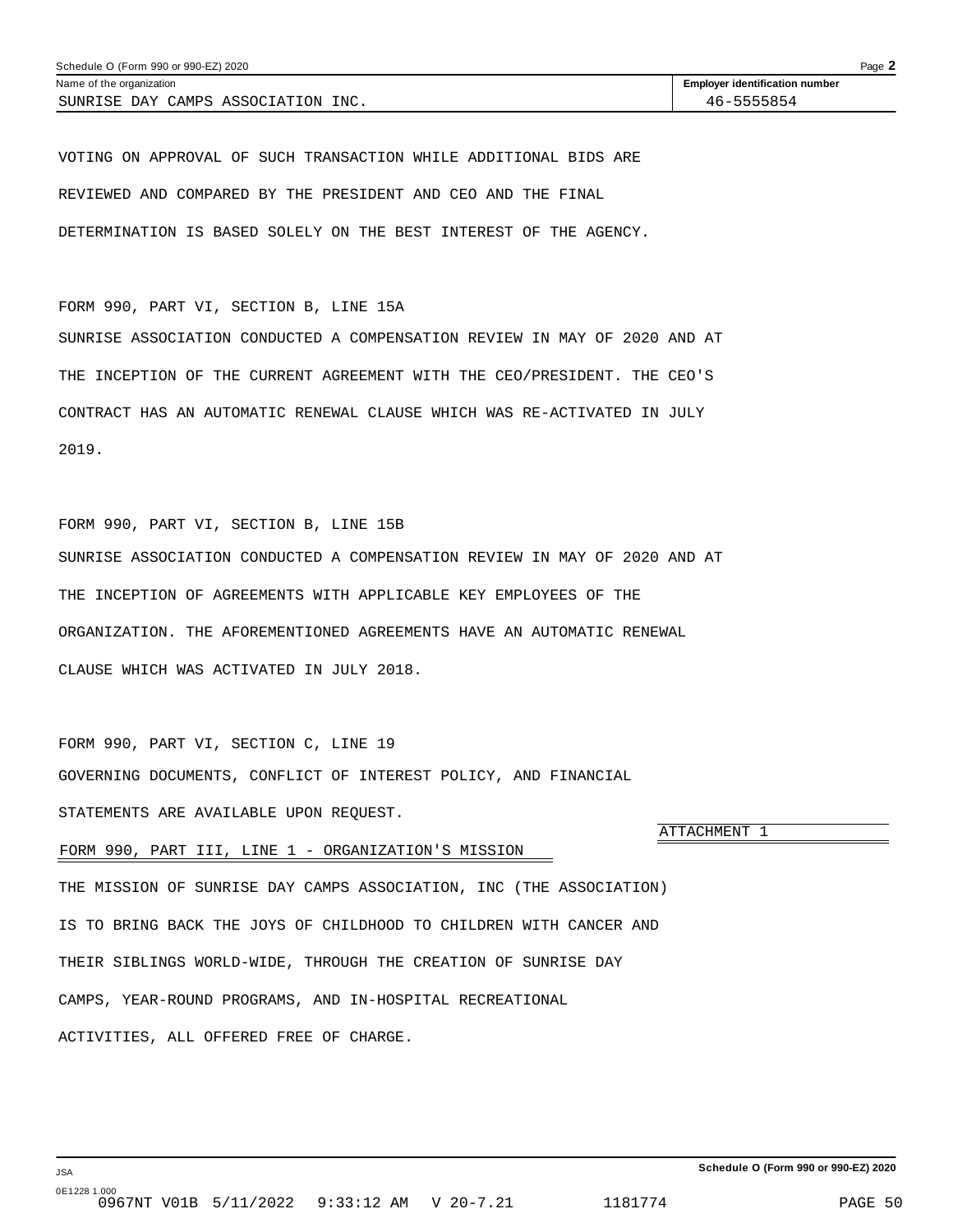| Schedule O (Form 990 or 990-EZ) 2020 |                                       |  |
|--------------------------------------|---------------------------------------|--|
| Name of the organization             | <b>Employer identification number</b> |  |
| SUNRISE DAY CAMPS ASSOCIATION INC.   | 46-5555854                            |  |
| ATTACHMENT                           |                                       |  |

### 990, PART VII- COMPENSATION OF THE FIVE HIGHEST PAID IND. CONTRACTORS

| NAME AND ADDRESS                                                                   | DESCRIPTION OF SERVICES | COMPENSATION |
|------------------------------------------------------------------------------------|-------------------------|--------------|
| PLAYSITES PLUS SURFACES INC<br>103 BRIGHTSIDE AVE<br>CENTRAL ISLIP, NY 11722       | CONTRACTOR              | 154,943.     |
| REDWOOD CONSTRUCTION MANAGEMENT, INC<br>333 SMITHTOWN BLVD<br>RONKONKOMA, NY 11779 | CONSTRUCTION            | 309,039.     |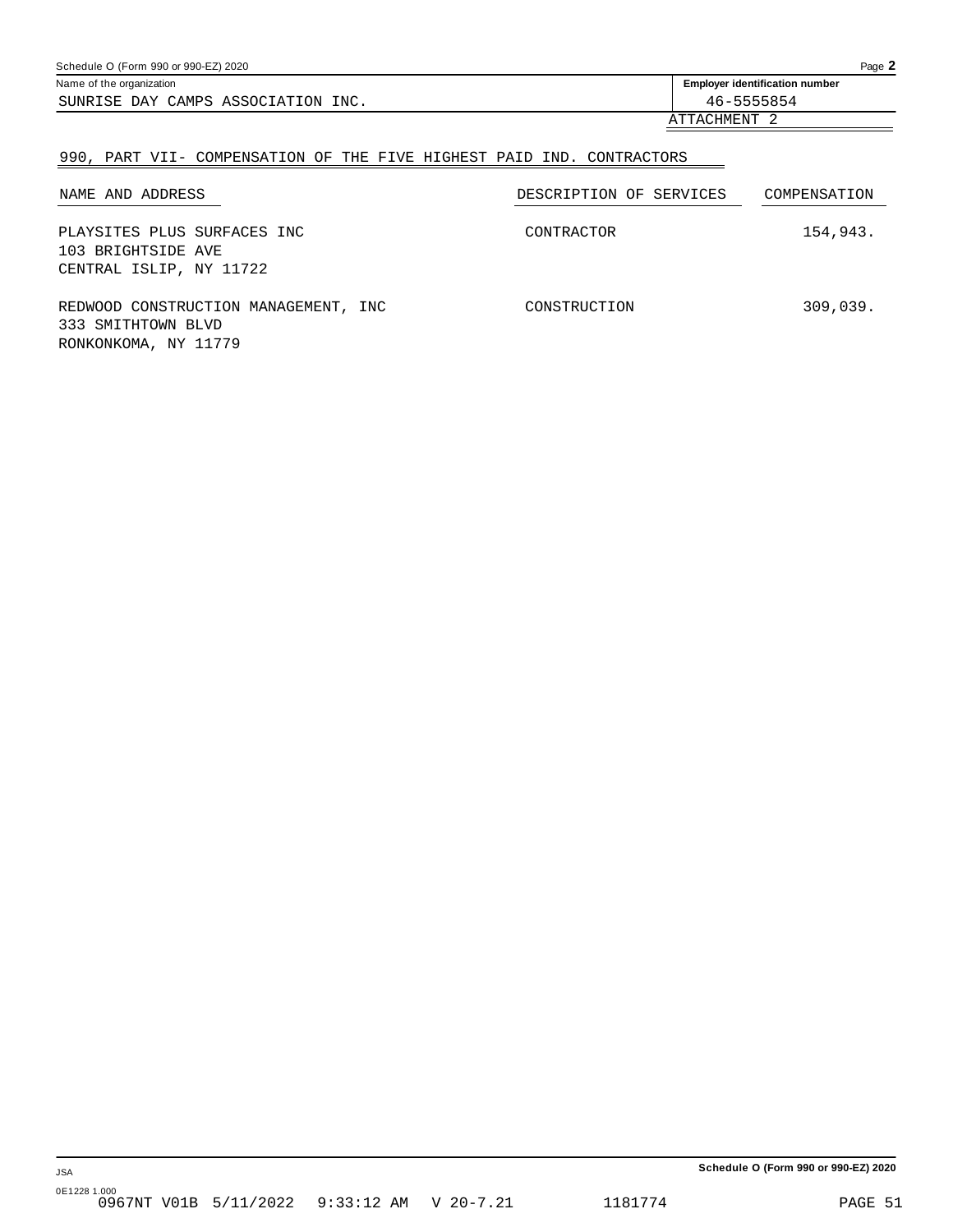## OMB No. 1545-0047 **SCHEDULE R (Form 990) Related Organizations and Unrelated Partnerships**

 $\triangleright$  Complete if the organization answered "Yes" on Form 990, Part IV, line 33, 34, 35b, 36, or 37.



Department of the Treasury

SUNRISE DAY CAMPS ASSOCIATION INC. 46-5555854

### **Part I Identification of Disregarded Entities.** Complete if the organization answered "Yes" on Form 990, Part IV, line 33.

| (a)<br>Name, address, and EIN (if applicable) of disregarded entity | (b)<br>Primary activity | (c)<br>Legal domicile (state<br>or foreign country) | (d)<br>Total income | (e)<br>End-of-year assets | (f)<br>Direct controlling<br>entity |
|---------------------------------------------------------------------|-------------------------|-----------------------------------------------------|---------------------|---------------------------|-------------------------------------|
| (1)                                                                 |                         |                                                     |                     |                           |                                     |
| (2)                                                                 |                         |                                                     |                     |                           |                                     |
| (3)                                                                 |                         |                                                     |                     |                           |                                     |
| (4)                                                                 |                         |                                                     |                     |                           |                                     |
| (5)                                                                 |                         |                                                     |                     |                           |                                     |
| (6)                                                                 |                         |                                                     |                     |                           |                                     |

**Identification of Related Tax-Exempt Organizations.** Complete if the organization answered "Yes" on Form 990, Part IV, line 34, because it had **Part II** one or more related tax-exempt organizations during the tax year.

| (a)<br>Name, address, and EIN of related organization | (b)<br>Primary activity | (c)<br>Legal domicile (state<br>or foreign country) | (d)<br>Exempt Code section | (e)<br>Public charity status<br>(if section $501(c)(3)$ ) | (f)<br>Direct controlling<br>entity | (g)<br>Section $\frac{3}{12(b)(13)}$<br>controlled<br>entity? |    |
|-------------------------------------------------------|-------------------------|-----------------------------------------------------|----------------------------|-----------------------------------------------------------|-------------------------------------|---------------------------------------------------------------|----|
|                                                       |                         |                                                     |                            |                                                           |                                     | Yes                                                           | No |
| BARRY AND FLORENCE FRIEDBERG JCC<br>11-2002556<br>(1) |                         |                                                     |                            |                                                           |                                     |                                                               |    |
| OCEANSIDE, NY 11572<br>15 NEIL COURT                  | JCC                     | ΝY                                                  | 501(C)(3)                  | 10                                                        | N/A                                 |                                                               | Χ  |
| (2)                                                   |                         |                                                     |                            |                                                           |                                     |                                                               |    |
|                                                       |                         |                                                     |                            |                                                           |                                     |                                                               |    |
| (3)                                                   |                         |                                                     |                            |                                                           |                                     |                                                               |    |
|                                                       |                         |                                                     |                            |                                                           |                                     |                                                               |    |
| (4)                                                   |                         |                                                     |                            |                                                           |                                     |                                                               |    |
|                                                       |                         |                                                     |                            |                                                           |                                     |                                                               |    |
| (5)                                                   |                         |                                                     |                            |                                                           |                                     |                                                               |    |
|                                                       |                         |                                                     |                            |                                                           |                                     |                                                               |    |
| (6)                                                   |                         |                                                     |                            |                                                           |                                     |                                                               |    |
|                                                       |                         |                                                     |                            |                                                           |                                     |                                                               |    |
| (7)                                                   |                         |                                                     |                            |                                                           |                                     |                                                               |    |
|                                                       |                         |                                                     |                            |                                                           |                                     |                                                               |    |

**For Paperwork Reduction Act Notice, see the Instructions for Form 990. Schedule R (Form 990) 2020**

JSA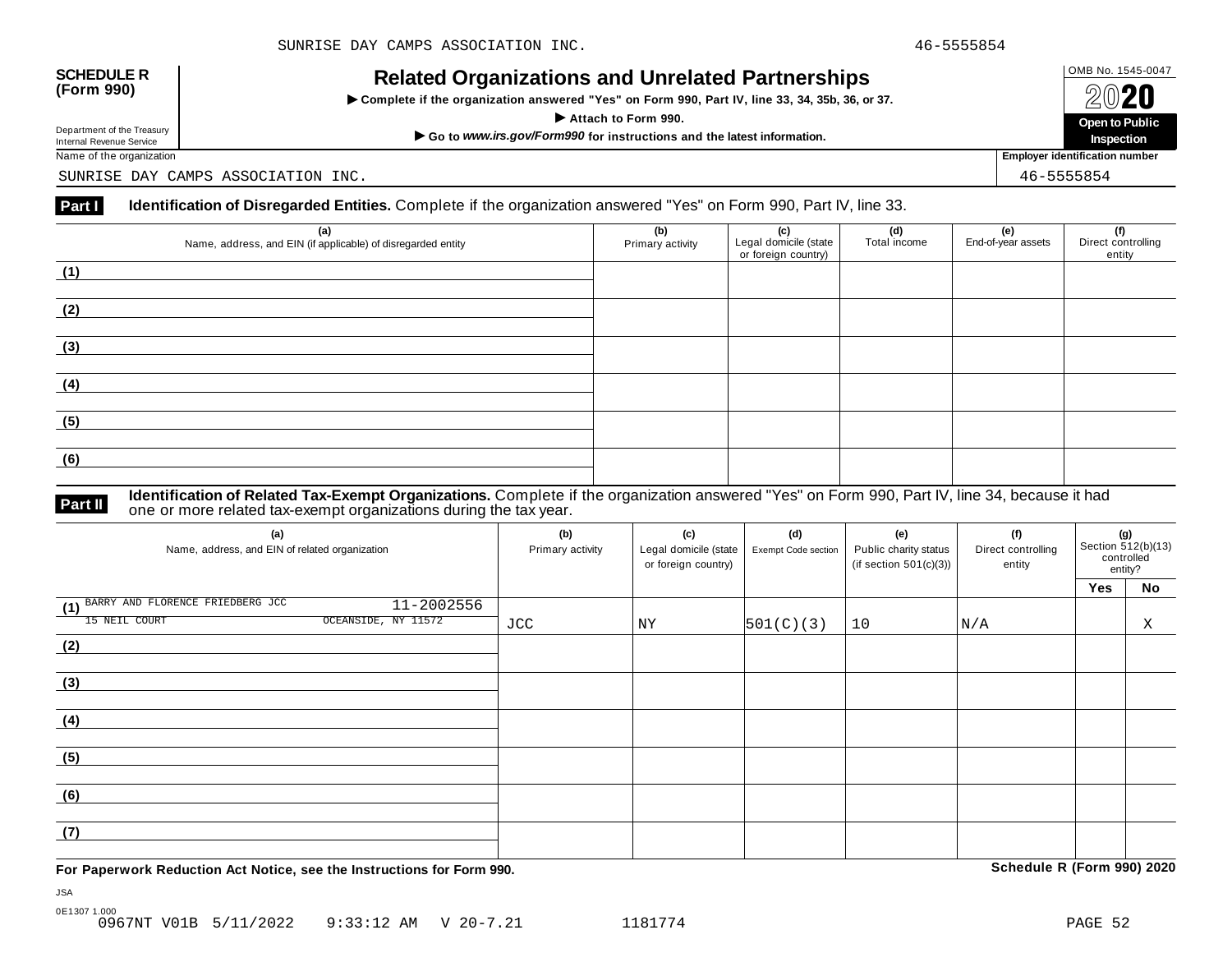Schedule <sup>R</sup> (Form 990) <sup>2020</sup> Page **2**

**Part III** Identification of Related Organizations Taxable as a Partnership. Complete if the organization answered "Yes" on Form 990, Part IV, line 34,<br>because it had one or more related organizations treated as a partners

| (a)<br>Name, address, and EIN of<br>related organization | ັ<br>(b)<br>Primary activity | (c)<br>Legal<br>domicile<br>(state or<br>foreign<br>country) | .<br>(d)<br>Direct controlling<br>entity | ັ<br>(e)<br>Predominant<br>Frecommand<br>income (related,<br>unrelated,<br>excluded from<br>sections 512 - 514) | (f)<br>Share of total<br>income | (g)<br>Share of end-of-<br>year assets | (h)<br>Disproportionate<br>allocations? | (i)<br>Code V - UBI<br>amount in box 20<br>of Schedule K-1<br>(Form 1065) | (j)<br>General or<br>managing<br>partner? | (k)<br>Percentage<br>ownership |
|----------------------------------------------------------|------------------------------|--------------------------------------------------------------|------------------------------------------|-----------------------------------------------------------------------------------------------------------------|---------------------------------|----------------------------------------|-----------------------------------------|---------------------------------------------------------------------------|-------------------------------------------|--------------------------------|
|                                                          |                              |                                                              |                                          |                                                                                                                 |                                 |                                        | Yes No                                  |                                                                           | Yes No                                    |                                |
| (1)                                                      |                              |                                                              |                                          |                                                                                                                 |                                 |                                        |                                         |                                                                           |                                           |                                |
| (2)                                                      |                              |                                                              |                                          |                                                                                                                 |                                 |                                        |                                         |                                                                           |                                           |                                |
| (3)                                                      |                              |                                                              |                                          |                                                                                                                 |                                 |                                        |                                         |                                                                           |                                           |                                |
| (4)                                                      |                              |                                                              |                                          |                                                                                                                 |                                 |                                        |                                         |                                                                           |                                           |                                |
| (5)                                                      |                              |                                                              |                                          |                                                                                                                 |                                 |                                        |                                         |                                                                           |                                           |                                |
| (6)                                                      |                              |                                                              |                                          |                                                                                                                 |                                 |                                        |                                         |                                                                           |                                           |                                |
| (7)                                                      |                              |                                                              |                                          |                                                                                                                 |                                 |                                        |                                         |                                                                           |                                           |                                |

## **Part IV** Identification of Related Organizations Taxable as a Corporation or Trust. Complete if the organization answered "Yes" on Form 990, Part IV,<br>line 34, because it had one or more related organizations treated as a

| (a)<br>Name, address, and EIN of related organization | (b)<br>Primary activity | (c)<br>Legal domicile<br>(state or foreign<br>country) | (d)<br>Direct controlling<br>entity | (e)<br>Type of entity<br>(C corp, S corp, or trust) | (f)<br>Share of total<br>income | (g) (h) $\frac{1}{2}$ (i) $\frac{1}{2}$ (i) $\frac{1}{2}$ (i) $\frac{1}{2}$ (i) $\frac{1}{2}$ (b)(13) $\frac{1}{2}$ end-of-year assets ownership $\frac{1}{2}$ (c)(b)(13) $\frac{1}{2}$ entity? |        |
|-------------------------------------------------------|-------------------------|--------------------------------------------------------|-------------------------------------|-----------------------------------------------------|---------------------------------|-------------------------------------------------------------------------------------------------------------------------------------------------------------------------------------------------|--------|
| (1)                                                   |                         |                                                        |                                     |                                                     |                                 |                                                                                                                                                                                                 | Yes No |
| (2)                                                   |                         |                                                        |                                     |                                                     |                                 |                                                                                                                                                                                                 |        |
| (3)                                                   |                         |                                                        |                                     |                                                     |                                 |                                                                                                                                                                                                 |        |
| (4)                                                   |                         |                                                        |                                     |                                                     |                                 |                                                                                                                                                                                                 |        |
| (5)                                                   |                         |                                                        |                                     |                                                     |                                 |                                                                                                                                                                                                 |        |
| (6)                                                   |                         |                                                        |                                     |                                                     |                                 |                                                                                                                                                                                                 |        |
| (7)                                                   |                         |                                                        |                                     |                                                     |                                 |                                                                                                                                                                                                 |        |

**Schedule R (Form 990) 2020**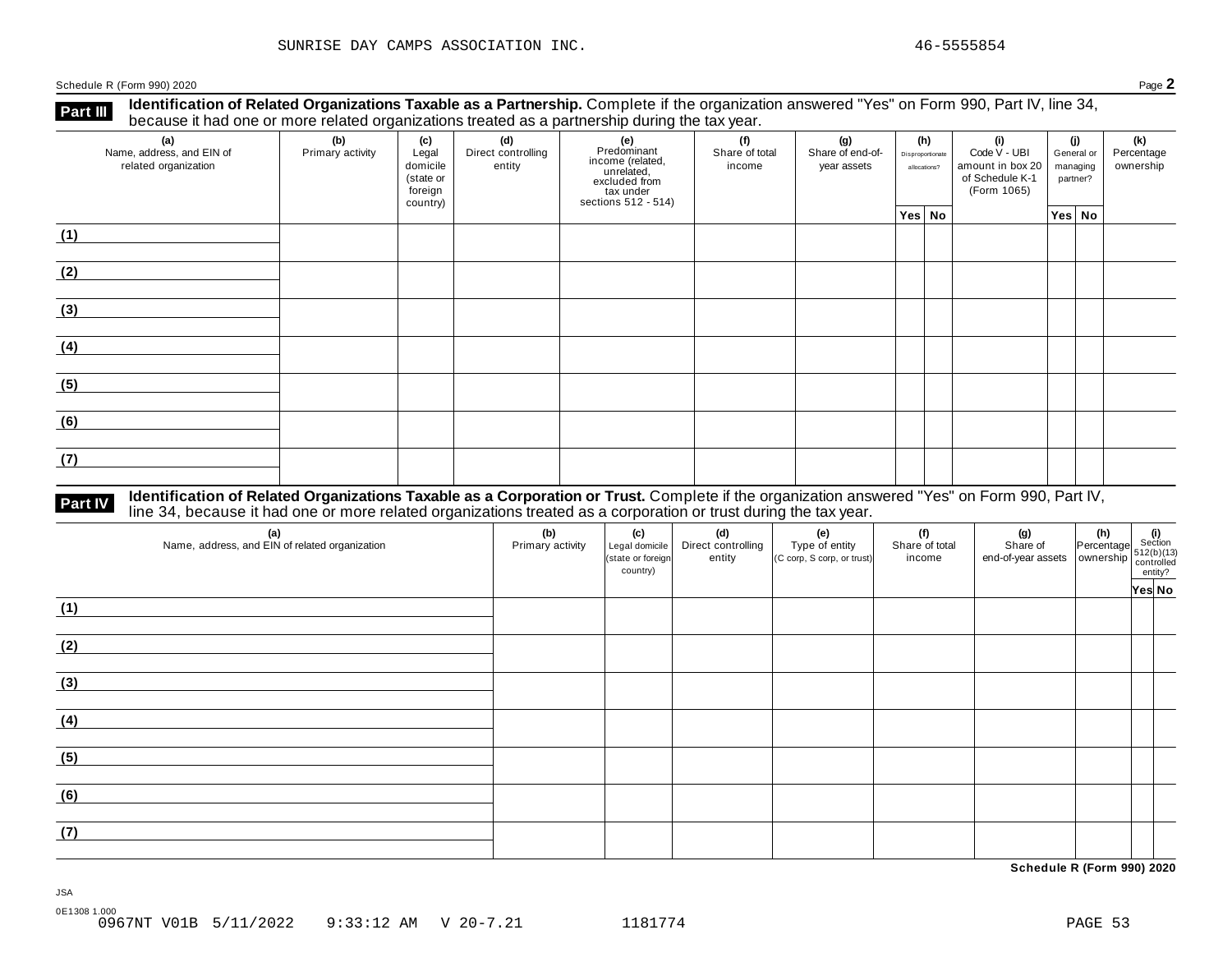| SUNRISE DAY CAMPS ASSOCIATION INC. |  |  |  |
|------------------------------------|--|--|--|
|------------------------------------|--|--|--|

Schedule R (Form 990) 2020 Page 3

|     | Note: Complete line 1 if any entity is listed in Parts II, III, or IV of this schedule.                                                                                      |                                   |                        |                                          |                | Yes No                  |
|-----|------------------------------------------------------------------------------------------------------------------------------------------------------------------------------|-----------------------------------|------------------------|------------------------------------------|----------------|-------------------------|
|     | During the tax year, did the organization engage in any of the following transactions with one or more related organizations listed in Parts II-IV?                          |                                   |                        |                                          |                |                         |
| a   |                                                                                                                                                                              |                                   |                        |                                          | 1a             | X                       |
| b   |                                                                                                                                                                              |                                   |                        |                                          | 1 <sub>b</sub> | $\mathbf{X}$            |
| c   |                                                                                                                                                                              |                                   |                        |                                          | 1 <sub>c</sub> | Χ                       |
|     |                                                                                                                                                                              |                                   |                        |                                          | 1 <sub>d</sub> | $\overline{\mathbf{x}}$ |
|     |                                                                                                                                                                              |                                   |                        |                                          | 1e             | $\overline{\mathbf{x}}$ |
|     |                                                                                                                                                                              |                                   |                        |                                          | 1f             | X                       |
| q   |                                                                                                                                                                              |                                   |                        |                                          | 1 <sub>g</sub> | $\overline{\mathbf{x}}$ |
| h.  |                                                                                                                                                                              |                                   |                        |                                          | 1 <sub>h</sub> | $\overline{\mathbf{x}}$ |
|     |                                                                                                                                                                              |                                   |                        |                                          | 1i             | $\overline{\mathbf{x}}$ |
|     |                                                                                                                                                                              |                                   |                        |                                          | 1j             | $\overline{\mathbf{x}}$ |
|     |                                                                                                                                                                              |                                   |                        |                                          | 1k             | X                       |
|     |                                                                                                                                                                              |                                   |                        |                                          | 11             | $\mathbf{X}$            |
|     |                                                                                                                                                                              |                                   |                        |                                          | 1 <sub>m</sub> | $\,$ X                  |
| n.  |                                                                                                                                                                              |                                   |                        |                                          | 1n             | $\mathbf{X}$            |
|     |                                                                                                                                                                              |                                   |                        |                                          | 1o             | $\,$ X                  |
| p   |                                                                                                                                                                              |                                   |                        |                                          | 1p             | X                       |
| a   |                                                                                                                                                                              |                                   |                        |                                          | 1 <sub>q</sub> | $\overline{\mathbf{x}}$ |
|     |                                                                                                                                                                              |                                   |                        |                                          | 1r<br>1s       | $\overline{\mathbf{x}}$ |
|     | If the answer to any of the above is "Yes," see the instructions for information on who must complete this line, including covered relationships and transaction thresholds. |                                   |                        |                                          |                |                         |
|     | (a)<br>Name of related organization                                                                                                                                          | (b)<br>Transaction<br>$type(a-s)$ | (c)<br>Amount involved | Method of determining<br>amount involved | (d)            |                         |
| (1) |                                                                                                                                                                              |                                   |                        |                                          |                |                         |
| (2) |                                                                                                                                                                              |                                   |                        |                                          |                |                         |
| (3) |                                                                                                                                                                              |                                   |                        |                                          |                |                         |
| (4) |                                                                                                                                                                              |                                   |                        |                                          |                |                         |
| (5) |                                                                                                                                                                              |                                   |                        |                                          |                |                         |
| (6) |                                                                                                                                                                              |                                   |                        |                                          |                |                         |
|     |                                                                                                                                                                              |                                   |                        | Schedule R (Form 990) 2020               |                |                         |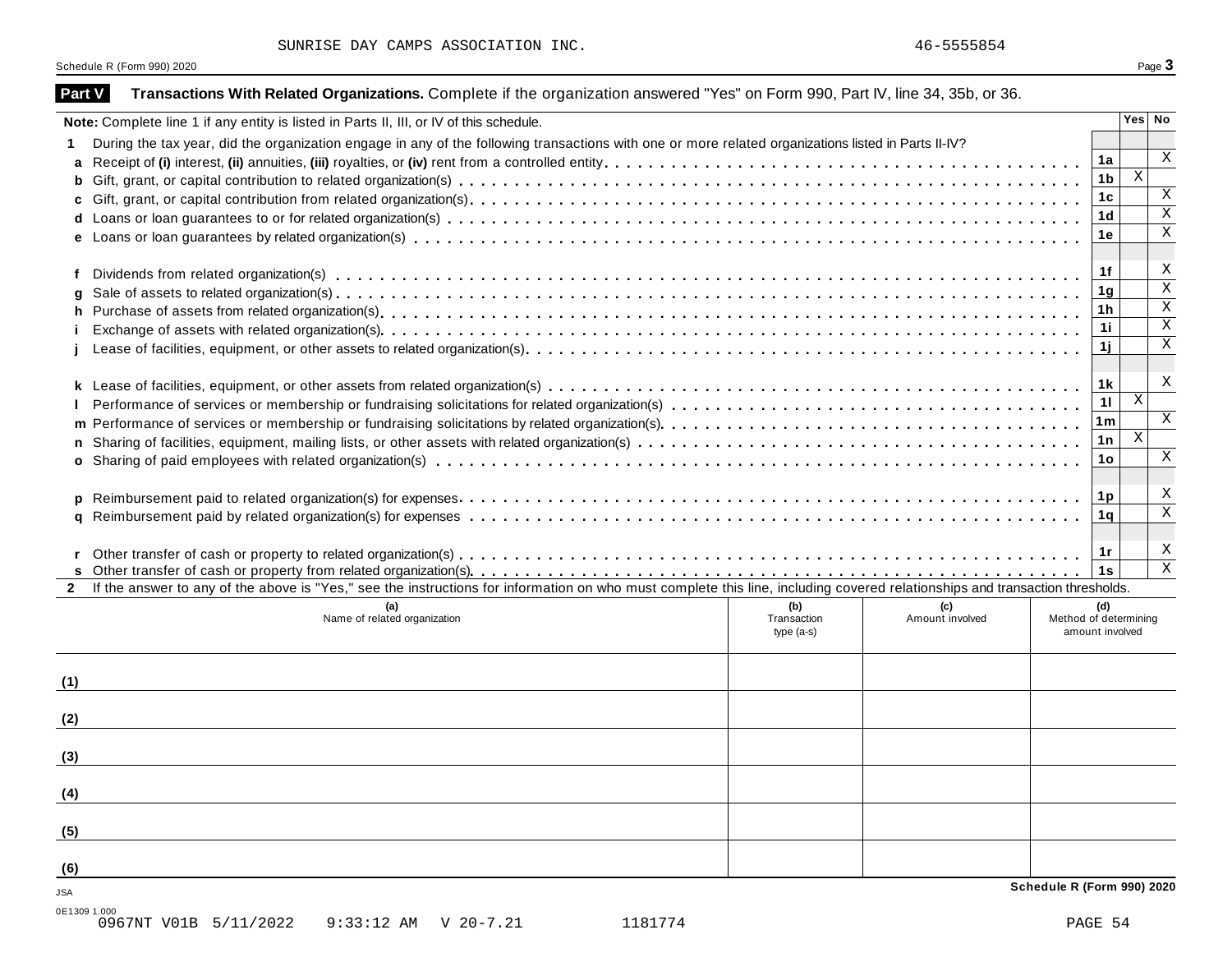### **Part VI Unrelated Organizations Taxable as a Partnership.** Complete if the organization answered "Yes" on Form 990, Part IV, line 37.

Provide the following information for each entity taxed as a partnership through which the organization conducted more than five percent of its activities (measured by total assets or gross revenue) that was not a related organization. See instructions regarding exclusion for certain investment partnerships.

|  | (d)<br>Predominant<br>income (related,<br>unrelated, excluded<br>from tax under<br>sections 512 - 514)<br>Yes No |  |  | Yes No | amount in box 20<br>of Schedule K-1<br>(Form 1065) | $Yes \mid No$ |  |
|--|------------------------------------------------------------------------------------------------------------------|--|--|--------|----------------------------------------------------|---------------|--|
|  |                                                                                                                  |  |  |        |                                                    |               |  |
|  |                                                                                                                  |  |  |        |                                                    |               |  |
|  |                                                                                                                  |  |  |        |                                                    |               |  |
|  |                                                                                                                  |  |  |        |                                                    |               |  |
|  |                                                                                                                  |  |  |        |                                                    |               |  |
|  |                                                                                                                  |  |  |        |                                                    |               |  |
|  |                                                                                                                  |  |  |        |                                                    |               |  |
|  |                                                                                                                  |  |  |        |                                                    |               |  |
|  |                                                                                                                  |  |  |        |                                                    |               |  |
|  |                                                                                                                  |  |  |        |                                                    |               |  |
|  |                                                                                                                  |  |  |        |                                                    |               |  |
|  |                                                                                                                  |  |  |        |                                                    |               |  |
|  |                                                                                                                  |  |  |        |                                                    |               |  |
|  |                                                                                                                  |  |  |        |                                                    |               |  |
|  |                                                                                                                  |  |  |        |                                                    |               |  |
|  |                                                                                                                  |  |  |        |                                                    |               |  |
|  |                                                                                                                  |  |  |        |                                                    |               |  |
|  |                                                                                                                  |  |  |        |                                                    |               |  |

**Schedule R (Form 990) 2020**

JSA